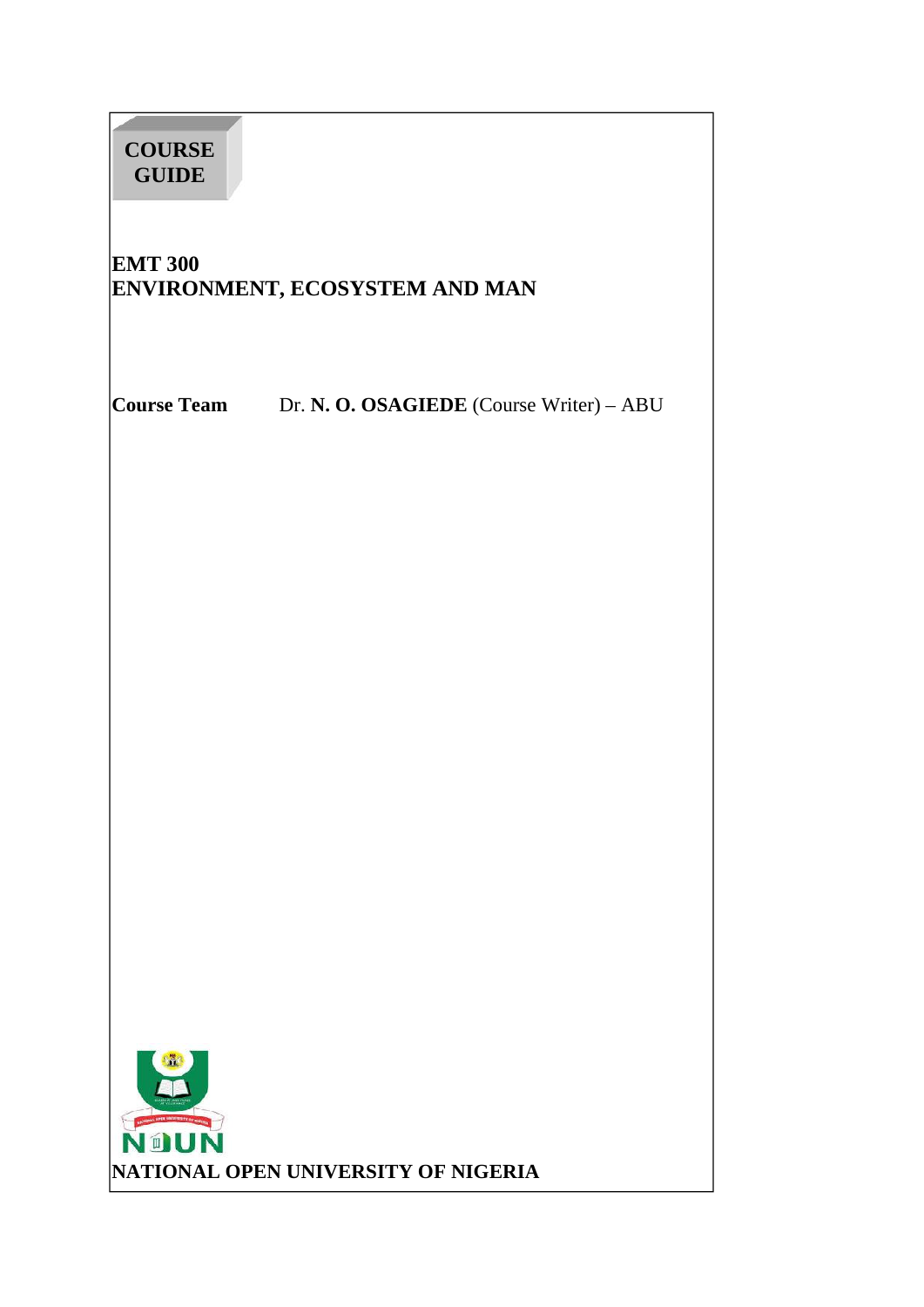© 2021 by NOUN Press National Open University of Nigeria, Headquarters, University Village 91 Cadastral Zone Nnamdi Azikiwe Expressway Jabi – Abuja

e-mail: centralinfo@nou.edu.ng URL: www.nou.edu.ng

All rights reserved. No part of this book may be reproduced, in any form or by any means, without permission in writing from the publisher.

Printed, 2021

ISBN: 978-978-058-083-4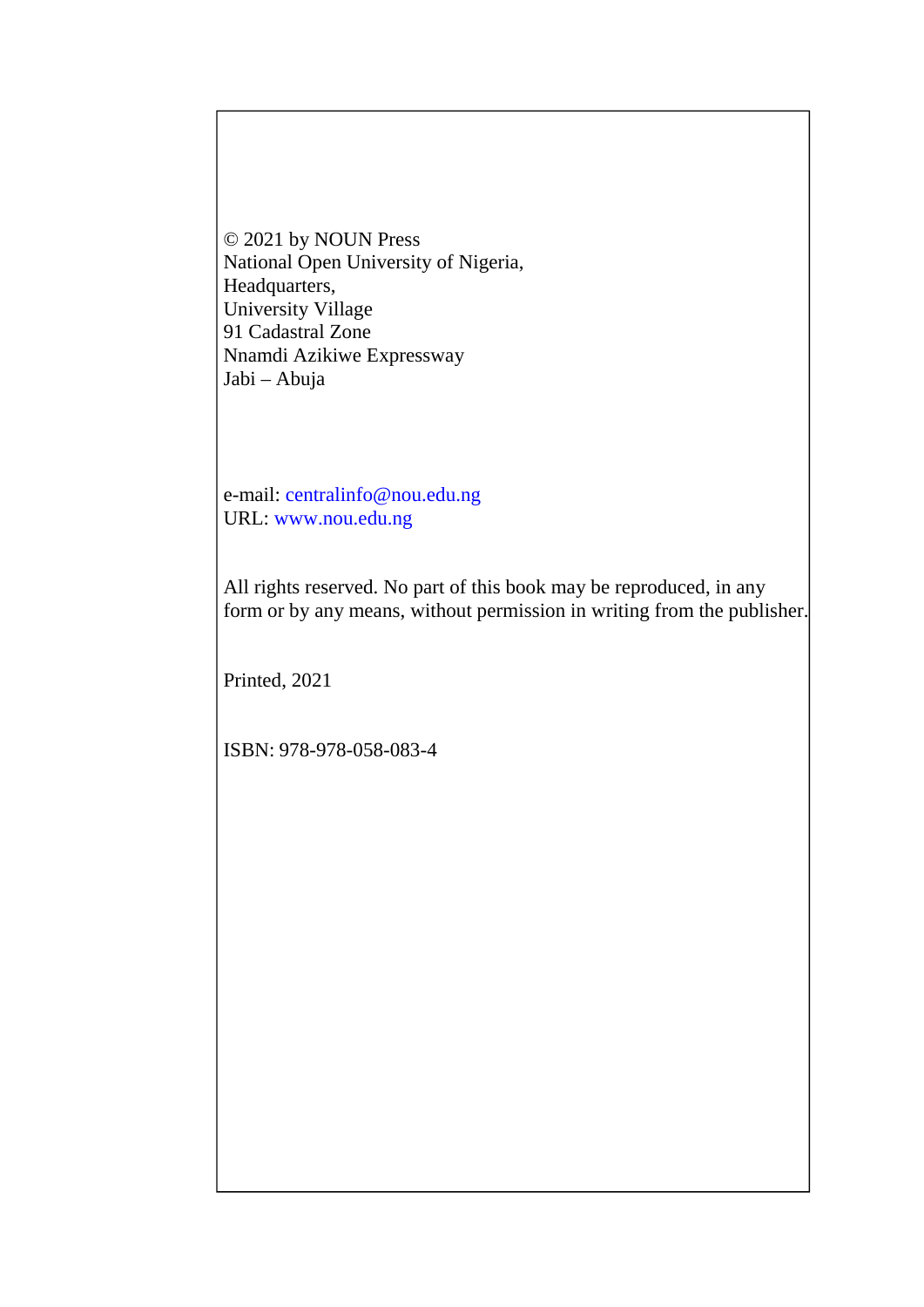# **COURSE GUIDE**

| <b>CONTENTS</b><br><b>PAGE</b> |                                                       |    |
|--------------------------------|-------------------------------------------------------|----|
|                                |                                                       |    |
| Unit 2                         | Effects, Control of overpopulation and species        | 1  |
|                                |                                                       | 8  |
| Unit 3                         |                                                       | 16 |
| Unit 4                         |                                                       | 22 |
| Unit 5                         | Energy Flow in Ecosystem and Transformation           | 27 |
| Unit 6                         |                                                       | 31 |
| Unit 7                         |                                                       | 38 |
| Unit 8                         | Types of Ecosystem 1: Terrestrial Ecosystem           | 42 |
| Unit 9                         | Types of Ecosystem 2: Aquatic Ecosystem               | 47 |
| Unit 10                        |                                                       | 52 |
|                                |                                                       | 57 |
| Unit 1                         |                                                       | 57 |
| Unit 2                         | Overlap Competition coexisting and Resource Shift     | 62 |
| Unit 3                         | Habitat: Primary Terrestrial habitat which affect man | 67 |
| Unit 4                         | Habitat: Primary Aquatic habitat which affect man     | 75 |
| Unit 5                         | Alteration imposed on the habitats by man             | 81 |
| Unit 6                         | Integration of Ecology and Environment into           |    |
|                                |                                                       | 86 |
|                                |                                                       | 91 |
| Unit 1                         |                                                       |    |
| Unit 2                         | Eco-development and Integrated development 96         |    |
| Unit 3                         | <b>Environmental Planning Principles:</b>             |    |
|                                | Inter-discipline, Holistic and Comprehensive101       |    |
| Unit 4                         | <b>Environmental Planning Principles:</b>             |    |
|                                | Participative Coordinated, Integrated and             |    |
|                                |                                                       |    |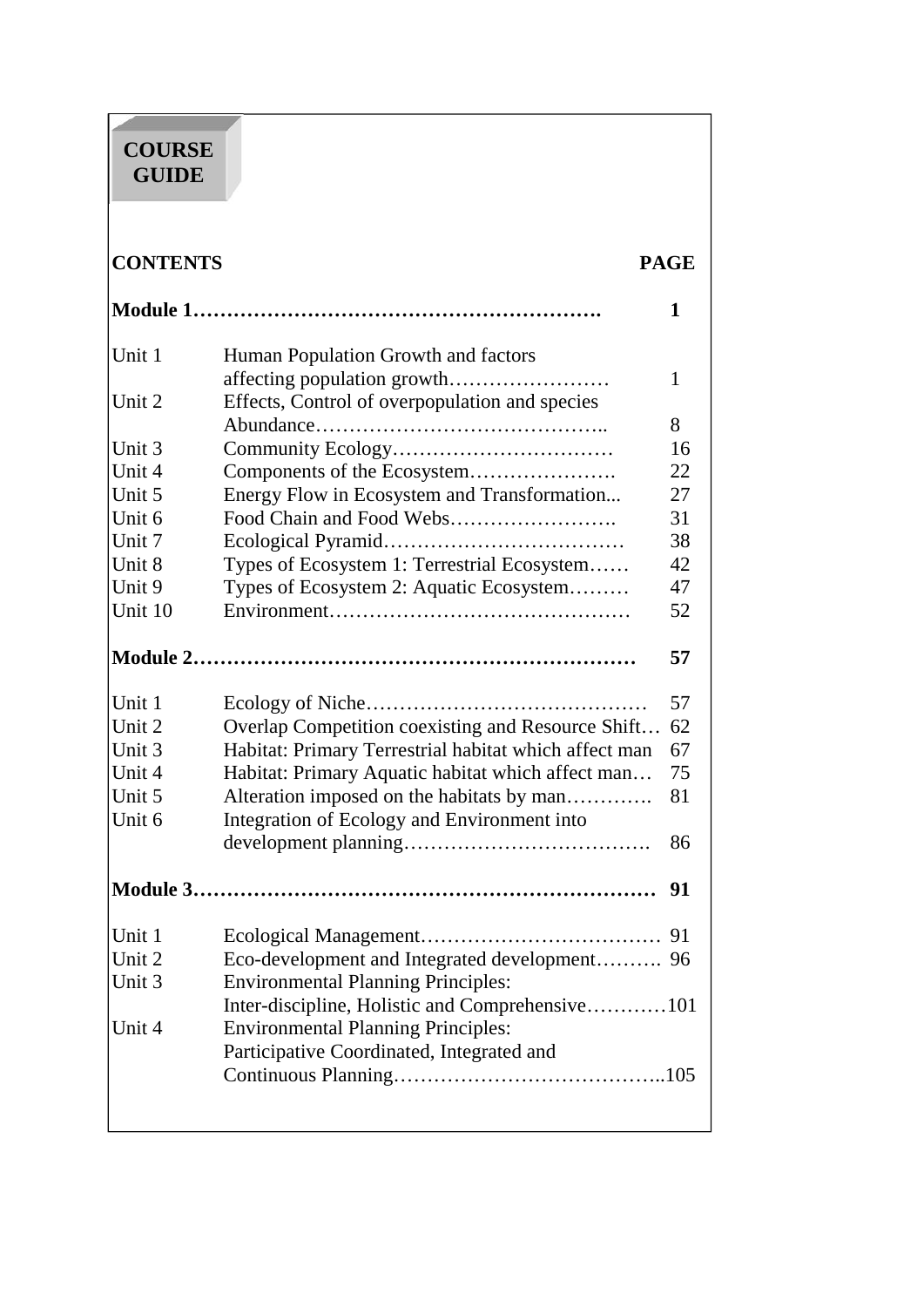# **MODULE 1**

- Unit 1 Human Population Growth
- Unit 2 Effects, Control of Overpopulation and Species Abundance
- Unit 3 Community Ecology
- Unit 4 Components of the Ecosystem
- Unit 5 Energy Flow in Ecosystem and Transformation
- Unit 6 Food Chain and Food Webs
- Unit 7 Ecological Pyramid
- Unit 8 Types of Ecosystem 1: Terrestrial Ecosystem
- Unit 9 Types of Ecosystem 2: Aquatic Ecosystem
- Unit 10 Environment

# **UNIT 1 HUMAN POPULATION GROWTH**

# **CONTENTS**

- 1.0 Introduction
- 2.0 Objectives
- 3.0 Main Content
	- 3.1 What is Human Population Growth?
	- 3.2 Population Growth Rate
	- 3.3 Population Explosion
	- 3.4 Factors Affecting Population Growth
	- 3.5 Reasons for Population Growth
- 4.0 Conclusion
- 5.0 Summary
- 6.0 Tutor-Marked Assignment
- 7.0 References/Further Reading

# **1.0 INTRODUCTION**

The term "population" refers to a group of individuals of a specie occupying a definite geographic are at a given time. The sum of all populations of the same kind constitutes a specie. Human population over the world belongs to single species- Homo sapiens. The ever-growing human population is over-exploiting natural ecosystems to satisfy the variety of needs. This, overexploiting is disturbing the natural balance.

Modern human (Homo sapiens) appeared around fifty thousand years ago. Initially, the human population was small hence human interference with nature was minimal. Human population reached the one billion mark around 18040 it increased to 2 billion by 1930 and revealed 6.1 billion by 2000.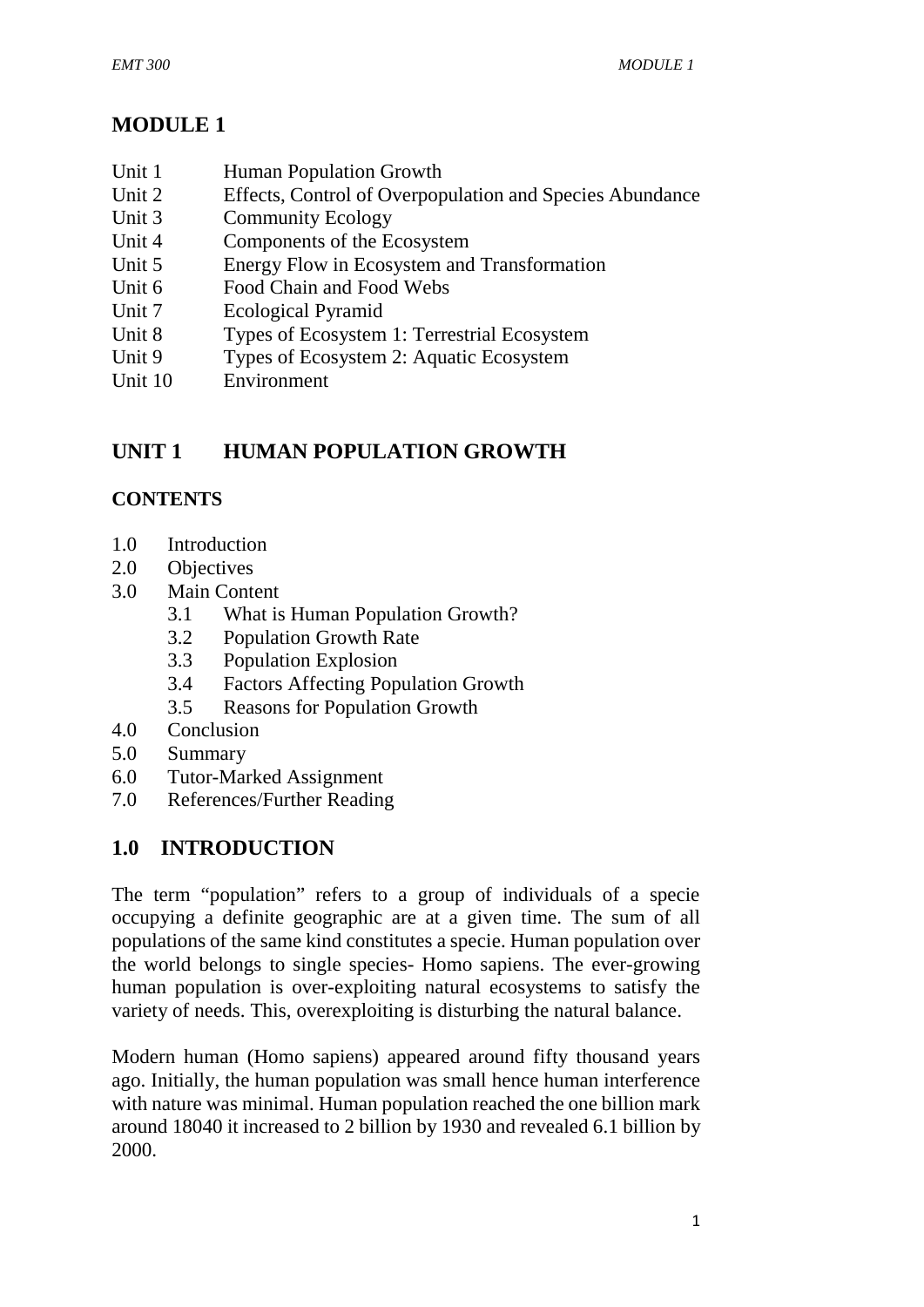# **2.0 OBJECTIVES**

By the end of this unit, you will be able to:

- explain the meaning of population growth and its rates;
- discuss factors affecting population growth; and
- outline reasons for population growth.

### **3.0 MAIN CONTENT**

### **3.1 What is Human Population Growth?**

Population growth is the change in population over time, and can be quantified as the change in the number of individuals in a population using "per unit time" for measurement. The term population growth can technically refer to humans, and it is often used informally for the more specific demographic term. Population growth rate and is often used to refer specifically to the growth of the population of the world. The rapid growth of the world's population over the past one hundred years results from a difference between the birth rate and death rate. The human population will increase by 1 billion people in the next decade. This is like adding the whole population of China to the world's population. The growth in human population around the world affects all people through its impact on the economy and environment.

No one knows how many people have ever lived on earth. It has been estimated that based on an assumed constant population growth rate, over 168 billion people have been born into this world since *Homo Sapiens* (human being) appeared in this world in 50,000 BC. The world has experienced an unprecedented increase in population growth since the industrial population. The population has grown from 1.6 billion at the beginning of the  $20<sup>th</sup>$  century to about 7.3 billion todays. While there are several factors that are responsible for the phenomenal increase in world population, two main revolutions are worth mentioning. These are the Agricultural Revolution and the Industrial Revolution. The agricultural revolution led to the development of agriculture which was anchored on the domestication of crops and livestock and development of storage systems.

## **3.2 Population Growth Rate**

Human population growth rate is a measurement of the change in population size over time. The growth of a population is the interplay of births (fertility), deaths (mortality) and migration. When the proportion of deaths per head is subtracted from that of births, we have the rate of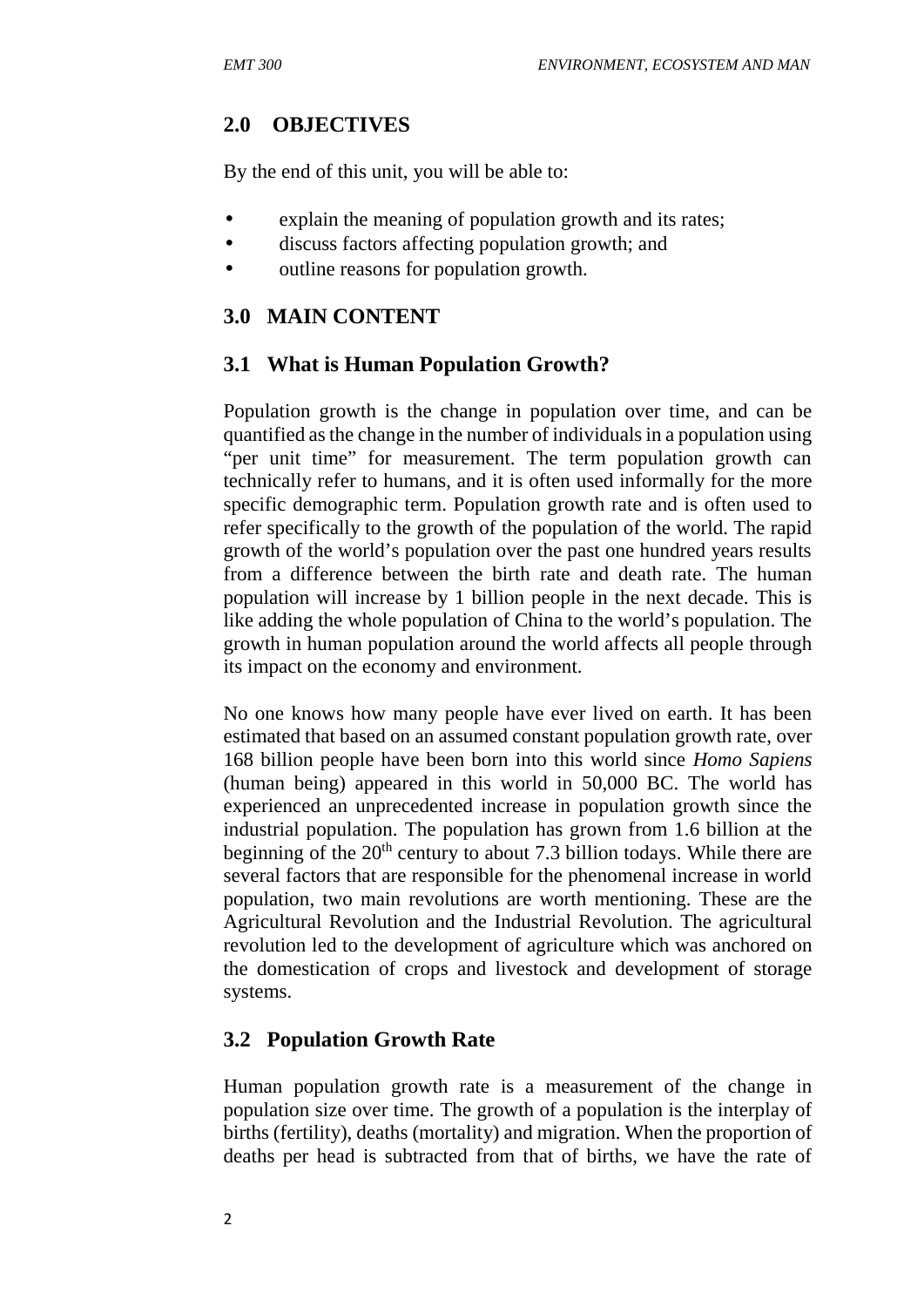natural increase. When the effects of migration is taken into consideration, the result is growth rate.

 $NRI=BR - DR$ 

Where *NRI* is Natural Rate of Increase *BR* is the Birth Rate *DR* is the Death Rate

 $GR = BR-DR + MR$ 

Where GR is Growth Rate

*BR* is the Birth Rate *DR* is the Death Rate *MR* is Migration Rate (plus or minus)

The components of population change are taken to mean the variables that act together to lead to a positive or negative change in the population. This change is what referred to as population growth. When there is an increase in population within a period under consideration, were refer to the growth as positive, and when there is a decrease in population over a period we refer to it as negative growth.

- i. **Fertility:** It is the actual manifestation of child bearing. Fertility is the determinant of current growth of population. Crude **Birth Rate (CBR)** is the demographic measure of fertility and it is the number of babies per thousand of the population.
- ii. **Mortality:** Mortality is the cessation of life and Crude Death Rate (CDR) is the simple measure of mortality. It is the number of deaths per thousand of the population. In most countries, the death rate has dropped almost continuously since the industrial revolution, mainly due to improvement in personal hygiene, sanitation and modern medicine. A decrease in death rate would result in an increase population growth rate.
- iii. **Migration:** Migration is the movement of individuals from one place to another, usually involving a change in residence. Most modern migration occurs within a delineated territory (or country). This type of migration is known as internal migration. When people move across national boundaries it is referred to as international migration.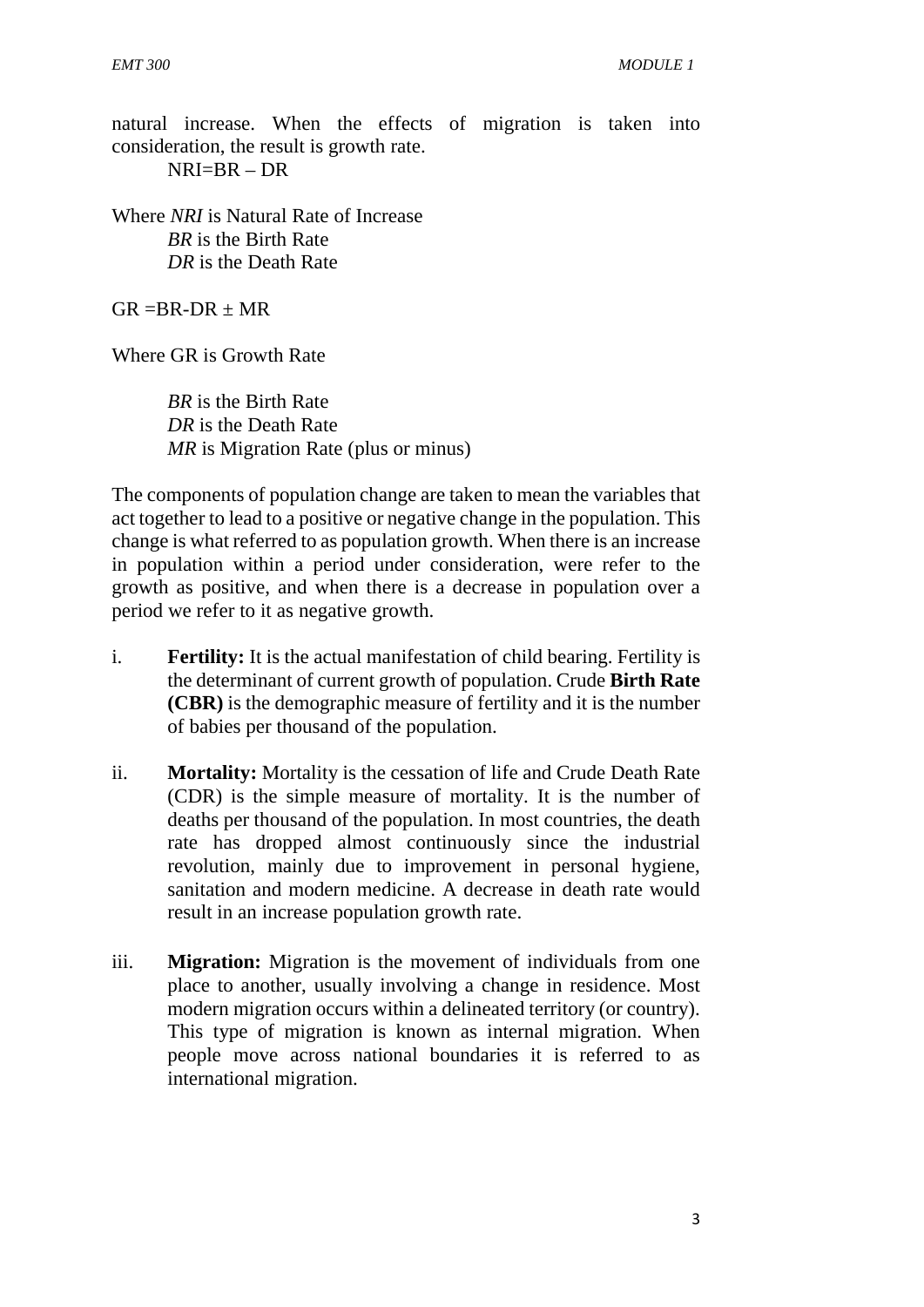### **3.3 Population Explosion**

In the last century, a phenomenal rise in the world population has taken place. It has almost tripled since 1900 to the present level. The world population rose from 1 billion in 1804 to 2 billion in 1930, 4 billion in 1974 and 6 billion 1999. The world's population reached 7 billion in 2011. A careful look at the pattern of growth indicates that before the First World War, the growth was relatively gradual, as it took the population over 100 years to double. However, from 1960, the increase in world's population was very rapid. The rapid increase in human population over a relatively short period of time is known as **population explosion.** The increase in human population with such an alarming rate could lead to an absolute scarcity of even basic needs, such as, food, shelter and clothing inspite of significant progress made in these areas in the past few decades.

#### **3.4 Factors Affecting Population Growth**

There are many factors which affect the human population. Those include the physical, demographic, political, technological, cultural and socio economic factors:

- **i. The Physical factors:** These includes temperature, rainfall, soil, terrain and natural resources.
	- a) The **climate** plays a crucial role in the growth of human population. Areas with conducive climate tend to have high population growth. The areas with extreme variation in the temperature like deserts in the Rajasthan and artic oceans have low population growth. Most areas within the tropics have conducive climate for food production which necessary for population sustenance.

Also, areas with abundant rainfall, ensures the practice of agriculture that supports human population. This is why areas such as South East Asia, South West Asia, Coastal areas of West Africa and the Mediterranean Region have high population growth and concentration.

- b) The rich soils are necessary for agriculture. Areas with rich soils have high population growth because rich soils support agriculture and hence such areas have surplus food to support a rapidly growing population.
- c). Areas that have relatively gentle terrain tend to support more population. Such areas are generally known to be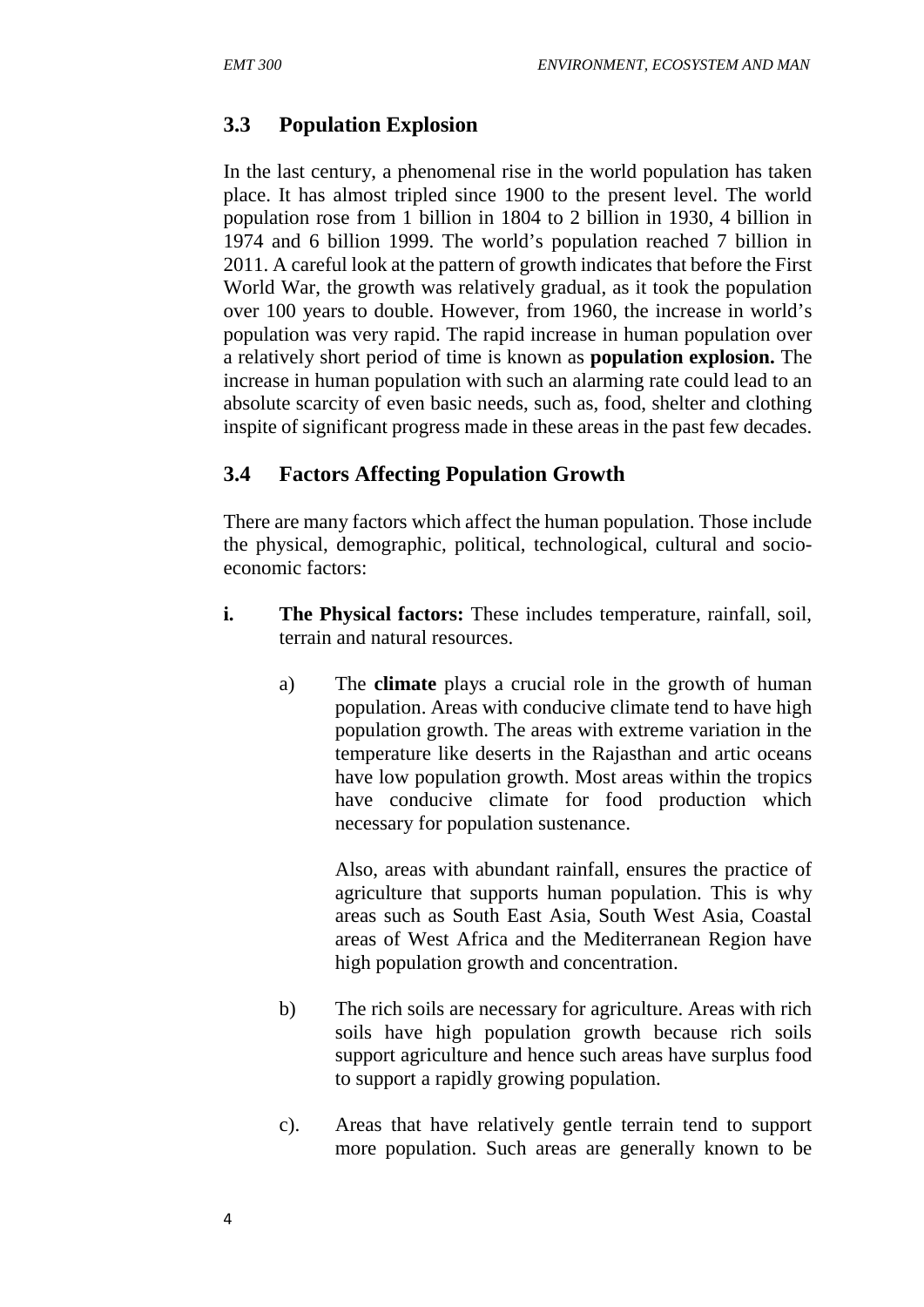easily accessible and to be naturally ideal for settlements and thus attractive to human population.

- **ii. The demographic factors**: The structure of the population has significant impact on population growth. The higher the proportion of the population under the age of 15 years, the more likely the proportion of tomorrow's parents. This pattern of the population is indicative of high Total Fertility Rate (the number of children a woman will have throughout her reproductive years). The lower the death rate the higher the rate of population increase in the short run. Migration is also another factor for population growth. Areas with rich agricultural soils like the South East and South West Asia have high population growth because of migration into these regions by workers from other regions.
- **iii. The socio-economic factors:** Socio-economic factors play important role in the growth of population. Among the socio economic factors are:
	- a. Level of economic development. Countries that are economically, developed tend to experience minimal population growth rate.
	- b. Literacy level. Countries with very high literacy rate tend to experience modest population growth rate, while countries with low literacy rate tend to experience rapid population growth rate.
	- c. Human Development Index (HDI). Countries with very high HDI have low TFR, which means low population growth rate. High poverty is a major driver of high population. Families rely on domestic labour to work in the farm, because they cannot afford hired labour.
	- d. Cultural beliefs. In many societies, children are considered as asset and the number of children one has is a measure of wealth, as it will mean more hands to work. The cultural practices of wife inheritance, wife capture and widowhood rites are all factors that tend to lead to higher population growth in communities where such practices exist.
	- e. Availability of family planning is also factor for population growth.
	- f. Participation of women in the labour force. Where women are allowed and encouraged to work in the formal sector, the lower the TFR and vice visa.
	- g. The degree of industrialisation is a factor for population growth. The developed or industrialised countries have less growth of the population. They are mostly stable. But the developing countries, there has been an increase in the growth of population.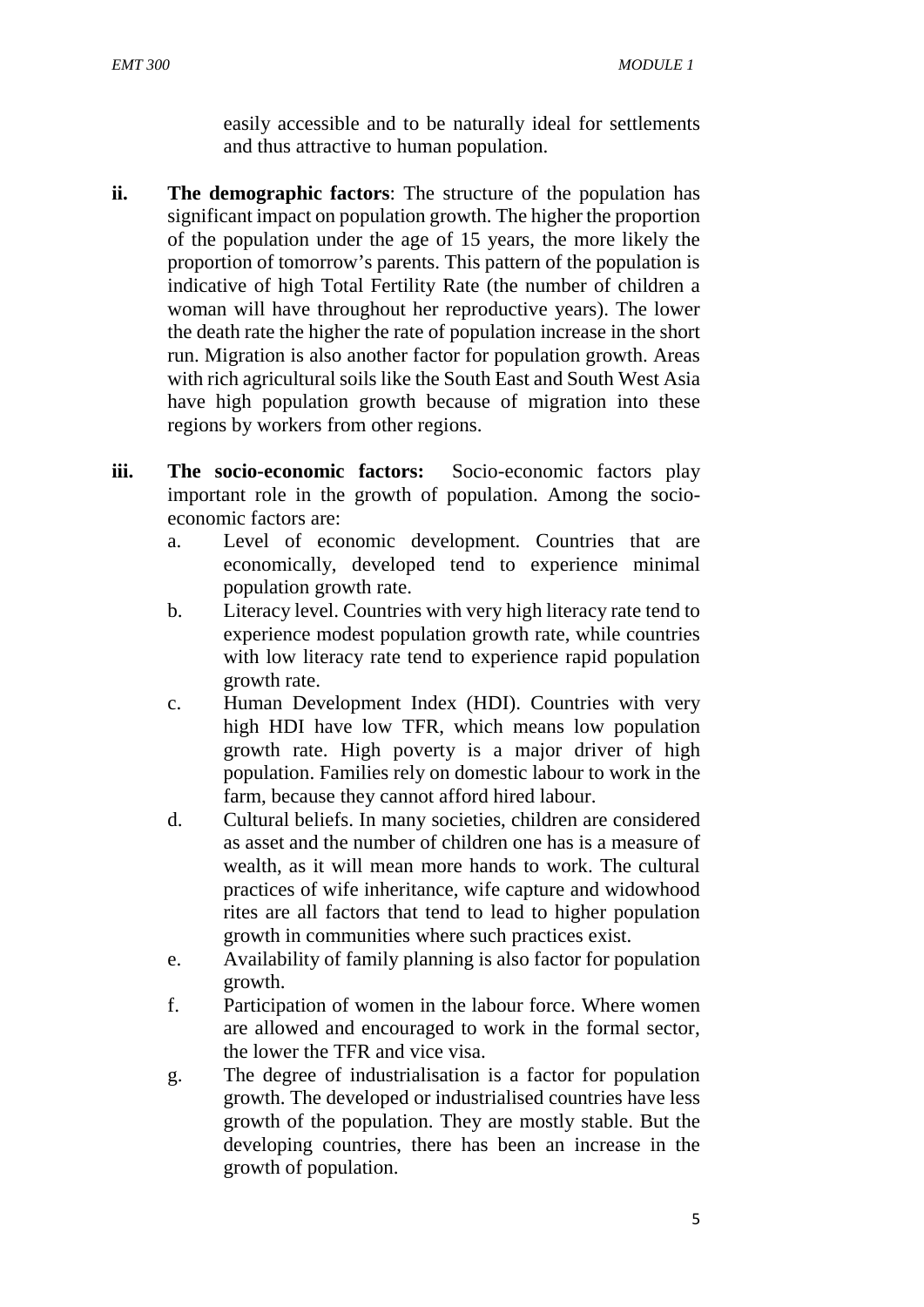- h. The wellbeing of children, nutritional and social status have inverse relationship with population growth.
- i. As a country becomes increasingly urbanised, the birth rate tends to rise and death rate tends to fall.

## **3.5 Reasons for population Growth**

Some of the identified reasons of the increase in population are given below:

- i) Illiteracy, particularly among women
- ii) Ignorance about the importance of small family size and comfort and future available of resources
- iii) Many people think that having more children will bring more income to the family.
- iv) Belief that social security comes with more human beings at a place or in a religion.
- v) Opposition of birth control methods by certain religions
- vi) Lack of propaganda about the population size and availability resources

## **4.0 CONCLUSION**

In this, we have examined population growth and population rate which are fertility, mortality, migration and age/sex structures. Also factors affecting population growth and reasons for population growth were discussed.

# **5.0 SUMMARY**

In this unit students have learnt that:

- Human population growth is the change in population over time and can be quantified as the change in the number of individual in a population using "per unit time" for measurement.
- Population growth rate is measured as the annual average growth which can be calculated using a number of formulae as explained in the main text.
- Population growth rate depends on several factors such as rates on birth, death, migration and age- sex ratio.
- Factors affecting population growth includes the physical, demographic and socio-economic factors.
- Reason for population growth are illiteracy among women, ignorance, cultural beliefs about children, poverty levels, nature of the occupation, opposition to birth control methods and lack of propaganda about the population size.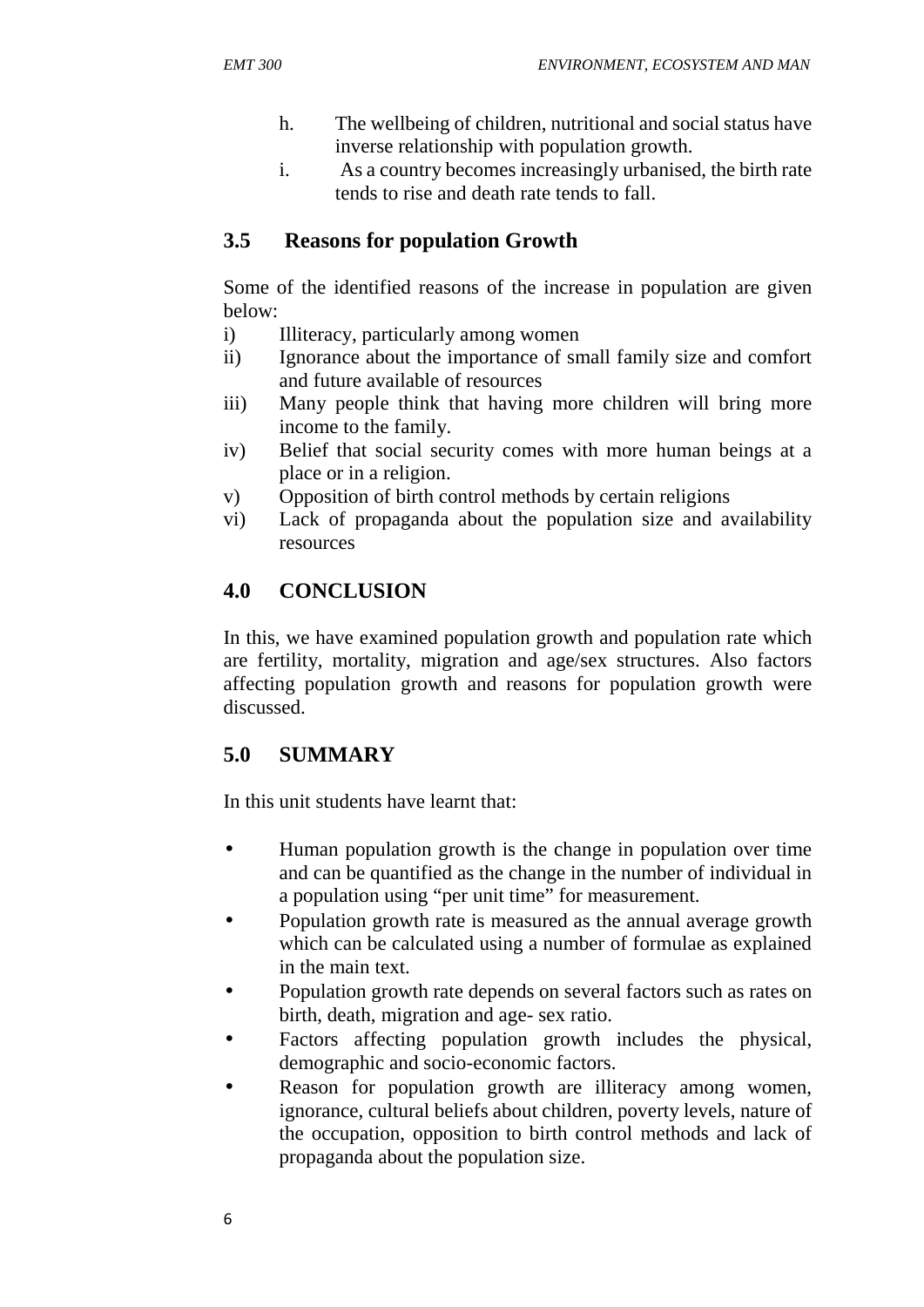#### **6.0 TUTOR-MARKED ASSIGNMENT**

- 1. What is human population growth rate? List and explain the socio-economic factors affecting population growth.
- 2. Explain any five reasons for population growth in any society known to you.

#### **7.0 REFERENCES/FURTHER READING**

- Sharma, J.P. (2009). *Basic of Environment Studies*. New Delhi: University Science Press.
- Srivastava, S. (2013). *Environment and Ecology*. New Delhi: S.K. Kataria & Sons.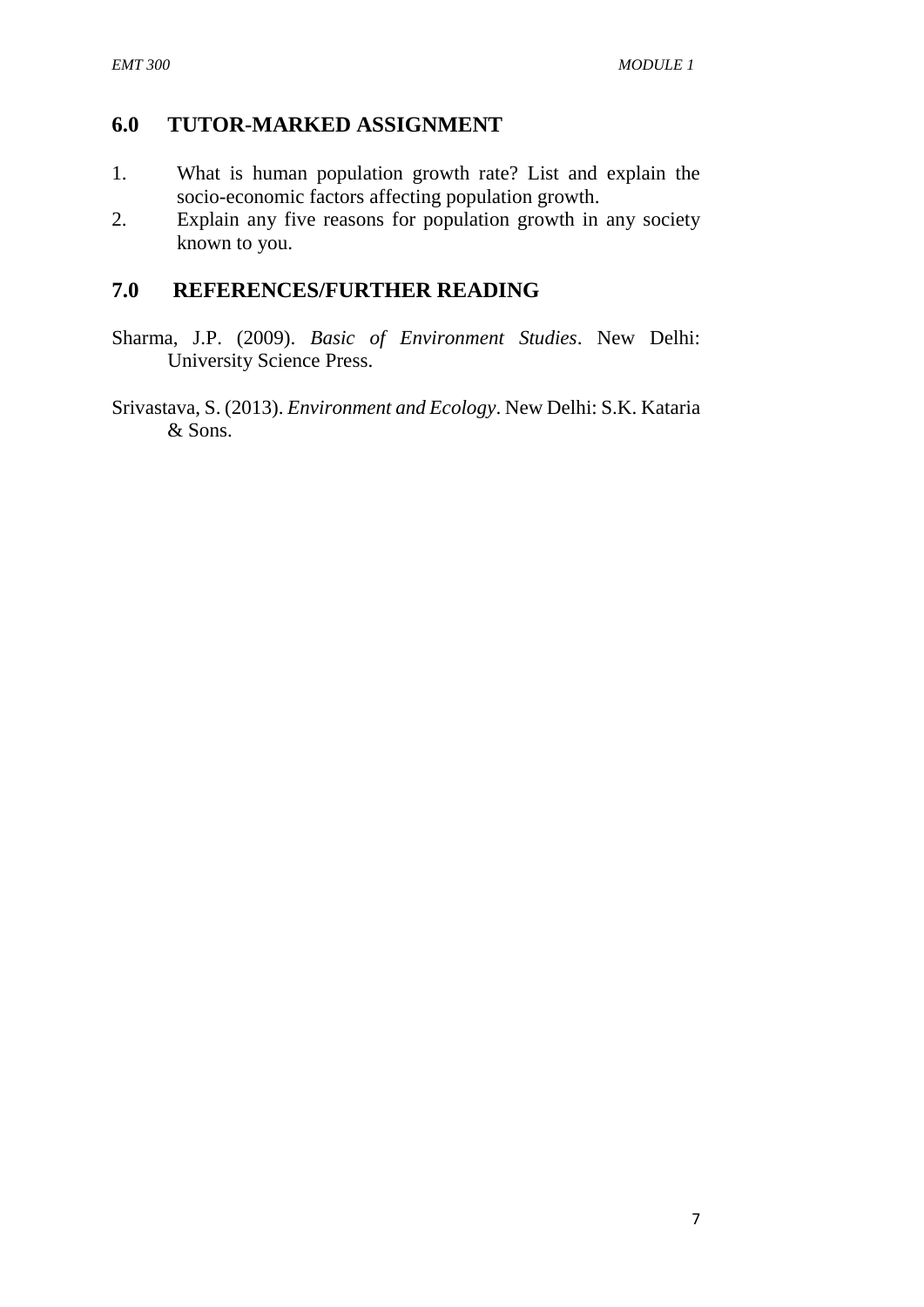#### **UNIT 2 EFFECTS AND CONTROL OF OVERPOPULATION AND SPECIES ABUNDANCE**

#### **CONTENTS**

- 1.0 Introduction
- 2.0 Objectives
- 3.0 Main Content
	- 3.1 Effect of Overpopulation
	- 3.2 Control Overpopulation
	- 3.3 Species Abundance
	- 3.4 Scale Used to Describe Species Abundance
	- 3.5 Population Density and Growth
- 4.0 Conclusion
- 5.0 Summary
- 6.0 Tutor-Marked Assignment
- 7.0 References/Further Reading

#### **1.0 INTRODUCTION**

In the past, infants and childhood deaths and shorts life spans used to limit population growth. In today's world, trend to improved nutrition, sanitation and medical care, more babies survive their first few years of life. However, there are various programmes to limit or slow population growth. The meaning of species abundance, population density and growth, will be discussed in this unit.

#### **2.0 OBJECTIVES**

By the end of this unit, you will be able to:

- explain the effects of overpopulation
- discuss the control of overpopulation
- discuss species abundance
- explain population density and growth

#### **3.0 MAIN CONTENT**

#### **3.1 Effects of Overpopulation**

The combination of a continuing high rate, a decline in mortality rates, an increase in immigration or unsustainable biome is creating a rapid population increase. When increase in population reaches an undesirable condition where an organism's number exceed the current carrying capacity of its habitat or ecological niche, it is known as **Overpopulation.**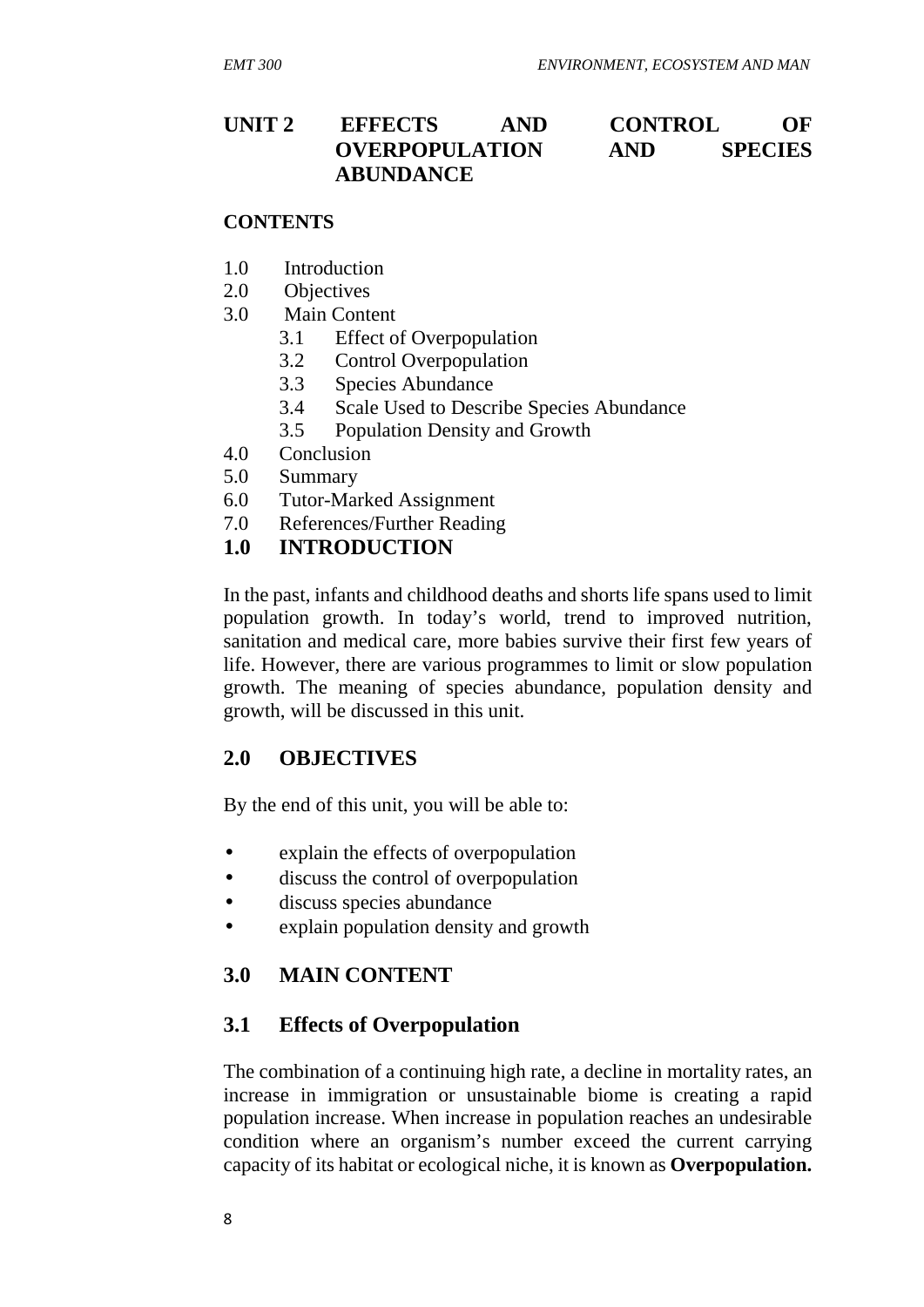Overpopulation has a definite effect on a country's economy first of all when countries are over populated; they hardly have enough food to support themselves. Overpopulation does not just affect the standard of living, but also leads to the degradation of the environment.

The other effects of overpopulation are:

- People struggling to live under poor conditions
- Low birth rate due to the inability of mothers to get enough resources to sustain a badly from fertilization to birth
- Low life expectancy
- Low level of literacy
- High rate of unemployment in urban areas (leading to social problems)
- Insufficient arable land
- Little surplus food
- Poor diet with ill health and diet-deficiency diseases (e.g. rickets)
- Low per capita Gross Domestic Product (GDP)
- Low savings
- Lack of investment
- Low per capital information
- Unhygienic living conditions for many
- Economically stretched government
- High crime rate
- Mass extinctions of plants and animals as habitats are used for farming and human settlements and etc.

## **3.2 Control of Overpopulation**

Population control is a government programme to limit or slow population growth. This programme are initiated under general programmes of family planning, increase enrollment of women or the girl-child in school. Rapid population growth has been a cog in the wheel of progress for most developing countries. It has been obstacle to development and programmes of self-reliance. The effective measures to control overpopulation will include:

- i. **Rise in per-capita income:** Demographic history of various advanced countries shows that there is an inverse relationship between per-capita income and a country's birth rate. When per capita income is high, the desire for more children in order to supplement their income is lower. Increase in per-capita income will have its positive impact on birth rate after a period of time
- ii. **Urbanisation and Industrialisation:** The increasing rise and focus on the nuclear family, is tending towards a decline in the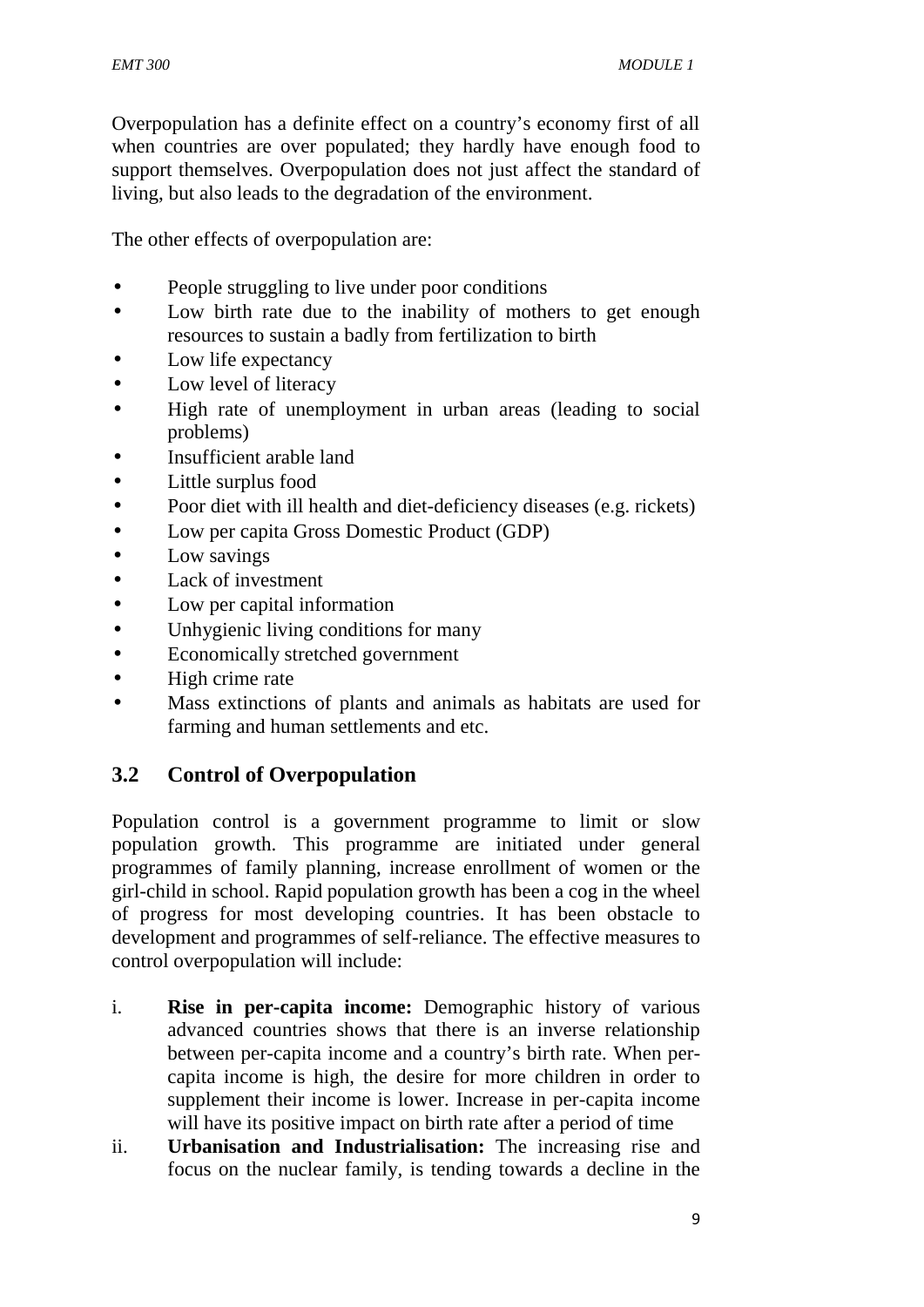family size. When society becomes more urbanised and industrialised, the emerging family structure is tended towards a nuclear setting. A nuclear family is generally found in an Urbanized and Industrialised economy. Hence, our efforts should be to industrialized and urbanised our economy to reduce the high birth rate.

- iii. **Late marriage:** When marry early they tend to have longer years of exposure to the risk of child bearing. A UN report has pointed out that there would be a significant decline of birth of seven per thousand, if the average age of marriage of females were to rise from 16 to 20 years.
- iv. **Lowering infant mortality rate:** Poor people, in order to ensure that some children do survive, reproduce more. Therefore, the lowering of infant and child mortality rates through the widespread of vaccinations and proper child and maternity care will lead to a significant reduction of excess population
- v. **Spread of Education:** In developing country like Nigeria, a relatively high percentage of the total populations are illiterate. They regard children as the gift of God and are not conscious about the problems of rapid population growth. To remove illiteracy and blind beliefs, provision of education to the population is essential. Education arms people with the knowledge and the latitude to small family size.
- vi. **Women education and employment:** The government therefore, should take steps to provide education to the girl child and also ensure that women are reasonably provided job opportunities in the formal sector to empower them.
- vii. **Provision of Family Planning (FP) Facilities:** Many poor people in the rural areas in so many developing nations do not get family planning facilities easily. There is need for family planning centres with trained personnel to be established in rural areas to provide services to women in their immediate environment. This could go a long way to lower fertility and consequently, population growth.
- viii. **Provision of Incentives:** The government should provide both monetary and real incentives to people for adopting family planning measures.
- ix. **Publicity:** Publicity on the need for birth control and other family planning services is required. Efforts should be targeted at reaching the women in the rural areas through messages placed on radio and television.
- **x. Legislation:** Time has reached for government to enact appropriate laws and legislation for birth control. There could be laws for number of children per couple as was in the 1988 National Population Policy; laws that will set the minimum age at marriage; laws on compulsory education; laws on abortion and laws against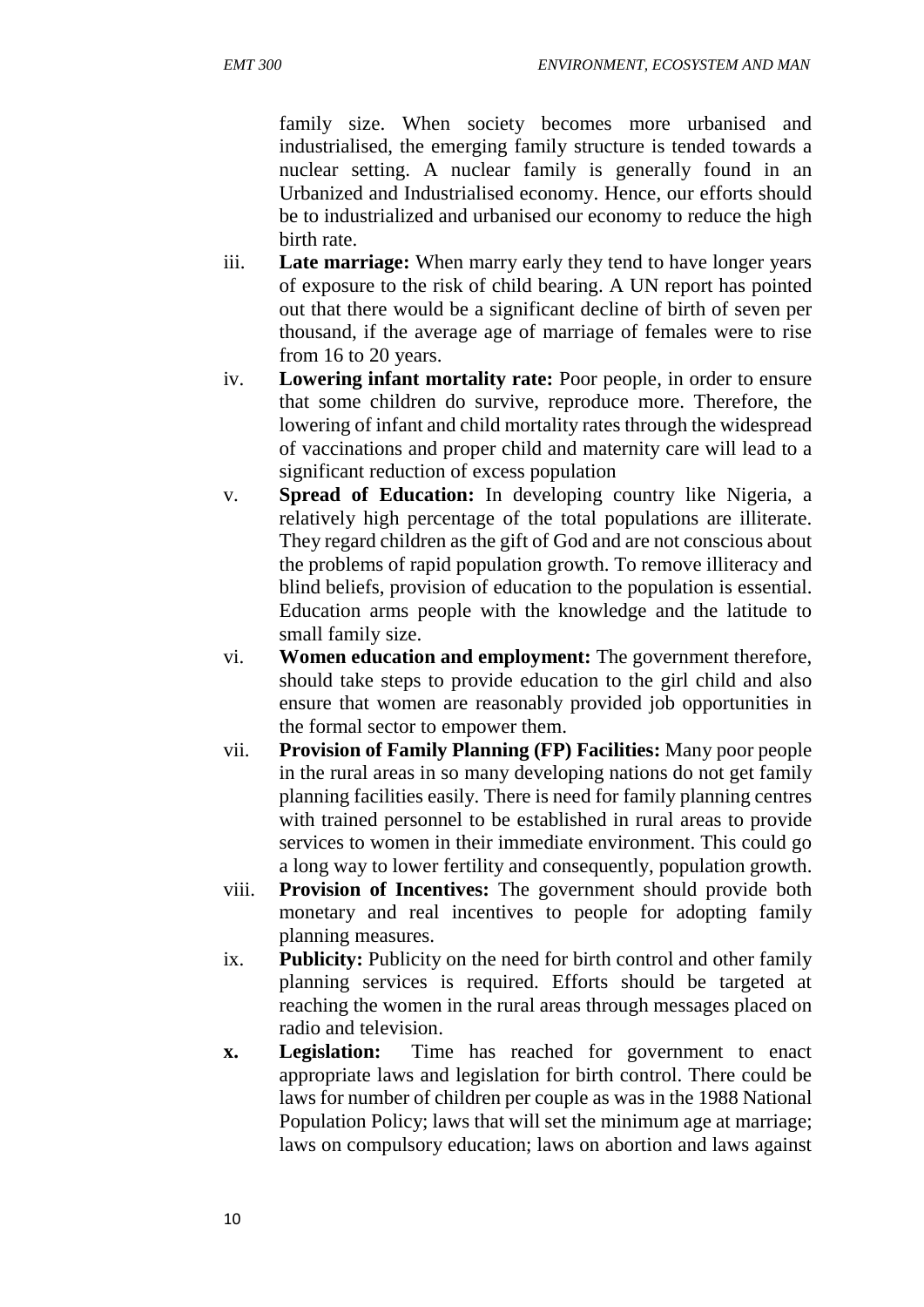child labour. These laws when enacted will reduce the value placed on children.

# **3.3 Species Abundance**

In ecology**, abundance** is the relative representation of species in a particular ecosystem. It is usually measured as the number of individuals found per sample area. How species abundances are distributed within an ecosystem is referred to as relative species abundances. Both indicators are relevant for computing biodiversity.

Abundance is contrasted with, but typically correlates with incidence, which is the frequency with which the species occur at all in a sample. When high abundance is accompanied by low incidence, it is considered locally or sporadically abundant.

A variety of sampling methods are used to measure abundance. For larger animals, these may include spotlight counts, track counts and road kill counts, as well as presence at monitoring stations. In many plant communities the abundances of plant species are measured by plant cover, i.e. the relative area covered by different plant species in a small plot. Relative species abundance is calculated by dividing the number of species from one group by the total number of species from all groups.

## **3.4 Scale Used to Describe Species Abundance**

The acronym used for a simple, somewhat subjective scale used to describe species abundance within a given area is known as ACFOR**.** It is normally used within a sampling quadrat to indicate how many organisms there are in a particular habitat when it would not be practical to count them all. Instead, a smaller representative sample of the population is counted instead.

The **A.C.F.O.R.** scale is as follows:

- **A** The species observed is "Abundant" within the given area.
- **C** The species observed is "Common" within the given area.
- **F** The species observed is "Frequent" within the given area.
- **O** The species observed is "Occasional" within the given area
- **R** The species observed is "Rare" within the given area.

This method of sampling is simple and easy to implement, but can be subjective. Species frequency is the number of times a plant species is present in a given number of quadrants of a particular size or at a given number of sample points. Frequency is usually expressed as a percentage and sometimes called a Frequency Index. The concept of frequency refers to the uniformity of a species in its distribution over an area. No counting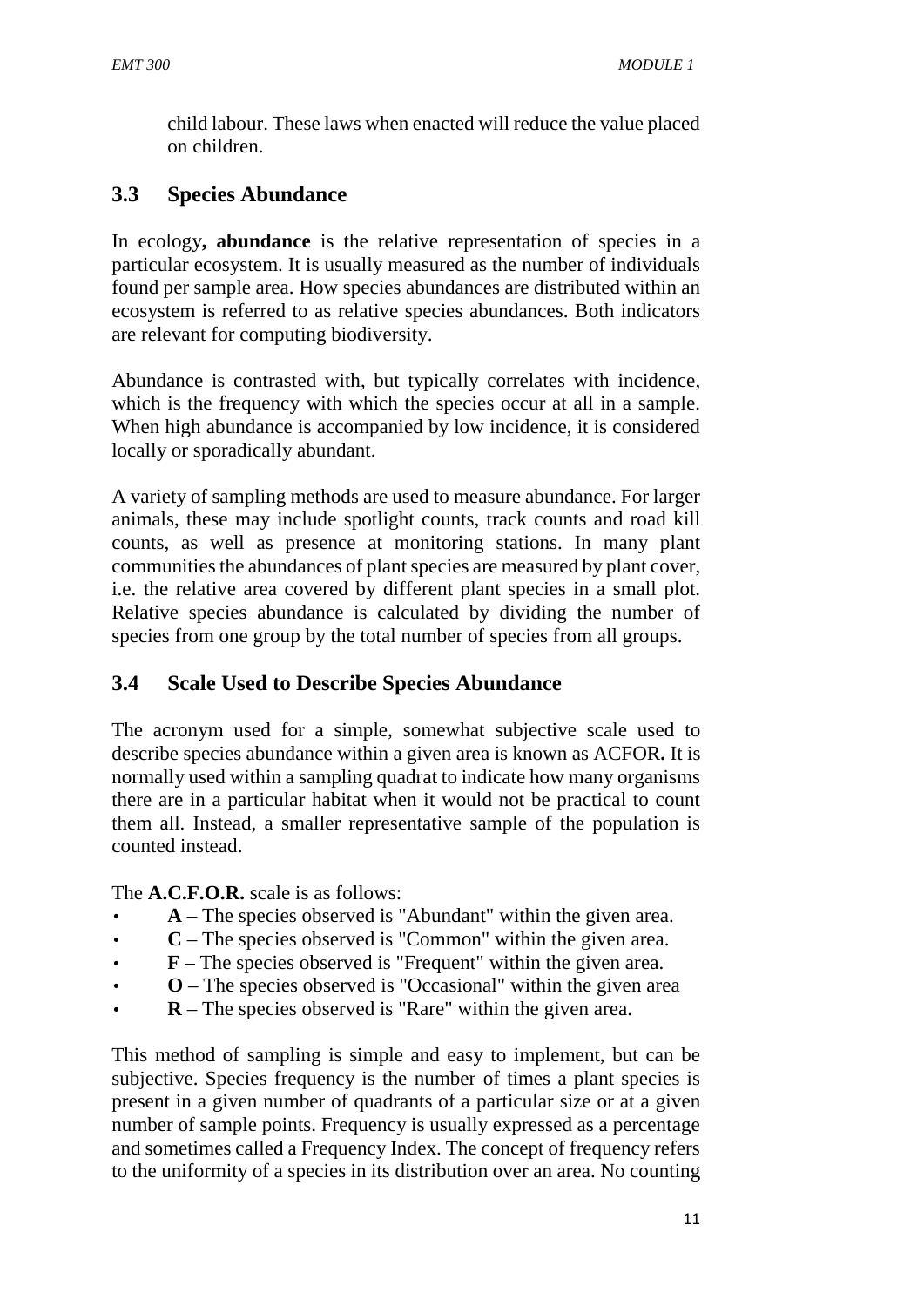is involved just a record of species present. Each individual of the species present is recorded, is a more accurate and reliable method of sampling.

## **3.5 Population Density and Growth**

An organism's life history is the sequence of events related to survival and reproduction that occur from birth through death. Populations from different parts of the geographic range that species inhabit may exhibit marked variations in their life histories. The patterns of **demographic** variation seen within and among populations are referred to as the structure of populations. These variations include breeding frequency, the age at which reproduction begins, the number of times an individual reproduces during its lifetime, the number of offspring produced at each reproductive episode (clutch or litter size), the ratio of male to female offspring produced, and whether reproduction is sexual or asexual. These differences in life history characteristics can have profound effects on the reproductive success of individuals and the **dynamics, ecology**, and **evolution** of populations.

Of the many differences in life history that occur among populations, age at the time of first reproduction is one of the most important variable for understanding the dynamics and evolution of a population. All things being equal, natural selection will favour, within species, individuals that reproduce earlier than other individuals in the population. By reproducing earlier an individual's genes enter the **gene pool** (the sum of a population's genetic material at a given time) sooner than those of other individuals that were born at the same time but have not reproduced. Nonetheless, the "all else being equal" qualification is an important one because delayed reproductive strategies that ensure larger and morerobust offspring may be selected for in some species of long-lived organisms. Individuals whose genetic makeup allows them to reproduce earlier in life will come to dominate a population if there is no counterbalancing advantage to those individuals that delay reproduction until later in life.

Not all populations, however, are made up of individuals that reproduce very early in life. In the course of a lifetime, an individual must devote energy and resources to physiological demands other than reproduction. This is referred to as the cost of reproduction. To reproduce successfully, a plant will have to first grow to a certain height and out compete its neighbours. An animal may have to devote energy to growth so that it can reach a size at which it can fend off predators and successfully compete for mates. In many populations, individuals that delay reproduction have a better chance of surviving and leaving offspring than those that attempt to reproduce early. The opposing demands of growth, defense, and reproduction are balanced within the constraints of different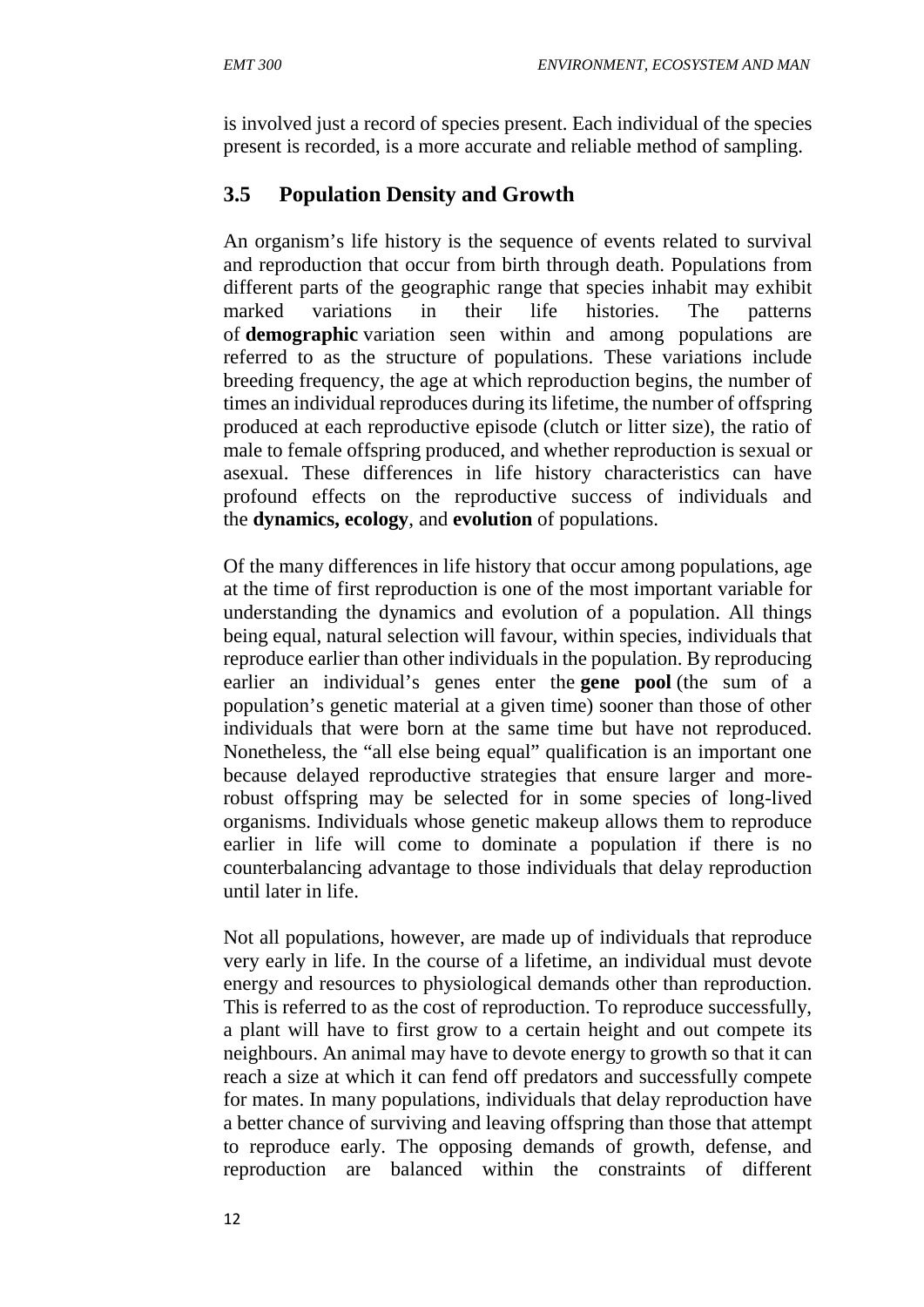environments to produce populations that have a **diverse** range of life history strategies.

Populations often can be divided into one of two extreme types based on their life history strategy. Some populations, called *r***-selected**, are considered opportunistic because **their reproductive behaviour** involves a high **intrinsic** rate of growth (*r*)—individuals give birth once at an early age to many offspring. Populations that exhibit this strategy often have been shaped by an extremely variable and uncertain environment. Because mortality occurs randomly in this setting, quantity of progeny rather than quality of care, serves the species better. In another strategy, called *K***-selected**, populations tend to remain near the **carrying capacity**  $(K)$ -the maximum number of individuals that the environment can sustain. Individuals in a *K*-selected population give birth at a later age to fewer offspring. This equilibrium life history is exhibited in more stable environments where reproductive success depends more on the fitness of the offspring than on their numbers.



Adult and young African savanna Elephants (*Loxodonta africana*) crossing a stream. Elephants are classic examples of *K*-selected species that is, species characterised by relatively stable populations. Such species produce a few large young instead of many small young. *Jeff Vanuga/Corbis.*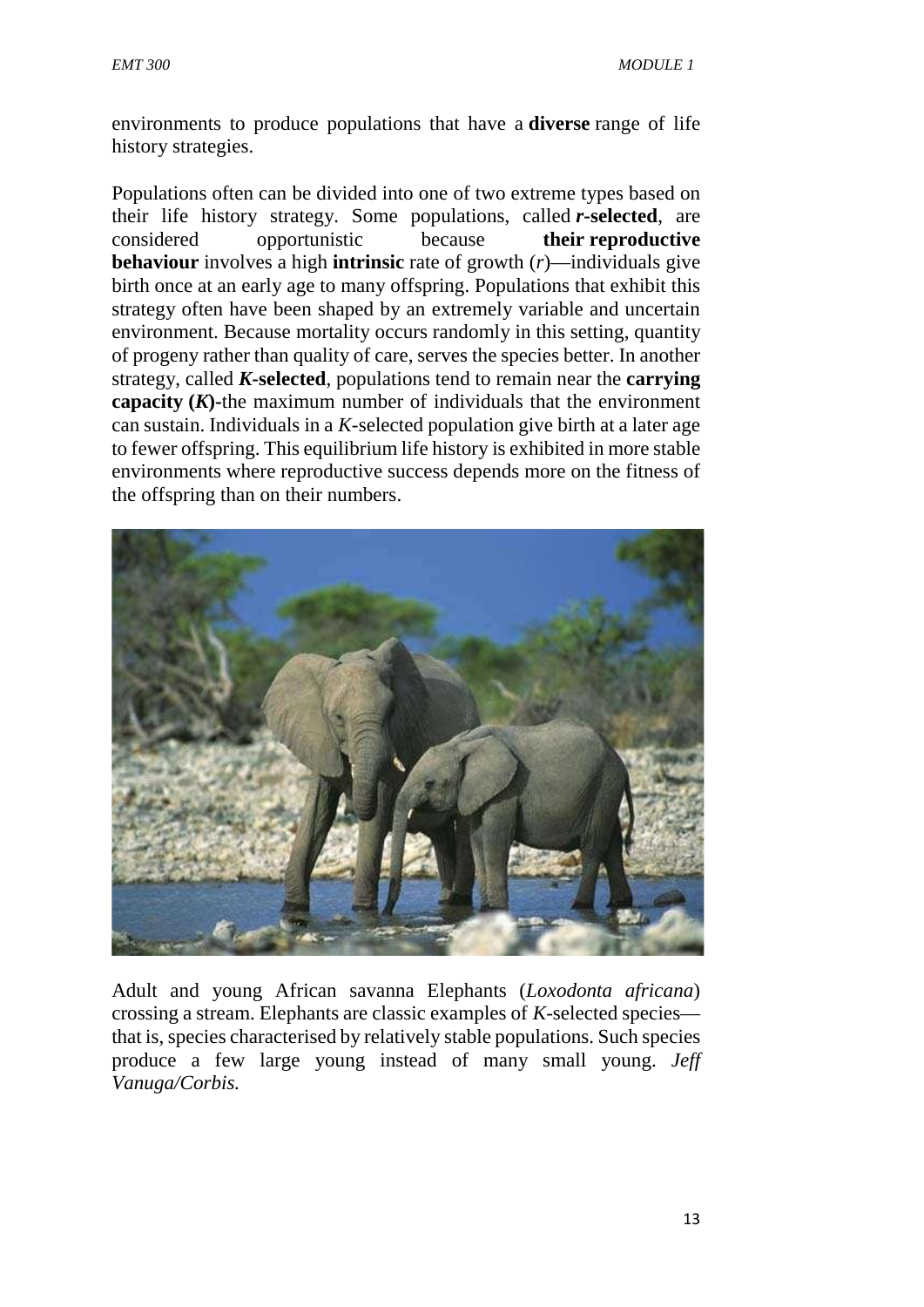# **4.0 CONCLUSION**

In this unit, we have examined the effects and various effective control measures of overpopulation. Also, species abundance was also discussed.

# **5.0 SUMMARY**

In this unit, students have learnt that:

- When increase in human population reaches an undesirable condition where an organism's number exceed the current carrying capacity of its habitat or ecology niche, this is referred to as overpopulation.
- Overpopulation has a definite effect on a country's economy
- Overpopulation has other effects like people struggling to live under poor conditions, low life expectancy, little surplus of food, high rate of unemployment in urban area etc.
- There are effective control measures to overcome overpopulation like rise in per-capita income, urbanisation and industrialisation, late marriage, spread of education, family planning facilities etc.
- Species abundance is the relative representative of a species in a particular ecosystem. It is usually measured as the number of individual found per sample
- An organism's life history is the sequence of events related to survival and reproduction that occurs from birth through death

# **6.0 TUTOR-MARKED ASSIGNMENT**

- 1. Write short note on the effects of overpopulation
- 2. Discuss the ways of controlling overpopulation
- 3. What do you understand by the term species abundance?
- 4. Explain the acronym A.C.F.O.R

## **7.0 REFERENCES/FURTHER READING**

Bartelt, Gerald A.; Rolley, Robert E.; Vine, Lawrence E. (2001). Evaluation of abundance indices for striped skunks, common raccoons and Virginia opossums in southern Wisconsin (Research report (Wisconsin. Dept. of Natural Resources), Report 185). Madison, Wisconsin: Wisconsin Dept. of Natural Resources, Bureau of Integrated Science Services. Retrieved 2006-12-15.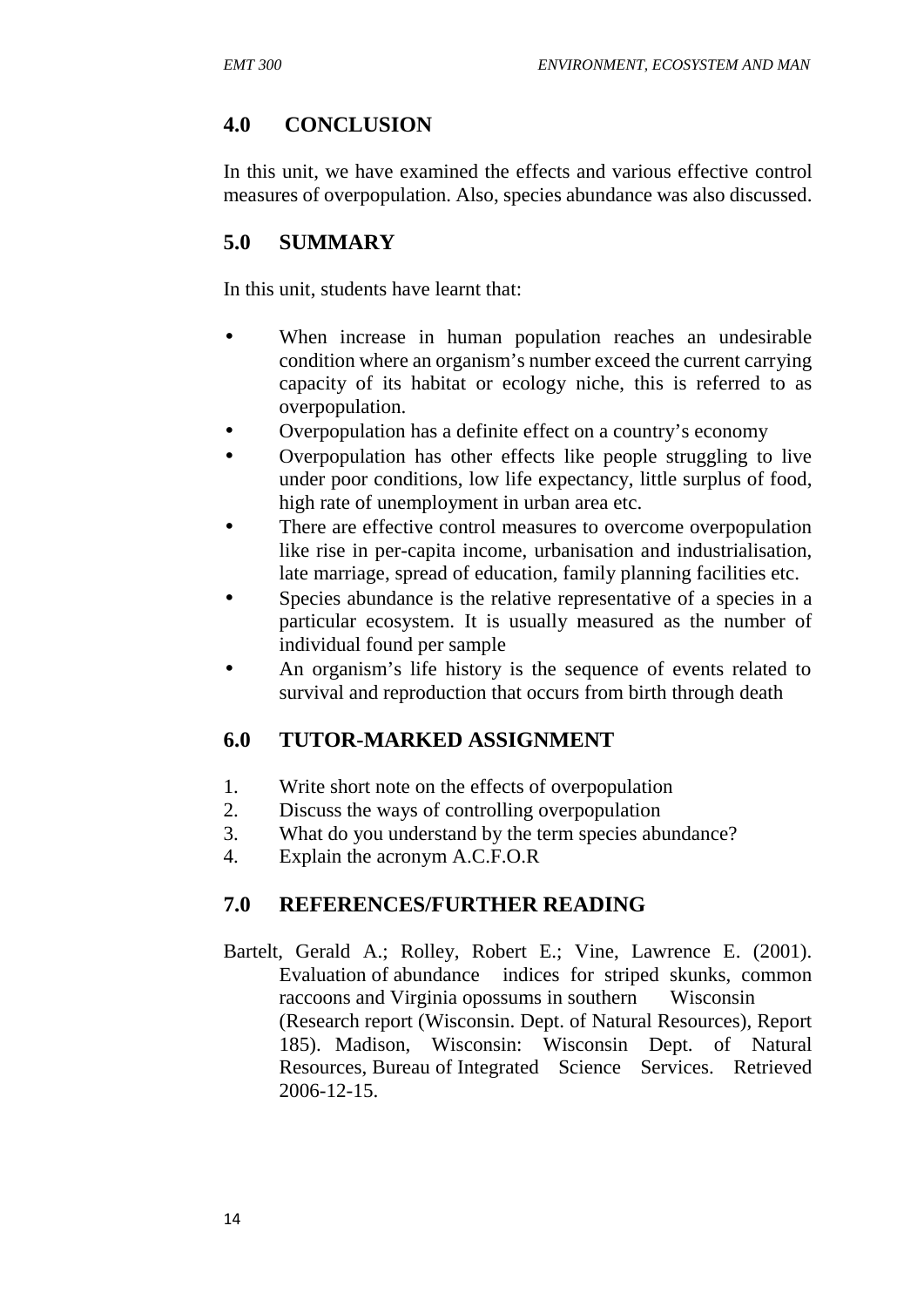- Damgaard, C. (2009). "On the distribution of plant abundance data". Ecological Informatics. **4** (2): 76–82. doi: 10.1016/j.ecoinf.2009.02.002.
- Hamilton, W.D. (1991). "Correlations between Incidence and Abundance are expected by Chance". Journal of Biogeography. Journal of Biogeography, Vol. 18, No. 4. **18** (4): 463–466. doi:10.2307/2845487. JSTOR 2845487.
- Srivastava S. (2013). Environment and Ecology. New Delhi. S.K. Kataria and Sons.Pp185-186. http://www.britannica.com/contributor/john-n-thompson/4218. http://www.glaucus.org.uk/watch3.htm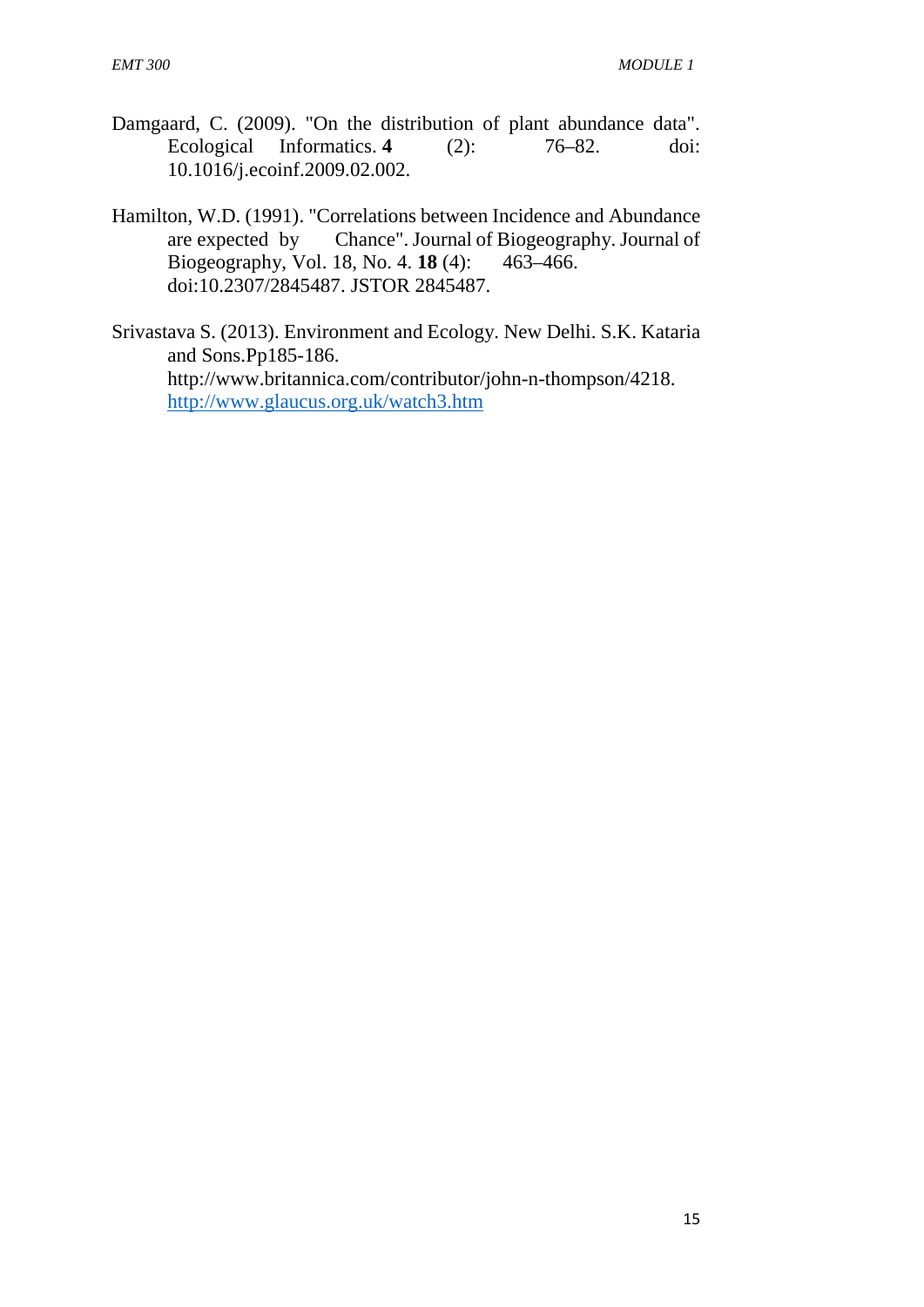## **UNIT 3 COMMUNITY ECOLOGY**

#### **CONTENTS**

- 1.0 Introduction
- 2.0 Objectives
- 3.0 Main content
	- 3.1 What is Community?
	- 3.2 Community Structure
	- 3.3 Characteristics of a Community
	- 3.4 Community Dynamics
	- 3.5 Primary and Secondary Succession
- 4.0 Conclusion
- 5.0 Summary
- 6.0 Tutor-Marked Assignment
- 7.0 References/Further Reading

#### **1.0 INTRODUCTION**

Community structure is often very diverse. A woodland community for example, will generate many different niches and microhabitats and supply many different food sources as a result of its vertical structure and spatial variation beneath and between the mature tree canopies. The concept of succession is most easily illustrated by a **bare rock surface**. The initial rock surface presents a hostile environment for most living organism.

#### **2.0 OBJECTIVES**

By the end of this unit, you will be able to:

- explain the meaning of ecological community
- list the structure and characteristics of the community
- explain the dynamics of the community.

#### **3.0 MAIN CONTENT**

#### **3.1 What is Community?**

By definition, community represents the population of all species living and interacting in an area at a particular time. Population can, within limits, adapt to changes in environmental conditions. The major driving force of adaptation to environmental changes is believed by most biologists to be biological evolution, the change in a population's genetic makeup through successive generation.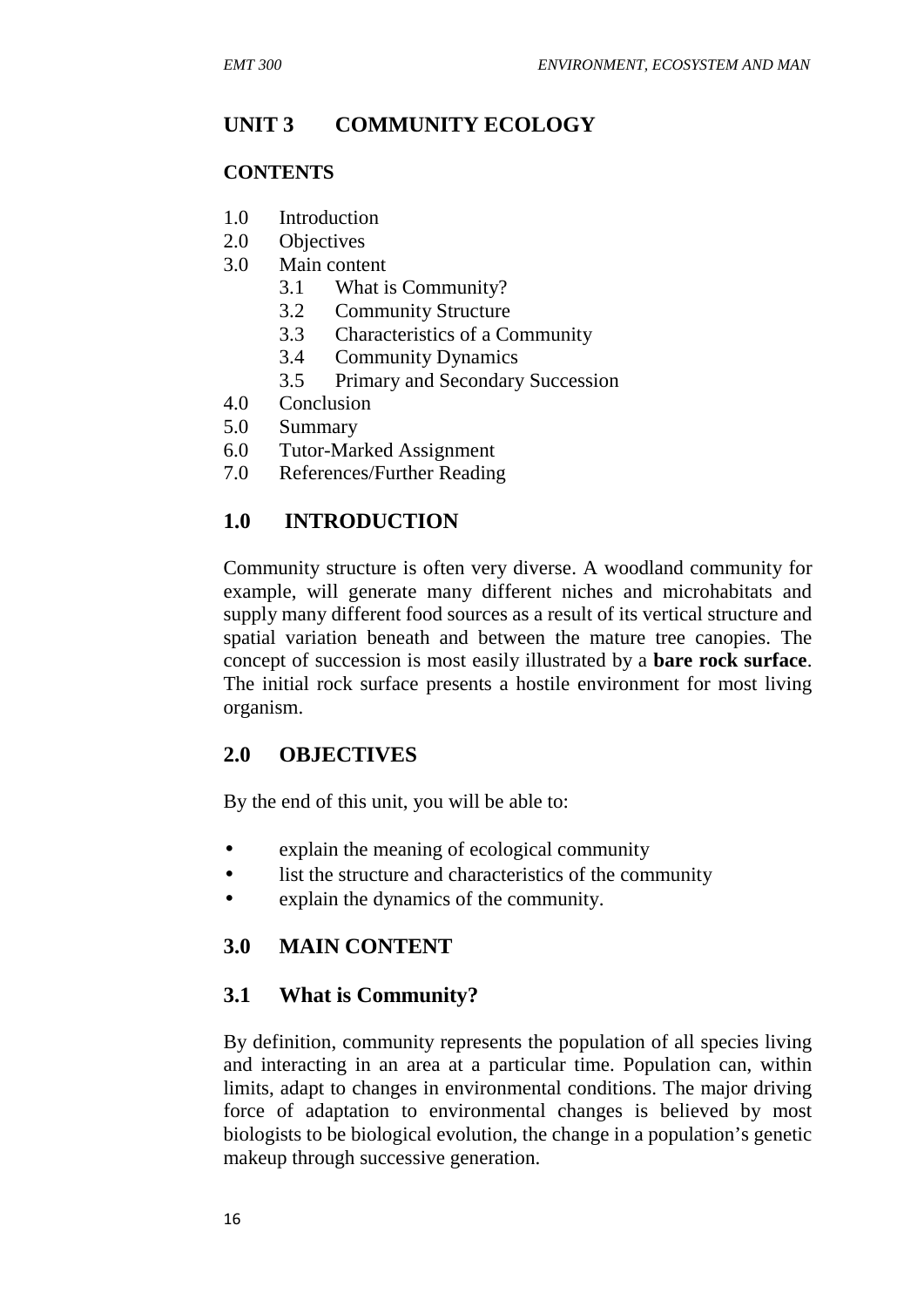#### **3.2 Community Structure**

Communities may be small, consisting of few species populations in a small space, or large, comprising several species populations in a large area. The community structures, composition and other characteristics can be readily described by visual observation without actual measurement.

This is a qualitative approach which is easier than the quantitative population analysis where measurements are actually made. Communities usually categories by the ecologists in various ways primarily based of habitat features like water availability, high exposure, or other habitat features.

For instance, depending on the amount of water availability, plant communities may be **hydrophytic** (aquatic habitats), **mesophytic** (moderately moist soil habitat) and **xerophytic** (dry or arid habitat).

Similarly communities growing on conditions of abundant light are called **heliophytic** and those growing in shade are **sciophytic**. Identically communities growing on various habitats designated as desert com munities, mountain communities and estuarine communities and so on. In general, a community is dynamic since it changes over time. This dynamic nature is reflected in the succession of organisms in a habitat. A series of changes results in the development of a relatively stable community, which maintains its structure and influences the climate of the area.

Such a stable and mature community is called a climax community, while communities of successional stages are called serial communities. The plant community structures, composition and other characterise can be described in both qualitative and quantitative means.

#### **3.3 Characteristics of a Community**

A community has the following characteristics:

#### **(a) Structure:**

Structure of a community can be studied by determining the density, frequency and abundance of species.

#### **(b) Dominance:**

Usually a community has one or more species which occur in large numbers. Such species are called dominants and the community is often named after them.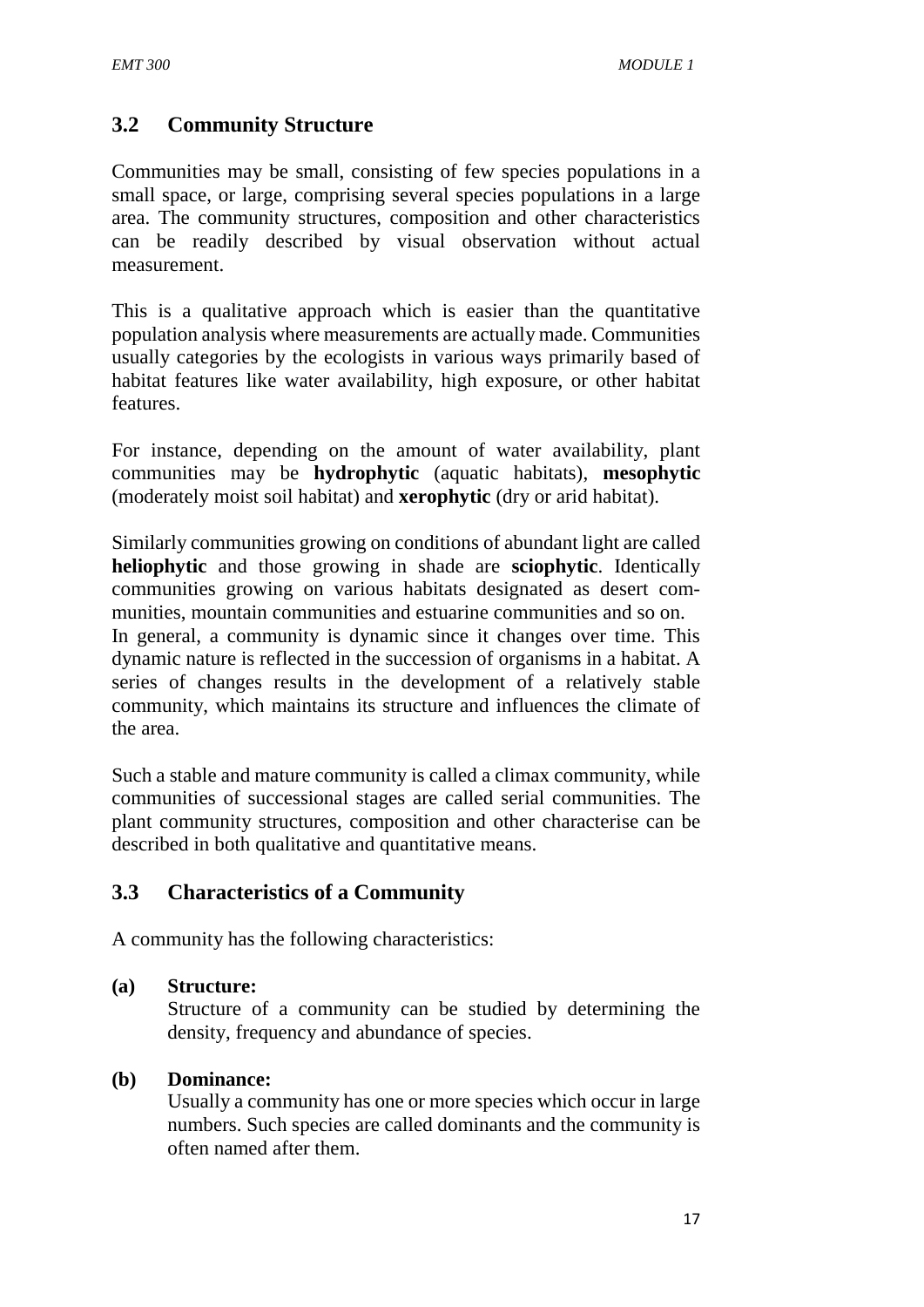#### **(c) Diversity**

The community consists of different groups of plants and animals of different species, they may be large and small, may belong to one life form or another but are essentially growing in a uniform environment.

#### **(d) Periodicity**

This includes study of various life processes (respiration, growth, reproduction etc.) in the various seasons of the year in the dominant species of a community. The recurrence of these important life processes at regular intervals in a year and their manifestation in nature is termed periodicity.

### **(e) Stratification**

Natural forest communities possess a number of layers or stores or strata related to the height of plants, for example, tall trees, smaller trees, shrubs and herbaceous layers form the different strata. This phenomenon in a plant community is called stratification.

#### **(f) Eco-tone and Edge-effect**

A zone of vegetation spreading or separating two different types of communities is called eco-tone. These are marginal zones and are easily recognizable. Usually, in eco-tones, the variety of one species is larger than in any of the adjacent communities. A phenomenon of increased variety and intensity of plants at the common junction is called edge-effect and is essentially due t6 wider range of suitable environmental conditions.

#### **(g) Ecological Niche**

Different species of animals and plants fulfill different functions in the ecological complex. The role of each is spoken of as its ecological niche i.e. the role that specie plays in its ecosystem: what it eats, who eats it, its range of movement etc., in other words, the total range of its interaction with other species of its environment.

We can also say that ecological niche is a small habitat within a habitat, in which only a single species can survive. Morin (2011) has differentiated habitat and ecological niche by saying that the habitat is an organism's address and the ecological niche is its profession. has differentiated habitat and ecological niche by saying that the<br>habitat is an organism's address and the ecological niche is its<br>profession.<br>**Interspecific Association**<br>This is the study of two or more species grow- ing

#### **(h) Interspecific Association**

association in regular occurrence.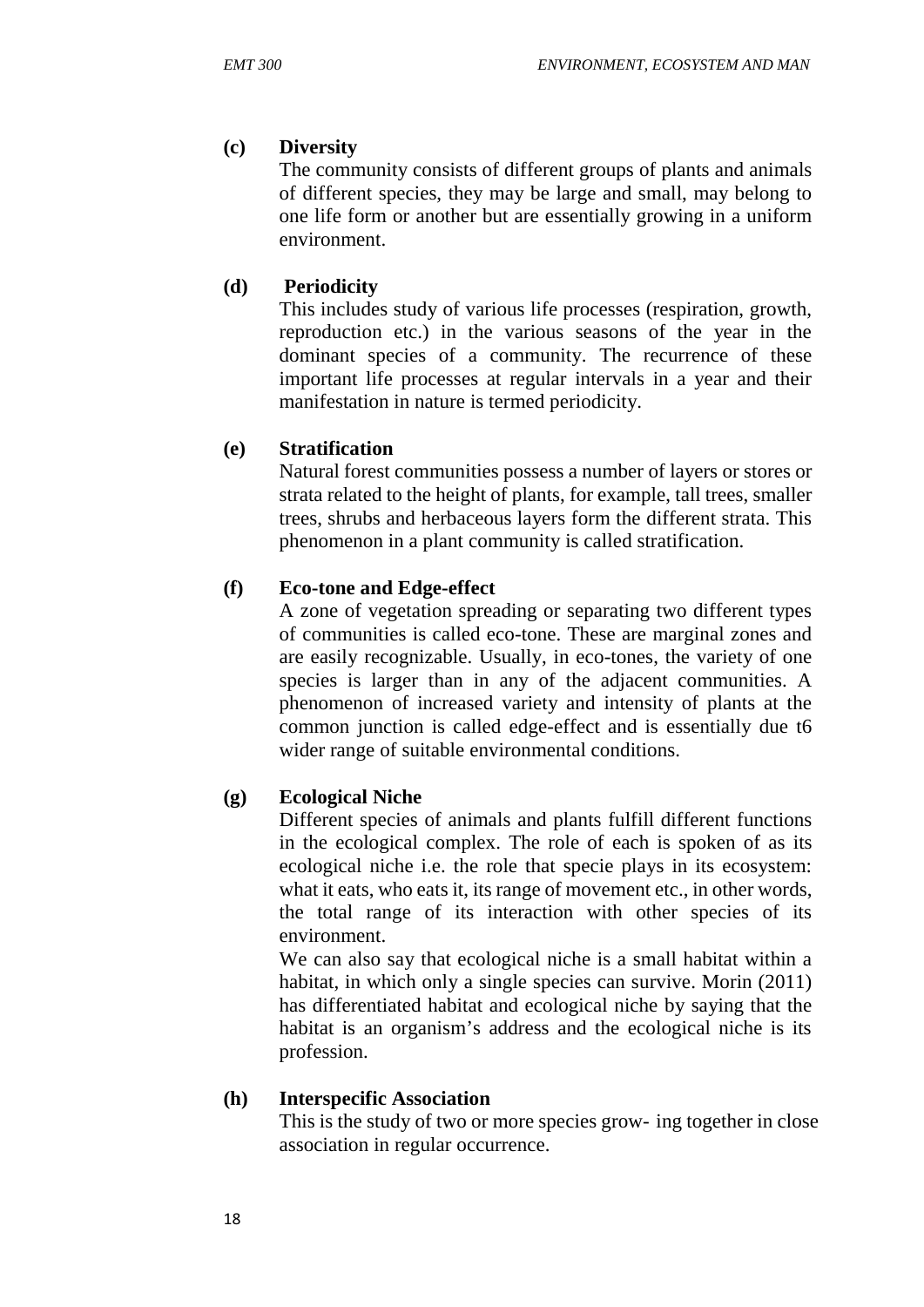#### **(i) Community Productivity**

The study of production of biomass (organic matter) is known as production ecology. The net production of biomass and storage of energy by a community per unit time and area is called community productivity. production ecology. The net production of biomass and storage of<br>energy by a community per unit time and area is called community<br>productivity.<br>**Biotic Stability**<br>A biotic community has the ability to quickly regain equi-

#### **(j) Biotic Stability**

after a disturbance in population fluctuation. This is called biotic stability and is directly proportional to the number of interacting species it contains i.e. the diversity in the community.

### **3.4 Community Dynamics**

Communities are dynamic systems constantly interacting with another system in the environment, which is equally dynamic. The community charges are gradual and imperceptible at any time but easily recognisable if observed at regular intervals over a long period of time. Seasonal changes in plant communities always occur at every place, particularly in areas where temperature variation is significant.

However, in course of very long period of time and at many places, the communities have reached peak stage and attained dynamic balance with the environmental changes. The process of change in communities and their environment at one place in the course of time is called "**ecological succession".**

## **3.5 Primary and Secondary Succession**

All biotic communities are continually changing. They change in response to external factors, such as changing climate, or as a result of internal factors caused by the organism themselves such as accumulation of **D**ead **O**rganic **M**atter (DOM). The biotic community will develop through time from an initial bare rock or open water start point to a **climax community**. The climax community is considered to be the most complex, diverse and productive community a given area can sustain. It may vary seasonably or fluctuate in a minor way, but it is essentially stable unless some catastrophic intervention occurs.

The change from bare rock or open water is rapid, especially in the initial stages and follows a series of recognisable and hence predictable stages. This process is called **succession.** Individual successions are known as series and the developmental phase are called **serial stages.** A succession developing on newly emerged land or water is termed a **primary succession.** A succession developing following a file or similar major disruption to an established community is called a **secondary succession.**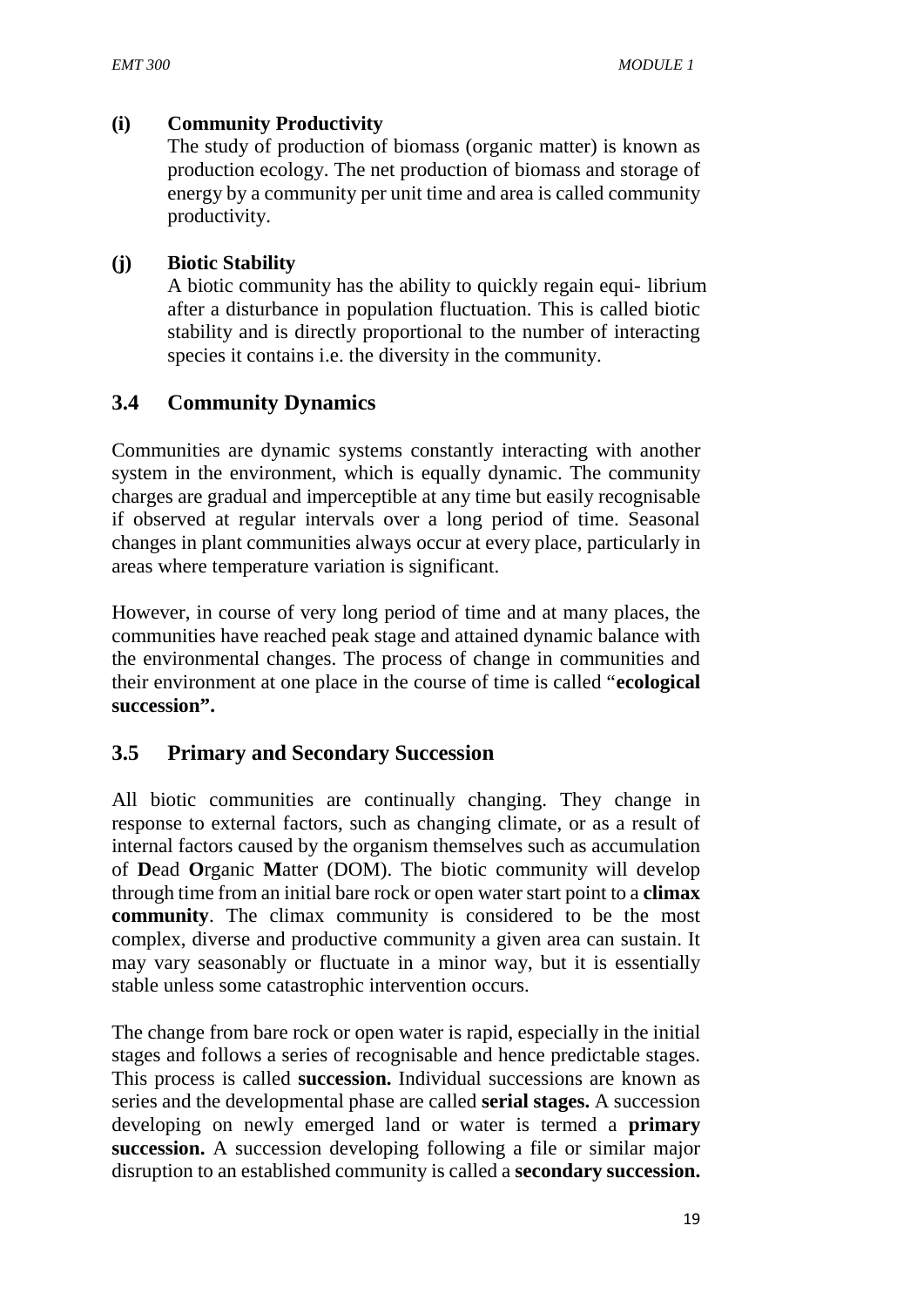Opportunity for primary succession is relatively uncommon. Examples could be land or lakes emerging during glacier retreat or a new island created by volcanic activity as it occurred when Surtsey appeared off Iceland in 1963. Secondary successions are much more common. Scrub invasion on the lowland health and chalk downloads of southern England are widespread of secondary succession.

### **4.0 CONCLUSION**

In this unit, we have examined the concept of ecological community. We have equally examined the community structure and characteristics which includes dominance, diversity, periodicity, stratification, eco-time, edge effect, ecological niche, interspecific association, community productivity and biotic stability. Finally, the community dynamics was also discussed.

### **5.0 SUMMARY**

In this unit students have learnt that;

- Community represent the population of all species living and interacting in an area at a particular time;
- Communities may be small, consisting of few species populations in a small space or large, comprising several species populations in a small space, or large, comprising several species populations in a large area;
- Characteristics of a community includes; structure, dominance, diversity, periodicity, stratification, eco- tone, edge- effect ecological niche, interspecific association, community productivity, and biotic stability;
- Communities are dynamic system constantly interacting with another system, the environment which is equally dynamic; and
- The process of change in communities and their environment at one in the course of time is ecological succession**,** which is divided into primary and secondary succession.

## **6.0 TUTOR-MARKED ASSIGNMENT**

- 1. What is ecological community and briefly explain the structure of the community
- 2. List and explain any ten (10) characteristics of the community
- 3. Discuss primary and secondary succession with relevant examples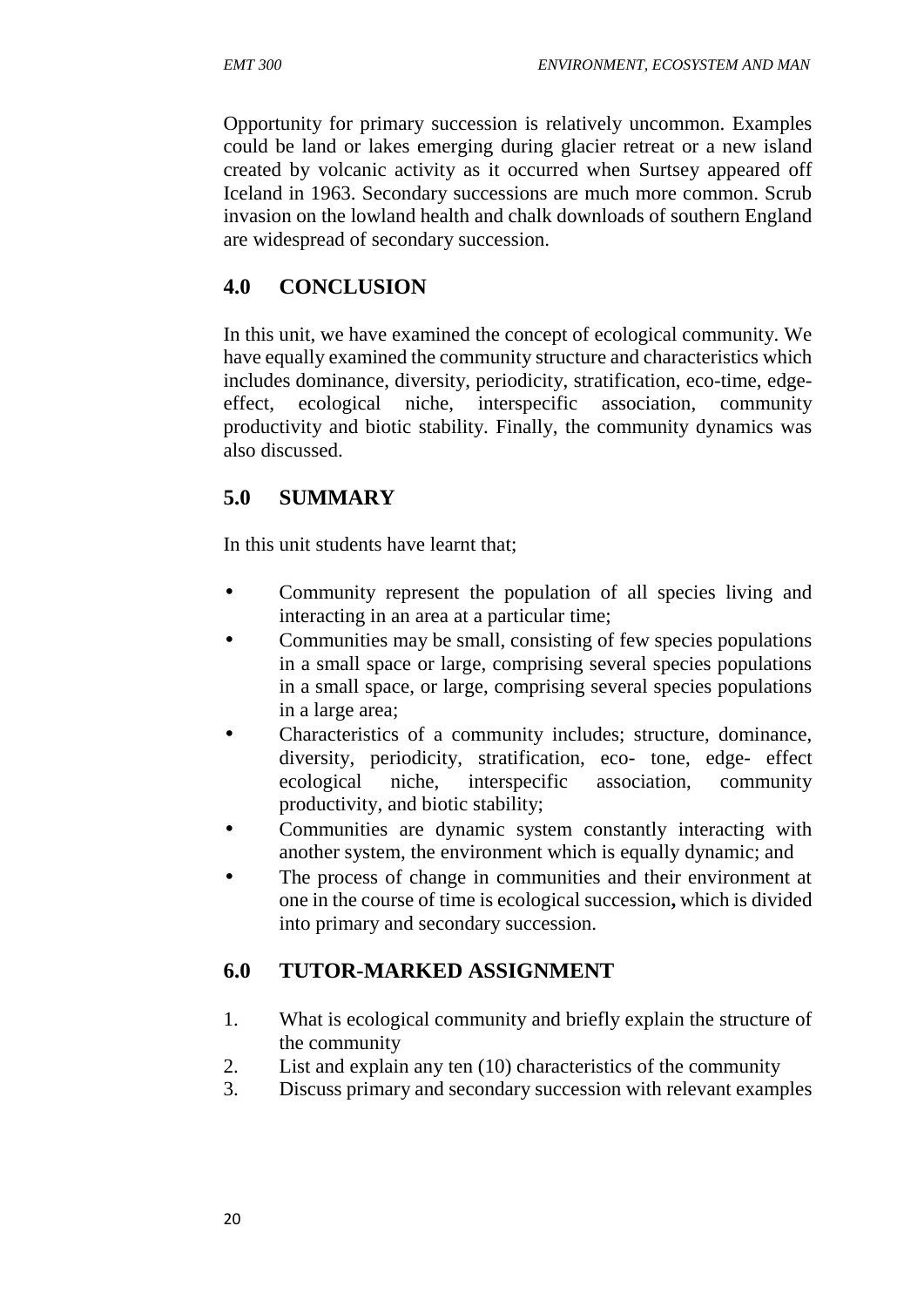#### **7.0 REFERENCES/FUTHER READING**

Morin, P. J. (2011). Community ecology. (2nd ed.). Oxford: Wiley- Blackwell. DOI: 10.1002/9781444341966

#### Ricklefs, R.E. (2008). Disintegration of the Ecological Community. American Naturalist. 172: 741–750. doi: 10.1086/593002. PMID 18954264.

- Taylor, D.J. (*et al*.) (2002). Biological Science. (3rd ed.). United Kingdom: Cambridge University Press.
- Thompson, J.N. (*et al*.). (2001). Frontiers of Ecology. *Bio Science* Volume 51, Issue 1, 1: 15-24.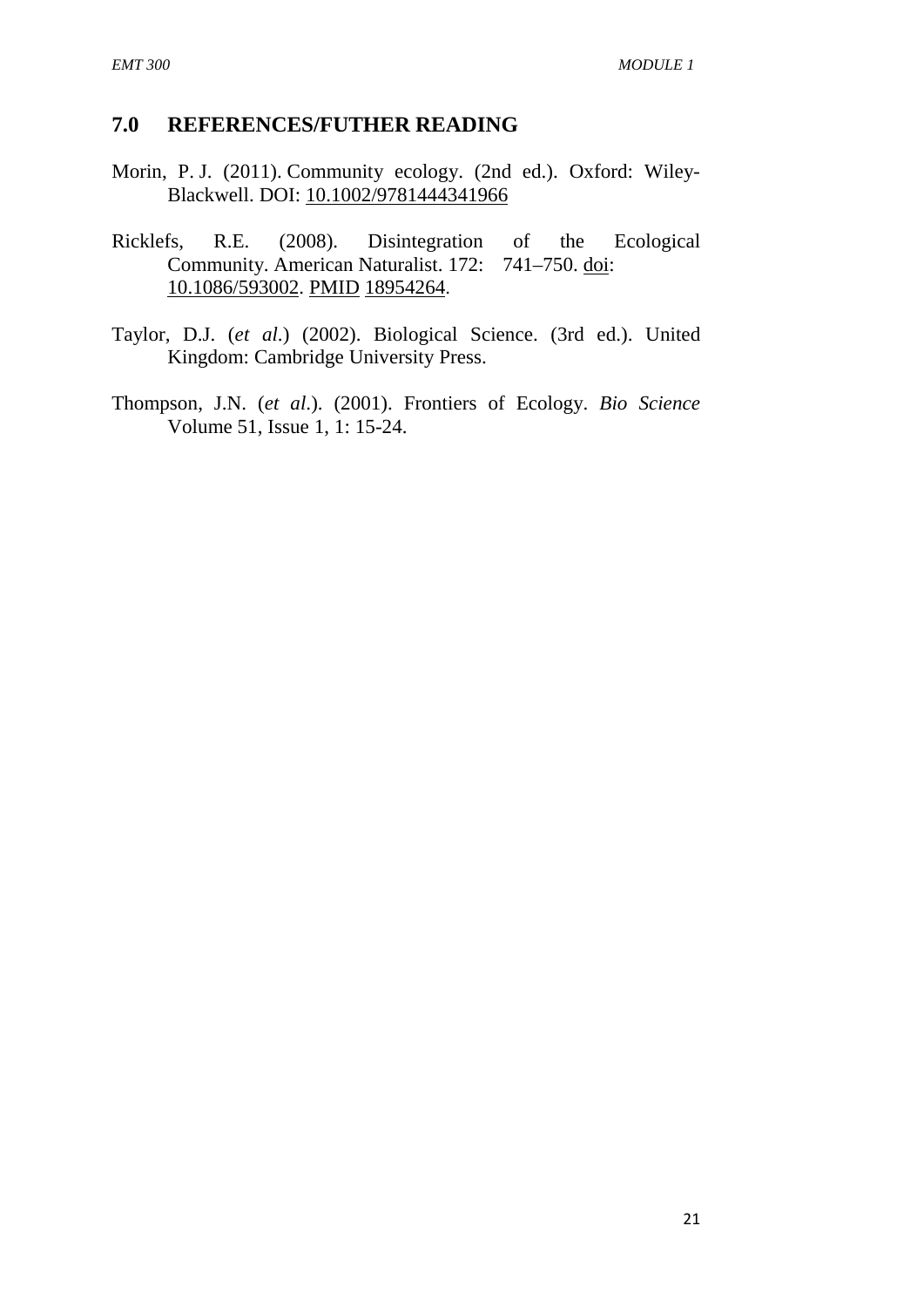# **UNIT 4 COMPONENT OF THE ECOSYSTEM**

#### **CONTENTS**

- 1.0 Introduction
- 2.0 Objectives
- 3.0 Main Content
	- 3.1 Abiotic (Non-living) Component of the Ecosystem
	- 3.2 Biotic Components of the Ecosystem
	- 3.3 Table Showing the Component of an Ecosystem
	- 3.4 Functional Group
- 4.0 Conclusion
- 5.0 Summary
- 6.0 Tutor-Marked Assignment
- 7.0 References/Further Reading

## **1.0 INTRODUCTION**

A biotic community lives in an environment, which provides material, energy requirement and other living conditions to it. The biotic community together with the physical environment forms an interacting system called **ecosystem.** The term ecosystem was introduced by **Arthur Tansely (1935).** An ecosystem can be defined as **a structural** and **functional unit** of biosphere or segment of nature consisting of community of living beings and the physical environment both interacting and exchanging material between them. In ecosystem the biotic communities and abiotic environment influence each other. This relationship is called **holocoenosis.** An ecosystem consist of two types of characteristic or components: which are **biotic** and **abiotic.** The components include all types of living things while the abiotic components include non-living substances and physical factors of the environment.

#### **2.0 OBJECTIVES**

By the end of this unit, you will be able to:

- define ecosystem;
- explain the various abiotic and biotic components; and
- discuss the ecosystem function attributes.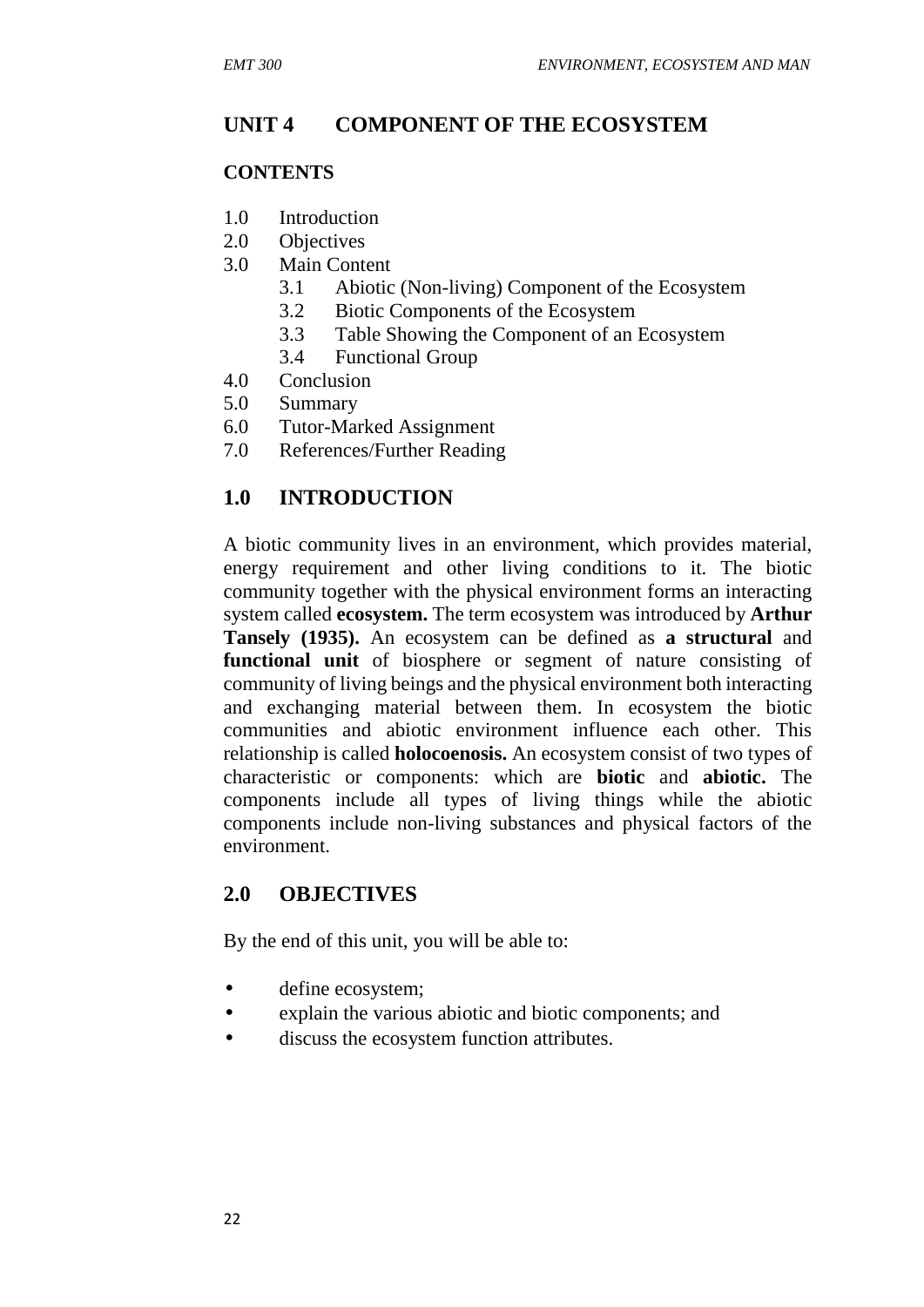## **3.0 MAIN CONTENT**

#### **3.1 Abiotic (Non-Living) Components of the Ecosystem**

Abiotic components are and ecological factor that acts of living components during any part of their life. Abiotic factors are the factors that are either **physica**l or **chemical** factors that are the characteristic of the environment under study. A lot of ecological studies have been conducted on the significance or importance of the main abiotic factors which control the physical and biological components in an ecosystem at different periods of time and space.

Abiotic factors are the non-living components of a habitat. The abiotic factors in an ecosystem are grouped into **soil (edaphic)(** the soil the home for all living organisms including worms, insects, rodents and microorganisms, and it also supports growth), **atmosphere (** the atmosphere consists of carbon dioxide, oxygen and nitrogen), **topography**, **meteorology or climatic**, **availability of water** and **quality of water**, **radiation**, and every **organic** (e.g. carbohydrates, proteins, lipids, humic substances etc.) and **inorganic** substances (e.g. carbon, nitrogen, hydrogen, oxygen, phosphorus, Sulphur etc.

The **meteorological or climatic factors** are temperature, wind, sun, humidity and precipitation. The activities and growth of plants and animals are a result of many of these abiotic factors. The quantity of the abiotic components available in the ecosystem is referred to as '**the standing stage'**.

Abiotic components of an ecosystem therefore are made up of **the inorganic aspects** of the environment that decides the living things that can survive in that particular ecosystem.

**Temperature** of an ecosystem differs by latitude; locations close to the equator are hotter than locations that are closed to the poles or the temperate zones. **Humidity** regulates and determines the amount of water and moisture in the air and soil, which, in turn, influence rainfall.

**Topography** is the layout of the land in relation to its elevation. For instance, according to the University of Wisconsin, land situated in the rain shadow of a mountain will experience less precipitation of rainfall. Natural disturbances include things like tsunamis, lightning storms, hurricanes and wildfires.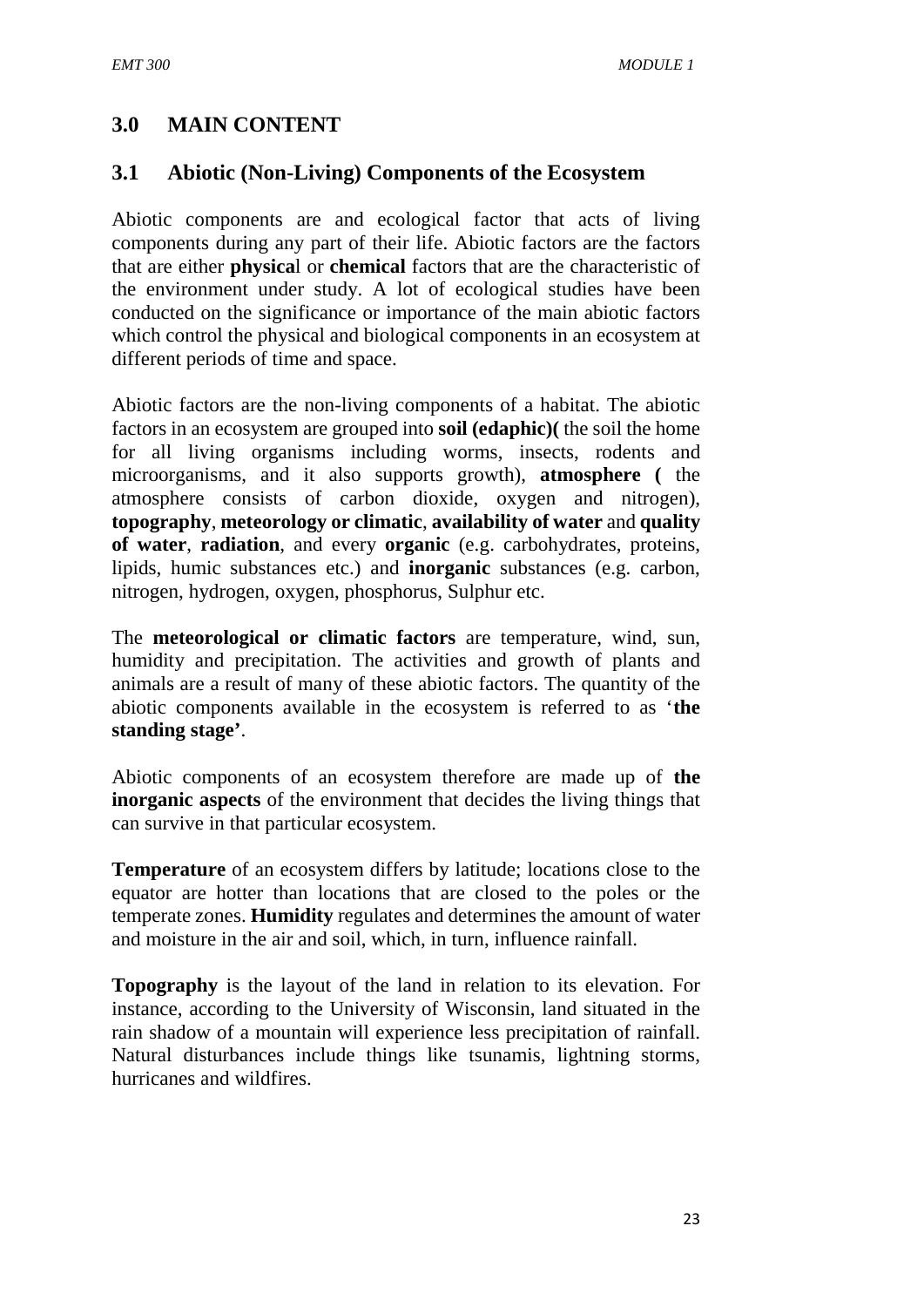## **3.2 Biotic Components of the Ecosystem**

The biotic components of an ecosystem are the living organisms that live in an ecosystem. These living organisms in an ecosystem assist in the **transfer** and **cycle of energy** inside any given ecosystem. They are classified based on the source of energy requirement of their body.

**Producers** like plants manufacture their own energy without consuming other living organisms; plants obtain their energy through the process of **photosynthesis** with the energy for the reaction obtained from sunlight. **Consumers** can be seen on the subsequent level of the food chain. There are **three major types** of consumers**: herbivores, carnivores** and **omnivores**.

**Herbivores** e.g. grasshopper, mice, rabbits, deer, cows, sheep, goats and etc. feed on plants or plant products**; carnivores** e.g. foxes, frogs, snakes, hawks, spiders etc. get their food by eating other living organisms whether carnivores or herbivores, and **omnivores** e.g. bears, turtles, squirrels, humans are animals that possess the ability to digest both plant and animal tissue.

**Decomposers** are the living component of the ecosystem that breaks down waste material and dead organisms. Examples of decomposers include **earthworms, dung beetles** and **many species of fungi and bacteria**. They perform a vital recycling function, returning nutrients incorporated into dead organisms to the soil where plants can take them up again. They, by this process, also harvest the last of the sunlight energy initially absorbed by producers. **Decomposers** represent the final step in many of the cyclical ecosystem processes.

Therefore, the biotic components of the ecosystem which is composed of the plants, animals and microbes work together and are reliant on the abiotic factors.

#### **3.3 Table Showing the Components of an Ecosystem**

| <b>ABIOTIC COMPONENTS</b> | <b>BIOTIC COMPONENTS</b> |
|---------------------------|--------------------------|
| Sunlight                  | Primary producers        |
| Temperature               | Herbivores               |
| Precipitation             | Carnivores               |
| Water or moisture         | Omnivores                |
| Soil or water chemistry   | Detritivores             |
| $(e.g., P, NH4+)$         |                          |

By and large, this set of environmental factors are very essential in virtually all ecosystems.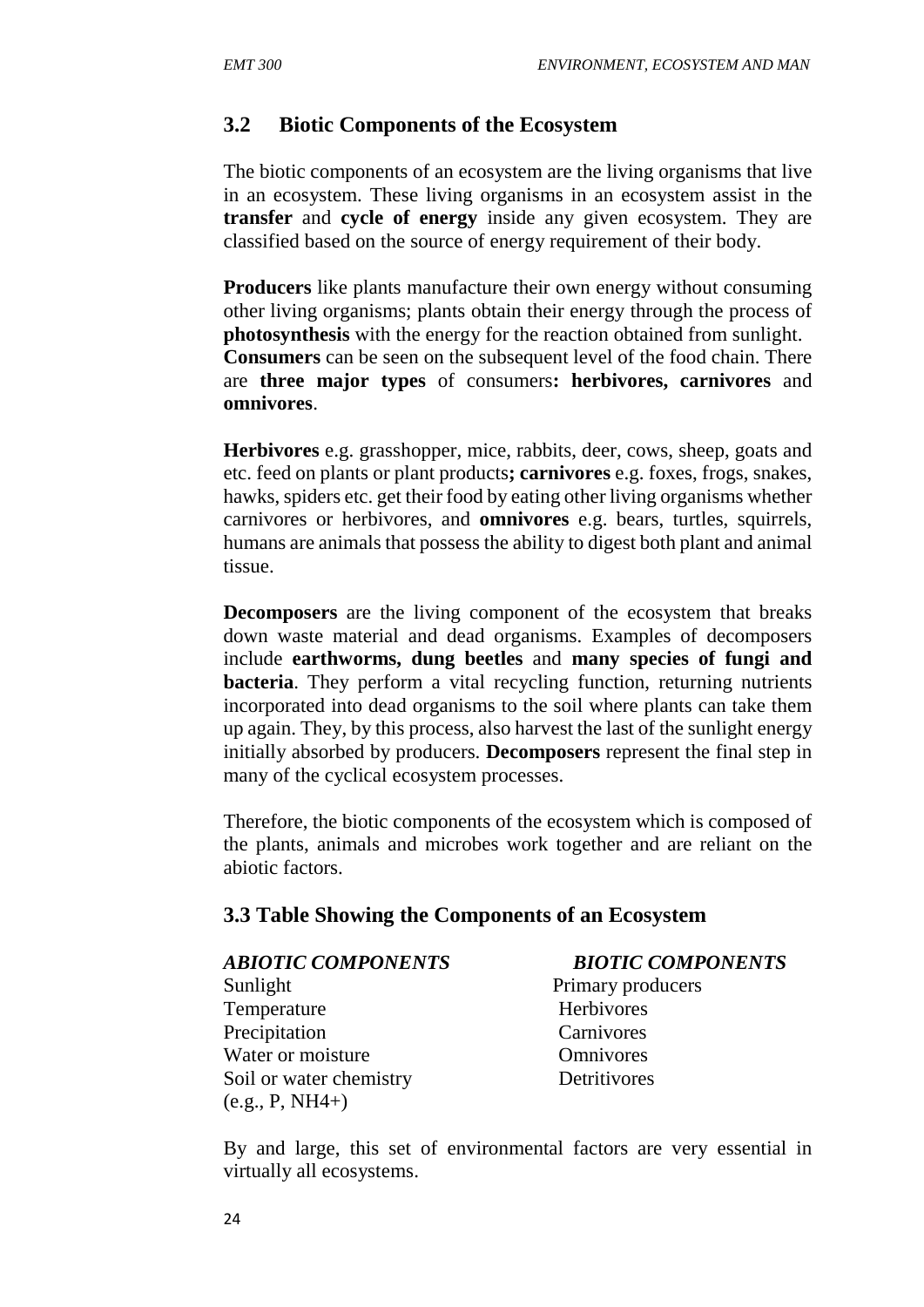# **3.4 Functional Group**

A functional group is a biological class composed of organisms that carry out majorly the same type of function in the system; for example, all of the photosynthetic plants or primary producers constitute a functional group. Belonging to a functional group does not rely immensely on who the real players (species) are rather on what function they carry out in the ecosystem.

# **4.0 CONCLUSION**

In this unit, we have examined the abiotic (non-living) components and the biotic (living) components of this ecosystem. We also break down in a concise manner the components of an ecosystem and finally, we examined the functional group of the ecosystem.

# **5.0 SUMMARY**

In this unit students have learnt that:

- An ecosystem includes a group of biotic communities of species interacting with one another in an area, the ways in which they interact with each other and exchange energy and matter;
- Ecosystems are composed of a variety of abiotic and biotic components that function in an inter-related fashion;
- Abiotic factors in an ecosystem are grouped into soil (edaphic), atmosphere, topography, meteorology or climate, availability of water and quality of water, radiation and organic and inorganic substances;
- The plants, animals and micro-organisms (e.g. fungi and bacteria) present in an ecosystem form the biotic components; and
- A functional group is a biological class composed of organisms that carry out majorly the same type of function in the system.

# **6.0 TUTOR-MARKED ASSIGNMENT**

- **1.** What is an ecosystem? Discuss briefly the components of an ecosystem.
- **2.** Describe the biological importance of decomposers.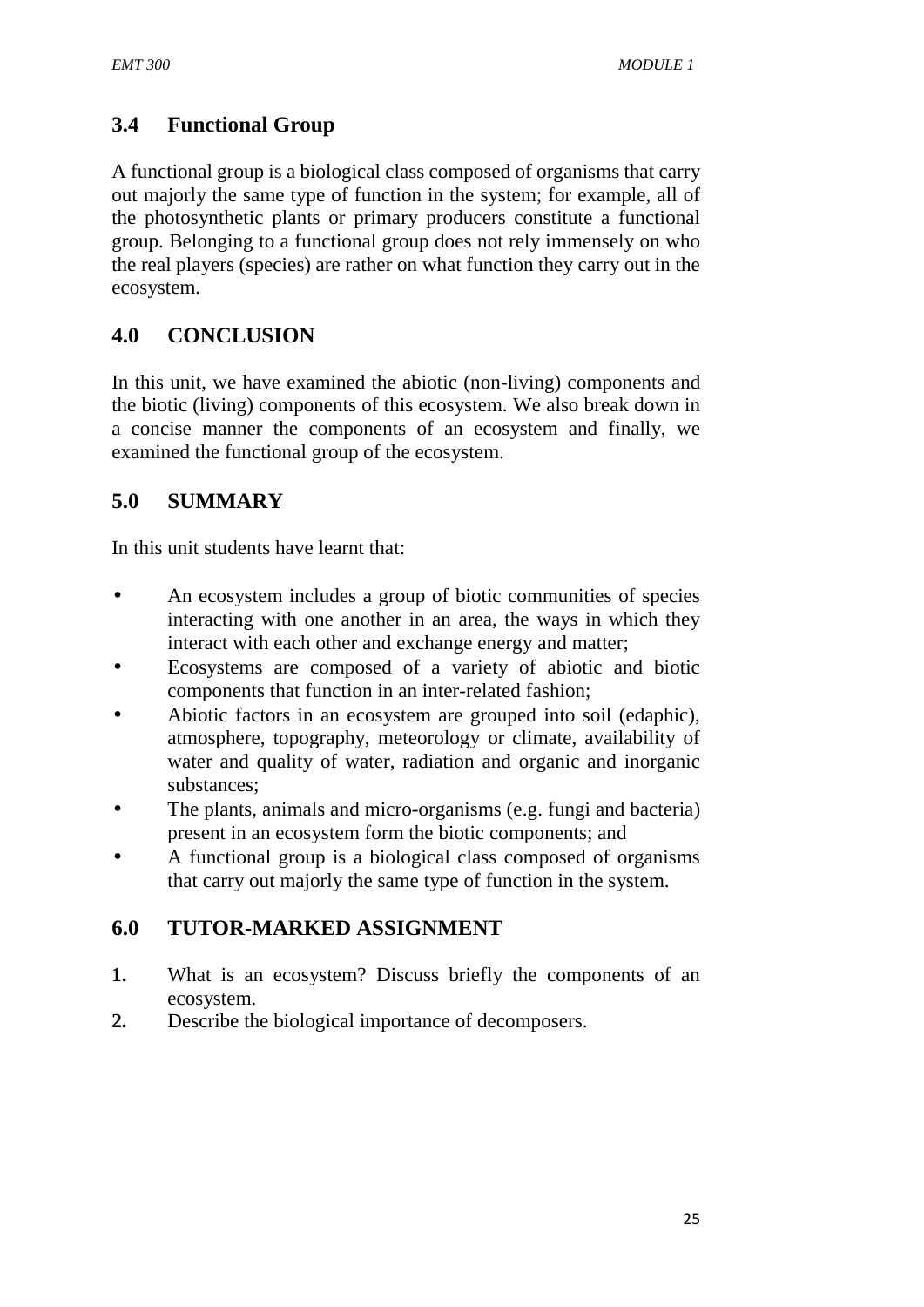#### **7.0 REFERENCES / FURTHER READING**

- Sharma, J.P. (2009). *Basics of Environmental Studies*. New Delhi: University Science Press.
- Smith, T.M. & Robert, L.S. (2012). *Element of Ecology*. (8th ed.). Boston: Benjamin Cummings.
- Srivastava, S. (2013). *Environment and Ecology*. New Delhi: S.K. Kataria and Sons
- Tansley, A.G. (1935). The use and abuse of vegetational terms and concept: *Ecology*. 16(3): 284-307.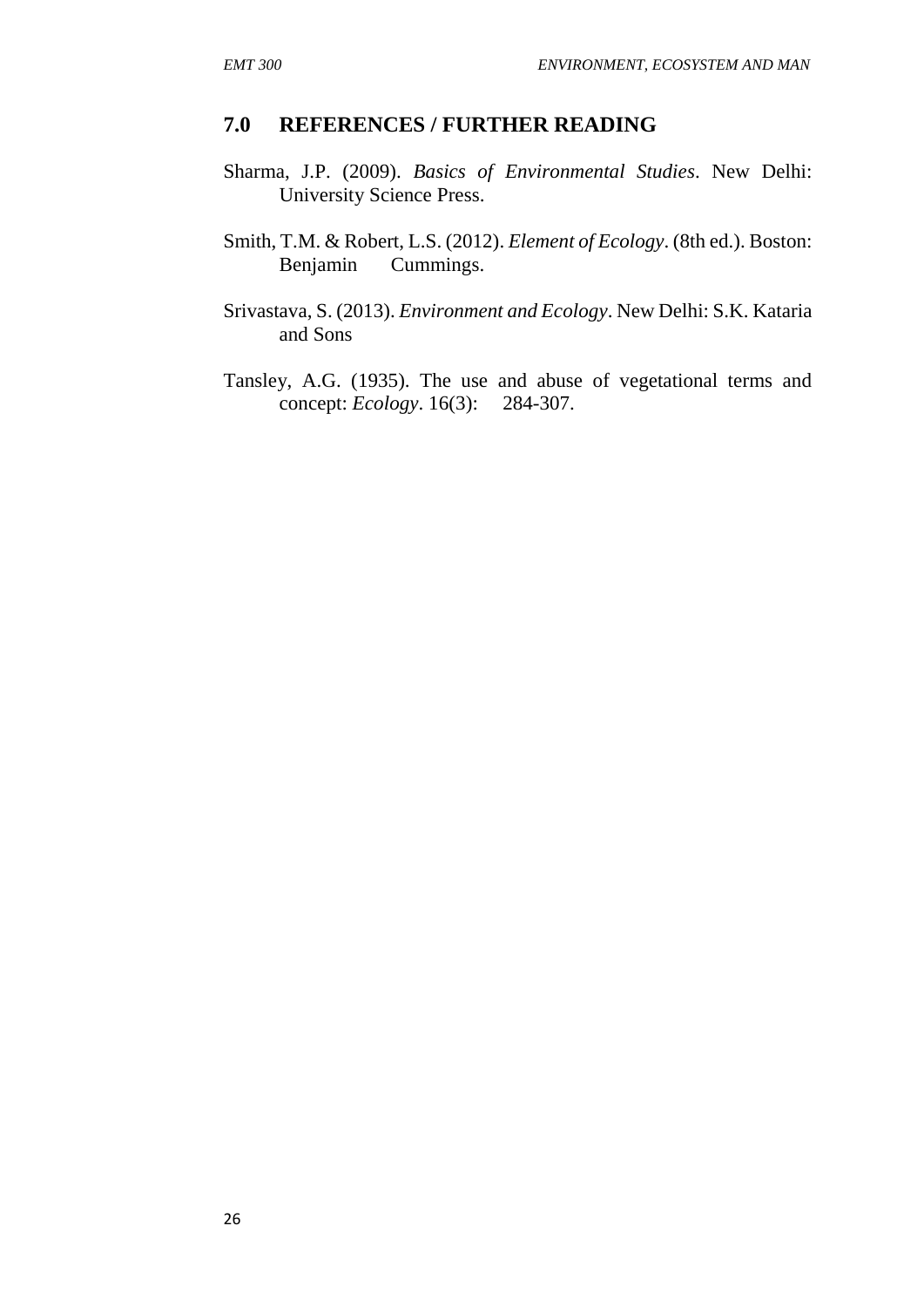## **UNIT 5 ENERGY FLOW IN ECOSYSTEM AND PRODUCTION**

#### **CONTENTS**

- 1.0 Introduction
- 2.0 Objectives
- 3.0 Main Content
	- 3.1 Energy Flow in Ecosystem
	- 3.2 Components of Energy Flow in the Ecosystem
	- 3.3 Energy Transformation
- 4.0 Conclusion
- 5.0 Summary
- 6.0 Tutor-Marked Assignment
- 7.0 References/Further Reading

### **1.0 INTRODUCTION**

Energy may be defined as the capacity to do work. All living organisms may be regarded as working machines which require continuous supply of energy in order to keep working, and to stay alive. Energy can neither be created nor destroyed (the law of conservation of energy). Energy can be transferred from one form to another as we will see in this unit.

#### **2.0 OBJECTIVES**

By the end of this unit, you will be able to:

- list the process of energy flow in ecosystem
- explain the two aspects with respect to energy flow in the ecosystem
- discuss energy transformation in ecosystem.

## **3.0 MAIN CONTENT**

#### **3.1 Energy Flow in Ecosystem**

Energy and carbon enter the ecosystems through photosynthesis and are incorporated into living tissue, transferred to other organisms that feed on the living and dead plant matter, and eventually released through respiration.

The carbon and energy incorporated into plant tissues (net primary production), is either consumed by animals while the plant is alive, or it remains uneaten when the plant tissue dies and becomes detritus. In terrestrial ecosystems, roughly 90% of the net primary production ends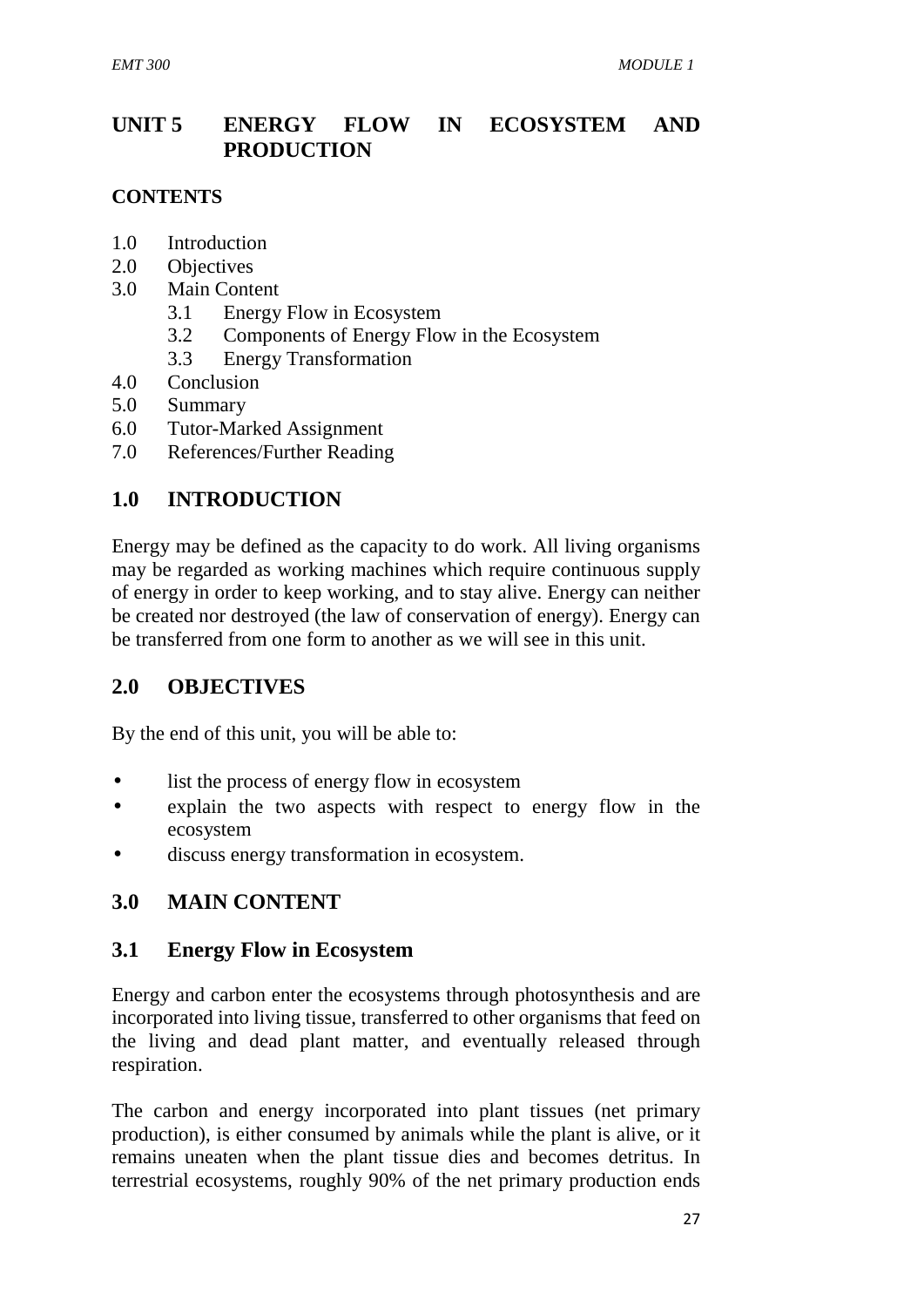up being broken down by decomposers. The remainder is either consumed by animals while still alive and enters the plant-based trophic system, or it is consumed after it has died, and enters the detritus-based trophic system.

In aquatic systems, the proportion of plant biomass that gets consumed by herbivores is much higher. In trophic systems photosynthetic organisms are the primary producers. The organisms that consume their tissues are called primary consumers or secondary producers—herbivores. Organisms which feed on microbes (bacteria and fungi) are termed microbivores. Animals that feed on primary consumers—carnivores—are secondary consumers. Each of these constitutes a trophic level.

The sequence of consumption—from plant to herbivore, to carnivore forms a food chain. Real systems are much more complex than this organisms will generally feed on more than one form of food, and may feed at more than one trophic level. Carnivores may capture some prey which is part of a plant-based trophic system and others that are part of a detritus-based trophic system (a bird that feeds both on herbivorous grasshoppers and earthworms, which consume detritus). Real systems, with all these complexities, form food webs rather than food chains (see Figure 5.1).



**Fig.5.1: Energy Flows and Material Cycles**. **Source:** Sharma, 2009.

#### **3.2 Components of Energy Flow in the Ecosystem**

There are two components with respect to energy flow in ecosystem. These include:

(i) Unidirectional or one way flow of energy in the ecosystem i.e., from producers through herbivores to carnivores. The energy cannot be transferred in the reverse direction i.e. the energy that is captured by the autotrophs does not revert back to solar input; or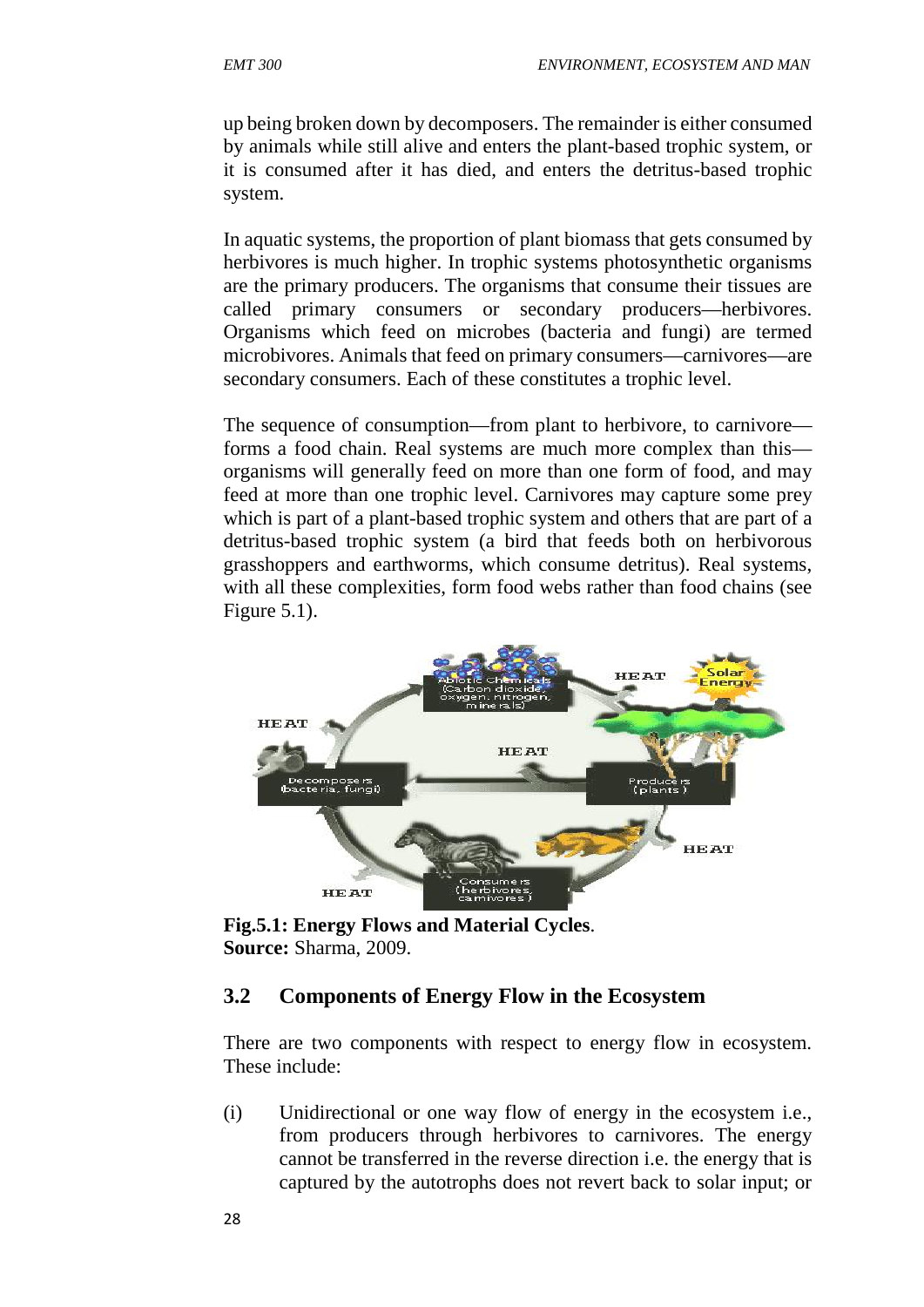the energy which passes to the herbivores does not pass back to the autotrophs.

(ii) The amount of energy flow decreases with successive trophic levels. Producers capture only a small fraction of solar energy (1– 15% of total radiation) and the bulk of unutilised energy is dissipated mostly as heat. Part of energy captured in gross production of producers or Gross Primary Production (GPP) is used for maintenance of their standing crop (respiration and for providing food to herbivores (herbivory). The unutilised Net Primary Production (NPP) is ultimately converted to detritus, which serves as energy source to decomposers.

## **3.3 Energy Transformation**

The transformations of energy in an ecosystem begin with the input of energy from the sun. Energy from the sun is captured by the process of photosynthesis. Carbon dioxide is combined with hydrogen (derived from the splitting of water molecules) to produce carbohydrates (the shorthand notation is "CHO"). Energy is stored in the high energy bonds of adenosine triphosphate, or ATP.

The prophet Isaiah said "all flesh is grass", earning him the title of first ecologist, because virtually all energy available to organisms originates in plants. Because it is the first step in the production of energy for living things, it is called *primary production*. *Herbivores* obtain their energy by consuming plants or plant products, *carnivores* eat herbivores, and *detritivores* consume the droppings and carcasses of us all.

## **4.0 CONCLUSION**

In this unit, we have examined the principle of energy flow in an ecosystem. Also, two aspects with respect to energy flow in the ecosystem were discussed. The transformation of energy in an ecosystem was also examined.

## **5.0 SUMMARY**

In this unit, students have learnt that:

- Energy may be defined as the capacity to do work;
- Flow of energy in an ecosystem takes place through the food chain and it is this energy flow which keeps the ecosystem going;
- There are two aspects with respect to energy flow in ecosystem that energy flow is unidirectional or one-way flow unlike the nutrients which move in a cyclic manner and the amount of energy flow decreases with successive trophic levels; and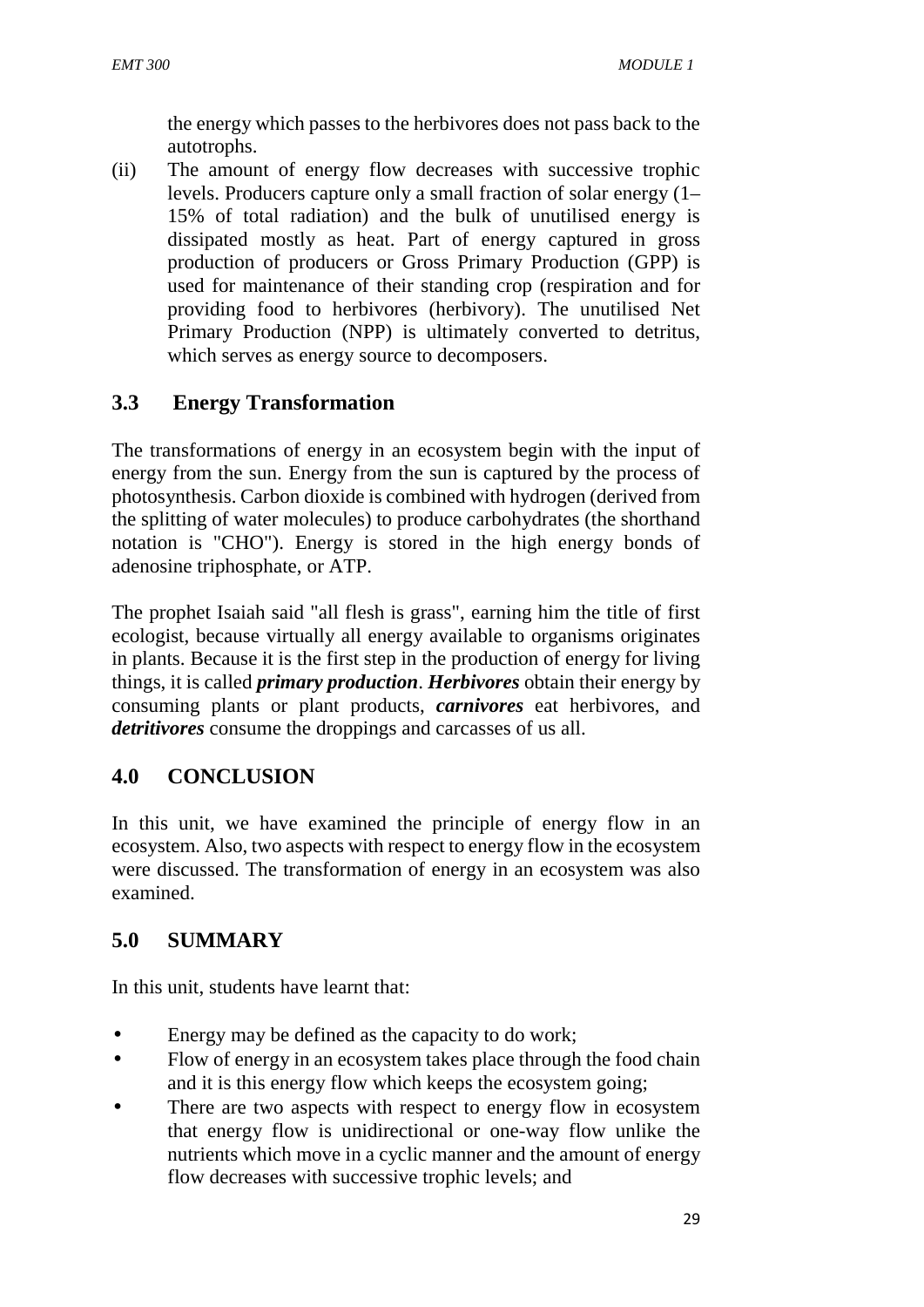- The transformation of energy is an ecosystem begins first with the input of energy from the sun.
- Primary production is the first step in the production of energy for living things from plants.

### **6.0 TUTOR-MARKED ASSIGNMENT**

- Give an account of energy flow in an ecosystem.
- Explain the two components of energy flow in the ecosystem.

#### **7.0 REFERENCES/FURTHER READING**

- Chapin, F.S., Matson, P.A., & Harold, M. (2002). *Principles of Terrestrial Ecosystem Ecology*. New York: Springer
- Sharma, J.P. (2009). *Basics of Environmental Studies*. New Delhi: University Science Press
- Srivastava, S. (2013). *Environment and Ecology*. New Delhi: S.K. Kataria and Sons.
- Taylor, D. J*.* (*et al*.). (2002). *Biological Science*. (3rd ed.). United Kingdom: Cambridge University Press.
- Wessells, N.K. & Hopson, J.L. (1988). *Biology.* New York: Random House.

http://www.environmentalpollution.in/environment/scope-and components-of-environmental- studies/198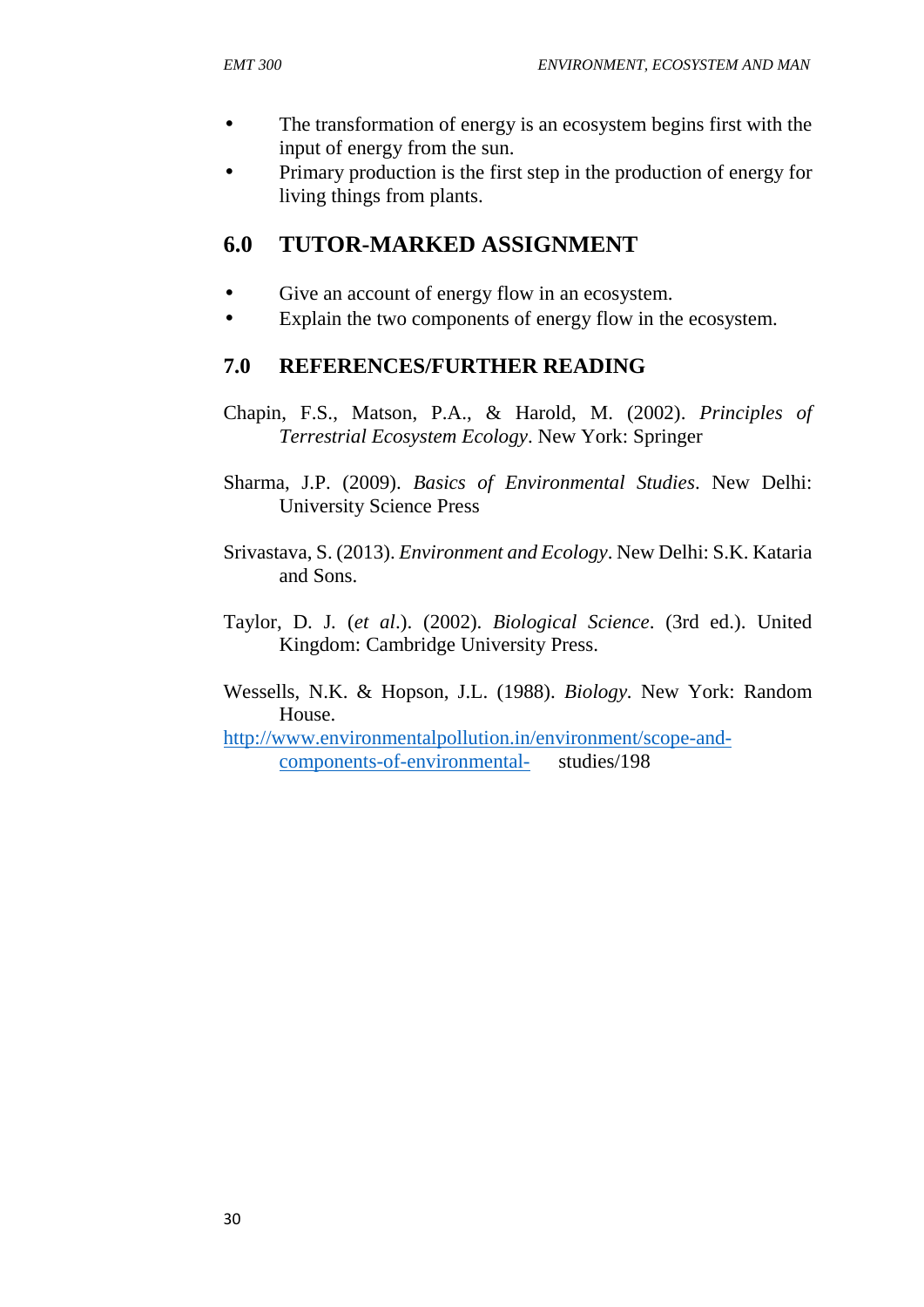## **UNIT 6 FOOD CHAIN AND FOOD WEBS**

#### **CONTENTS**

- 1.0 Introduction
- 2.0 Objectives
- 3.0 Main Content
	- 3.1 Food Chain
	- 3.2 Trophic Level
	- 3.3 Types of Food Chain
	- 3.4 Food Web
	- 3.5 Significance of Food Chains and Food Webs
- 4.0 Conclusion
- 5.0 Summary
- 6.0 Tutor-Marked Assignment
- 7.0 References/Further Reading

## **1.0 INTRODUCTION**

Charles Elton (1900–1991) is a pioneer of the study of animal and plant forms in their natural environments, and of animal behavior as part of the complex patter of life. The concept of the 'food chains' will be discussed extensively. In nature, the food chains are not isolated sequences but are rather interconnected with one another called food web which will also be discussed.

#### **2.0 OBJECTIVES**

By the end of this unit, you will be able to:

- explain the concept, relationship of food chain and food web
- list the different types of food chain
- discuss the significance of food chain and food web.

#### **3.0 MAIN CONTENT**

#### **3.1 Food Chain**

Within an ecosystem, nutrients are recycled as living things go about their daily business of eating food and excreting waste products. All living things exist as part of a nutrient recycling chain – an enormous chain defined by what eats what. This is called the food chain. Food chains are the pathways along which nutrients pass through an ecosystem. It requires constant supplies of new energy to make up for the continual losses.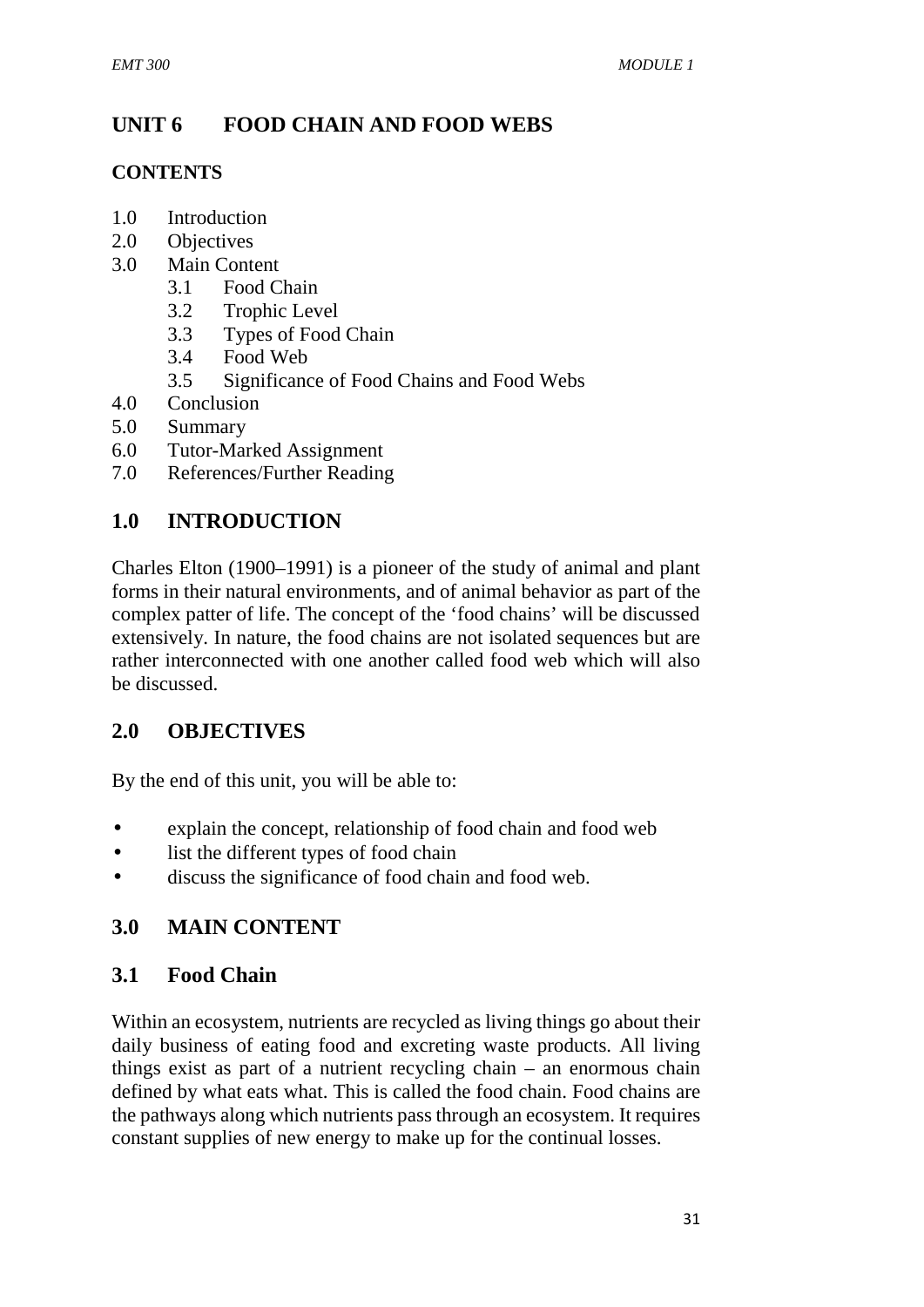The transfer of food energy from the producers to the higher level consumers through a series of organism (herbivores to carnivores to decomposers) constitutes food chain. **The sequence of eating and being eaten in an ecosystem is known as food chain**. All organisms, living or dead, are potential food for some other organisms and thus, there is essential no waste in the functioning of a natural ecosystem.

# **3.2 Trophic Level**

Plants capture the sun's energy and convert it to glucose, herbivores eat plants and carnivores eat herbivores - different feeding levels. These different feeding levels are known as trophic levels (in Greek, trophe is food). Thus, trophic level is the position that an organism occupies in a food chain, or a group of organisms in a community that occupy the same position in food chains:

- Trophic level  $1 -$  Producers
- Trophic level 2 Herbivores (Primary consumer)
- Trophic level 3 Carnivores (Secondary consumer)
- Trophic level 4 Carnivores (Tertiary consumer)

The first trophic level, the autotrophs supports the energy requirements of all other trophic level above.

# **3.3 Types of Food Chain**

Three basic types of food chains are found in a typical ecosystem through which energy assimilated by plants can flow:

**Grazing Food Chain:** It starts with green plants (primary producers) and via herbivores culminates in carnivores. It may be terrestrial and aquatic type. For example:

Green Plant—**Rabbit** Fox

**Detritus Food Chain:** Disintegrated dead bodies of plants are called detritus. A group of minute organism for which detritus serves as a source of energy are called detritivores. The food chain so formed is called detritus food chain. Millipedes, earthworms, fungi, moluscs, etc., are the examples of detritivores. It starts with dead organic matter and the detritivores and decomposers consume. The detritus food chain is more common in terrestrial ecosystem than in aquatic ecosystem. For example: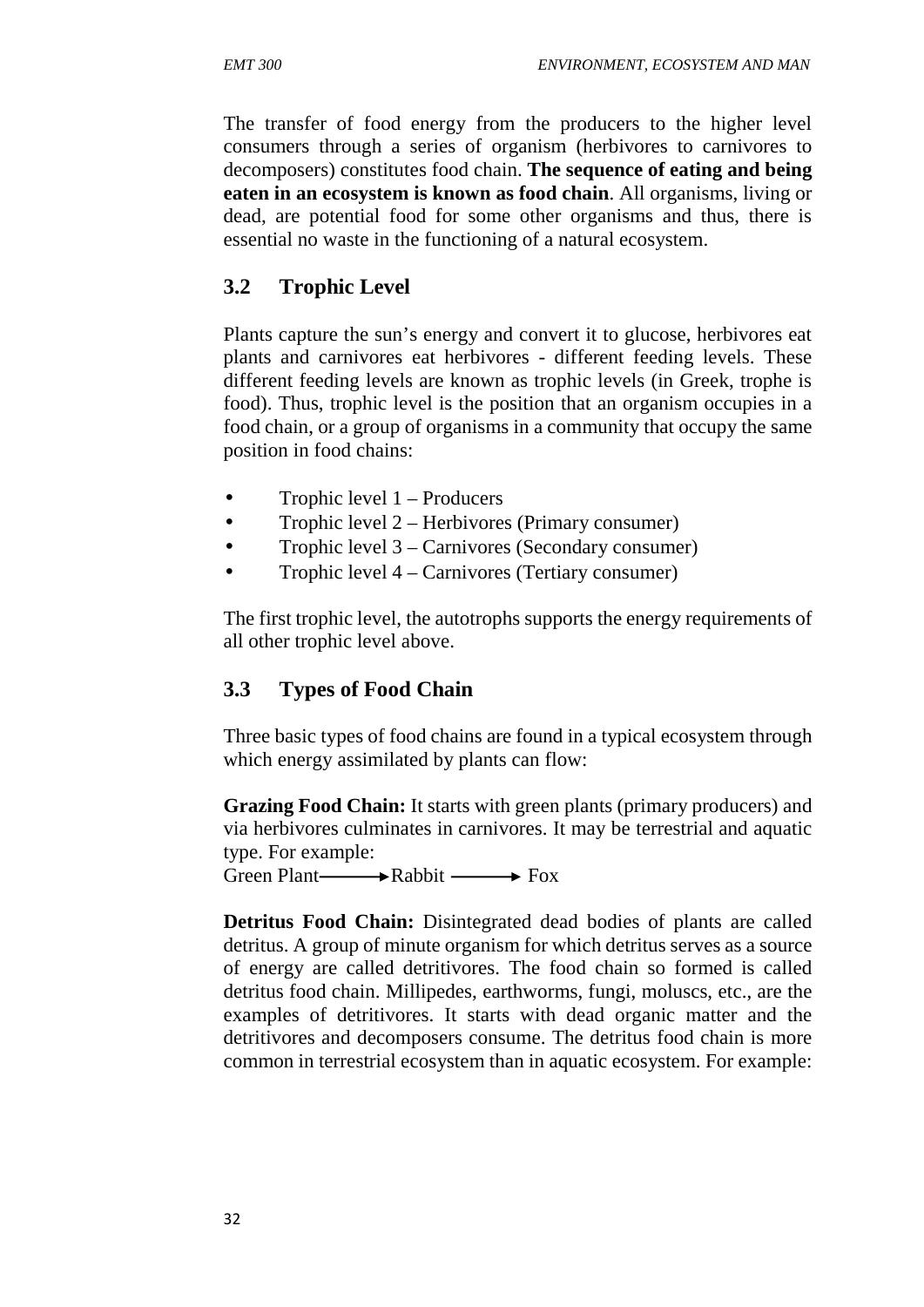

In ecosystem such as grassland, pond or lake, a substantial part of the primary production is grazed on by herbivores. In grassland, cattle and rodents are the main grazers and zooplanktons are in a pond or lake ecosystem. Usually up to 50% of the net primary production is consumed by these animals in their respective ecosystems and remaining 50% goes to the decomposer organisms as dead organic matter.

On the other hand, the dominant primary consumers are the insects, which usually consume less than 10% of the Net Primary Production (NPP) in forest ecosystem. The remaining 90% is consumed later as dead plant material by the detritus feeding organism like micromethods, oligochaetes and micro-organisms like protozoa, fungi and bacteria. The detritus food chain exists in every ecosystem depending upon availability of decomposers and is very important for circulation of material.

**Parasitic Food Chain:** In parasitic food chain either the producer or the consumer is parasitised and therefore the food passes to smaller organism. For example:

| Tress<br>$\overbrace{\hspace{2.5cm}}^{ }$<br>(Producers) | (Herbivores) | Fruit Eating Birds $\longrightarrow$ Lice and Bugs $\longrightarrow$<br>(Parasite on | (Hyperparasite)   |  |
|----------------------------------------------------------|--------------|--------------------------------------------------------------------------------------|-------------------|--|
| Bacteria and Fungi                                       |              | Herbivores)                                                                          | on lice and bugs) |  |

#### **Terrestrial Food Chains**

- 1. Vegetation  $\longrightarrow$  Grasshopper  $\longrightarrow$  Shrew  $\longrightarrow$  Hawk
- 2. Vegetation  $\longrightarrow$  Rabbit  $\longrightarrow$  Fox  $\longrightarrow$  Wolf  $\longrightarrow$  Tiger
- 3. Vegetation  $\longrightarrow$  frog  $\longrightarrow$  Snake  $\longrightarrow$  Peacock
- 4. Plant  $\rightarrow$  Butterfly  $\rightarrow$  Frog  $\rightarrow$  Snake  $\rightarrow$  Hawk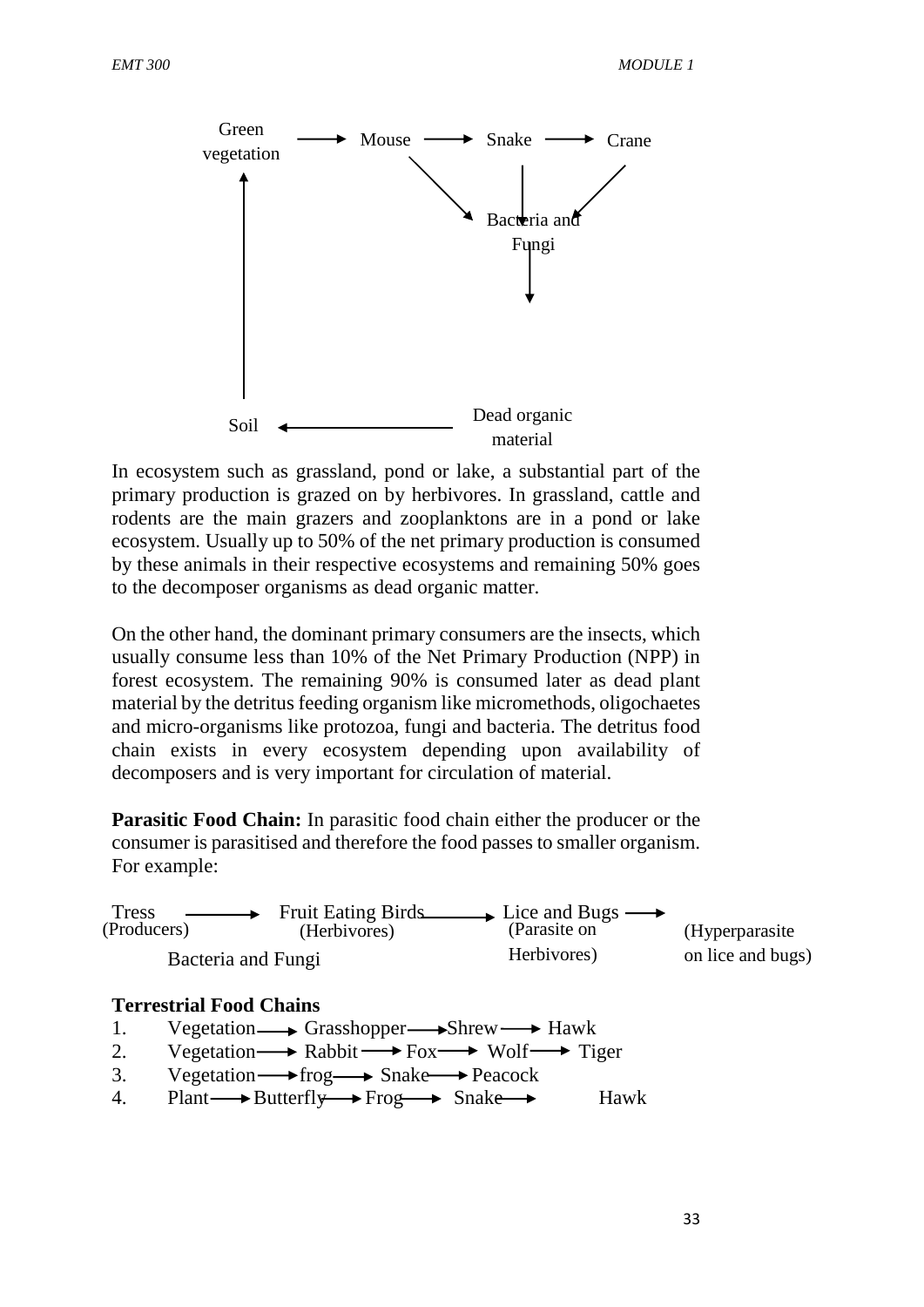

**Fig. 6.1: Diagram of Terrestrial Food**

**Chain**

## **Aquatic Food Chains**

- **1. Phytoplankton** Zooplankton **Small Crustaceans** Predator Insects Small Fish Stork/King fisher **crocodile** 2. **Phytoplankton >** Zooplankton > Small Fish Large Fish **Shark**
- 3. **Phytoplankton >** Zooplankton > Fish > Crane > Hawk Grazing and detritus food chains both exist in ecosystem but they have few difference. As grazing food chain begins with green plants at the first trophic level and detritus level and detritus food chain begins with decomposer at the first trophic level. Energy in grazing food chain comes from sun and in detritus food chain it comes from remains of detritus. Grazing food chains add energy into the ecosystem and detritus food chain take up energy from detritus, ensuring maximum utilization and minimum wastage.

## **3.4 Food Web**

**Food web** is a **network of food chains** where different **types of organisms** are **connected** at different **trophic levels**, so that there are a number of options of eating and being eaten at each trophic level.

Food web is a set of inter-connected food chains by which energy and materials circulate within an ecosystem. The food web is divided into two broad categories: the grazing web, which typically begins with green plants, algae, or photosynthesizing plankton, and the detrital web, which begins with organic debris. These webs are made up of individual food chains. In a grazing web, materials typically pass from plants to plant eaters (herbivores) to flesh eaters (carnivores). In a detrital web, materials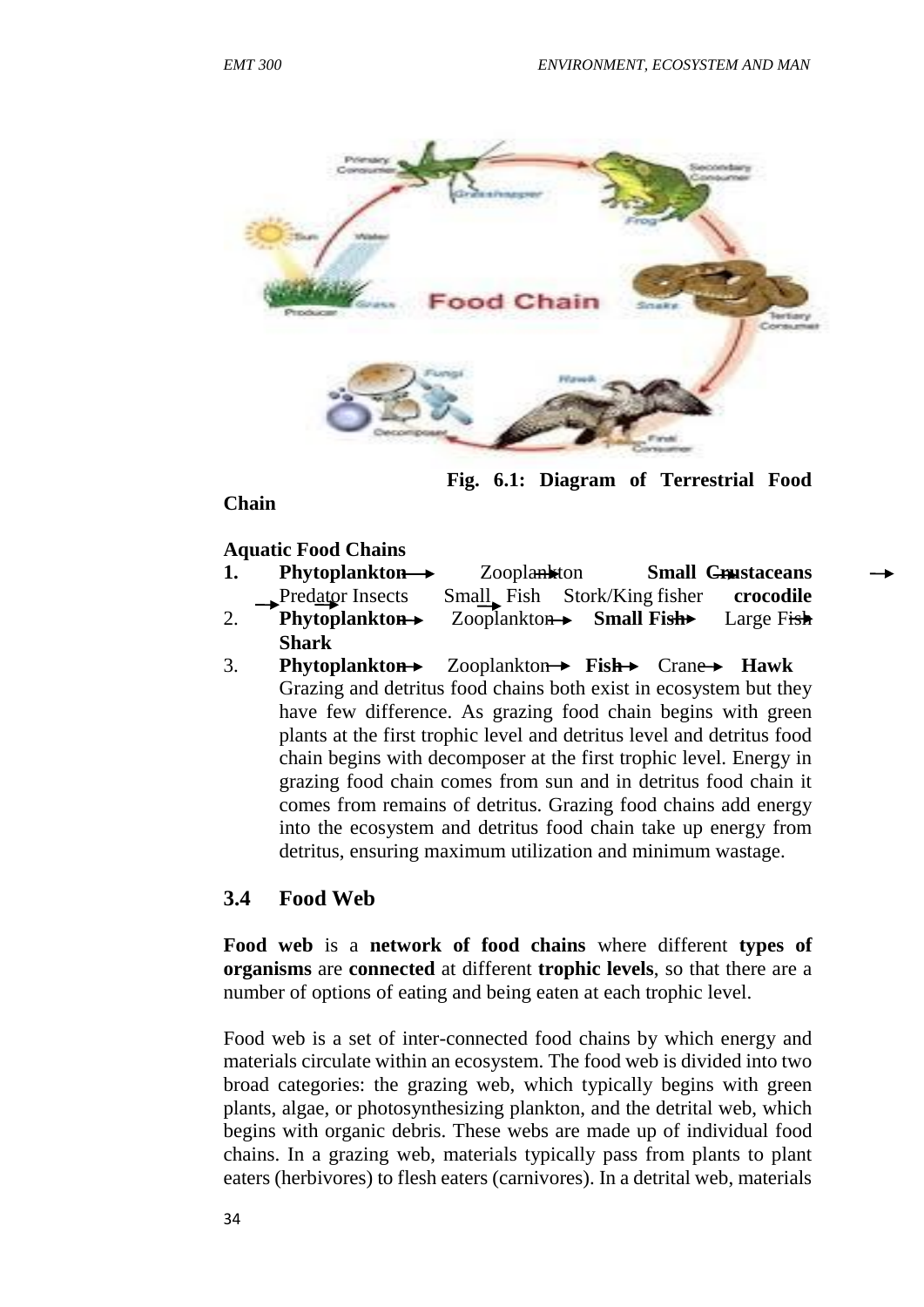pass from plant and animal matter to bacteria and fungi (decomposers), then to detrital feeders (detritivores) and then to their predators (carnivores).

Generally, many inter-connections exist within food webs. For example, the fungi that decompose matter in a detrital web may sprout mushrooms that are consumed by squirrels, mice and deer in a grazing web. Robins are omnivores, i.e., consumers of both plants and animals and thus are in both detrital and grazing webs. Robins typically feed on earthworms, which are detritivores that feed upon decaying leaves.

## **Fig.6.2:Diagrammatic sketch Showing a Food Web in a Grassland Ecosystem**



**Fig. 6.3: Diagram of Aquatic Food Web**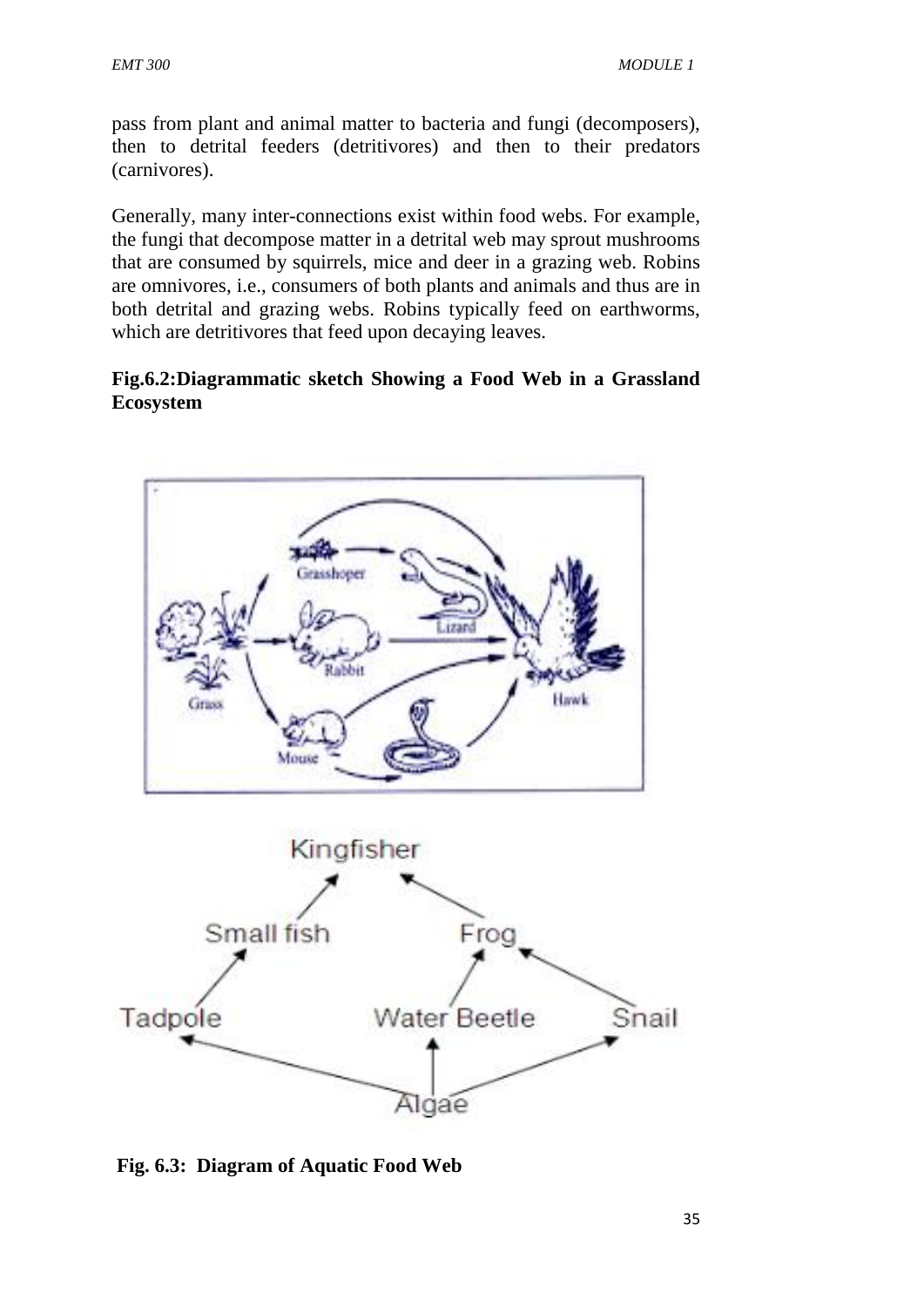# **3.5 Significance of Food Chains and Food Webs**

- The energy flow and nutrient cycling take place through them.
- They help to understand the feeding relationships and the interaction between organisms in any ecosystem.
- Food chains show a unique property of biological magnification of some chemicals.
- Food chains and webs ensure that one particular species cannot become too large and therefore destroy the species it feeds on, creating a massive imbalance. This means that energy creature has a predator and/or environmental threats so their population cannot increase to an amount are unhealthy for the surrounding ecosystem.
- The food chain keeps species that reproduce more rapidly from over populating the area and eating all the resources, by being eaten by animals that do not reproduce as often and one higher up in the food chain.
- Food webs distinguish levels of producers and consumers by identifying and defining the importance of animal relationships and food sources, beginning with primary producers such as plants, insects and herbivores.
- They are important tool in understanding that plants are the foundation of all ecosystems and food chains. Plants sustain life by providing nourishment and oxygen needed for survival and reproduction.
- Food chains and food webs aid in the understanding of natural selection, showing the hierarchy of species, with carnivorous, omnivorous and tertiary animals at the top of all food chains.
- Food webs are helpful in explaining how disruptions in populations due to over hunting, poaching, global warming and habitat destruction result in food scarcities leading to extinction.

# **4.0 CONCLUSION**

In this unit, we have examined the concept and relationship of food chains and food webs. We have equally examined the different types of food chain. To conclude this unit, we also look at the significance of food chain and food web.

# **5.0 SUMMARY**

In this unit, students have learnt that:

• The sequence of eating and being eaten in an ecosystem is known as food chain.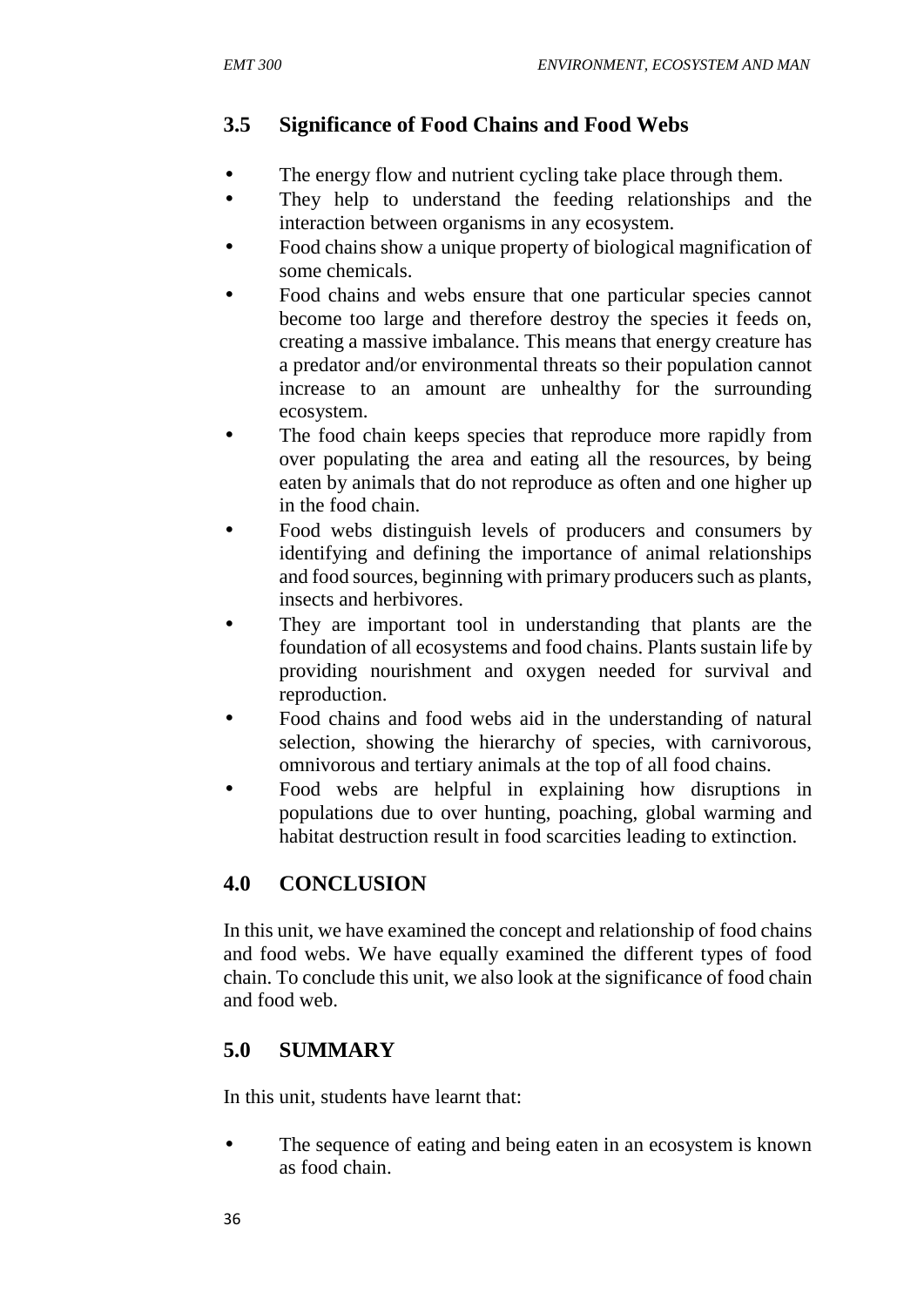- Trophic level is the position that an organism occupies in a food chain, or a group of organisms in a community that occupy the same position in food chains.
- Three basic types of food chains are found in a typical ecosystem through which energy assimilated by plants can flow through grazing food chain, detritus food chain and parasitic food chain.
- Food web is a network of food chains where different types of organisms are connected at different trophic levels, so that there are a number of options of eating and being eaten at each trophic level.
- Food chains and food webs have great significance to the ecosystem.

# **6.0 TUTOR-MARKED ASSIGNMENT**

- 1. Define a food chain and food web.
- 2. Draw a four or five organism's terrestrial and aquatic food chain.
- 3. Mention eight significance of food chain and food web.

# **7.0 REFERENCES/FURTHER READING**

- Sharma, J.P. (2009*). Basics of Environmental Studies*. New Delhi: University Science Press.
- Srivastava, S. (2013). Environment and Ecology. New Delhi: S.K. Kataria and Sons.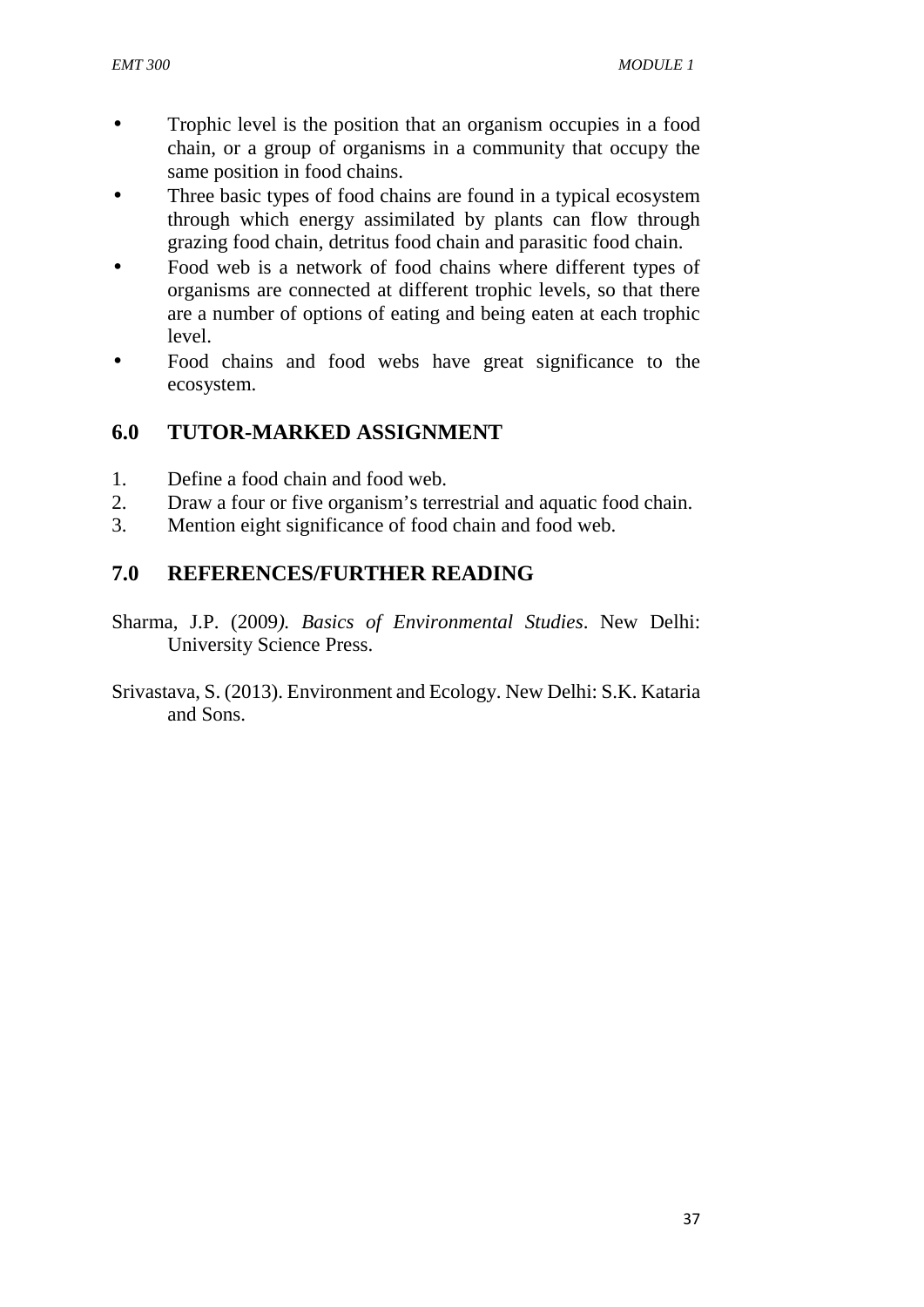## **UNIT 7 ECOLOGICAL PYRAMIDS**

#### **CONTENTS**

- 1.0 Introduction
- 2.0 Objectives
- 3.0 Main Content
	- 3.1 Ecological Pyramid
	- 3.2 Pyramid of Number
	- 3.3 Pyramid of Biomass
	- 3.4 Pyramid of Energy
- 4.0 Conclusion
- 5.0 Summary
- 6.0 Tutor-Marked Assignment
- 7.0 References/Further Reading

## **1.0 INTRODUCTION**

In an ecosystem, trophic structure can be represented by comparing standing crop (either number of individuals, or number of biomass or number of energy fixed per unit area at different trophic levels. When the ecological parameters such as number of organisms, biomass or energy at successive trophic levels are plotted, they assume a shape of pyramids.

#### **2.0 OBJECTIVES**

By the end of this unit, you will be able to:

- define ecological pyramid
- explain the pyramid of number and biomass
- discuss the pyramid of energy.

#### **3.0 MAIN CONTENT**

#### **3.1 Ecological Pyramids**

Graphical representation of trophic structure and function of an ecosystem, starting with producers at the base and successive tropic levels forming the apex is known as an ecological pyramid. Ecological pyramids are of three types: pyramid of number, pyramid of biomass and pyramid of energy.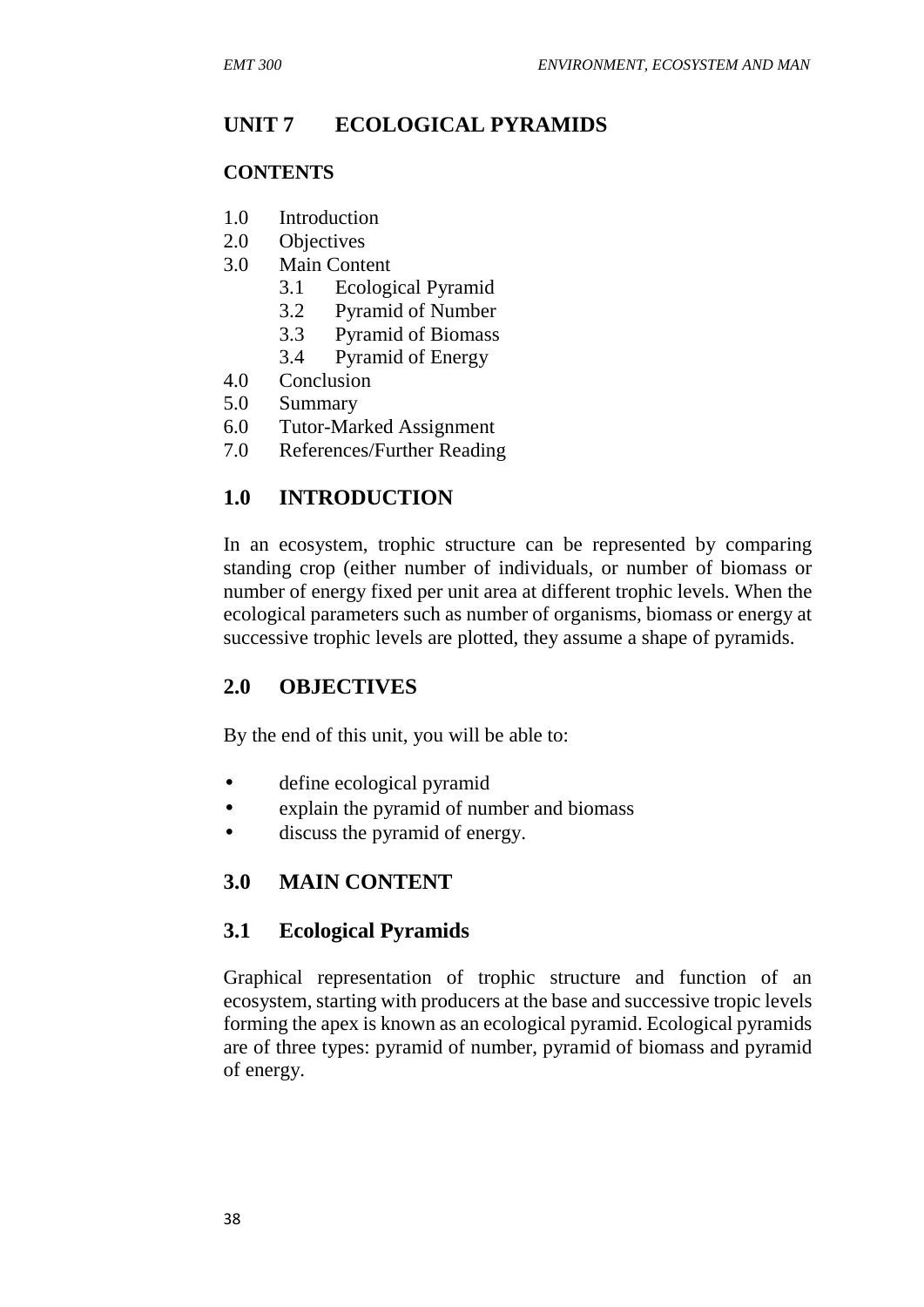# **3.2 Pyramid of Number**

It is a bar diagram that indicates the **relative number of organisms** at each trophic level in a food chain. The length of each bar gives a measure of the relative numbers. It shows the relationships among the number of producers (irrespective to taxonomic position), **primary consumers** (herbivores), **and secondary consumers** (carnivores) and so on in any ecosystem. It also represents the number of individual organisms per unit area at each trophic level. We may have upright (grassland/pond ecosystem) or inverted (parasitic ecosystem) pyramid of number depending upon the type of ecosystem and food chain.

## **Advantage of Number Pyramid**

This is a simple easy method of giving an overview and in good at comparing changes in population number with time or season.

## **Disadvantage of Number Pyramid**

All organisms are included regardless of their size; therefore, a system would be inverted. Also they do not allow for juveniles or immature forms. Numbers can be too great to represent accurately.

# **3.3 Pyramid of Biomass**

An ecological pyramid of biomass is **graphical representation** of the relationship between **biomass** and trophic level by quantifying the amount of biomass present at each trophic level. Biomass is the quantity of dry organic material in an organism, (a population), a particular trophic level or an ecosystem. It is chemical energy stored in the organic matter and energy lost in each trophic level.

Biomass  $=$  Mass of each individual x No. of individual at each trophic level



Their energy is usually concentrated at the base, which is represented as being wide and decreases as one moves up to the apex. The pyramid as is used as a manner of clarifying the movement of the biomass as well as the energy through the ecosystem. According to law of thermodynamics, the energy can neither be created nor destroyed it can only be transferred from one form to another. When herbivores eat producer, and carnivores to herbivores and lastly when decomposer consumers all. The energy is transferred through the chain and converted in the biomass.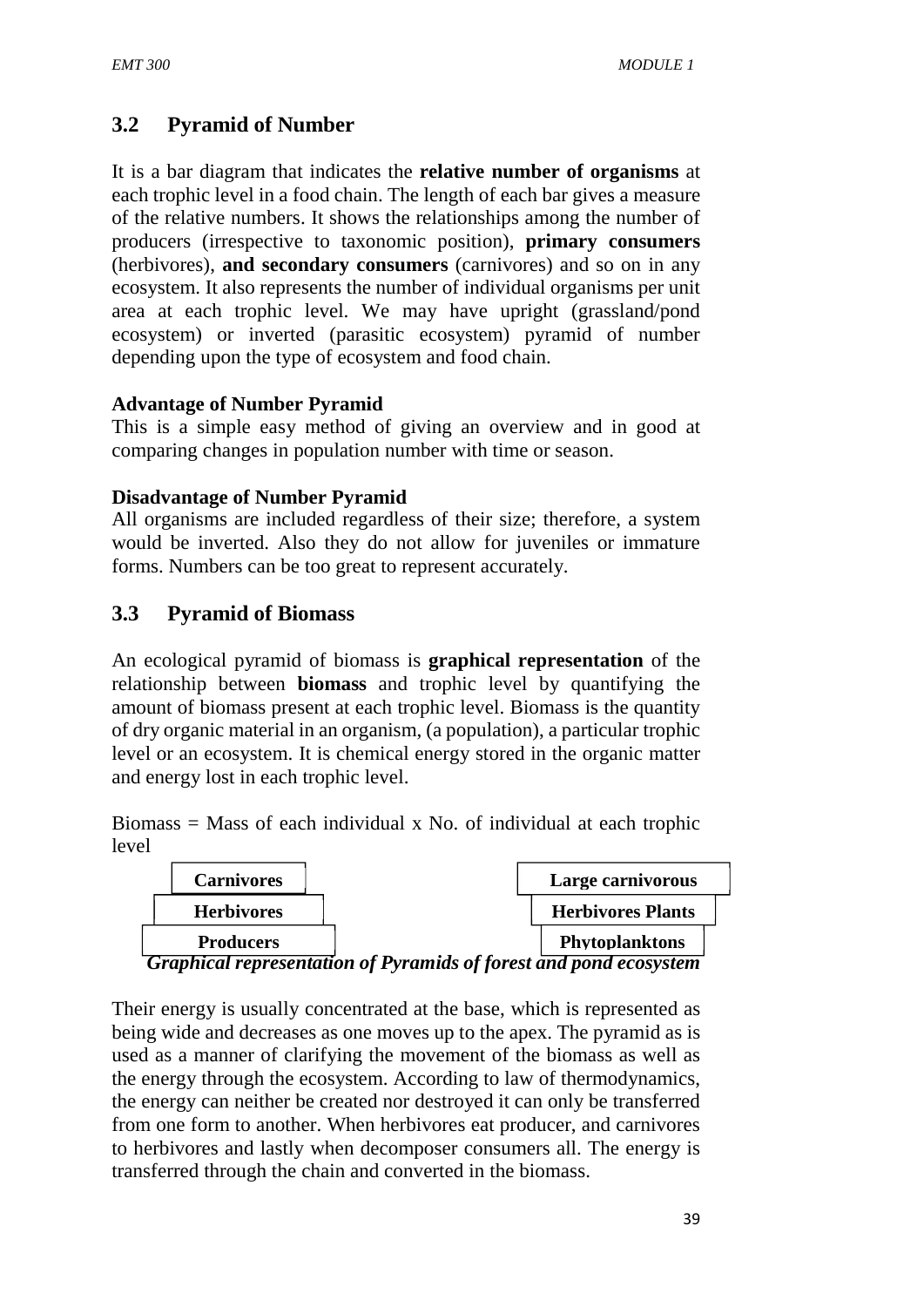In oceanic ecosystem (or pond ecosystem) where the producers are phytoplankton. In winter, phytoplankton reproduces fast but in small amounts. So the phytoplankton bar may be far shorter than that of the zooplanktons (which are the primary consumers) and we get an inverted pyramid of biomass as pyramid represents biomass at particular time only.

#### **Advantage of Pyramid of Biomass**

It overcomes the problems of pyramids of numbers.

#### **Disadvantages of Pyramid of Biomass**

This only uses samples from population, so it is impossible to measure biomass exactly. We have to kill organism to measure dry mass. The time when biomass is measured affects the result and the shape (upright or inverted) of the pyramid would depend on the season.

## **3.4 Pyramid of Energy**

The **amount of energy** present at each trophic level is considered as pyramid of energy. Pyramid of energy gives the best representation of the trophic relationship. According to Lindman (1942), only 10 per cent of energy is converted at each trophic level. For example, in case of pond ecosystem, each 1000 calorie of energy produced in producers (algae, etc.), 100 calories may be converted in primary consumers (zooplanktons), 10 calories by secondary consumers and one calorie by tertiary consumers (top consumers). Thus, the amount of energy gradually decreases at successive trophic levels and it is always upright.



#### **Advantage of Pyramid of Energy**

Most accurate system shows the actual energy transferred and allows the rate of production.

## **Disadvantage of Pyramid of Energy**

It is difficult and complex to collect energy data.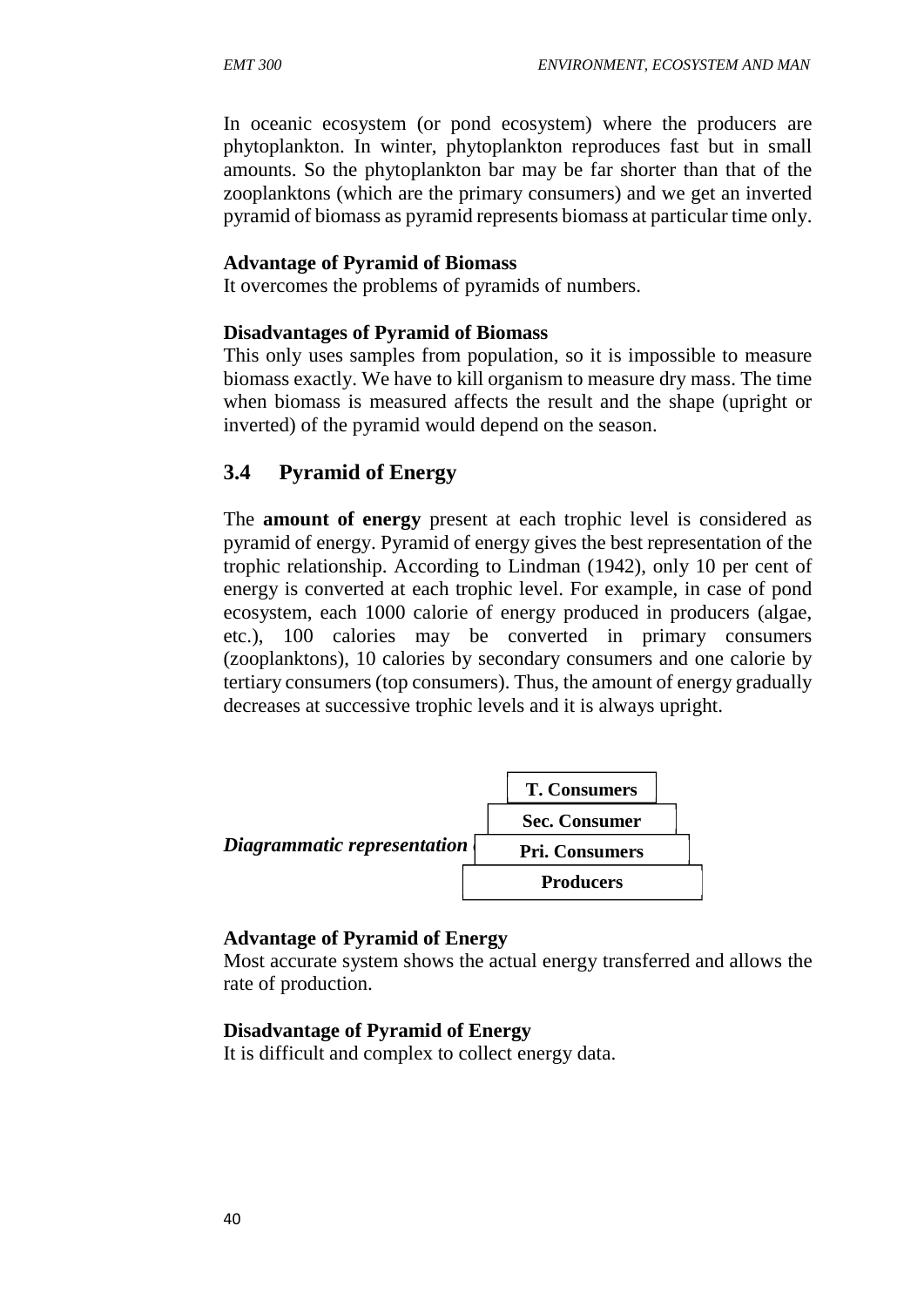# **4.0 CONCLUSION**

In this unit, we have examined the meaning of ecological pyramid. Also, examined the three types of ecological pyramid namely; pyramid of number, pyramid of biomass and pyramid of energy.

# **5.0 SUMMARY**

In this unit, students have learnt that:

- Ecological pyramid is a graphical representation of trophic structure and function of an ecosystem.
- Ecological pyramids are of three types: pyramid of number, pyramid of biomass and pyramid of energy.
- Pyramid of number is a bar diagram that indicates the relative number of organisms at each trophic level in a food chain.
- Pyramid of biomass is a graphical representation of the relationship between biomass and trophic level by quantifying the amount of biomass present at each trophic level.
- Pyramid of energy is the amount of energy present at each trophic level.

# **6.0 TUTOR-MARKED ASSIGNMENT**

- 1. What is ecological Pyramid?
- 2. With an annotated diagram, describe the pyramids of numbers, biomass and energy.

# **7.0 REFERENCES/FURTHER READING**

- Sharma, J.P. (2009). *Basics of Environmental Studies*. New Delhi: University science press.
- Srivastava. S. (2013). *Environment and Ecology*. New Delhi: S.K. Kataria and Sons.

Wessells, A. & Hopson, J.L. (1988). *Biology*. New York: Ramdan House.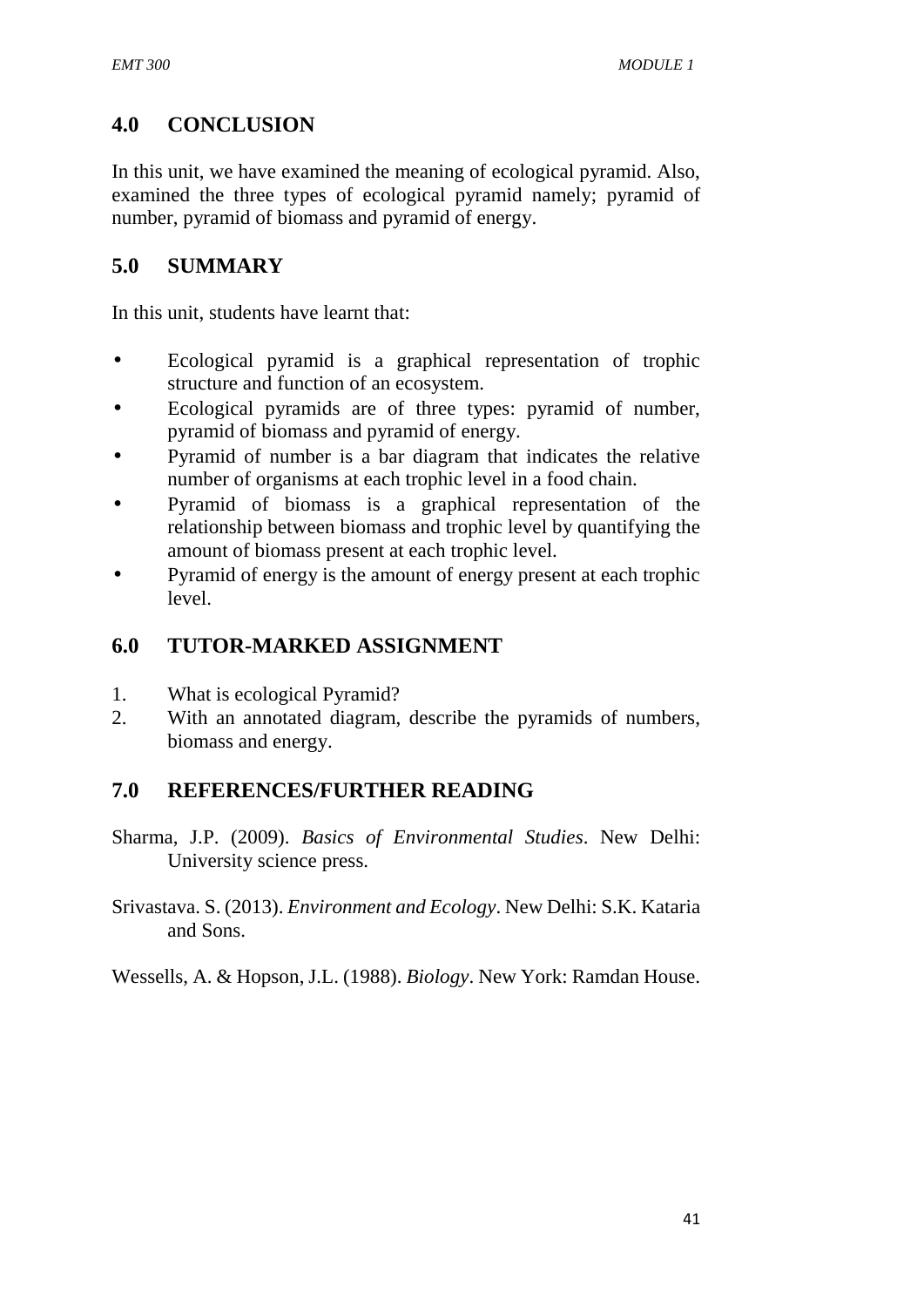# **UNIT 8 TYPES OF ECOSYSTEM 1 TERRESTRIAL ECOSYSTEM**

#### **CONTENTS**

- 1.0 Introduction
- 2.0 Objectives
- 3.0 Main Content
	- 3.1 Terrestrial Ecosystem
	- 3.2 Forest Ecosystem
	- 3.3 Grassland Ecosystem
	- 3.4 Desert Ecosystem
- 4.0 Conclusion
- 5.0 Summary
- 6.0 Tutor-Marked Assignment
- 7.0 References/Further Reading

## **1.0 INTRODUCTION**

Different ecosystems like a pond, a lake, a river, a stream, a spring, an estuary, the sea, a forest, grassland, a desert and a cropland are operating as self-sufficient interacting systems in the atmosphere. The major ecosystems with their groups of climax plants and associated animals are called **biomes**. These ecosystems have a more or less similar fundamental plan of their gross structure and function. However, they differ in respect of their species composition and productivity rates. The ecological characteristics of the terrestrial ecosystems are described in this unit.

## **2.0 OBJECTIVES**

By the end of this unit, you will be able to:

- define terrestrial ecosystem
- explain the forest and grassland ecosystem
- discuss the desert ecosystem

## **3.0 MAIN CONTENT**

## **3.1 Terrestrial Ecosystem**

Terrestrial ecosystems are known by the type of main vegetation in them. For example, if the main vegetation in an ecosystem is grass, then the terrestrial ecosystem will be known as grassland ecosystem. If the ecosystem is forest, then the terrestrial ecosystem will be known as forest ecosystem and finally, if the ecosystem is desert, then the terrestrial ecosystem will be known as desert ecosystem.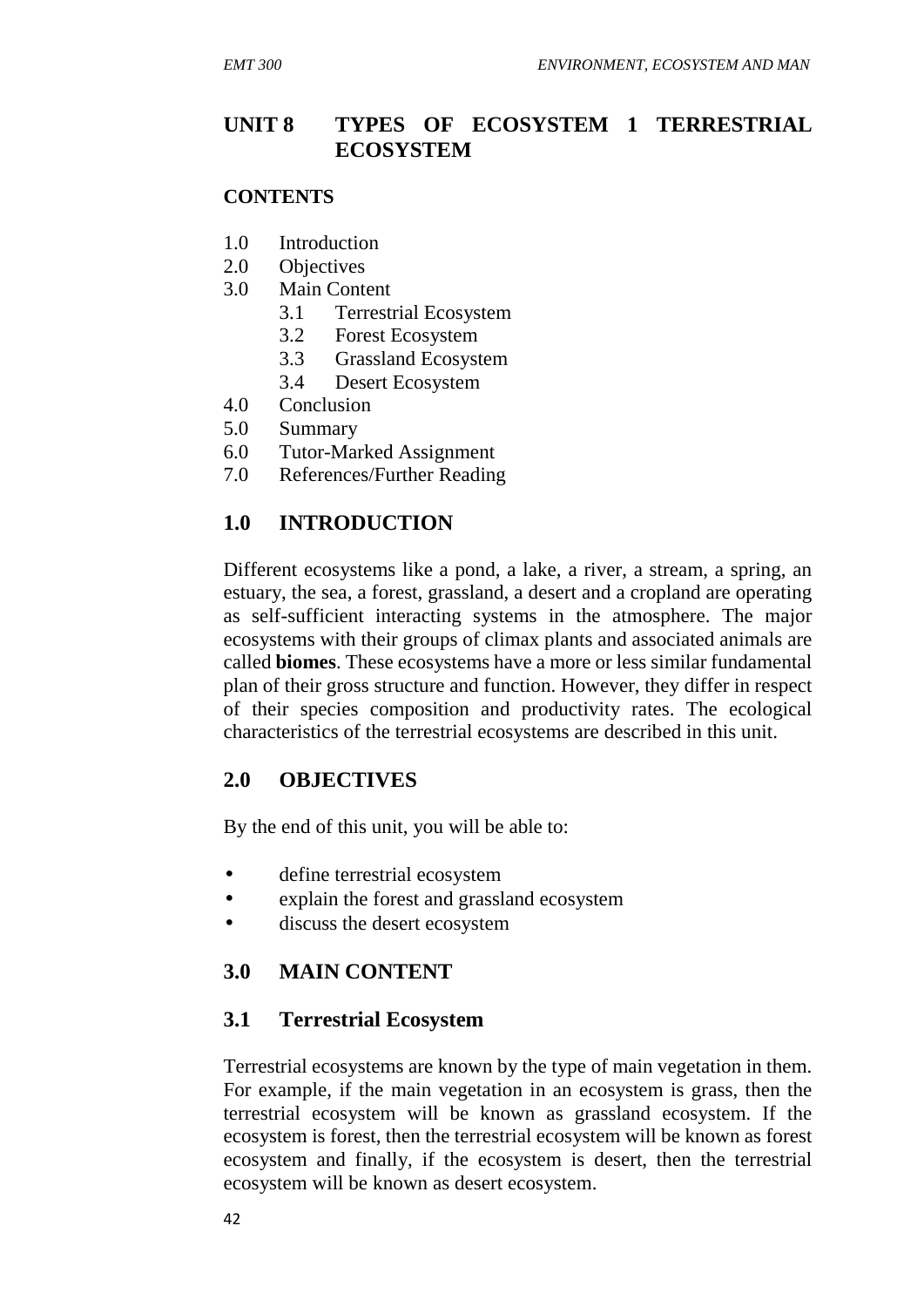## **3.2 Forest Ecosystem**

Forests are natural plant communities with dominance of trees. In India, the forest occupies roughly 19% of the total land area. The major forest biomes found in India are: (i) Tropical rainforest (ii) Tropical deciduous forest (iii) Temperate broad leaf forest (iv) Temperate needle leaf or coniferous forest.

The different components of forest ecosystems are as follows:

#### **Abiotic Components**

These include inorganic and organic substances present in the soil and atmosphere. The climate (temperature, light rainfall etc.) and soil (minerals) vary from forest to forest. In addition to minerals the occurrence of litter is characteristic feature of majority of forests.

#### **Biotic Components**

- **(i) Producers:** These are mainly trees that show much species diversity and greater degree of stratification especially in tropical rain and tropical rain and tropical deciduous forests. Besides trees, there are also present shrubs and ground vegetation. In these forests, the producers include the dominant tree species such as *Dipterocarpus, Tectona grandis (Teak), Butea frondosa (Dhak) and Shorea robusta (sal)*. In temperate broad leaf forests several species of *Quercus* (Oak), occur as dominant species, whereas in temperate coniferous forests the dominant trees are *Pinus* (Pine), *Cedrus* (Deodar), *Picea* (Spruce) and *Abies* (Silver fir), etc.
- **(ii) Consumers.** Following types of consumers occur in the forest biomes.
	- **(a) Primary Consumers.** These are the herbivores that include smaller animals feeding on tree leaves as ants, flies, beetles, lead-hoppers, bugs, spiders, etc., and larger animals grazing on shoots and/or fruits of producers as elephants, neelgai, deer, moles, squirrels, shrews flying foxes, mangooses, etc.
	- **(b) Secondary Consumers.** These are the carnivores like snakes, birds, lizards, fox, etc., feeding on the herbivores.
	- **(c) Tertiary Consumers.** These are the top carnivores like lion, tiger, etc., that eat upon carnivores of secondary consumer's level.
- **(iii) Decomposers.** These are wide variety of microorganisms including fungi (species of *Aspergillus, Polyporus, Alternaria, Fusarium, Trichoderma*, etc.), bacteria (species of *Bacillus, Pseudomonas, Clostridium*, etc.) and actiomycetes (species of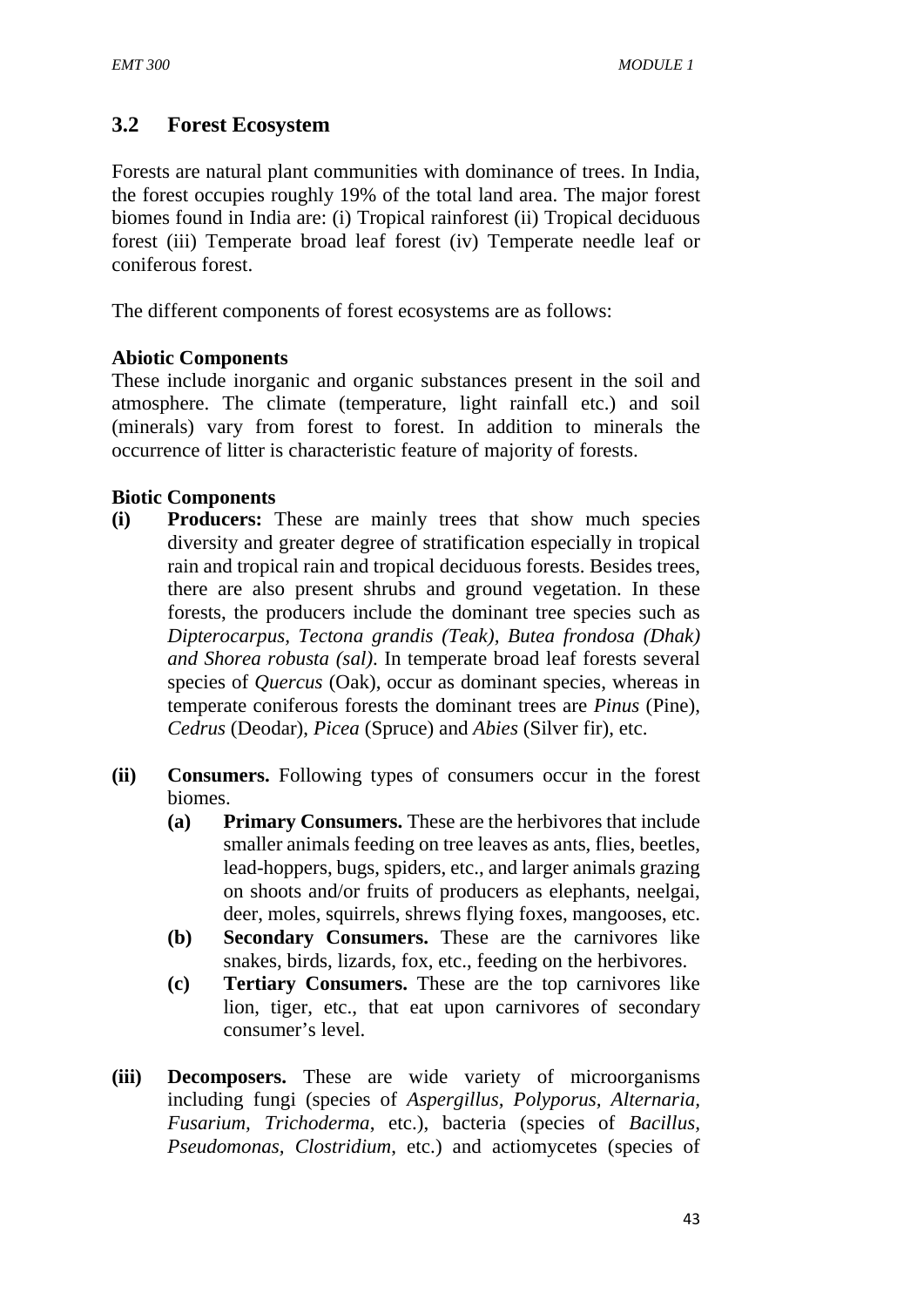*Streptomyces*). Rate of decomposition in tropical and subtropical forests is more rapid than in the temperate one.

# **3.3 Grassland Ecosystem**

The grassland biomes occur in the regions, where the climate is cool to cold during winters and hot in summers. The different components of a grassland ecosystem are as follows:

## **Abiotic Components**

These include nutrients present in soil and the atmosphere. Thus the elements like C, H, O, N, P, S, etc. are supplied by carbon dioxide, water, nitrates, phosphates and sulphates present in the air and soil of the area.

## **Biotic Components**

- **(i) Producers.** The grasslands are characterized by treeless herbaceous plant cover dominated by a wide variety of grass species. The main grasses are species of Dichanthium Cynodon, Phragmites, Cenchrus, Imparata and Saccharum, etc. Besides them a few herbs and shrubs also occur as producers.
- **(ii) Consumers.** The various types of consumers occurring in grassland are as follows:
	- (a) **Primary Consumers.** The herbivores feeding on grasses are mainly such grazing animals as cows, buffaloes, deer, sheep, rabbit, mouse, etc. Besides them, there are also present are insect species as Leptocorisa, Dysdercus, Oxyrhachis, Cicindella, Coccinella, and some termites, millipedes, etc. that feed on the leaves of grasses.
	- (b) **Secondary consumers**. Snakes, lizards, birds, jackals, fox, etc. are common secondary consumers which feed on herbivores.
	- (c) **Tertiary consumers.** These include hawks, which feed on secondary consumers.
- **(iii) Decomposers.** Several fungi (Mucor, Aspergillus, Penicillium, Cladosporium, rhizopus, Fusarium, etc.), actinomycetes and bacteria decay the dead organic matter of different forms of higher life. They bring about minerals back to the soil, thus making them available to the producers.

# **3.4 Desert Ecosystem**

The desert biomes are characterised by extremely low rainfall (less than 25cm). They occupy about 17 per cent of the land. Due to scarcity of water and high temperature, the biota is poorly represented. The various components of desert biomes are as follows: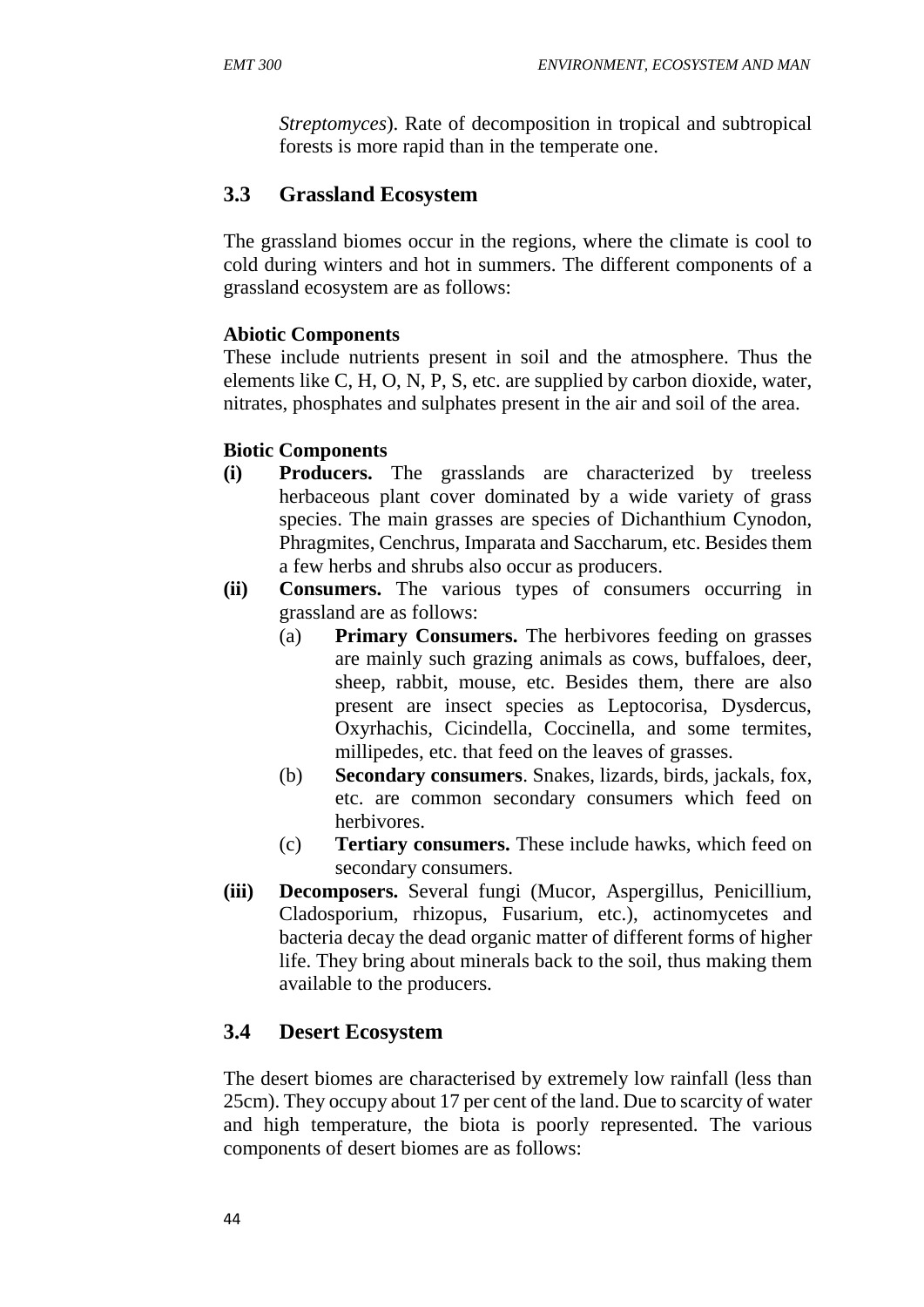## **Abiotic components**

In desert ecosystem temperature is found to be very high and rainfall is very low. The nutrient cycling is poor due to scanty biota.

## **Biotic components**

**(i) Producers.** These are shrubs, especially bushes, some grasses, and a few trees. The shrubs have widespread-branched root system with their leaves, branches and stems variously modified. Sometimes a few succulents like cacti are also present. Some lower plants like lichens and xerophytic mosses may also be present.

**(ii) Consumers.** Insects, reptiles, nocturnal rodents, birds, camels, etc. are the main consumers.

**(iii) Decomposers.** These are very few, as due to poor vegetation the amount of dead organic matter is correspondingly less. These are some fungi and bacteria, most of them are thermophilic.

# **4.0 CONCLUSION**

In this unit, we have examined the terrestrial ecosystem and the different types of the terrestrial ecosystem.

# **5.0 SUMMARY**

In this unit, students have learnt that:

- Terrestrial ecosystems are known by the type of main vegetation in them.
- The ecological characteristics of the terrestrial ecosystem are the forest, grassland and desert ecosystem;
- Forests are natural plant communities with dominance of trees
- Grassland biomes occur in the regions, where the climate is cool to cold during winters and hot in summers.
- The desert biomes are characterized by extremely low rainfall (less than 25cm).

# **6.0 TUTOR-MARKED ASSIGNMENT**

- 1. Briefly discuss the terrestrial ecosystems.
- 2. Write short notes on
	- a. Grassland ecosystem and
	- b. Desert ecosystem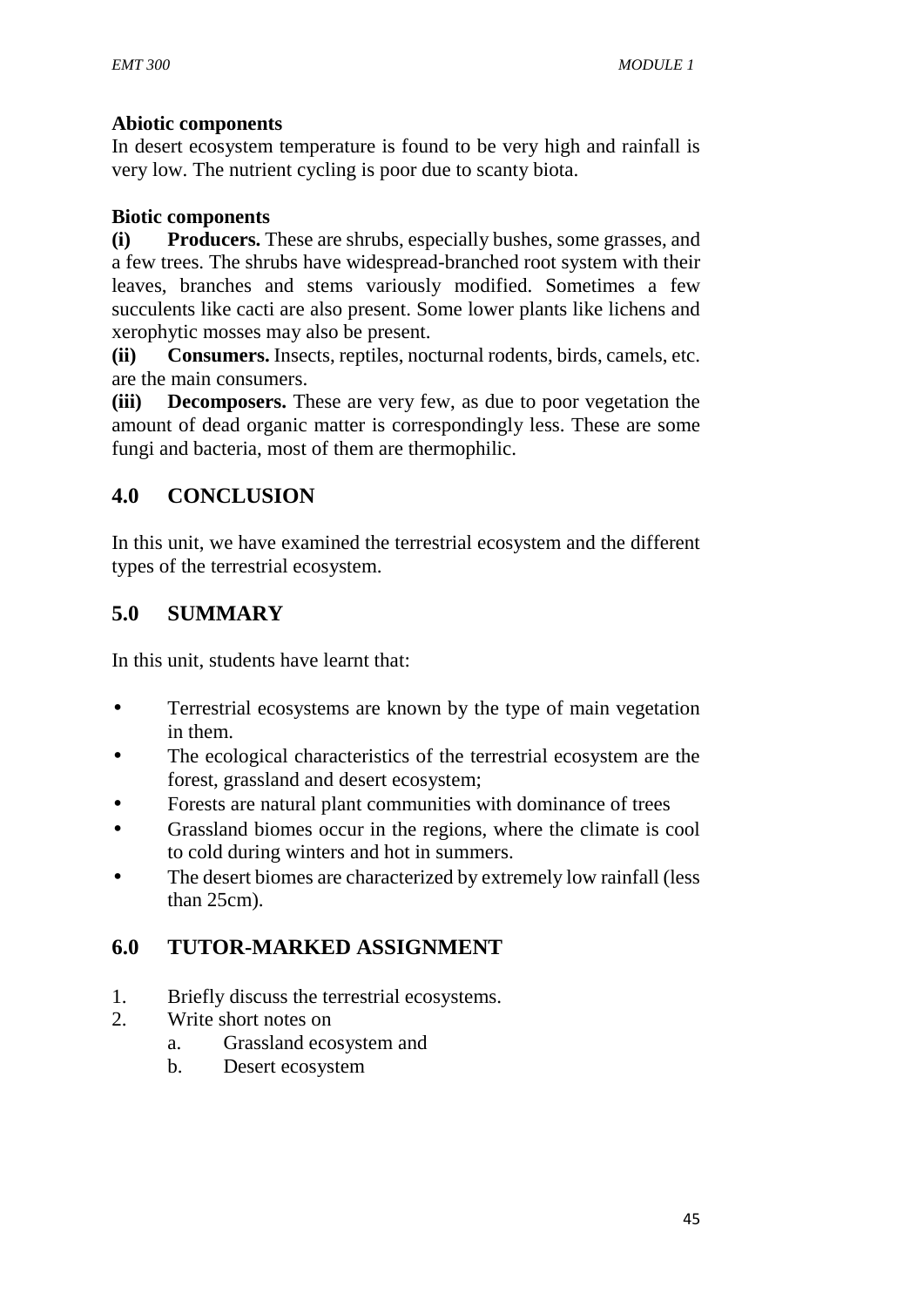## **7.0 REFERENCES/FURTHER READING**

- Sharma, J.P. (2009). *Basics of Environmental Studies*. New Delhi: University Science Press.
- Srivastava, S. (2013). *Environment and Ecology*. New Delhi: S.K. Kataria and Sons.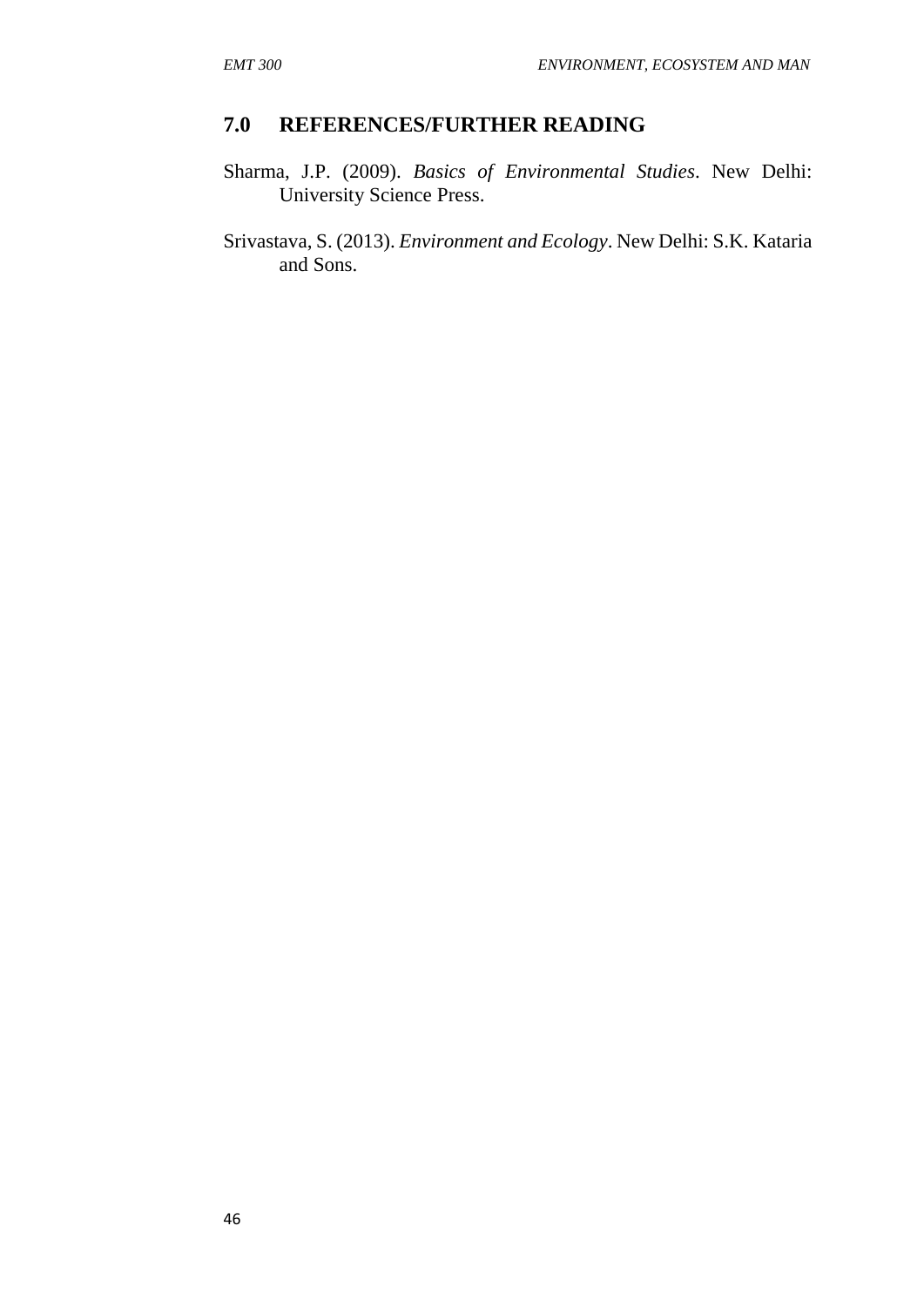# **UNIT 9 TYPES OF ECOSYSTEM 2 AQUATIC ECOSYSTEM**

#### **CONTENTS**

- 1.0 Introduction
- 2.0 Objectives
- 3.0 Main Content
	- 3.1 Aquatic Ecosystem
	- 3.2 Pond or Lake Ecosystem
	- 3.3 River or Stream Ecosystem
	- 3.4 Ocean or Marine Ecosystem
	- 3.5 Estuaries Ecosystem
- 4.0 Conclusion
- 5.0 Summary
- 6.0 Tutor-Marked Assignments
- 7.0 References/Further Reading

## **1.0 INTRODUCTION**

Different ecosystems like pond, lake, river, stream, spring, estuary and the sea, are operating as self-sufficient interacting systems in the hydrosphere. These ecosystems have a more or less similar fundamental plan of their gross structure and function. However, they differ in respect of their species composition and productivity rates. The ecological characteristics of the aquatic ecosystems are described in this unit.

## **2.0 OBJECTIVES**

By the end of this unit, students should be able to:

- Understand the meaning of aquatic ecosystem;
- Understand the pond or lake and river or stream ecosystem; and
- Understand ocean or marine and estuaries ecosystem.

## **3.0 MAIN CONTENT**

## **3.1 Aquatic Ecosystem**

An aquatic ecosystem is distinguished from terrestrial one on the basis of its salt content. The aquatic ecosystems have dissolved compounds like salt in the water. Such ecosystem occupies about 70% of this planet. There are many kinds of aquatic ecosystems ranging from small temporary puddles to large ocean. They differ widely with regards to abiotic factors and living organisms.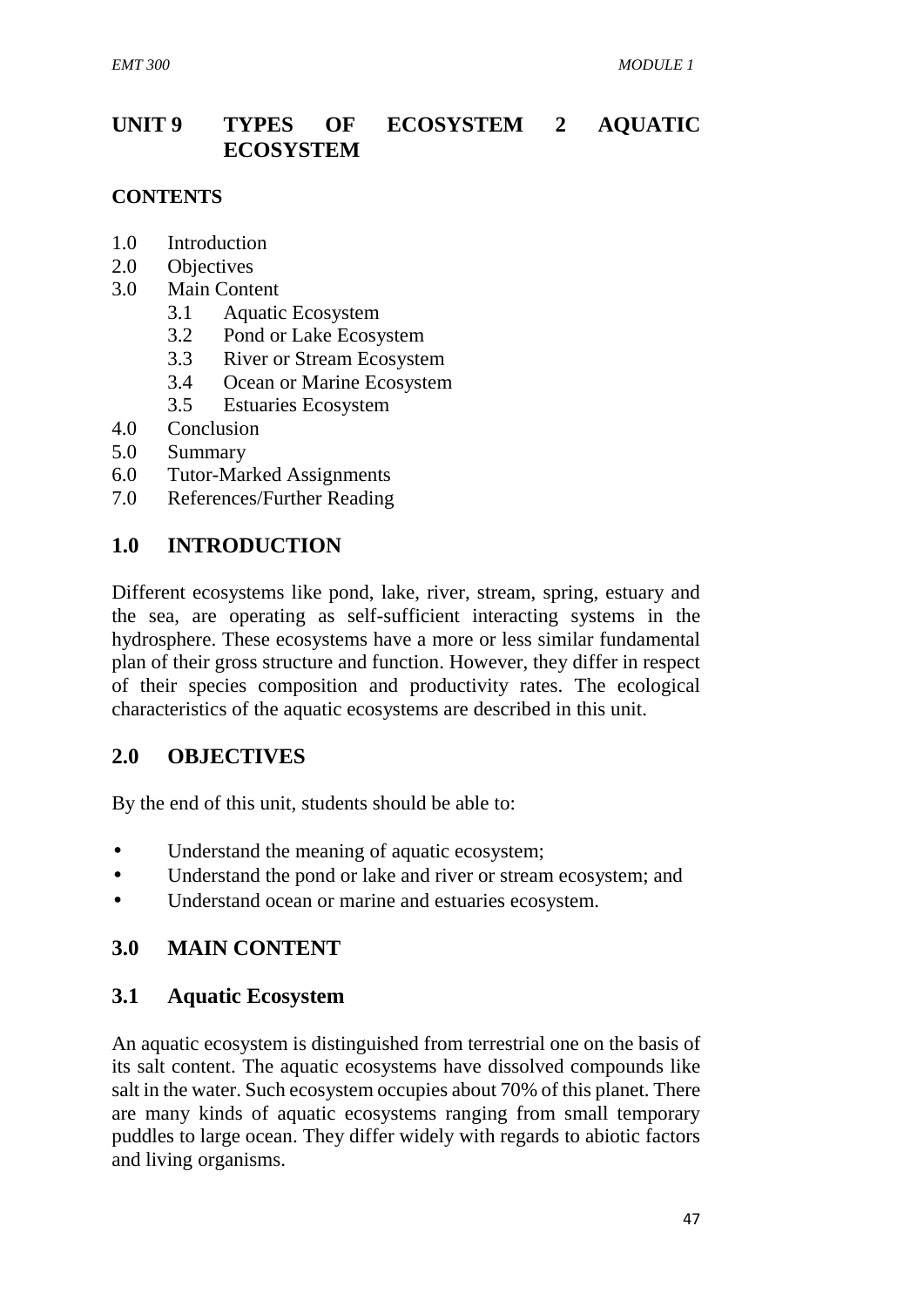## **3.2 Pond or Lake Ecosystem**

A pond or lake is a good example of a self-sufficient and self-regulating ecosystem. Location size, depth and substratum of a pond or lake constitute the biology of the ecosystem. The various components of the ecosystem are as follows:

#### **Abiotic components**

Temperature, light, water, and several inorganic substances like C, H, O, N, P, Ca, S, and carbohydrates, proteins and lipids make abiotic components. Some proportions of nutrients are in solution state but most of them are present stored in particulate matter as well as in living organisms. The amount of minerals present at any time in the physical environment of the pond is called **standing state**.

#### **Biotic components**

- **(i) Producers.** These include green photosynthetic organisms and are of two types: Phytoplanktons and Macrophytes.
	- **(a) Phytoplanktons.** These are minute floating or suspended lower plants belong to some algae and flagellates. Ulothrix, Spirogyra, Oedogonium, Chlamydomas, Zygnema, Volvox, Pandarina,Cosmarium, Scenedesmus, Closterium, Anabaena, Pediatrum, Microcystis, diatoms, etc. are common algal phytoplanktons.
	- **(b) Macrophytes.** Ceratophyllum, Hydrilla, Utricularia, Vallisneria, Jussiaea, Nitella, Wolfa, Lemna, Spirodella, Pistia, Eichhornia, Azolla, Salvinia, Trapa, Typha, Marsilea, etc. are included in this category. This may be classified further into submerged, free floating and amphibious plants.

#### **(ii) Consumers**

- (a) **Primary consumers.** These include zookplanktons and benthos forms. Zookplankton comprises ciliates, flagellates, other protozoans, small crustacean like copepods and Daphnia, etc. These animals drift in the water current and are found along with phytoplankton upon which they feed. Benthos or bottom forms comprise the bottom dwelling animals, e.g. annelids and mollusks, which feed on plants directly or on plant remains at the bottom.
- (b) **Secondary consumers.** These are the carnivores which feed on the herbivores, e.g. insects and fish.
- (c) **Tertiary consumers.** These are some large fishes as game fish that feed on the smaller fishes.
- **(iii) Decomposers or Microconsumers.** Several bacteria, fungi (Aspergillus, Cephalosporium, Phythium, etc.) and actinomycetes represent the group.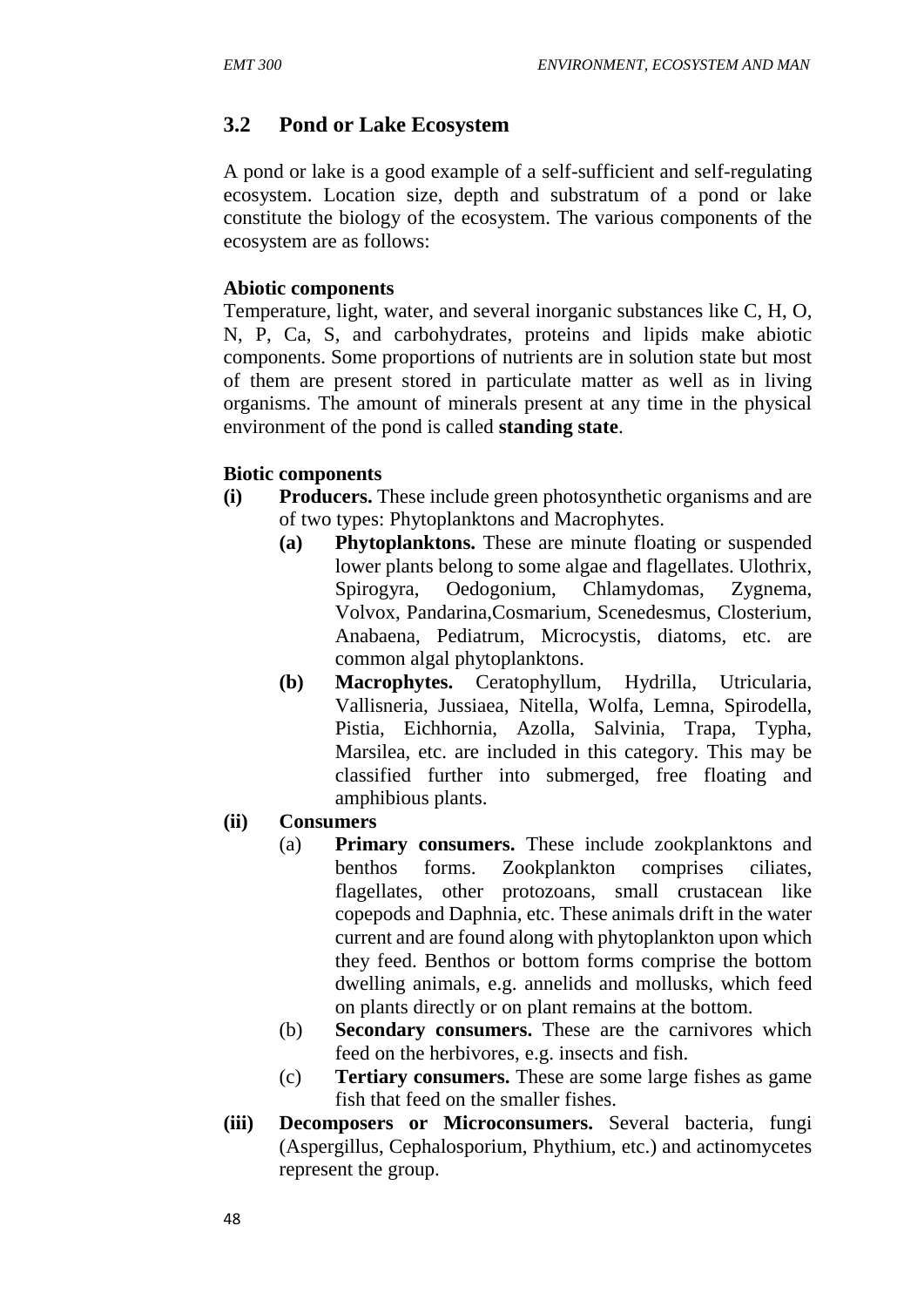## **3.3 River or Stream Ecosystem**

The running water of a stream or a river is usually well oxygenated because it has a large surface area to absorb oxygen from the air. The various components of river or stream ecosystem are as follows.

#### **Abiotic components**

The river or stream water has lesser mineral content and greater penetration of light. In the lower reaches water is usually muddy cutting down the light at the river bed.

#### **Biotic components**

- (i) **Producers.** In slow moving water of banks, phytoplanktons, attached algae, water grasses and other amphibious plants are the producers. In swift water floating populations of plankton are generally absent.
- (ii) **Consumers.** These include flatworms, leeches, water insects, snails, fishes and crocodiles. Many birds and mammals also get their food from rivers and streams.
- (iii) **Decomposers.** Several bacteria and fungi represent this group.

#### **3.4 Ocean or Marine Ecosystem**

Oceans cover more than two thirds of the earth's surface. The marine environment is characterised by its high concentration of **salts** and mineral **ions**. The ocean represents a very large and stable ecosystem. The main components of the ocean ecosystem are as follows.

#### **Abiotic Components**

Marine environment as compared with freshwater, appears to be more stable in chemical composition due to being saline. The other physio chemical factors such as dissolved oxygen, light and temperature are also different waves of various kinds and tides prevail there.

#### **Biotic Components**

- **(i) Producers.** This category includes phytoplanktons and larger marine plants. The former group includes diatoms and dinoflagellates. The latter group includes sea weeds (algae) belonging to chlorophyceae, phaeophyceae and rhodophyceal; and angiosperms, Ruppia, Zoetera, Posidonia, Halphila, Enhalus, etc. are true marine angiosperms, while various species of Rhizophora, Avicennia, Sonneratia, carapa, Aegiceros, etc. represent the mangrove complex tidal woodlands.
- **(ii) Consumers.** These are heterotrophic macro-consumers, being dependent for their nutrition on the primary producers. These are: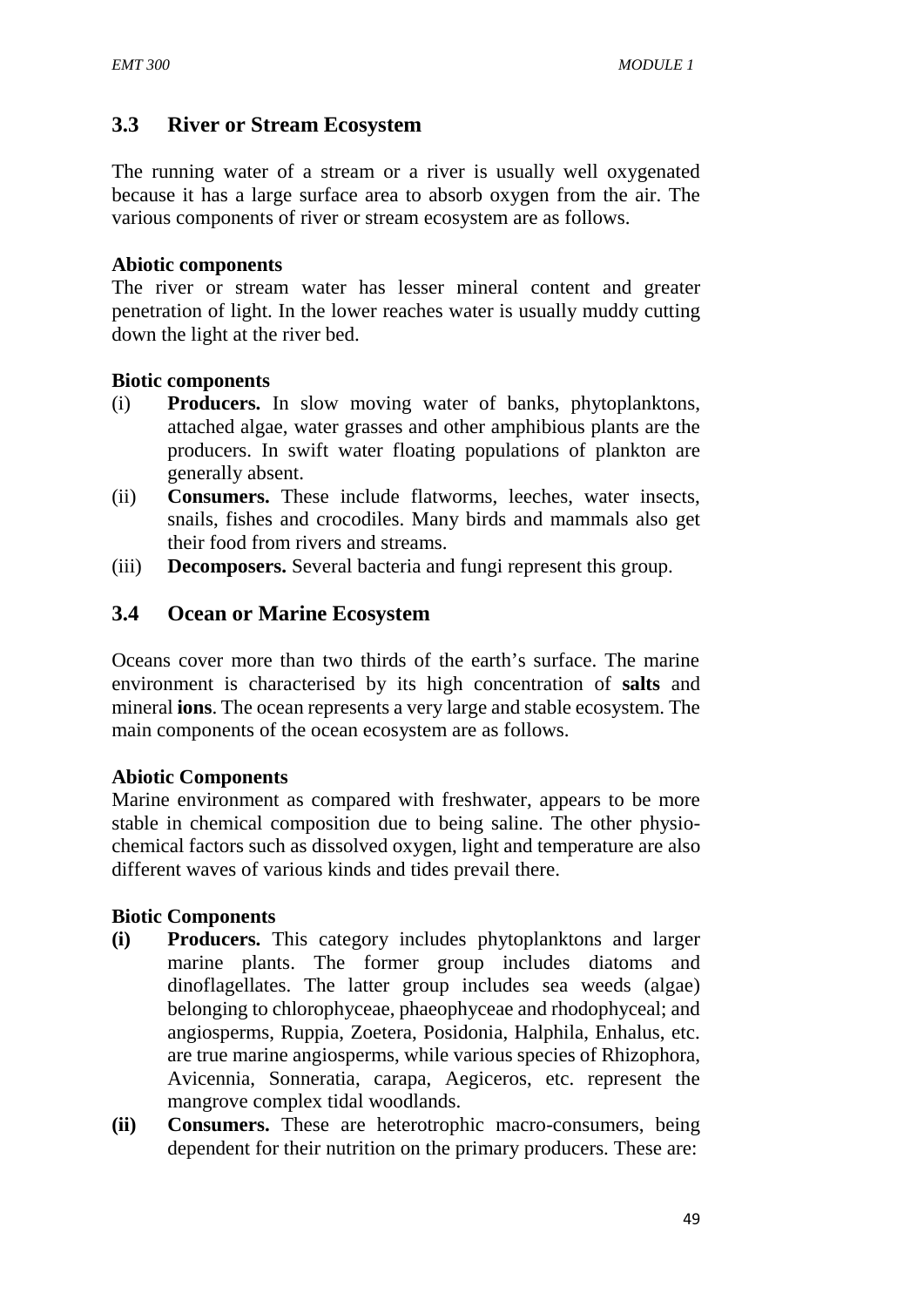- (a) **Primary consumers.** The herbivores that feed directly on producers are chiefly crustaceans, mollusks, fish, etc.
- (b) **Secondary consumers.** Carnivorous fishes, such as Herring, Sahd, Mecheral, etc.
- (c) **Tertiary consumers.** Fishes like cod Hadock etc. are the tertiary or top consumers.
- **(iii) Decomposers.** They are chiefly bacteria and some fungi, which participate actively in decomposition of dead organic matter.

# **3.5 Estuaries Ecosystem**

An estuary is a semi-closed coastal body of water that has a free connection with sea. It is strongly affected by tidal action, and within this sea water is mixed with fresh water from land drainage. River mouths, coastal bays, tidal marshes and bodies of water behind barrier beaches are some of the examples of estuaries ecosystems.

Estuaries are generally productive because of water flow subsidies and abundant of nutrients. The chief biotic components of estuaries ecosystems are as follows:

- (i) **Producers.** These are macrophytes such as marshgrasses, seaweeds, sea grasses, benthic algae and phytoplankton.
- (ii) **Consumers.** Oysters, crabs, several kinds of shrimp and many commercial sport fish represent this group.

# **4.0 CONCLUSION**

In this unit, we have examined the aquatic ecosystem and the different types of the aquatic ecosystem.

# **5.0 SUMMARY**

In this unit, students have learnt that:

- Aquatic ecosystem is distinguished from terrestrial one on the basis of its salt content.
- There are different types of aquatic ecosystem which differ widely with regards to abiotic factors and living organisms.
- A pond or lake is a good example of self-sufficient and selfregulating ecosystem.
- River or stream ecosystem is usually well oxygenated because it has a large surface area to absorb oxygen from the air.
- Oceans cover more than two thirds of the earth's surface and they are characterized by its concentration of salts and mineral ions.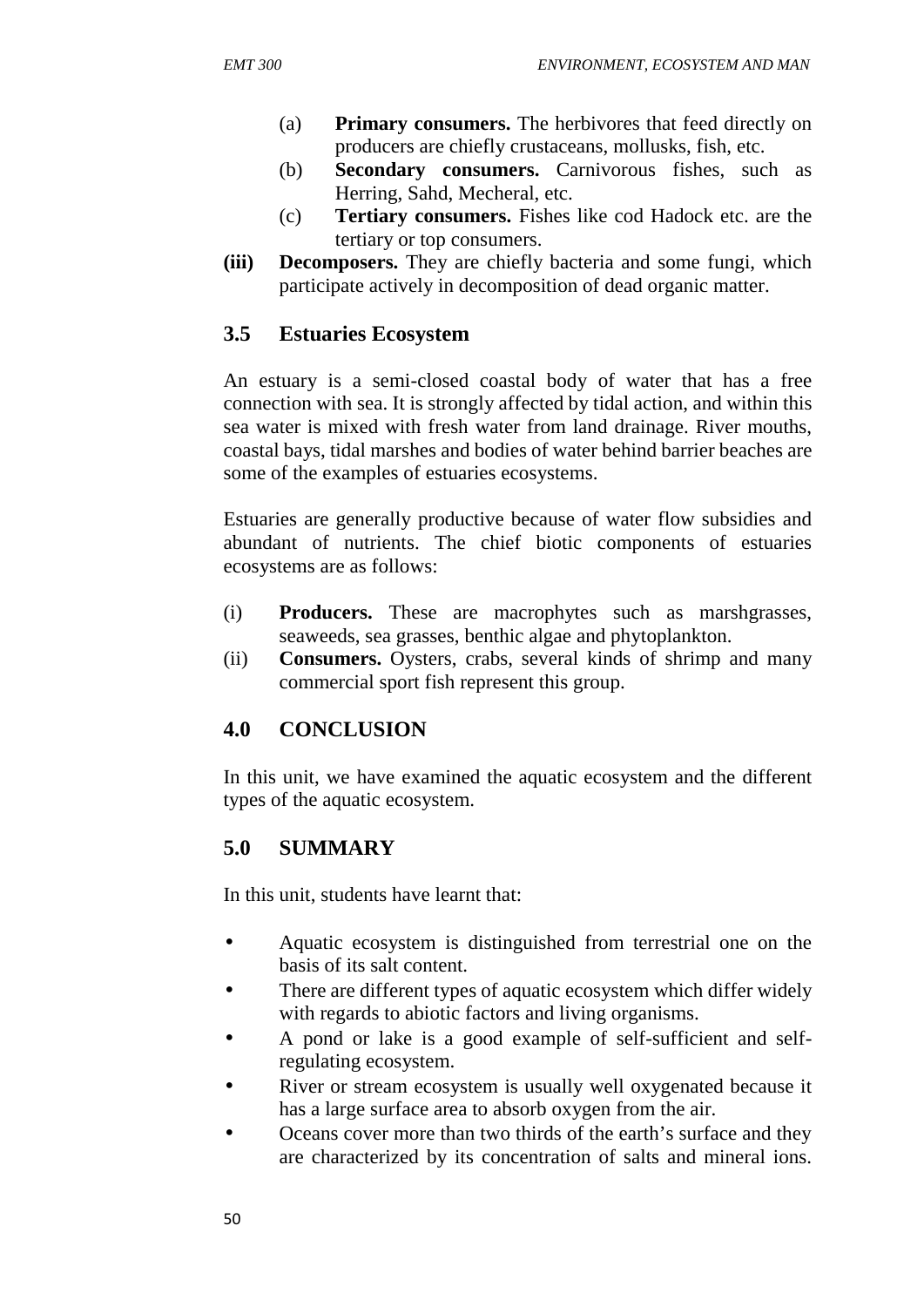While estuaries ecosystem is a semi-closed coastal body of water that has a free connection with sea.

## **6.0 TUTOR-MARKED ASSIGNMENT**

- 1. Give the salient features of a pond or a lake ecosystem.<br>2. Describe the biotic components of a grassland ecosystem
- Describe the biotic components of a grassland ecosystem.

# **7.0 REFERENCES/FURTHER READING**

- Sharma, J.P. (2009). *Basics of Environmental Studies.* New Delhi: University science press.
- Srivastava, S. (2013). *Environment and Ecology*. New Delhi: S.K. Kataria and Sons.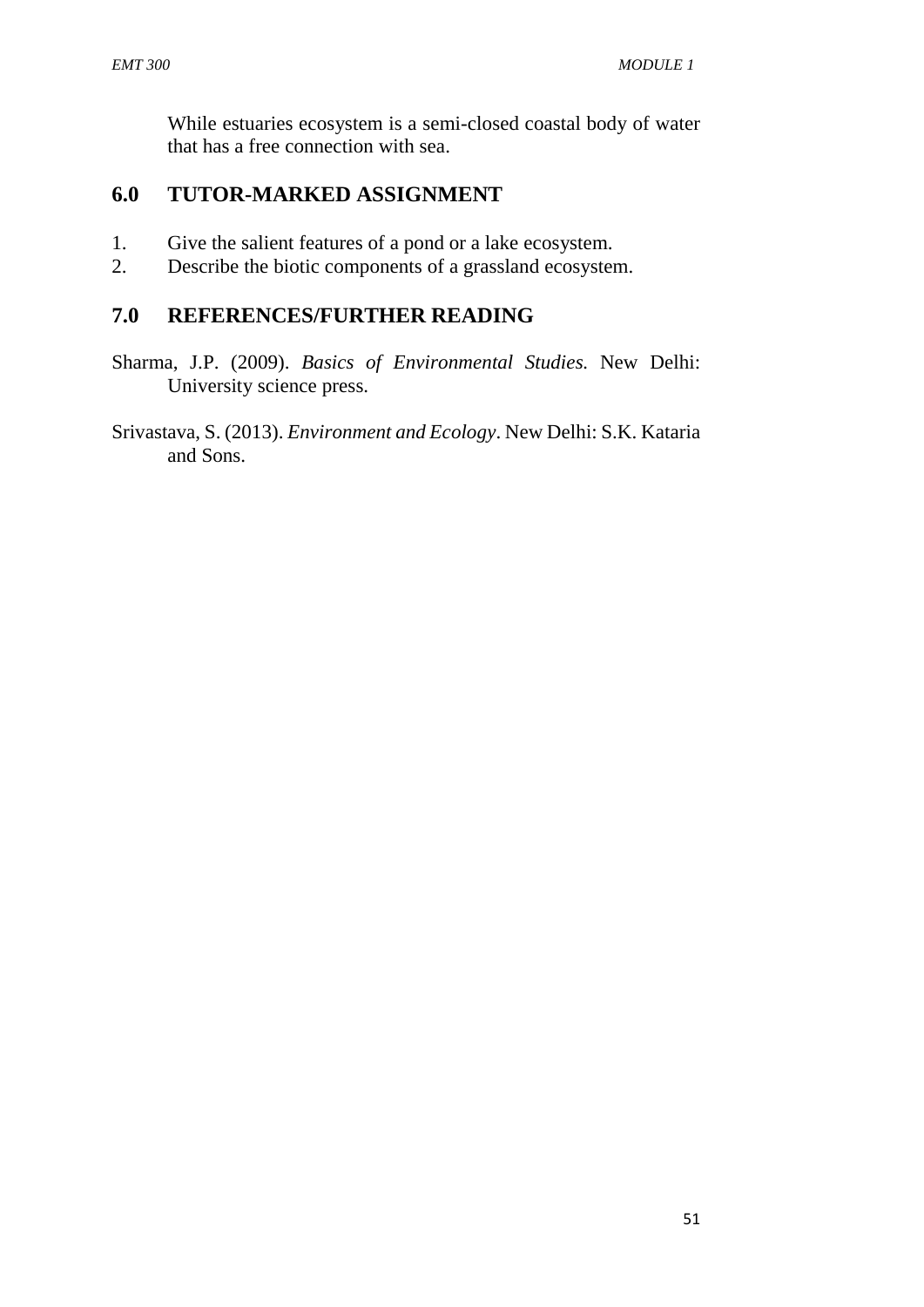## **UNIT 10 ENVIRONMENT**

#### **CONTENTS**

- 1.0 Introduction
- 2.0 Objectives
- 3.0 Main Content
	- 3.1 Meaning of Environment
		- 3.1.1 Components of the Environment
		- 3.1.2 Atmosphere
		- 3.1.3 Hydrosphere
		- 3.1.4 Lithosphere
		- 3.1.5 Biosphere
	- 3.2 Types of Environment
	- 3.3 Factors Influencing the Environment
- 4.0 Conclusion
- 5.0 Summary
- 6.0 Tutor-Marked Assignment
- 7.0 References/Further Reading

## **1.0 INTRODUCTION**

Nowadays the word **environment** is often being used by almost all people around us, on television and in newspapers. Everyone is speaking about the protection and pre-serration of environment. Global summits are being held regularly to discuss environmental issues. During the last hundred years, the mutual relationship among environment, social organization and culture has been discussed in sociology, anthropology and geography. All this shows the increasing importance of environment. Besides, it is a fact that life is tied with the environment.

## **2.0 OBJECTIVES**

By the end of this unit, you will be able to:

- define environment
- list the basic components and types of the environment
- explain the factors influencing environment

## **3.0 MAIN CONTENT**

## **3.1 Meaning of Environment**

The term **environment** has been derived from a French word "**Environia**" means to surround. It refers to both **abiotic** (physical or nonliving) and **biotic** (living) environment. The word environment means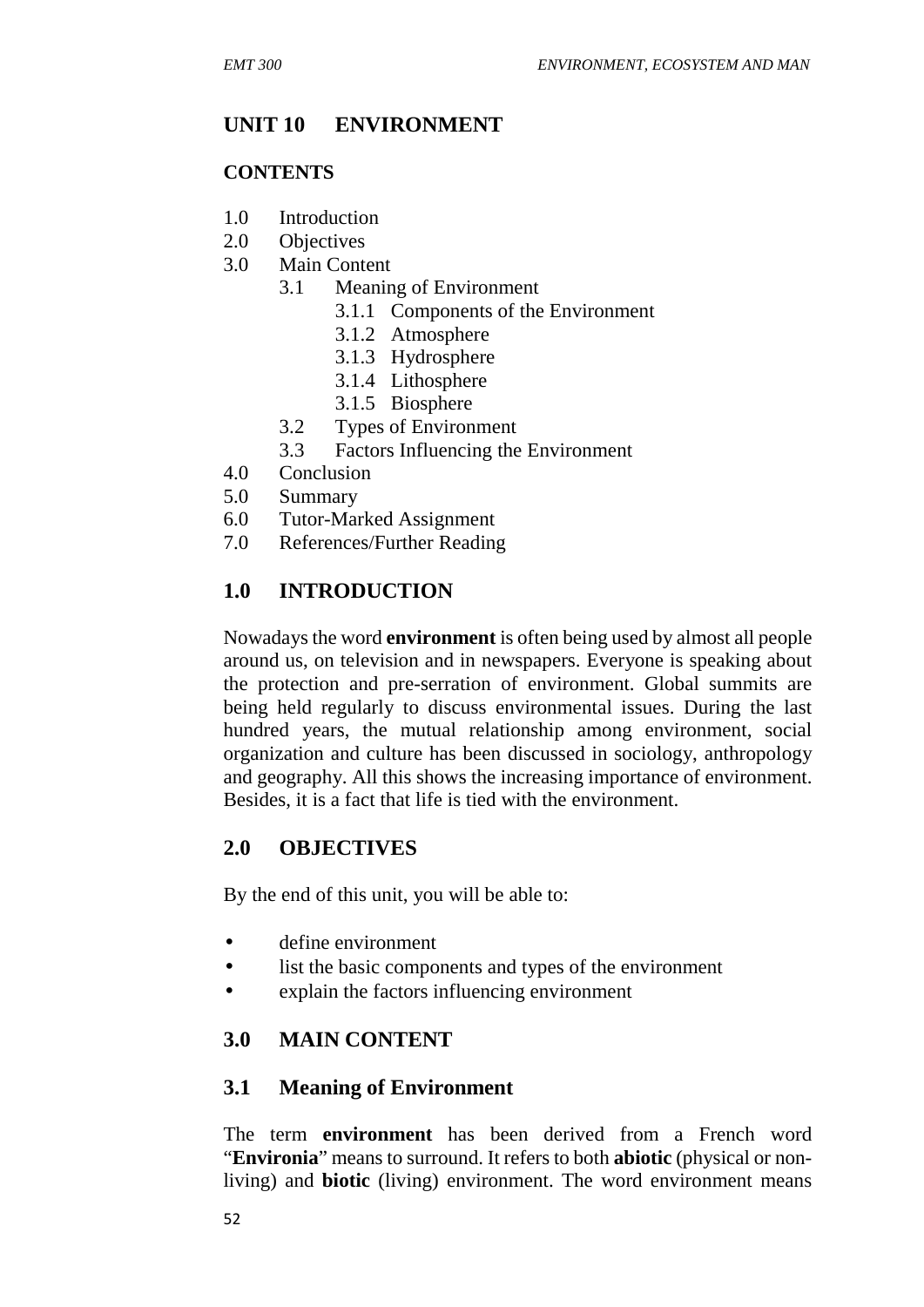surroundings, in which organisms live. Environment and the organisms are two dynamic and complex component of nature. Environment regulates the life of the organisms including human beings. Human beings interact with the environment more vigorously than other living beings. Ordinarily environment refers to the materials and forces that surrounds the living organism.

**Environment** is the sum total of conditions that surrounds us at a given point of time and space. It is comprised of the interacting systems of physical, biological and cultural elements which are interlinked both individually and collectively. **Environment** is the sum total of conditions in which an organism has to survive or maintain its life process. It influences the growth and development of living forms.

In other words, **environment** refers to those surroundings around living beings from all sides and that affect their lives in completely. It consists of atmosphere, hydrosphere, lithosphere and biosphere. Its chief components are soil, water, air, organisms and solar energy. It has provided us all the resources for leading a comfortable life.

## **3.1.1 Components of the Environment**

Environment consists of four components or segments; they are:

- (1) Atmosphere (air);
- (2) Hydrosphere (water);
- (3) Lithosphere (land); and
- (4) Biosphere (life bearing layer).

## **3.1.2 Atmosphere**

The invisible protective thick gaseous cover of air which envelopes the earth is known as **atmosphere**. It sustains life on earth and saves living organisms from the hostile environment of outer space. It extends to a height of about 1600km. from the earth's surface. The major components of the atmosphere are nitrogen and oxygen while the minor components are argon, carbon dioxide and some trace gases.

#### **Some important functions of atmosphere are outlined below:**

- (i) It maintains heat balance of the earth through absorption of infrared radiation emitted by the sun and re-emitted from the earth.
- (ii) It absorbs most of the cosmic rays from outer space and a major portion of the electromagnetic radiation from the sun.
- (iii) It filters tissue damaging ultraviolet radiation below 300 nm.
- (iv) It is a source of oxygen (for respiration), carbon dioxide (for photo synthesis) and nitrogen (for nitrogen fixation).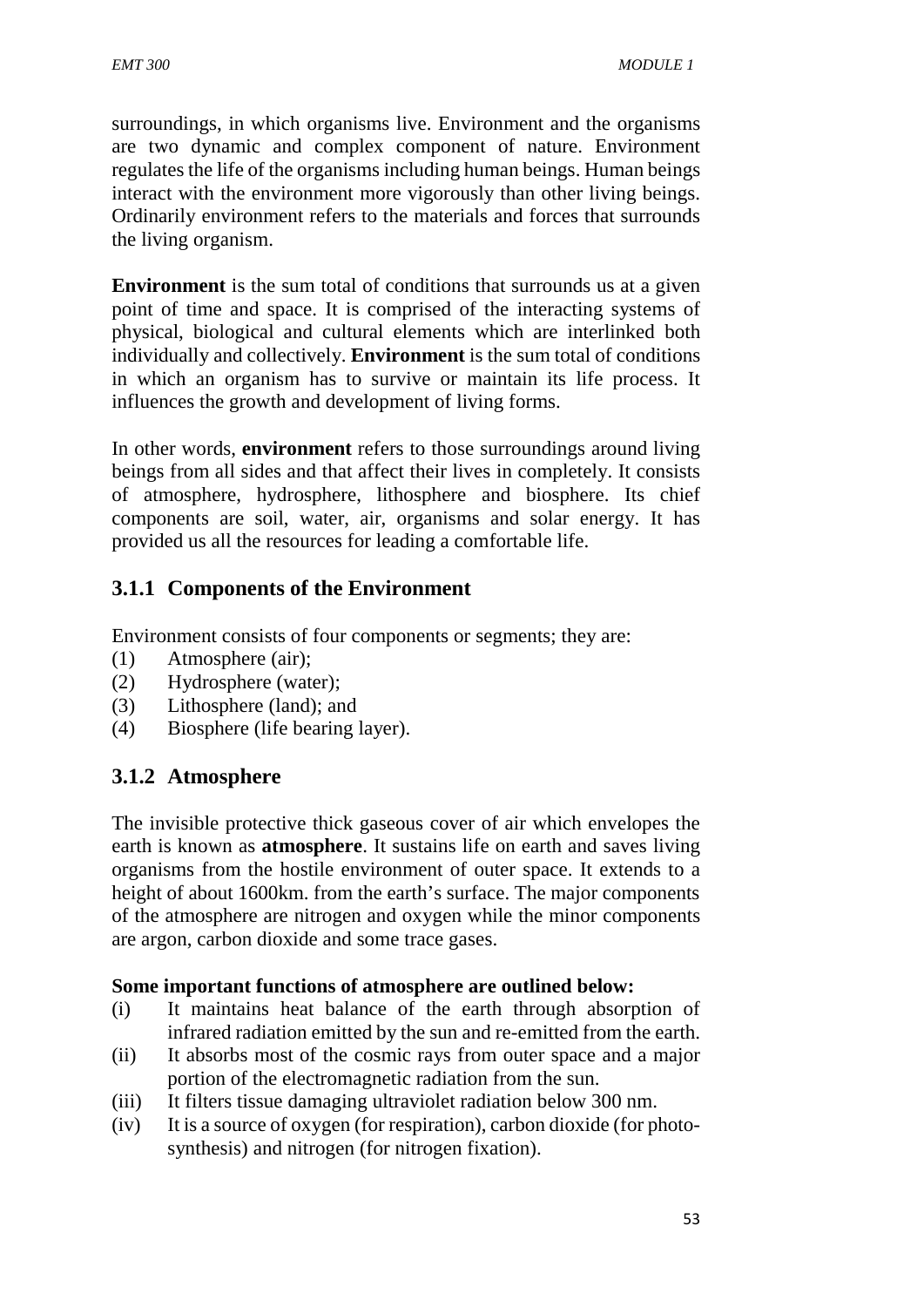- (v) It is a medium for the operation of different bio- geochemical cycles.
- (vi) It acts as a carrier of water from ocean to land.
- (vii) It maintains and stabilises weather and climate.

# **3.1.3 Hydrosphere**

The **hydrosphere** includes all types of water resources such as oceans, seas, rivers, lakes, streams, reservoirs, glaciers, polar ice caps and ground water. Out of the total water resources, 97 per cent is present in oceans as salty water, two per cent is present as ice cap and rest one per cent is available as fresh water for our day-today use.

## **Some important uses of water are as follows:**

- (i) It is used for drinking, cooking and cleaning purposes
- (ii) It is used for irrigation and power generation.
- (iii) It is used in different industrial operations.
- (iv) It is used for navigation, fisheries and aquaculture.
- (v) It is most important use is waste disposal.

# **3.1.4 Lithosphere (Land)**

Land forms the crucial platform for a dynamic interaction in between the biotic and abiotic environment. It is the outer mantle of the solid earth, consisting of minerals occurring in the earth's crust and the soil. The soil consists of a complex mixture of minerals, organic matter, air and water. In the present technologically developed world, changes in the farming practices with continued use of agricultural chemicals, industrial proliferation, mining activities and unplanned urbanization have altered the land forms and their quality, making land more and more scarce.

#### **Some important uses of land are as follows:**

- (i) It is used for agriculture and horticulture (to get food)
- (ii) It is used for afforestation.
- (iii) It is used for industrialisation and urbanisation.
- (iv) It is used for transportation by road and rail.
- (v) It is used for amenity and recreation.

## **3.1.5 Biosphere**

**Biosphere** is that part of atmosphere, hydrosphere and lithosphere where all the living organisms survive together and interact with one-another. In atmosphere, the living organisms exists up to a distance of six km from the surface of the earth and in ocean, the living organism exists up to a depth of seven km from the surface. Such a distance of 13 km is known as biosphere. The living species in biosphere may be animals or plants.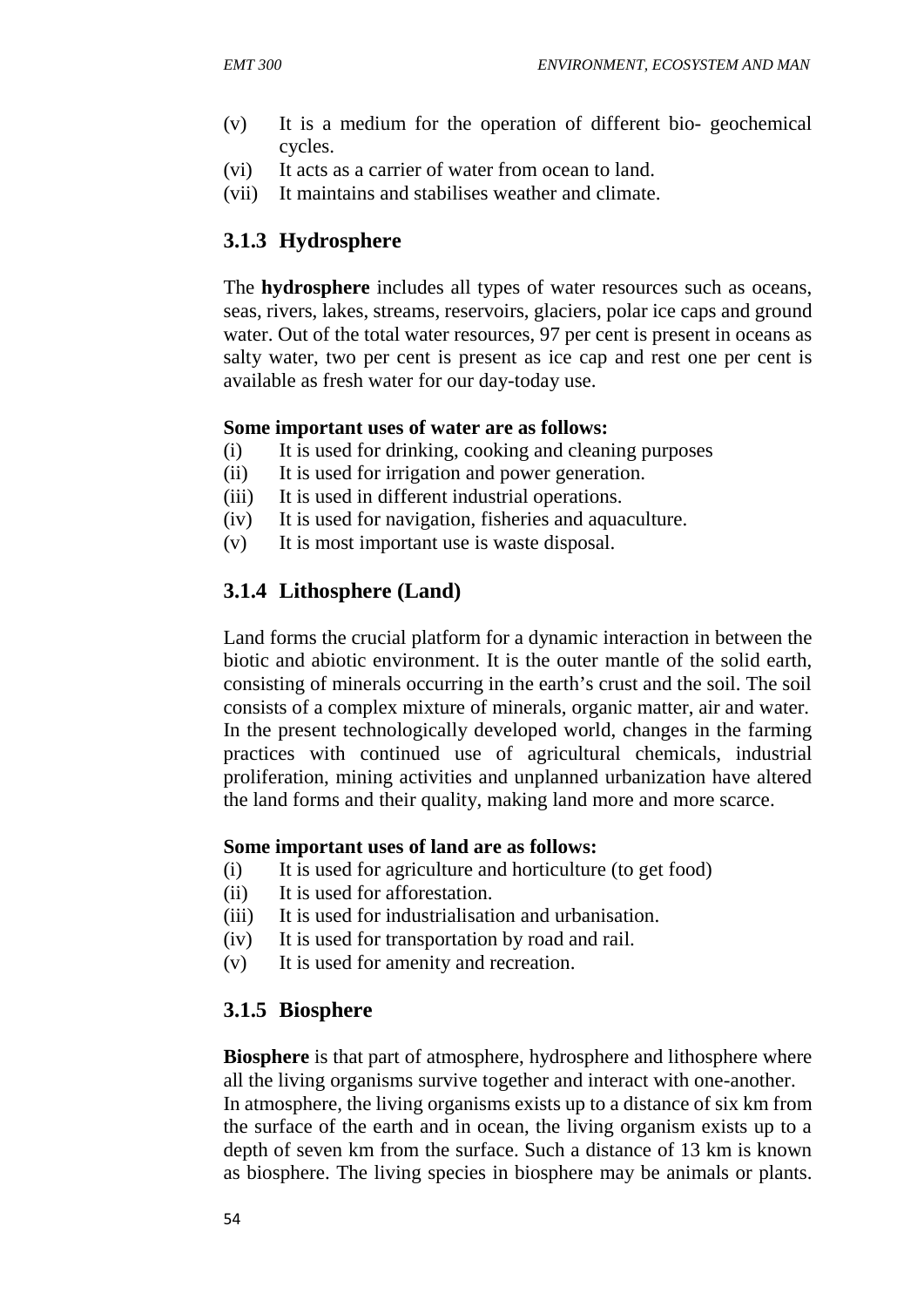The living organisms in biosphere differ from one-another by their shape, size, distribution and characteristics. Both the biosphere and environment are influenced considerably by each other. For example, green plants use carbon dioxide for photosynthesis and in turn release oxygen in the atmospheres. On the other hand, animals inhale oxygen during respiration and release carbon-dioxide.

Thus, a continuous set of interactions takes place among the living organisms of the biosphere. Besides, all the living organisms depend upon abiotic environment for their survival and entire unit is responsible for the existence of living organism or biosphere.

# **3.2 Types of Environment**

Environment can be roughly divided into two types such as (a) Micro environment and (b) Macro environment. It can also be divided into two other types such as (c) Physical and (d) biotic environment.

- (a) **Micro environment** refers to the immediate local surrounding of the organism.
- (b) **Macro environment** refers to all the physical and biotic conditions that surround the organism externally.
- (c) **Physical environment** refers to all abiotic factors or conditions like temperature, light, rainfall, soil, minerals etc. It comprises of atmosphere, lithosphere and hydrosphere.
- (d) **Biotic environment** includes all biotic factors or living forms like plants, animals, micro-organisms.

# **3.3 Factors Influencing the Environment**

The life of an organism is surrounded and affected by a number of external forces. These forces are known as environmental or ecological factors. There are actually four categories of ecological factors which affect the environment.

These factors may be outlined as follows:

(a) **Topographic or Physiographic factors**:

These factors include altitude, direction of mountain chains, plateaus, plains, lakes, rivers, sea level and valleys etc.

- (b) **Climatic or Aerial factors**: These include atmosphere, light temperature, humidity, rainfall etc.
- (c) **Edaphic factors:**

These comprise lithosphere or soil.

(d) **Biotic factors:**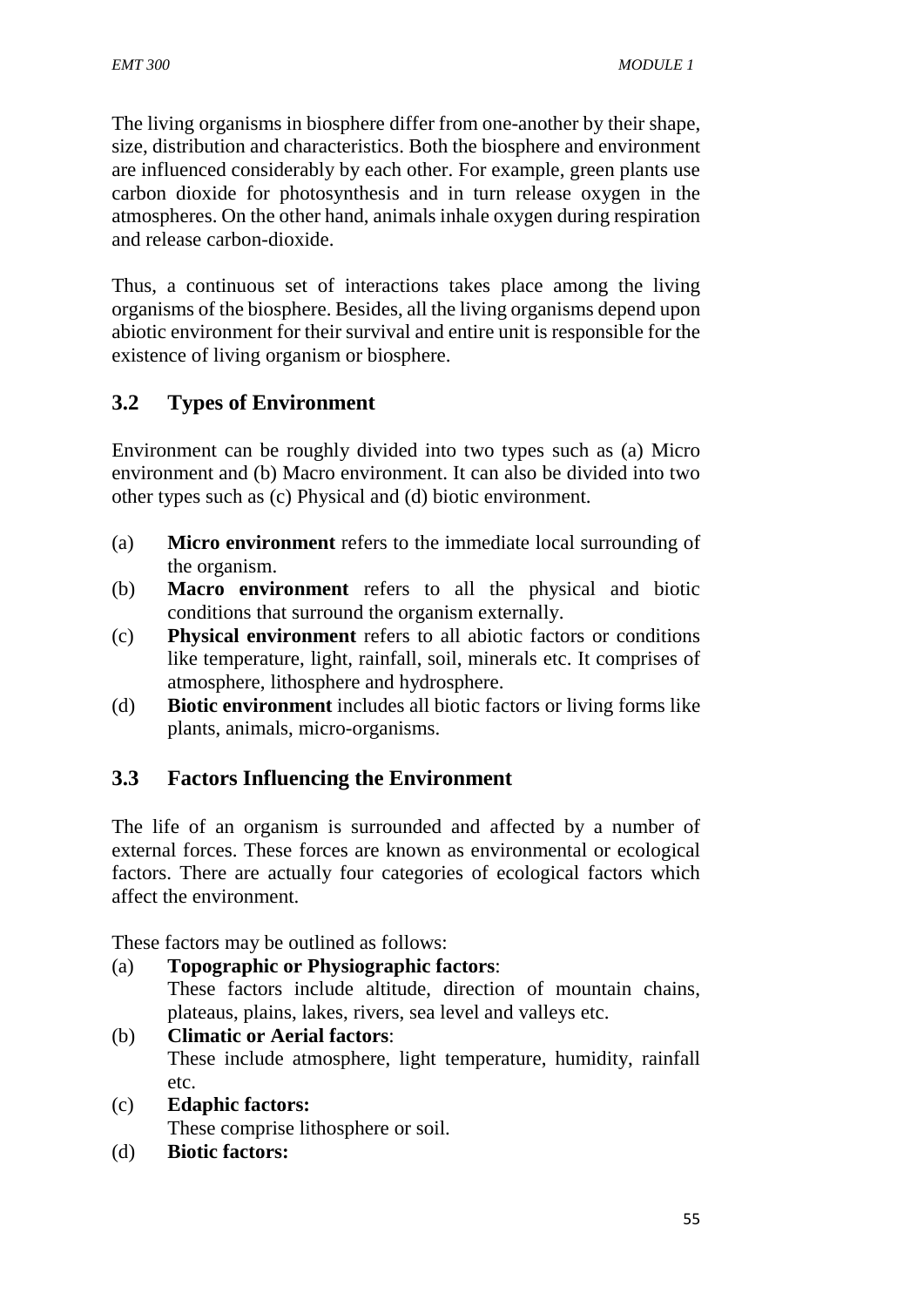These include all types of interactions between different forms of life. For example, man, animals, plants, micro-organisms etc. All these ecological factors operate in conjunctions and not individually, affecting the life of organisms.

# **4.0 CONCLUSION**

In this unit, we have examined the meaning of environment. We looked at the components and types of the environment and the factors influencing the environment.

# **5.0 SUMMARY**

In this unit, students have learnt that:

- The term **environment** has been derived from a French word "**Environia**" means to surround. It refers to both **abiotic** (physical or non-living) and **biotic** (living) environment.
- Environment consists of four components or segments, which are Atmosphere (air), Hydrosphere (water), Lithosphere (land) and Biosphere (life bearing layer).
- Environment can be roughly divided into two types such as (a) Micro environment and (b) Macro environment. It can also be divided into two other types such as (c) Physical and (d) biotic environment.
- There are actually four categories of ecological factors which affect the environment which are outlined as Topographic or Physiographic factors, Climatic or Aerial, Edaphic factors and Biotic factors.

# **6.0 TUTOR-MARKED ASSIGNMENT**

- 1. Define the term environment and write a brief note on the four components of the environment.
- 2. Mention the factors influencing environment.

## **7.0 REFERENCES/FURTHER READING**

Khoiyangbam, R.S. & Gupta, N (2015). *Introduction to Environmental Science*. New Delhi: TERI Press.

- Ramesh, P. (2016). *Components of Environment.* Tirupati: S.V.University.
- Srivastava, S. (2013). *Environment and Ecology*. New Delhi: S.K. Kataria and Sons.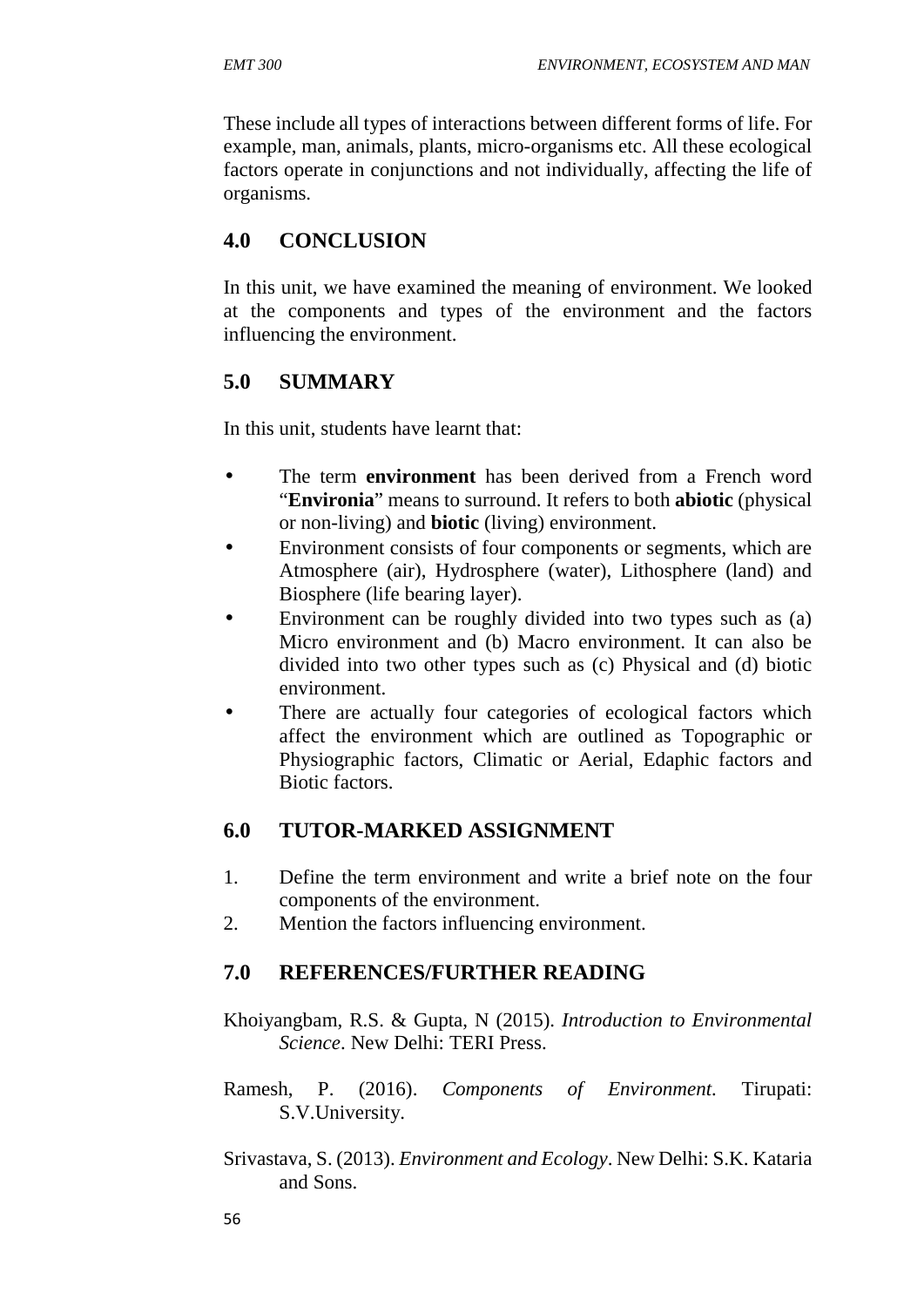## **MODULE 2**

| Unit 1 | Ecology of Niche |  |
|--------|------------------|--|
|--------|------------------|--|

- Unit 2 Overlap Competition Coexisting and Resource Shift
- Unit 3 Habitat: Primary Terrestrial Habitat which Affect Man
- Unit 4 Habitat: Primary Aquatic Habitat which Affect Man
- Unit 5 Alteration Imposed on the Habitats by Man.
- Unit 6 Integration of Ecology and Environment into Development Planning

## **UNIT 1 ECOLOGY OF NICHE**

## **CONTENTS**

- 1.0 Introduction
- 2.0 Objectives
- 3.0 Main Content
	- 3.1 Ecology of Niche
	- 3.2 Concepts of Niche
		- 3.1.1 Atmosphere
		- 3.2.1 Niche as the Description of Species' Habitat Requirements.
		- 3.2.2 Niche as Ecological Function of the Species
	- 3.3 Fundamental and Realised Niche
- 4.0 Conclusion
- 5.0 Summary
- 6.0 Tutor-Marked Assignments
- 7.0 References/Further Reading

## **1.0 INTRODUCTION**

In ecology, **a niche** is a term with a variety of meanings related to the behavior of a species living under specific environmental conditions. The ecological niche describes how an organism or population responds to the distribution of resources and competitors. The ecological niche concept expresses the relationship of an individual or a population to all aspects of its environment. Studies on the relationship between human population and environmental resources have employed niche concept. Ecological niche comprehends all conditions necessary for an organism to exist.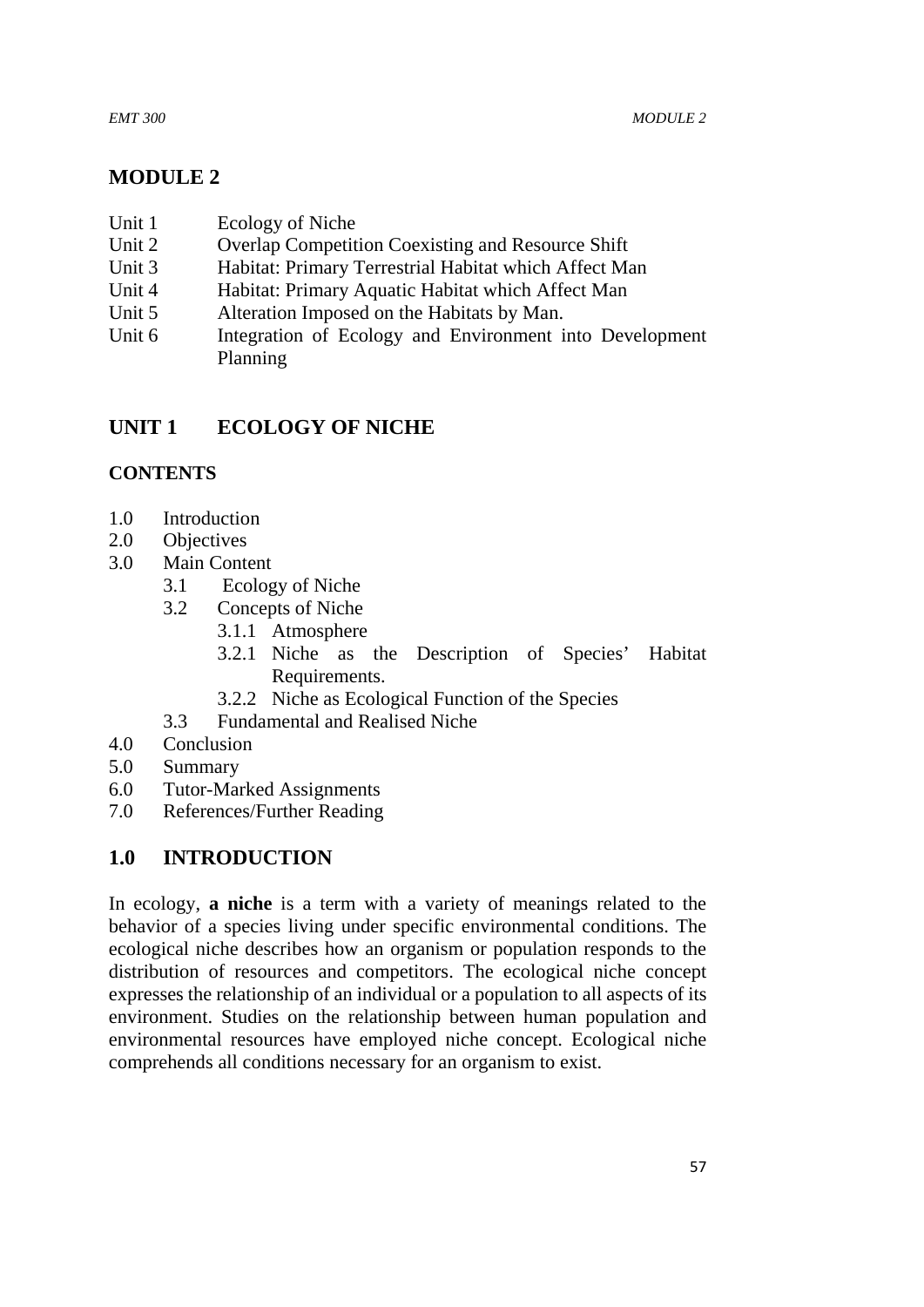## **2.0 OBJECTIVES**

By the end of this unit, you will be able to:

- explain the ecology of niche
- discuss the concepts of niche
- explain the fundamental and realised niche.

## **3.0 MAIN CONTENT**

## **3.1 Ecology of Niche**

#### *What is ecological niche?*

According to the Psychology Dictionary (2014), Ecological niche can be taken to mean:

- 1. The position or function of an organism or a population within a biological and physical environment.
- 2. The area within a habitat occupied by an organism. The ecological niche is an organism position in the habitat.

The ecological niche concept, as proposed by Hutchinson (1957), expresses the relationship of an individual or a population to all aspects of its environment. Studies on the relationship between human population and environmental resources have employed niche concept (Silva and Begossi, 2009). According to Hardesty (1972), ecological niche comprehends all conditions necessary for an organism to exist. Considering the ecological niche, it can analyse each one of all interactions. For example, trophic or food niche (food relationship, such as species preferred and availability), spatial niche (climatic, chemical, and geographical factors, a species needs to survive), and behavior niche (way in which a species interacts with others, such as: foraging, activity period (Raj, 2010).

## **3.2 Concepts of Niche**

## **3.2.1 Niche as the Description of Species' Habitat Requirements**

The first formulations of the concept of ecological niche were close to the general meaning of the term: the ecological niche was defined by a place a species can take in nature, determined by its abiotic requirements, food preferences, microhabitat characteristics (for example a foliage layer), diurnal and seasonal specialization, or predation avoidance. This concept is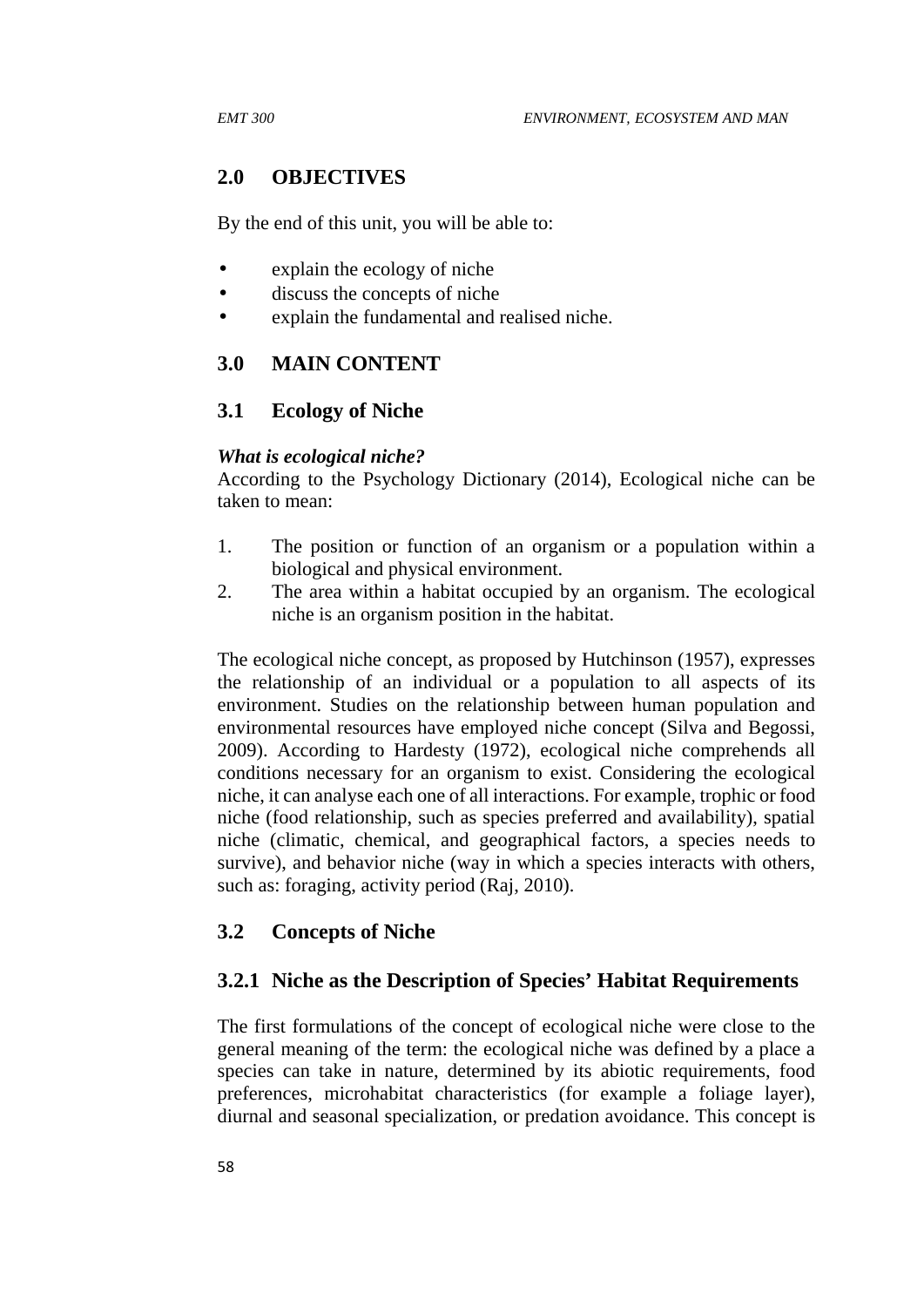associated mostly with Joseph Grinnell, who first introduced the term. He was especially interested in factors determining where we can find a given species and how niches, generated by the environment, are filled. The knowledge of a species niche determined by its habitat requirements is essential for understanding and even predicting its geographic distribution; this concept of the niche is thus more relevant in biogeography and macro ecology than in community or ecosystem ecology.

## **3.2.2 Niche as Ecological Function of the Species**

In this concept of niche, each species has a particular role in an ecosystem and its dynamics, and one such role can be fulfilled by different species in different places. The observation of distant species adapted to equivalent ecological roles (the resemblance between jerboa and kangaroo rat, between many eutherian and marsupial species, or the Galapagos finches diversifying to highly specialised roles including those normally taken by woodpeckers) was clearly influential to Charles Elton, who emphasised the functional roles of species. According to Elton, there is the niche of burrowing detritivores, the niche of animals specialising in cleaning ticks or other parasites, or the pollination niche. Elton's niche can apply to several species, for example "the niche filled by birds of prey which eat small mammals". This **functional niche** therefore refers to a species position in food webs and trophic chains, and the concept is thus especially relevant for ecosystem ecology.

## **3.3 Fundamental and Realised Niches**

Hutchinson (1957), recognizes a species' **fundamental niche**, a multidimensional 'cloud' of favourable conditions determined by all environmental (abiotic and biotic) variables where the species can reproduce and survive, and the **realised niche**, which is a subset of the abstract fundamental niche, where the species can persist given the presence of other species competing for the same resources. Realised niche thus always has a narrower extent along respective dimensions; a species which could potentially live in a broad range of humidity conditions, for instance, may occupy a much narrower range of these conditions in an environment with competing species, since its population growth rate decreases to negative values in some conditions.

According to Hutchinson's formalisation, niches of different species can be separated along any of these dimensions or by a combination of them (i.e. their interaction). Although this formal model of the niche has quite straightforward theoretical consequences, in practice it can be quite difficult to describe properly the ecological niches of real species, because the number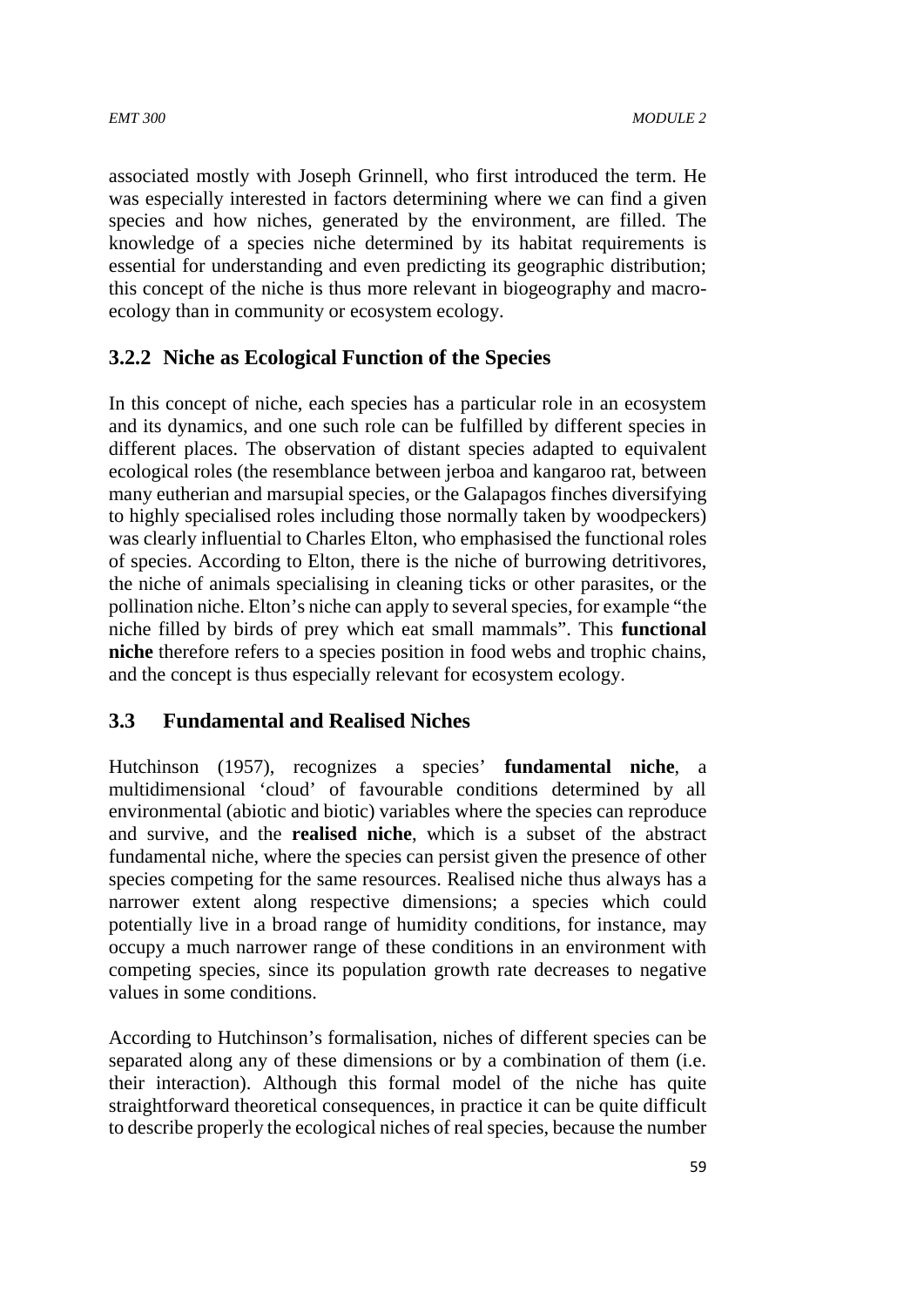of niche dimensions is potentially infinite, and the significant niche axes (and appropriate measurements) may be rather hard to find: a niche overlap among species may mean we did not succeed in determining the crucial niche axes of separation. However, often a few variables are sufficient to separate species' realised niches, and they or their correlates can be inferred assuming we understand the species' biology reasonably well. The distinction between the fundamental and realised niche may also be blurred, as species' interactions need not fit to our discrete categories - for example, competitors may act also as predators.

## **4.0 CONCLUSION**

In this unit, we have examined the meaning of Ecology of Niche and the concept of ecology of niche. We have also examined the fundamentals and realised niche

# **5.0 SUMMARY**

In this unit students have learnt that:

- The ecological niche is an organism position in the habitat.
- (ii)The ecological niche concept, as proposed by Hutchinson (1957), expresses the relationship of an individual or a population to all aspects of its environment.
- In this concept of niche, each species has a particular role in an ecosystem and its dynamics, and one such role can be fulfilled by different species in different places.
- Functional niche therefore refers to a species position in food webs and trophic chains, and the concept is thus especially relevant for ecosystem ecology.
- A species' **fundamental niche**, a multidimensional 'cloud' of favourable conditions determined by all environmental (abiotic and biotic) variables where the species can reproduce and survive, and the **realised niche**, which is a subset of the abstract fundamental niche, where the species can persist given the presence of other species competing for the same resources.

## **6.0 TUTOR–MARKED ASSIGNMENT**

- 1. What do you understand by ecology niche?
- 2. Describe the concept of niche.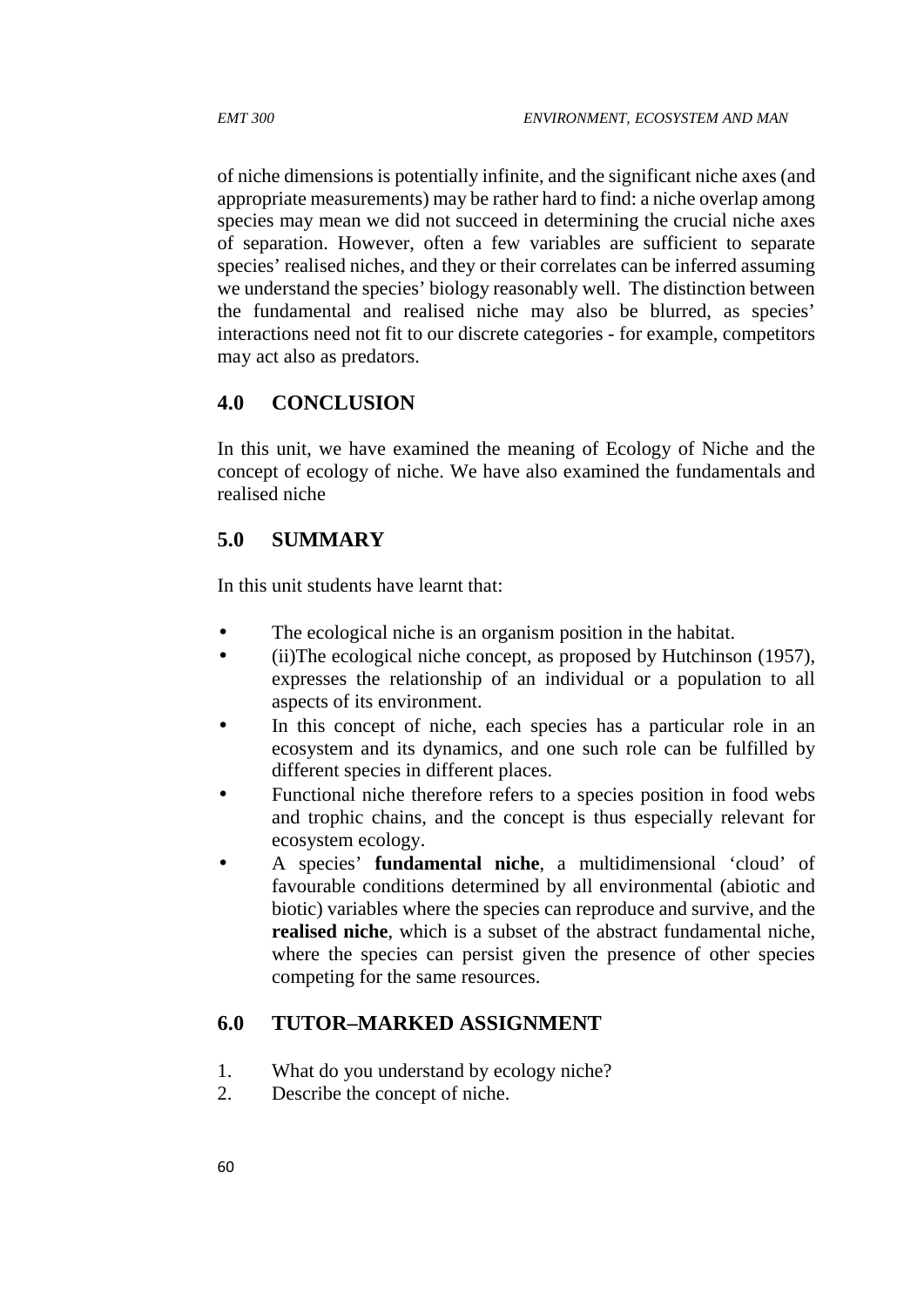#### **7.0 REFERENCES/FURTHER READING**

- Dobromir, G., Dotov, D.G., Nie, L. & de Wit, M.M. (2012). Understanding affordances: history and contemporary development of Gibson's central concept. *AVANT* Volume III, Number 2: 29-39.
- Hardesty, D.L. (1972). The human ecological niche. *American Anthropologist,* 74: 458- 466.
- Khatibi, M. & Sheikholeslami, R. (2016). Ecological Niche Theory: A Brief Review. *The International Journal of Indian Psychology.* ISSN 2348-5396 (e) | ISSN: 2349-3429 Volume 3, Issue 2:2. DIP: 18.01.022/20160302 ISBN: 978-1-329-81573-5 http://www.ijip.in | January - March, 2016
- Leibold, M. (2003). Ecological niches: linking classical and contemporary approaches. Chicago: University of Chicago Press.
- Psychology Dictionary: *What is ecological niche? Definition of ecological nichePsychologyDictionary*)http://psychologydictionary.org/ecologi cal-niche/. Retrieved on August 2, 2014.
- Raj, K. (2010). Ecological niche theory. *J Hum Ecol*, 32(3): 175-182.
- Silva, A.L. & Begoss, A. (2009). Biodiversity, food consumption, and ecological niche dimension: a study case of the riverine populations from the Rio Negro, Amazonia, Brazil. *Environ Dev Sustain,* 11: 489-507.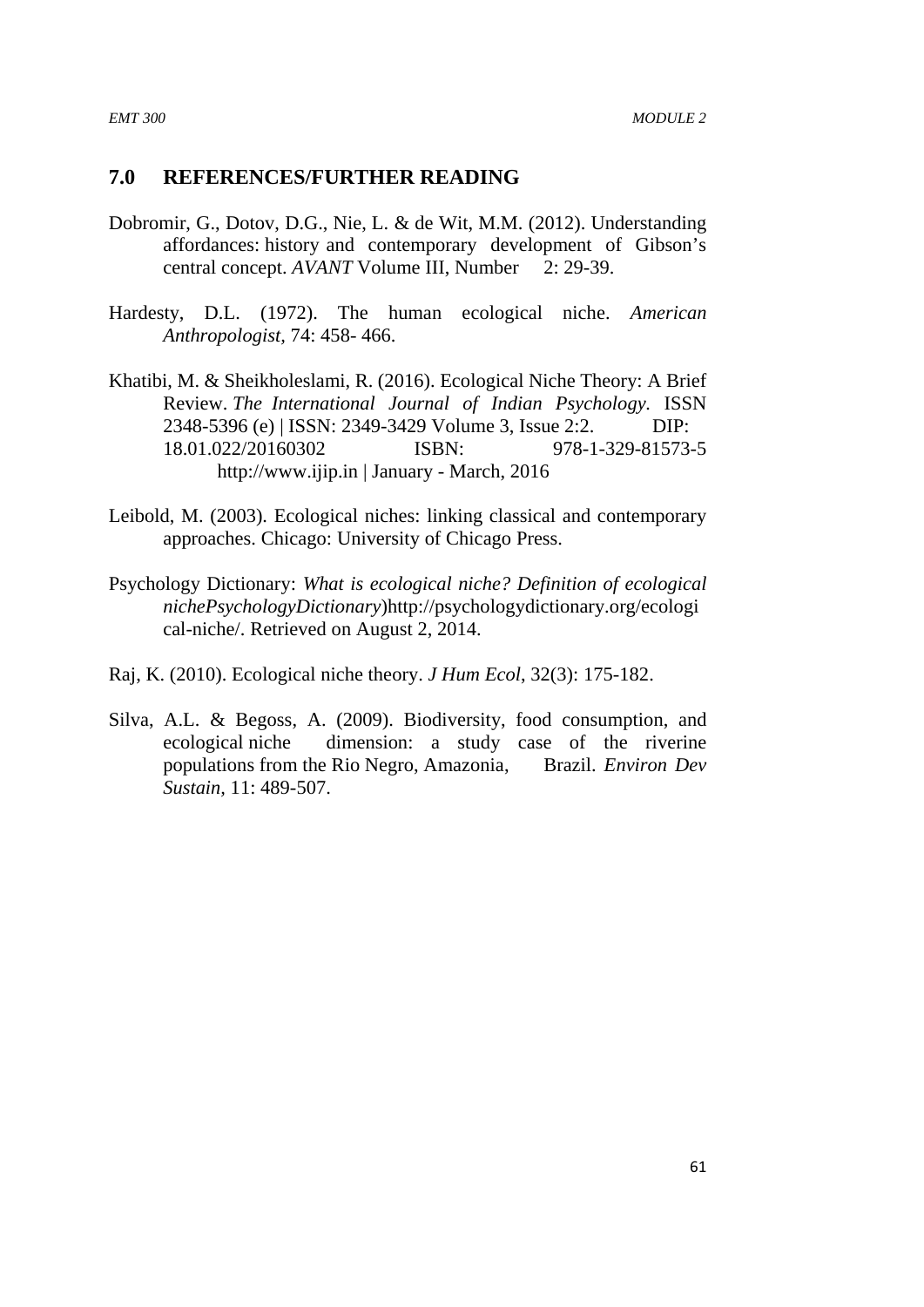## **UNIT 2 OVERLAP COMPETITION, COEXISTENCE AND RESOURCE SHIFT**

#### **CONTENTS**

- 1.0 Introduction
- 2.0 Objectives
- 3.0 Main Content
	- 3.1 Overlap Competition Coexistence
	- 3.2 Modes of Species Coexistence
	- 3.3 Niche Divergence and Resource Shift
- 4.0 Conclusion
- 5.0 Summary
- 6.0 Tutor-Marked Assignment
- 7.0 References/Further Reading

## **1.0 INTRODUCTION**

Theoretical and empirical research on positive species interactions over the last two decades has altered the once prevailing view that negative species interactions and the physical environment alone determined species' distribution and abundance Yet, despite substantial advances in our understanding of the mechanisms controlling switches in the intensity and direction of species interactions ,formal inclusion of positive species interactions into broad theories of community structure and organization and ecosystem functioning is still in its infancy( Dangles *et al*., 2013; Angelini & Silliman, 2014).

## **2.0 OBJECTIVES**

By the end of this unit, you will be able to:

- discuss the overlap competition coexistence
- explain the modes of species coexistence
- explain the niche divergences and resource shift.

## **3.0 MAIN CONTENT**

## **3.1 Overlap Competition Coexistence**

Historical development of the niche theory is very closely related to one of the most important topics of ecology, i.e. the problem of species competition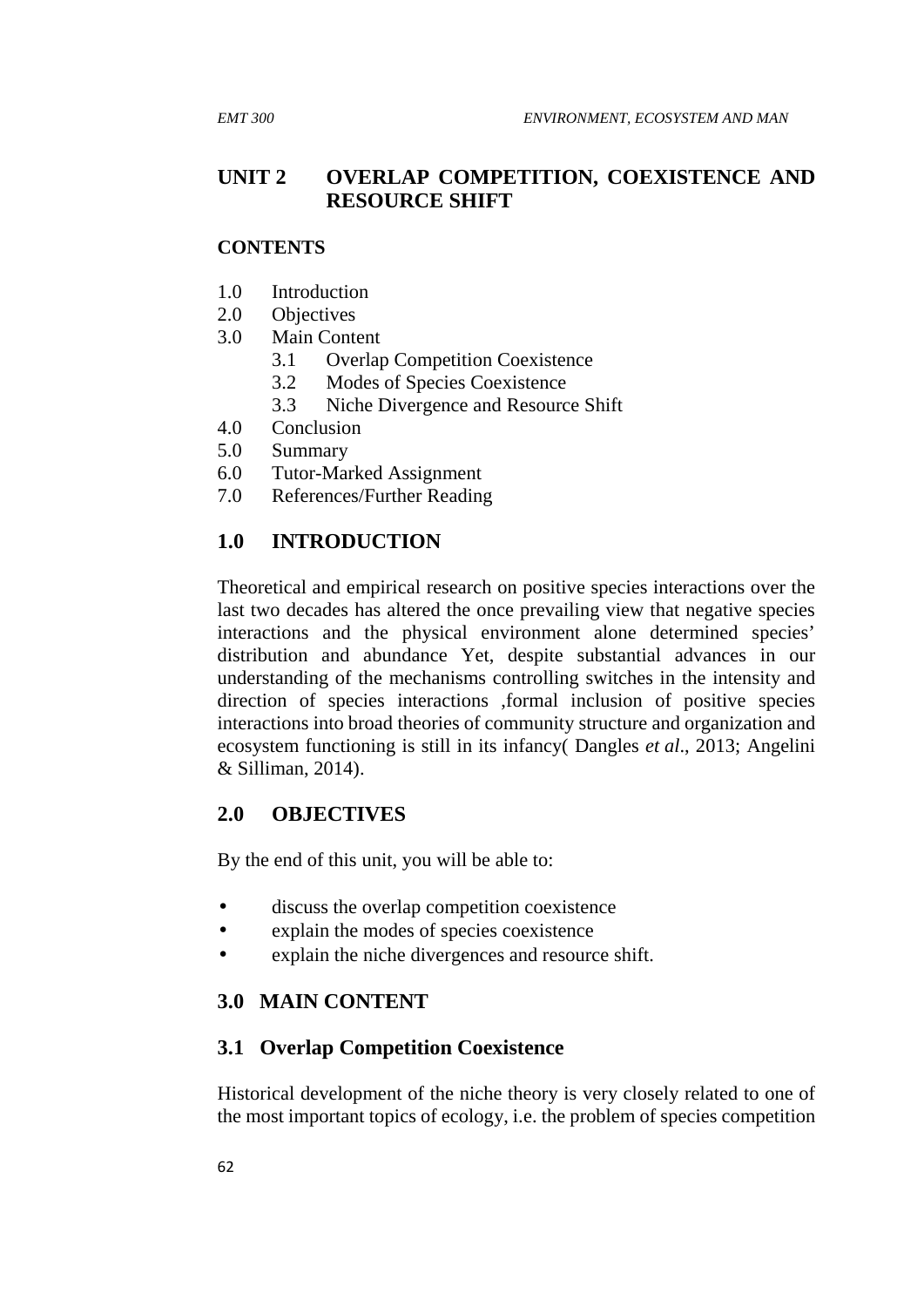and coexistence. Since the beginning of the ecological niche concept, it has been assumed that no two species sharing a single niche could locally coexist. Originally, the later **Volterra-Gause principle** states that "under constant conditions, no two species utilising, and limited by, a single resource can coexist in a limited system" and was formulated and proved by Vito Volterra, whilst Alfred Gause showed experimental evidence of competitive exclusion in an undiversified environment. The explanation of the competitive exclusion lies in the fact that utilization of a limited resource leads to its depletion, and the population growth, therefore, necessarily leads to a moment when the resource level is insufficient for further growth. If only one population utilises the resource, this situation leads to simple negative feedback, causing the decrease of population growth rate and thus a release of resource consumption, stabilising the population size. However, in the case of two species sharing the resource, there will likely exist a resource level when the first species population can still grow up even if the second cannot, leading to further decrease of population growth rate of the second species, and eventually to its extinction. Even if two species sharing several resources have exactly the same requirements and ability to utilise them, the coexistence of such species is not stable in a stochastic environment (if their total population density is limited): one of the species would ultimately become extinct by chance over infinite time (unless there is an advantage for the less abundant species).

The "competitive exclusion principle" is the core principle in community ecology, and much of this field has been devoted to study how species with similar ecological requirements can coexist. This question has transformed into the problem of "limiting similarity": how similar can ecological niches be to still ensure local coexistence.

#### **3.2 Modes of Species Coexistence**

Species coexistence is often ensured by niche separation. The **niche shift** can follow from the competitive exclusion of one species from the part of ecological space where the niches overlap, or from coevolution of competing species, favouring in each species phenotypes differing from the phenotype of the competitor. The latter case is often referred to as the **ghost of competition past**, emphasising that current niche segregation can be due to the processes that took place in distant evolutionary past. If morphological differences arose due to divergent evolution of sympatric competitors, we speak of **character displacement**. Typically, sympatric populations of competing species evolve towards more different sizes of characters associated with food consumption (beaks, teeth) than allopatric populations – if there is only one species of Galapagos finches on an island, it has an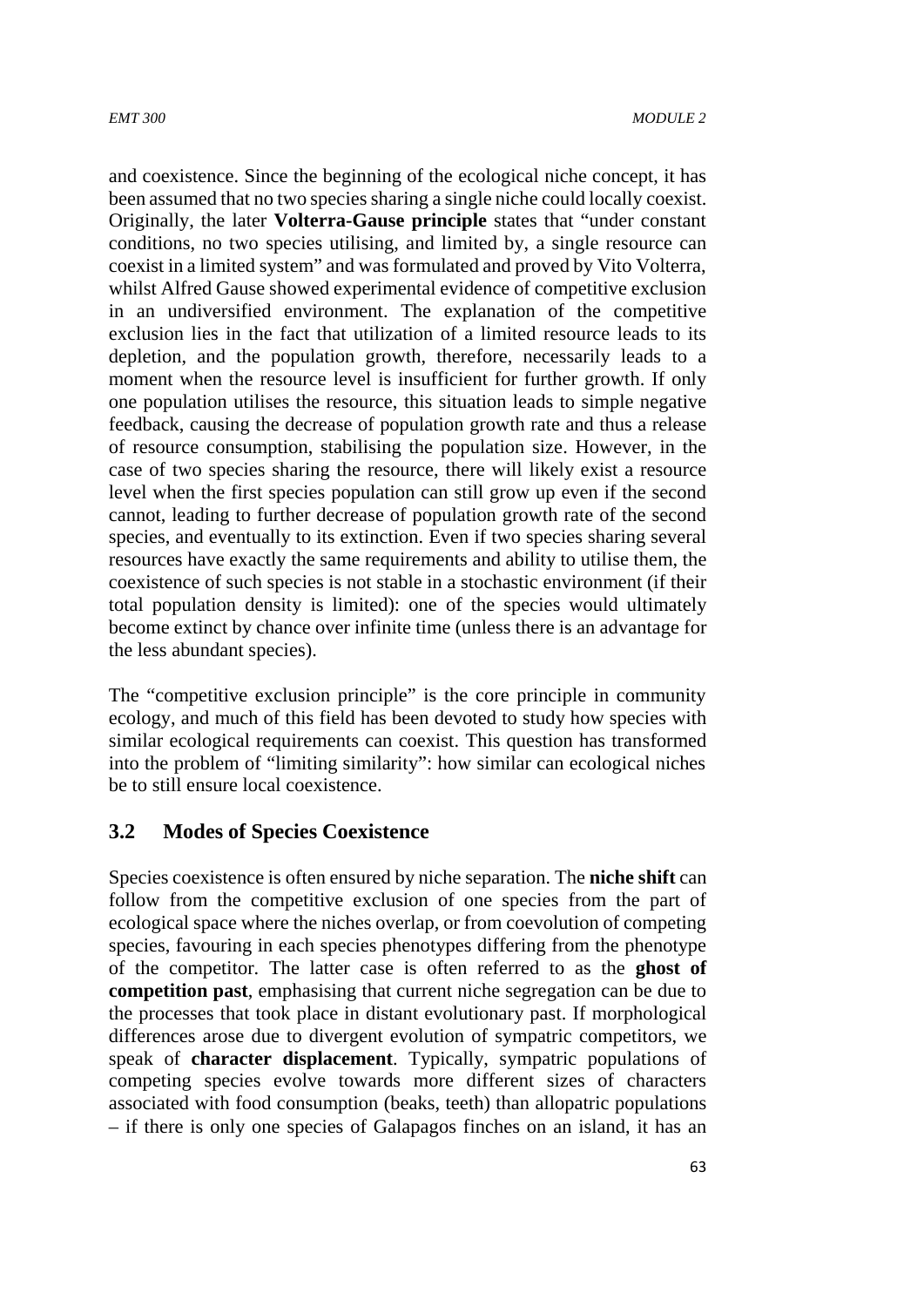intermediate beak size enabling to utilize wide spectrum of seed sizes, whereas if there are two species, one has bigger and the other smaller beak than the species occurring without competitors. If there are more than two locally coexisting species, we often observe regularly spaced sizes of morphological characters, again indicating past competition leading to maximum niche separation.

Simple separation of niche optima is not, however, the only way that stable local coexistence of species is attained. Many species pairs, for instance, consist of one species which is competitively dominant, and the other species which is less specialised and can thrive in a broader range of ecological conditions. An example is the pair of two closely related species of redstarts, where the black redstart *Phoenicurus ochruros* is bigger and more aggressive, but the common redstart *Phoenicurus phoenicurus* can utilize a wider spectrum of habitats, such that it has always an option to thrive out of the range of conditions preferred by black redstart. Such niche division between dominant aggressive specialist and subordinate generalist has also been observed in many mammal species, and is apparently stable. In plants, competitively inferior species are often those with higher rate of spreading and growth, which enables them too quickly occupy empty places before arrival and eventual overgrowth of competitively superior species.

#### **3.3 Niche Divergence and Resources Shift**

The diversity of ecological niches even among closely related species is enormous and demands explanation. What is the reason for such diversity? We have already mentioned one of the most important factors – interspecific competition, which pushes ecological niches of species far way, to avoid niche overlap. More specifically, natural selection prefers such phenotypes of competing species which utilise different resources than those which share them. Competition thus leads to the increase of resource range utilised by a given taxon, and this process is faster when other taxa do not constrain this diversification. Indeed, the increase of the breadth of utilised resources in the course of evolution is fastest in such situations where other taxa with similar requirements are absent. For example, eco-morphological diversification of Galapagos finches and Hawaiian honeycreepers has been much faster than the diversification of related taxa on the mainland, here the utilisation of new resources was constrained by other taxa already utilising them. Availability of resources almost always increases diversification rate, indicating the role of interspecific competition for this process.

Interspecific competition is not, however, the only force driving niche diversification. Each species has its own evolutionary history, and thus can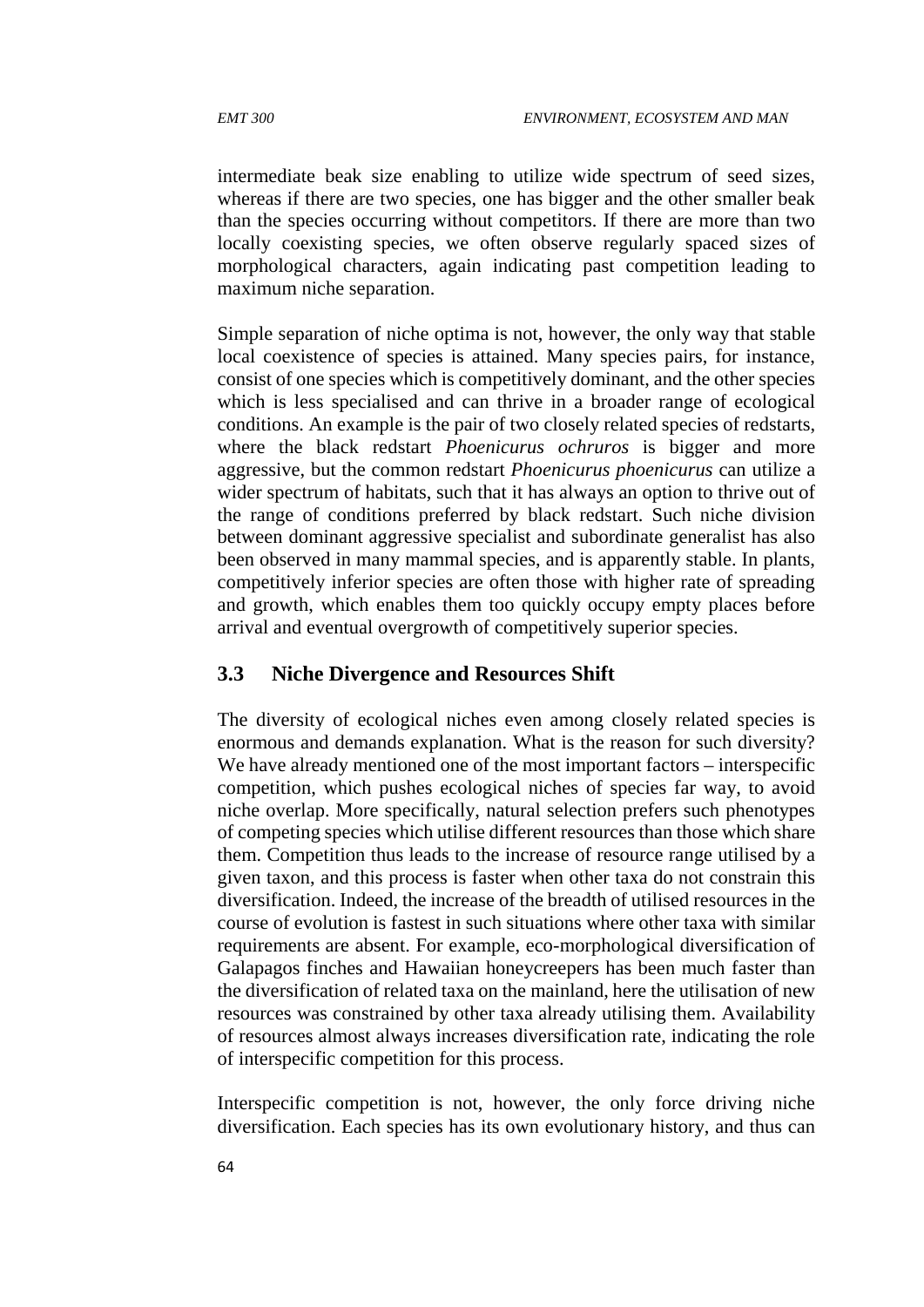adapt to different resources by an independent process of evolutionary optimization, as phenotypes which are more efficient in transforming obtained energy into offspring are favoured by natural selection. If there are several mutually exclusive ways to achieve this, it is likely that each species will go by a different route due to evolutionary contingency, and niche diversification will follow without competition. Notably, optimisation does not lead to an advantage of the whole species in terms of the resource utilisation, but only to an individual advantage regardless of the evolutionary fate of the whole species. As evolution is opportunistic, species can evolve too extremely specialised forms in terms of either habitat utilisation or food preference, which is apparently disadvantageous for future species persistence in ever changing world.

## **4.0 CONCLUSION**

In this unit, we have examined the overlap competition coexistence and the modes of species coexistence. The niche divergence and resources shift was comprehensive examined.

## **5.0 SUMMARY**

In this unit students have learnt that:

- when two species are sharing the resource, there will likely exist a resource level when the first species population can still grow up even if the second cannot, leading to further decrease of population growth rate of the second species, and eventually to its extinction.
- the "competitive exclusion principle" is the core principle in community ecology, and much of this field has been devoted to study how species with similar ecological requirements can coexist.
- species coexistence is often ensured by niche separation. The **niche shift** can follow from the competitive exclusion of one species from the part of ecological space where the niches
- Overlap.
- interspecific competition, which pushes ecological niches of species far away, to avoid niche overlap.
- each species has its own evolutionary history, and thus can adapt to different resources by an
- independent process of evolutionary optimization, as phenotypes which are more efficient in
- transforming obtained energy into offspring is favoured by natural selection.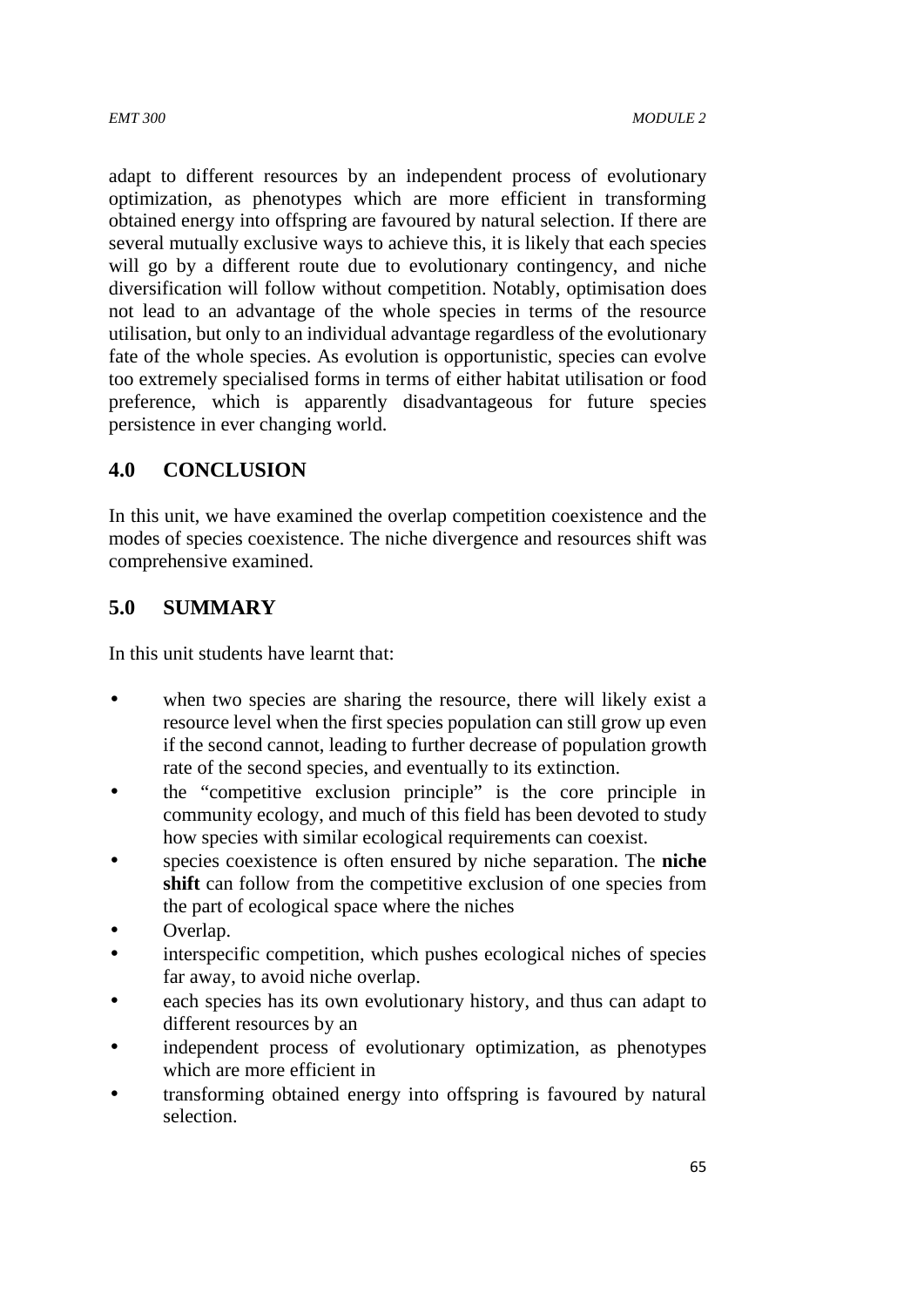#### **6.0 TUTOR-MARKED ASSIGNMENT**

- 1. Describe the modes of species coexistence.
- 2. Discuss niche divergence and resources shift.

#### **7.0 REFERENCES/FURTHER READING**

- Angelini, C. & Silliman, B.R. (2014). Secondary foundation species as drivers of species abundance and trophic diversity: evidence from a tree‐epiphyte system. *Ecology*, 95: 185–196.
- Angelini, C., van der Heide, T., Griffin, J.N., Morton, J.P., Derksen‐ Hooijberg, M., Lamers, L.P.M. (*et al*.). (2015). Foundation species' overlap enhances biodiversity and ecosystem multifunctionality from the patch to landscape scale. *Proceedings of the Royal Society of London B*, 282, 20150421.
- Dangles, O., Herrera, M., Mazoyer, C. & Silvain, J.F. (2013). Temperature-<br>dependent shifts in herbivore performance and interactions drive nonlinear changes in crop damages. *Global Change Ecology*, 19: 1056–1063.
- Dobromir, G., Dotov, D.G., Nie, L., de Wit, M.M., (2012). Understanding affordances: history and contemporary development of Gibson's central concept. *AVANT* Volume III, Number 2: 29-39.
- Hardesty, D.L. (1972). The human ecological niche. *American Anthropologist,* 74: 458- 466.
- Khatibi, M. & Sheikholeslami, R. (2016). Ecological Niche Theory: A Brief Review. *The International Journal of Indian Psychology.* Volume 3, Issue 2:2. ISSN 2348-5396.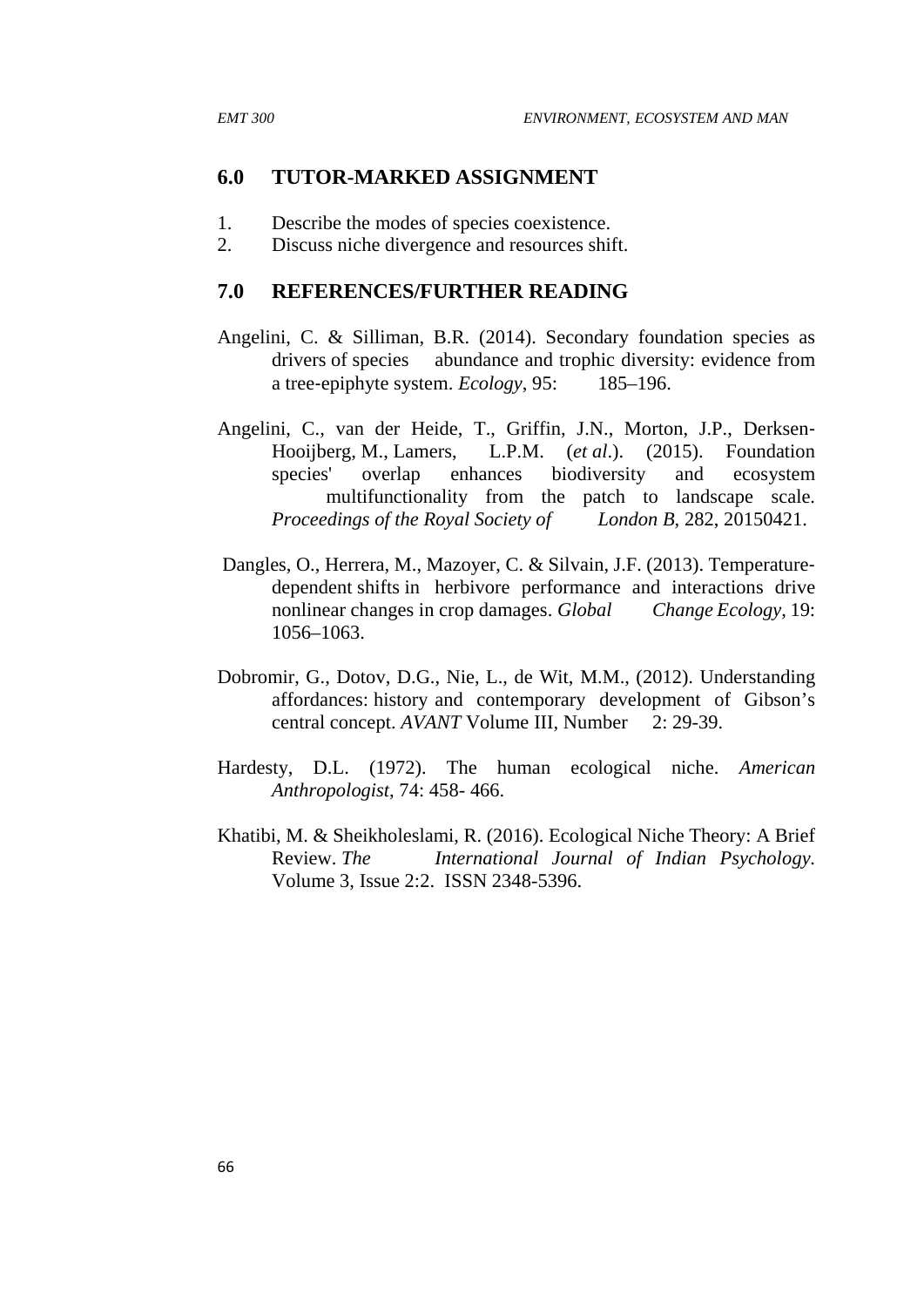# **UNIT 3 HABITAT 1 PRIMARY TERRESTRIAL HABITAT**

#### **COTENTS**

- 1.0 Introduction
- 2.0 Objectives
- 3.0 Main Content
	- 3.1 Meaning of a Habitat
	- 3.2 Limiting Factors of Terrestrial Life
	- 3.3 Types of Terrestrial Habitat
		- 3.3.1 Forest Biome: Tropical Rain Forests
		- 3.3.2 Temperate Forests
		- 3.3.3 The Grass Land
		- 3.3.4 The Tundra
		- 3.3.5 The Savanna
	- 3.4 Typical Terrestrial Environments
	- 3.5 Methods in Mapping Terrestrial Mapping
- 4.0 Conclusion
- 5.0 Summary
- 6.0 Tutor-Marked Assignment
- 7.0 References/Further Reading

## **1.0 INTRODUCTION**

Environment is the total set of circumstances surrounding life. The circumstance may be land or water-based. The habitat can be classified as terrestrial if they belong to the land. We live on land along with several other lives. Land based habitat are called as terrestrial habitat. This is the most complex type of environment having a great variation of environmental factors. The interaction of physical, climatic and biotic factors, generates a wide variety of ecological conditions over the land. Most of the limiting factors of terrestrial environment are highly variable both with reference to time and space. This unit will cover the following: Limiting factors of terrestrial life, terrestrial communities, Types of terrestrial ecosystems, forest biome, some extreme terrestrial environments.

## **2.0 OBJECTIVES**

By the end of this unit, you will be able to:

- define habitat
- explain the limiting factors of terrestrial habitat
- discuss the types of terrestrial habitat and methods in mapping terrestrial habitat.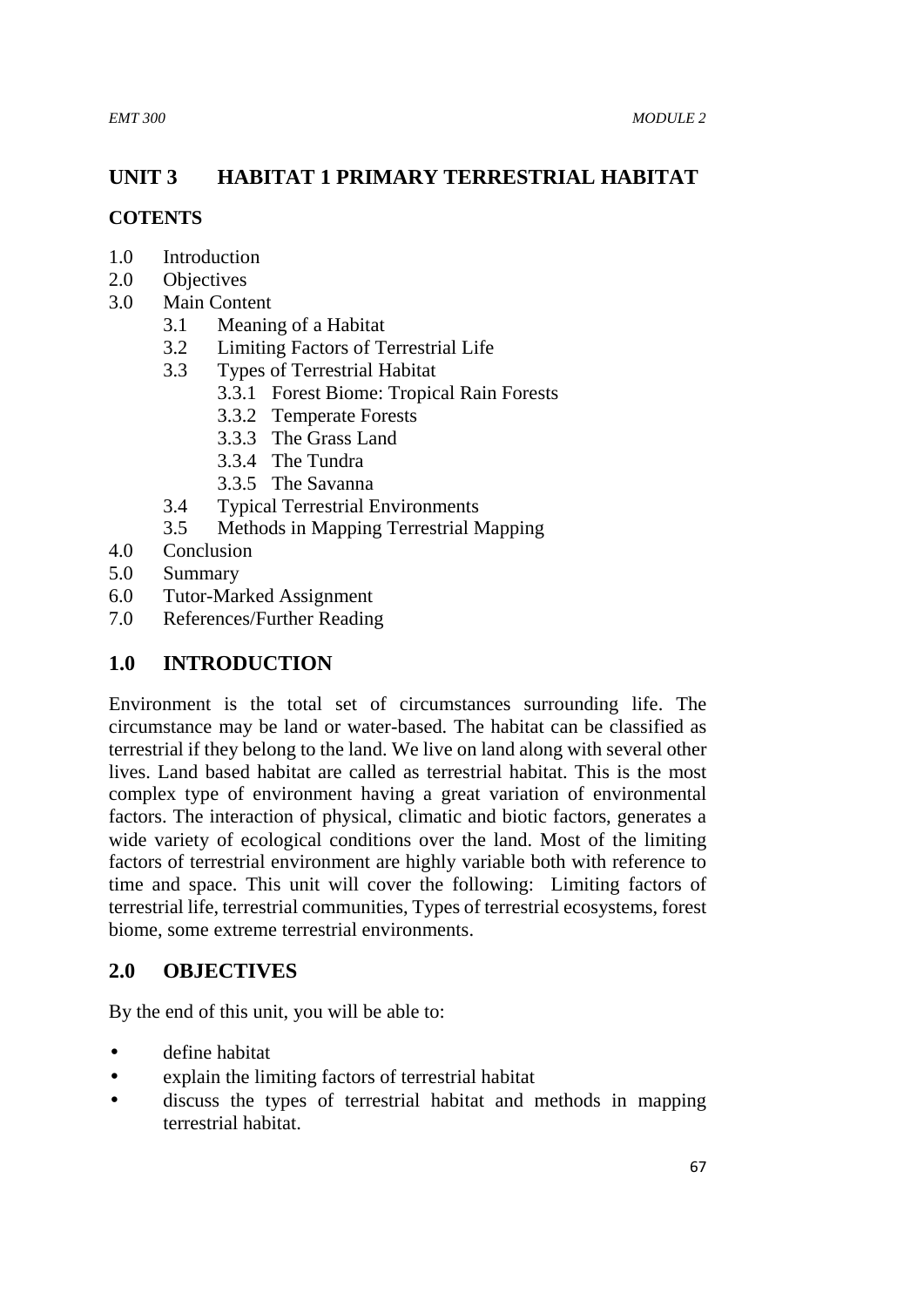#### **3.0 MAIN CONTENT**

#### **3.1 Meaning of a Habitat**

In ecology, a **habitat** is the type of natural environment in which a particular species of organism lives. It is characterized by both physical and biological features. A species' habitat is those places where it can find food, shelter, protection and mates for reproduction. The physical factors are for example soil, moisture, range of temperature, and light intensity as well as biotic factors such as the availability of food and the presence or absence of predators. Every organism has certain habitat needs for the conditions in which it will thrive, but some are tolerant of wide variations while others are very specific in their requirements.

The habitat of an organism provides the requirements for that species to survive. The early concept of habitat arose because naturalists started to question why some species were present in one location but not in another. The paradigm of habitat is now firmly embedded as one of the key concepts of nature and is therefore often the focus of conservation.

Species are dependent on their habitat for their survival. Habitat loss and fragmentation has been identified as one of the primary causes of species range decline, numerical abundance decline, and extinction. There is also some research which indicates that habitat loss may cause the selective extinction of key species which are important for ecosystem function.

## **3.2 Limiting Factors of Terrestrial Life**

Terrestrial environments are different from aquatic environments with reference to the following factors:

- 1. Moisture which is helpful to the transpiration of plants and evaporation of water
- 2. Temperature variations (Extreme)
- 3. Rapid circulation of air
- 4. Solid support by soil
- 5. Discontinuous Landscape. Land is not continuous as water. This is a barrier for free movement.
- 6. Soil as a vital source for nutrients.

These fall under two major categories as Climatic and Substrate factors. The variation in climate is due to the non-uniform distribution of Sun's radiation.

The abiotic factors of terrestrial habitat are, moisture, temperature, light and land.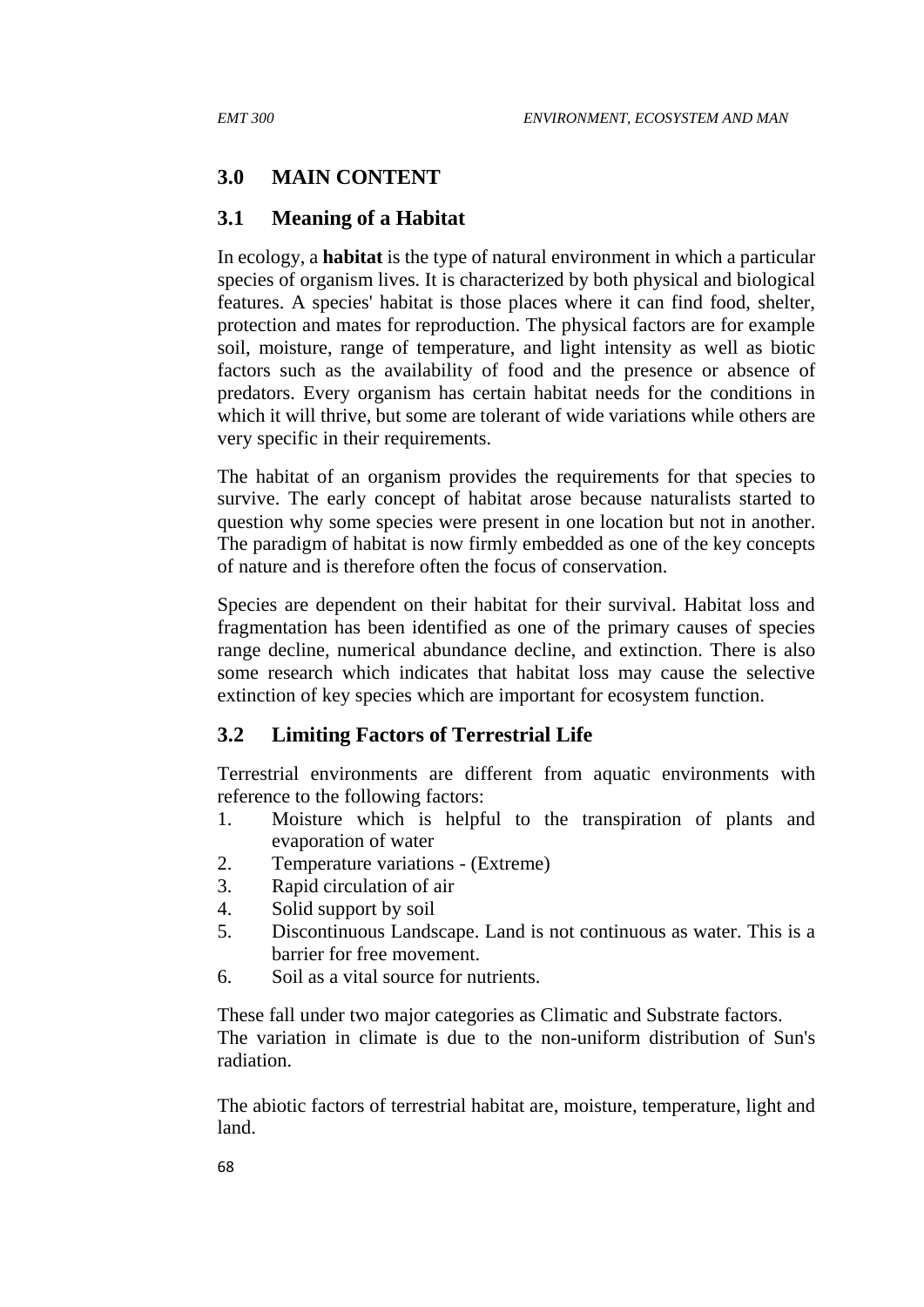- l. **Moisture**: Water is a limiting factor on land. It exists as water vapor and soil moisture. Water is an intimate part of protoplasm. Water vapor and is an important factor in terrestrial environment. It is controlled by precipitation, wind and humidity.
- 2. **Temperature** is a limiting factor for the growth and distribution of plants and animals. The influence is universal.
- 3. **Light**: The rate of photosynthesis is affected by the wavelength of light. It is directly proportional to the intensity of light up to an optimum level.

Based on this, the plant communities are classified as `shade-loving' or `sun loving' plants.

4. **Stable factors**: the stable factors include the soil, slope of the land, direction of gradient, elevation and altitude of the ground, nature of soil and subsurface basement rock.

Soil is also a major subsystem in the terrestrial environments. It controls the cycling of nutrients and energy flow in land based conditions.

## **The soil is composed of five major components as:**

- l. Mineral species as inorganic substances
- 2. Water as soil moisture
- 3. Air
- 4. Organic matter and
- 5. Living organisms.

# **3.3 Types of Terrestrial Habitat**

There are no firm boundaries between the terrestrial biomes. They grade into one another.

Although biomes are named for predominant vegetation, each biome may also be characterized by microorganisms, animals, and fungi.

## **The important terrestrial habitats of the world:**

- 1. Forest habitat
- 2. Grassland
- 3. Deserts
- 4. Tundra
- 5. Mangroves
- 6. Savanna
- 7. Mountain
- 8. Cave.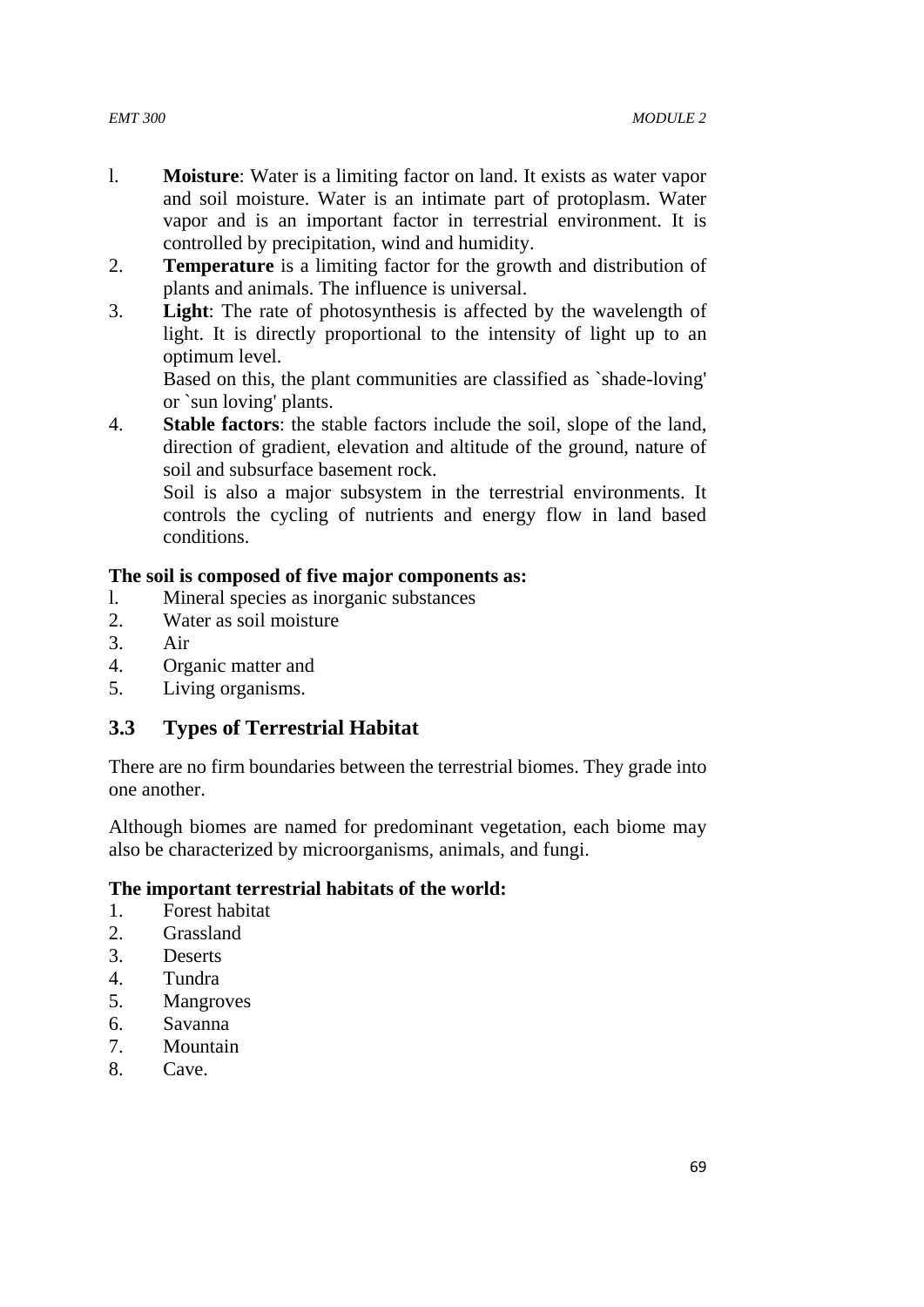**Forest** is a large uncultivated and uninhabited tract of land, covered with trees of different height, shrubs and herbs.

A forest receives relatively a good rainfall, and is characterised by a high humidity, optimum temperature and enough space.

The upper most level (tree tops) forms a canopy. The canopy is exposed to the sunlight and wind action. The canopy does not permit the sunlight to fall on the ground.

Based on the nature of variation in the native vegetation and animal life, **forests** are classified into the following types.

#### 1. **Tropical rain forests**

- 2. **Temperate forests** which is further classified into
- a. Temperate rain forests
- b. Temperate evergreen forests
- c. Temperate deciduous forests
- d. Temperate woodland.
- 3. **Boreal coniferous forests.**

### **3.3.1 Forest Biome: Tropical Rain Forests**

- 1. This type of forest grows in regions where there is enough moisture and heat without any winter.
- 2. The average annual rainfall may be 200-225 cm.
- 3. The temperature, humidity and productivity are high in these forests.
- 4. They are characterized by a rich fauna and flora.
- 5. The average height of trees may be 25 40 m with evergreen plants.
- 6. The density of vegetation is 200 300 species of trees per sq. km, with a very good diversity.
- 7. Soils are subjected to leaching and are rich with micro-organisms and soil fauna. Termites are abundant.
- 8. There is a stratification in the trees and other vegetation, with a well developed canopy and crowns covering the shade plants.
- 9. The net primary productivity may be 30 tonnes per acre per year. The decomposition rate is
- 10. Animal species are more diverse. There is a greater variety of niches.

The stratification of life includes several feeding strata.

They are, life above the canopy, within the canopy, below the canopy and ground segments.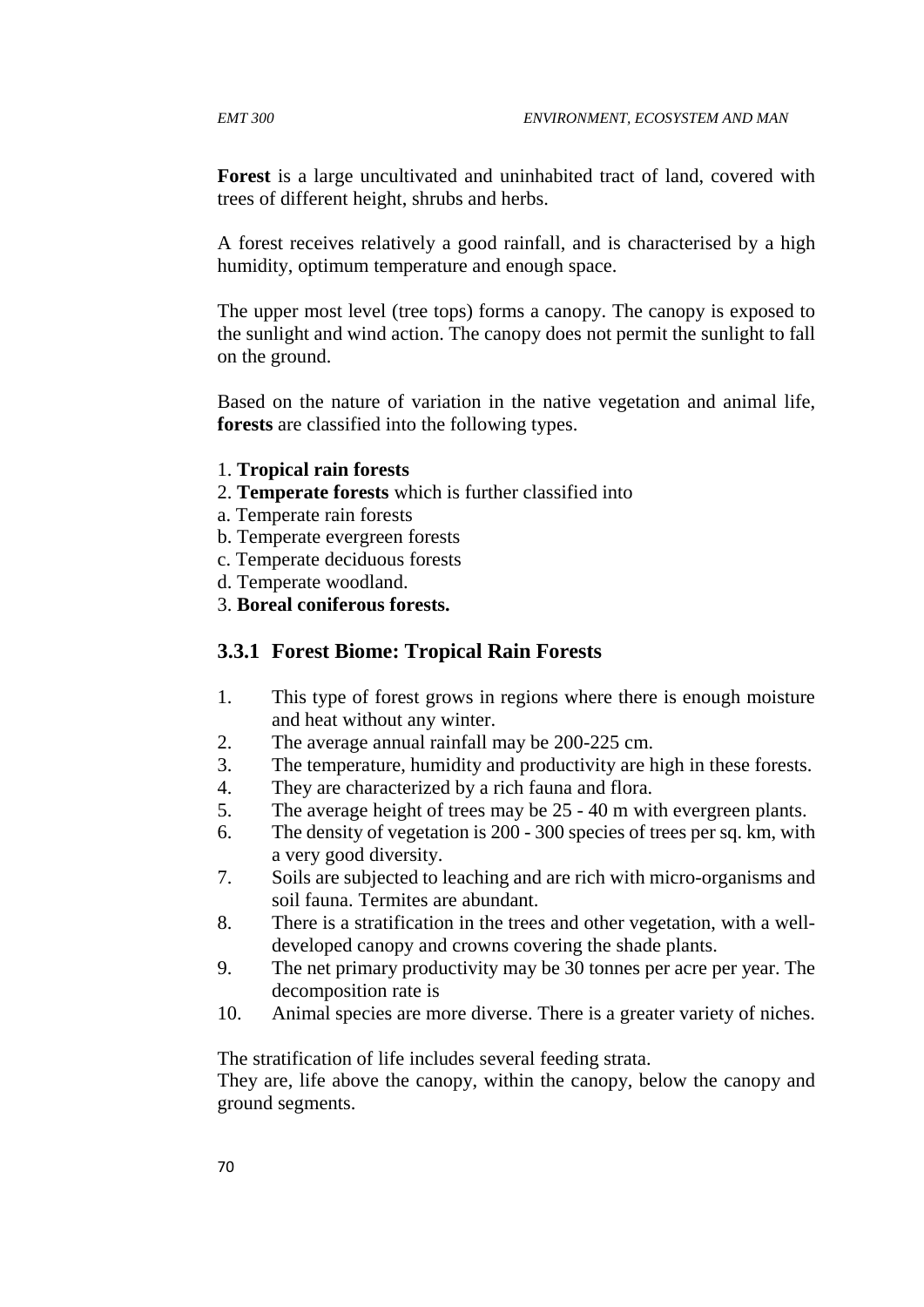- a) Above the canopy includes insectivorous and carnivorous group (bats and birds).
- b. Within the canopy includes Birds, Fruit bats and mammals which feed on the leaves, fruits and nectar.
- c. Below the canopy is the world of flying animals, birds, and insectivorous bats.
- d. Trunks of trees are used by large mammals.
- e. The ground segment is for large ground animals like mammals and some plant feeders.
- 11. Some of the typical animals characterising these forests are brightly colored birds, colored butterflies, beetles and bees. In the hidden parts, there will be more snails, worms, millipedes, centipedes, scorpions and spiders. Termites and ants will be more in the soil.

## **3.3.2 Temperate Forests**

They are characterised by a moderate climate with seasonal variations. They are classified into the following types base on the Climate, Vegetation and Animal Life. Temperate rain forests, having large coniferous trees, red woods. The animal life includes snails, mammals, insects, reptiles and amphibians.

Temperate deciduous forests, belonging to glaciated zones with shrubs mosses and lichens. The animal life includes deer, fox, bear, bobcats and wild-turkeys.

## **3.3.3 The Grass lands**

These are grass- dominated ecosystems associated with large rivers and alluvial soils. The conditions of these locations do not permit the growth of trees. Sometimes, they may be fire induced. The treeless zone adjacent to forests is called Prairie. The soil in the grass land may be clayey - loam and alkaline with a hard sub-stratum. The rocky substratum stops the percolation. The invertebrates include insects, grass-hoppers, termites, etc. Birds, foxes, and rodents are

common. Grass lands provide natural pastures for grazing animals. Today's agricultural food crops have been evolved from these grasses, by artificial selection.

## **3.3.4 The Tundra**

The term tundra has been derived from the Finish word `tunturi' meaning a "treeless plain".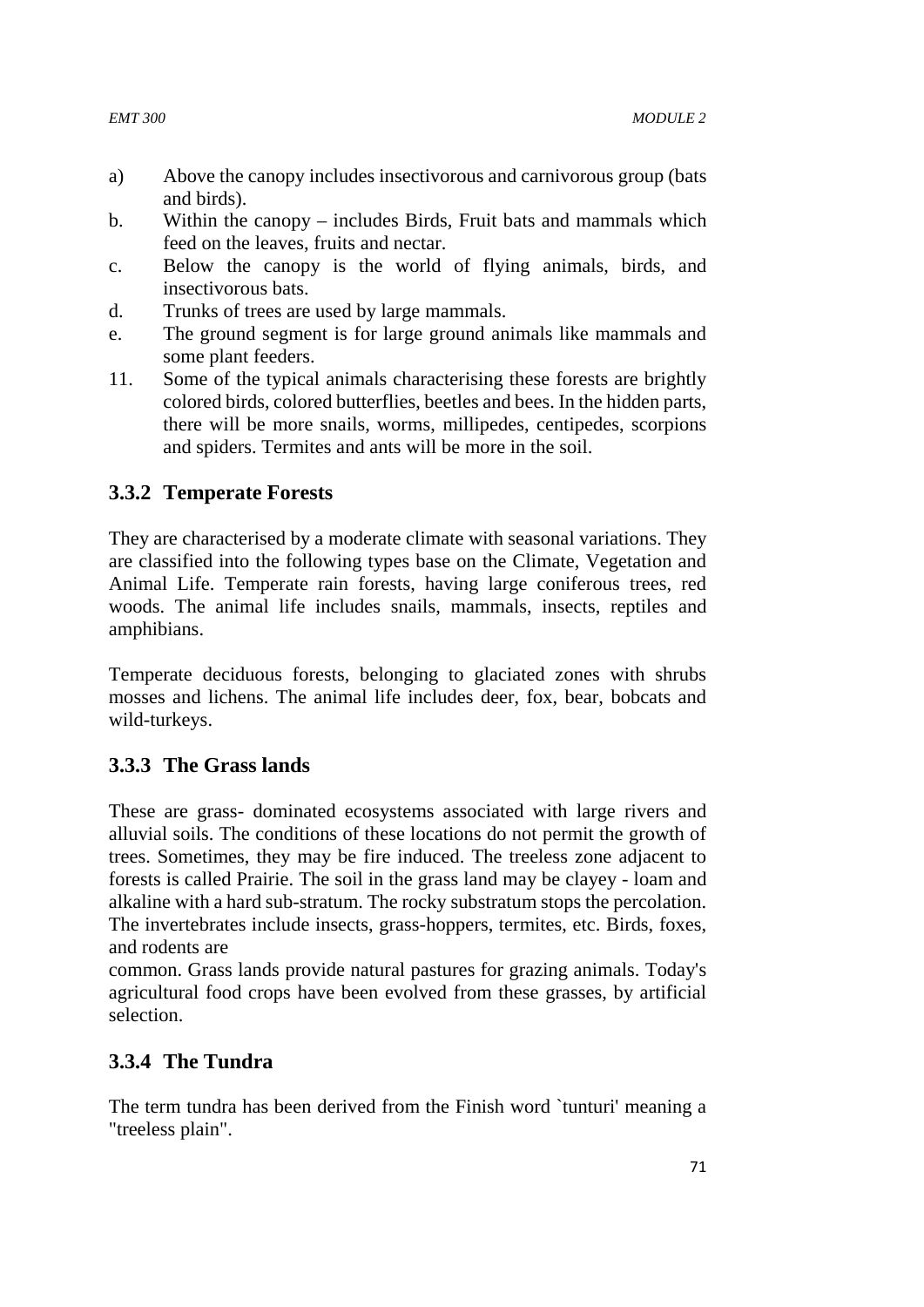This area is characterised with lakes and streams. The ground is low and moist with extensive bogs. Vegetation is scant and scattered on high and drier lands. There are two areas covered by this landscape as Alpine tundra and Arctic tundra.

## **3.3.5 The Savanna**

This is a landscape where forests merge with grasslands.

This is a biome characterised by the presence of grasslands with scattered trees or clumps of trees. The climate may be warmer with a longer summer. It could be seen in tropical countries. (Africa, Australia and South America). Zebra, giraffe and Antelopes feed on the vegetation. Number of species may not be large. Grasses dominant over trees. Insects are more abundant during wet season. The primary productivity is very high. Hence, large number of herbivores are found.

## **3.4 Typical Terrestrial Environments**

In addition to these there are some terrestrial environments, which are typical in their habitat and some are considered to be extreme environments. They are: Deserts, mountains and caves.

## **3.5 Methods in Mapping Habitat: Terrestrial Mapping**

Habitat mapping in a terrestrial environment usually involves recording features such as vegetation type across areas of land. At a local scale habitat mapping can be conducted by walkover surveys. However, it is not possible or practical to carry out large scale mapping with this level of effort. At regional or global scale land cover is often used as a proxy for habitat mapping. Land cover is often mapped using aerial and satellite images. Land cover is the visible features of the Earth surface including the vegetation layer as well as natural (e.g. rivers) and manmade (e.g. cities and roads) features. These features reflect solar radiation in different ways and therefore demonstrate unique spectral characteristics which can be mapped using satellites.

# **4.0 CONCLUSION**

Terrestrial ecosystems are the major ecosystems encompassing all land based life. Human population is mainly depending upon the conditions of terrestrial climate and resources. The man's impact of these ecosystems will affect the parameters of these units. It is very essential to maintain the terrestrial ecosystem for all our sustainability.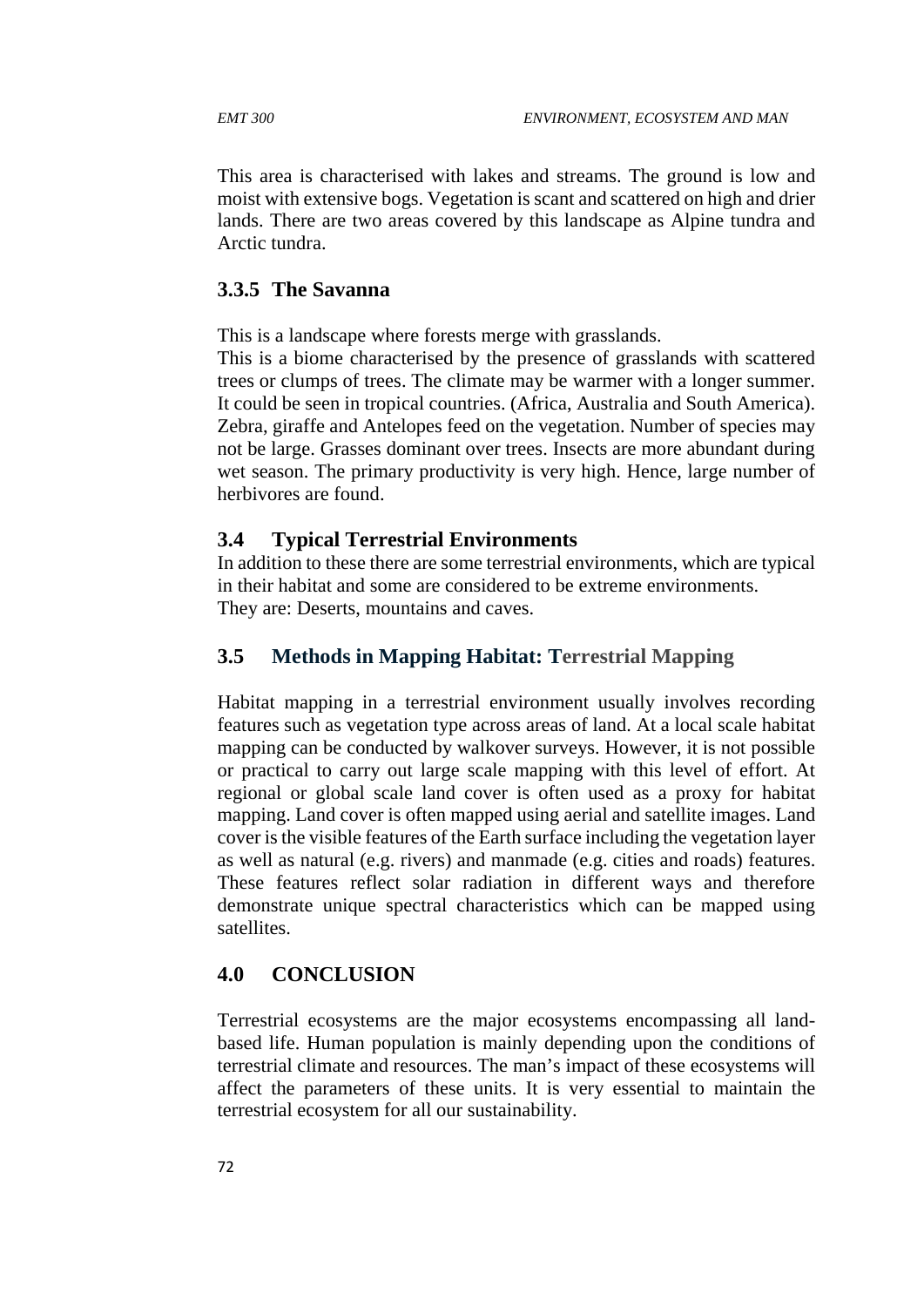## **5.0 SUMMARY**

In this unit students have learnt that:

- in ecology, a **habitat** is the type of natural environment in which a particular species of organism lives. It is characterised by both physical and biological features.
- terrestrial environments are different from aquatic environments with reference to the following factors: Moisture which is helpful to the transpiration of plants and evaporation of water, Temperature variations - (Extreme), Rapid circulation of air, Solid support by soil, Discontinuous Landscape. Land is not continuous as water. This is a barrier for free movement and soil as a vital source for nutrients.
- the important terrestrial habitats of the world are forest habitat, grassland, deserts, tundra, mangroves, savanna, mountain and cave.
- there are some terrestrial environments, which are typical in their habitat and some are considered to be extreme environments like deserts, mountains and caves.
- habitat mapping in a terrestrial environment usually involves recording features such as vegetation type across areas of land.

## **6.0 TUTOR-MARKED ASSIGNMENT**

- 1. What do you understand by a habitat?
- 2. Describe the limiting factors of terrestrial habit.
- 3. Describe the characteristics of the tropical rainforest, grassland and savanna.

# **7.0 REFERENCES/FURTHER READING**

- Abe, Y., David, E. & Higashi, T. (2014). Termites: Evolution, Sociality, Symbioses, Ecology. Springer. Pp. 437. ISBN 978-94-017-3223-9
- Balasubramanian, A. (2016). Ecology of Terrestrial Habitat. Research Gate. JNCC (2013). UK Habitat Classification.
- Soberon, J. Pearson, R.G. & Martinez-Meyer, E. (2011). *Ecological Niches and Geographic Distributions (MPB-49)*. Princeton University Press, Princeton, USA.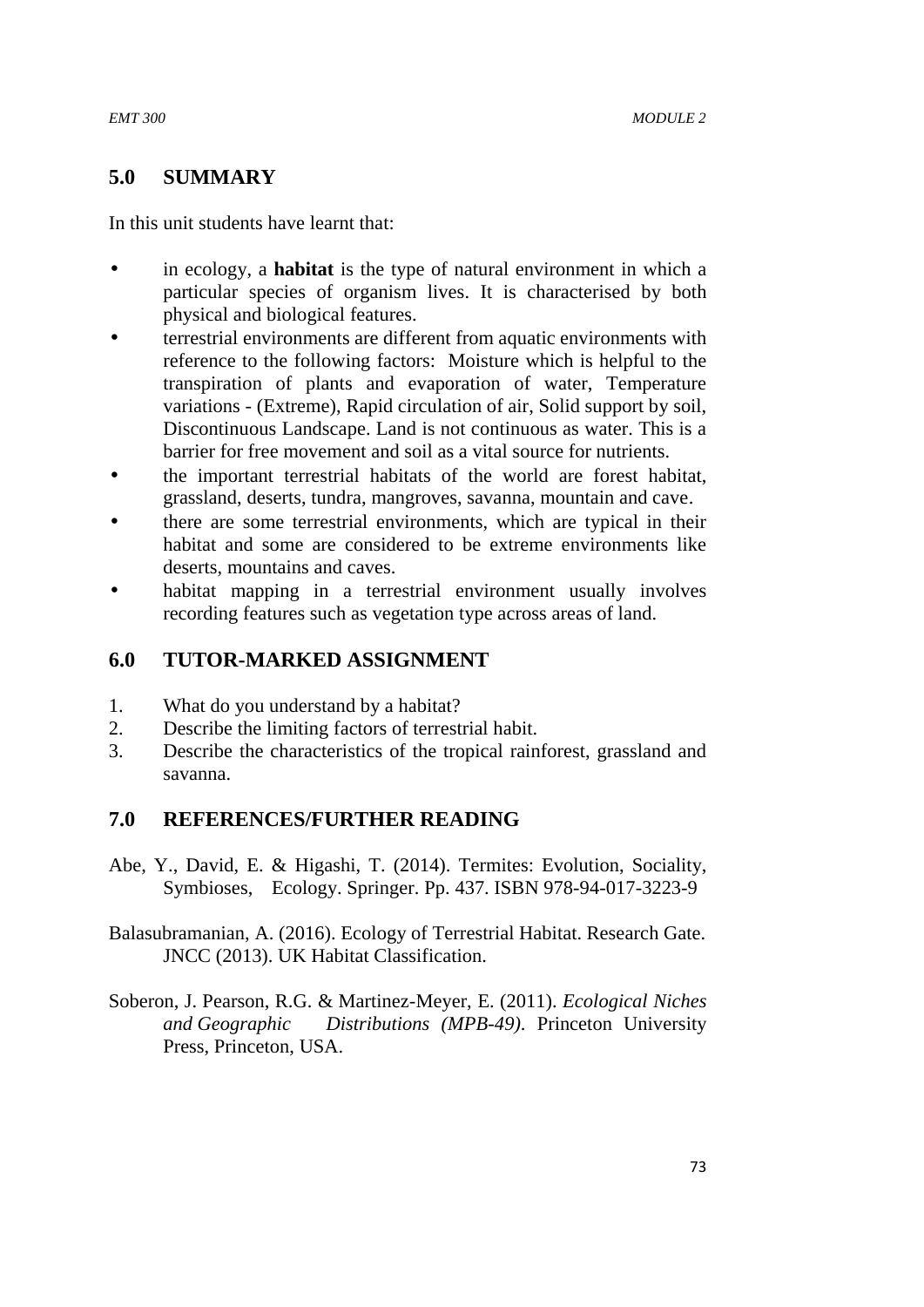Ross, R.E. & Howell, K.L. (2013). Use of predictive habitat modelling to assess the distribution and extent of the current protection of "listed" deep-sea habitats. Divers Distribution, 19:433–445.

https://www.researchgate.net/publication/309460627\_Ecology\_of\_Terrestri al\_Habitat [accessed Dec 11 2018].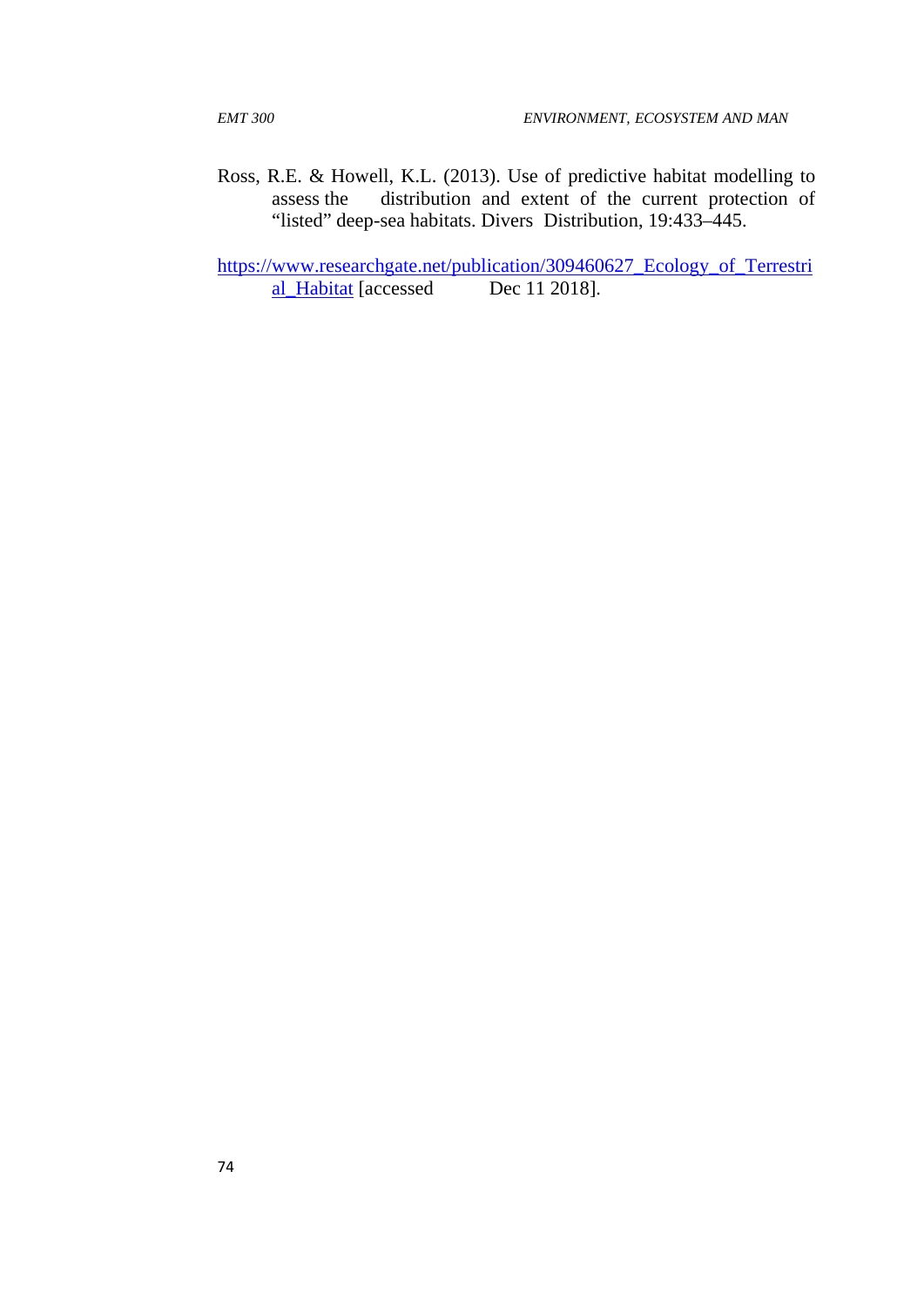# **UNIT 4 HABITAT AQUATIC HABITAT**

## **CONTENTS**

- 1.0 Introduction
- 2.0 Objectives
- 3.0 Main Content
	- 3.1 Meaning Aquatic Habitat
	- 3.2 Marine Habitat
		- 3.2.1 Major Zones of the Marine Habitat
		- 3.2.2 Characteristics of Marine Zones
		- 3.3.3 Distribution of Organisms in the Marine Habitat
	- 3.3 Estuarine Habitat (Mangrove Swamp)
		- 3.3.1 Distribution of Organisms in an Estuarine Habitat
	- 3.4 Fresh Water Habitat
		- 3.4.1 Types of Fresh Water
	- 3.5 Methods in Mapping Aquatic Habitat
- 4.0 Conclusion
- 5.0 Summary
- 6.0 Tutor-Marked Assignment
- 7.0 References/Further Reading

## **1.0 INTRODUCTION**

When considering aquatic habitats, many variables come to mind. Obviously, there is a continuum of salinity ranging from essentially distilled water at glacier faces and high mountain streams, to other freshwaters, to estuaries where fresh and salt waters mix, to oceans, to hyper- saline environments such as the Great Salt Lake. Current is another factor; water may be still and stagnant, or flow in currents of various velocities. Currents may be unidirectional, such as in streams, or multidirectional, such as when waves wash across a beach. This unit describes aquatic habitats, the types of organisms that inhabit them, and the processes affecting life in these habitats.

## **2.0 OBJECTIVES**

By the end of this unit, you will be able to:

- define aquatic habitat
- explain the different types of aquatic habitat, their characteristics, distribution of plants and animals; and
- discuss the methods in mapping aquatic habitat.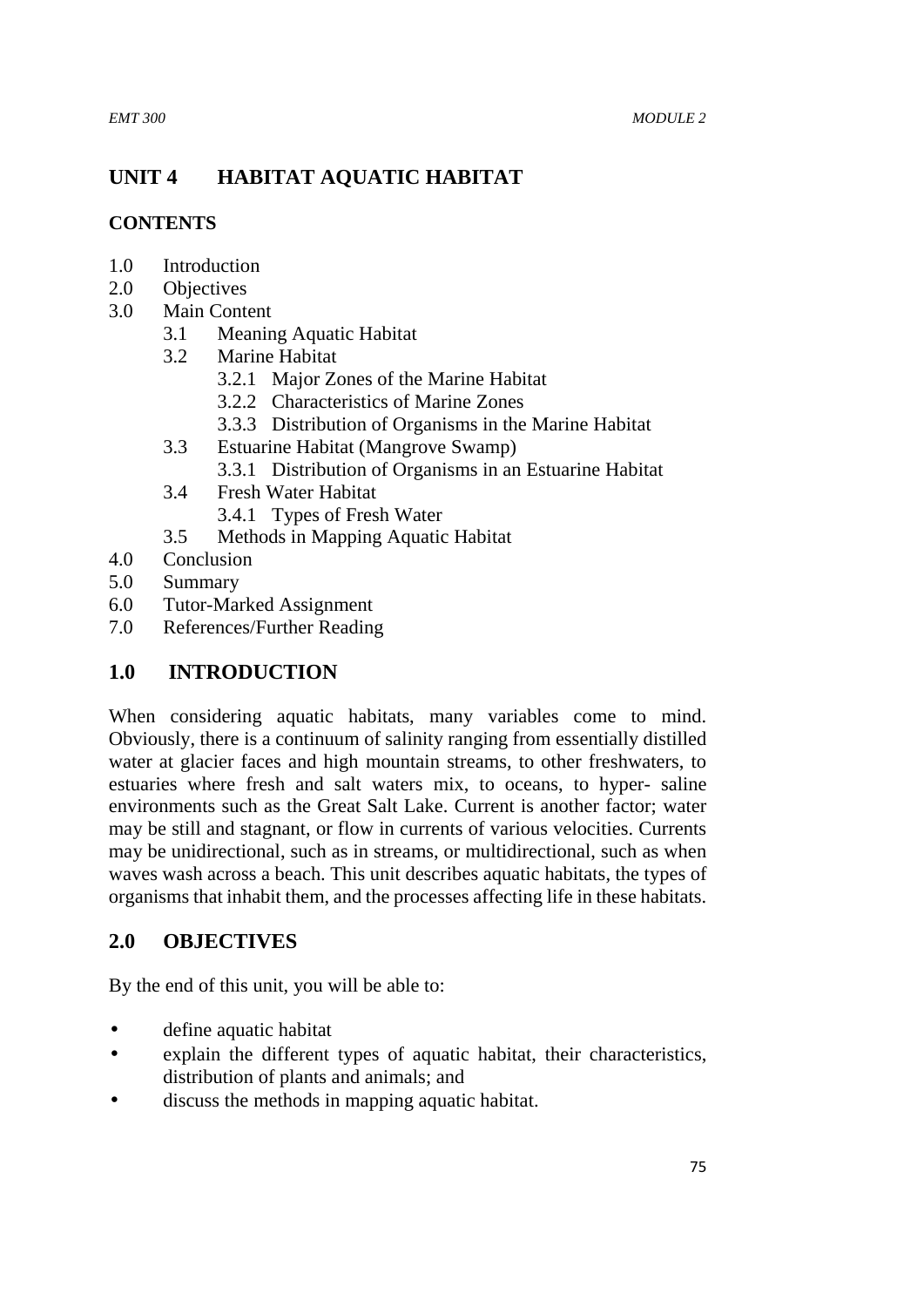## **3.0 MAIN CONTENT**

## **3.1 Meaning of Aquatic Habitat**

An aquatic habitat is a habitat with water. It includes areas that are permanently covered by water and surrounding areas that are occasionally covered by water. The aquatic habitats include **marine**, **estuarine**, and **fresh water**. The water in an estuary is like a vegetable soup. There are many small pieces of plants and detritus suspended throughout the water. Microscopic organisms and algae grow in the water. Fine sediment and minerals also thicken the water.

**Aquatic habitats** may occur in open water, or they may be associated with the bottom of the body of water, and both will be affected by the mechanical and chemical makeup of the local geology. All sorts of daily and seasonal temperature regimes can be expected. Aquatic habitats vary in the amount of light they receive and range in size from tiny pools at the base of a plant to the Pacific Ocean in size.

## **3.2 Marine Habitat**

Marine habitat is concerned with the organisms living in salty or non-fresh water. These organisms possess an interrelationship that helps different organism living in them to co-habituate. There are different characteristics of the marine habitats that makes them possible. These characteristics are outlined below;

- 1. **Salinity of sea water**: This water contains many dissolved ions, e.g. sodium, potassium, calcium etc. The salinity of sea water is high and also increases during the dry season due to evaporation.
- 2. **Density of Sea Water**: This is about 1.028 and this helps organisms to float with ease.
- **3. Temperature**: This falls with increase in the depth of the sea.
- **4. Light Penetration**: Light penetrates into the sea only to a maximum depth of 200m.
- **5. Oxygen Concentration**: This is highest at the surface of the water which is in contact with atmospheric oxygen.
- **6. Hydrogen Ion Concentration**: The pH of sea water is about 8.0 to 8.5 near the surface hence making it alkaline.
- **7. Waves, Ocean Currents and Tides**: These improves transparency, air circulation, nutrients and temperature in water.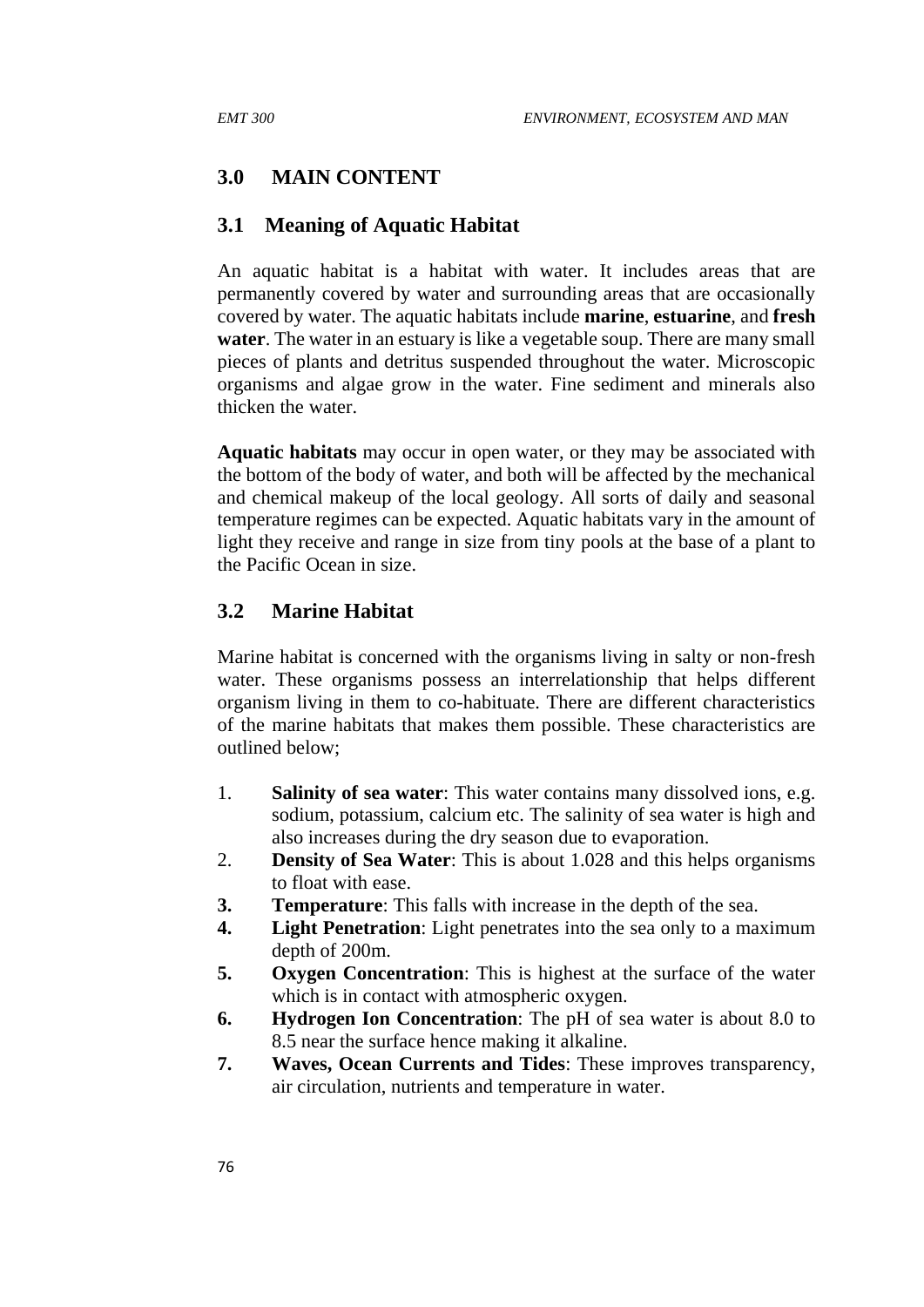## **3.2.1 Major Zones of the Marine Habitat**

The major zones in a marine habitat are:

- 1. Splash or Supra tidal zone.
- 2. Neritic or Intertidal or Planktonic or Euphotic zone.
- 3. Littoral or Subtidal zone.
- 4. Lenthic or Oceanic zone.
- 5. Pelagic or Abyssal zone and
- 6. Hadal or Aphotic zone.

## **3.2.2 Characteristics of Marine Zones**

These are given below;

- a. **Splash Zone**: the splash zone is above the high tide. It is exposed and also has occasional moisture as a result of constant prey from breaking waves.
- b**. Intertidal Zone**: this zone is exposed at low tide or covered by water at high tide. It has high photosynthetic activity, abundant light and fluctuating water temperature.
- c. **Littoral Zone**: this zone is constantly under water. It has high abundant light and enough nutrients.
- d. **Benthic Zone**: this zone has low light penetration or low light intensity.
- e. **Pelagic or abyssal Zone**: this zone has low temperature, high pressure, and low photosynthetic activity through chemosynthesis.
- f. **Hadal Zone**: there is no light penetration and no photosynthetic activities in this zone.

## **3.3.3 Distribution of Organisms in the Marine Habitat**

**Splash Zone**: Sand- crab and ghost-crab.

**Inter tidal Zone**: Starfish, anemones, sponges, sea urchins, clam, annelids, molluscs, and barnacles.

**Subtidal Zone**: Snails, Crabs, Lobsters, and crayfish.

**Bathyal and Abyssal Zones**: these are unfavourable for life.

**Neritic Zone**: Plankton, nekton and fish.

**Oceanic Zone**: Shark, Croaker, Sea cat-fish, mackerel and moon fish.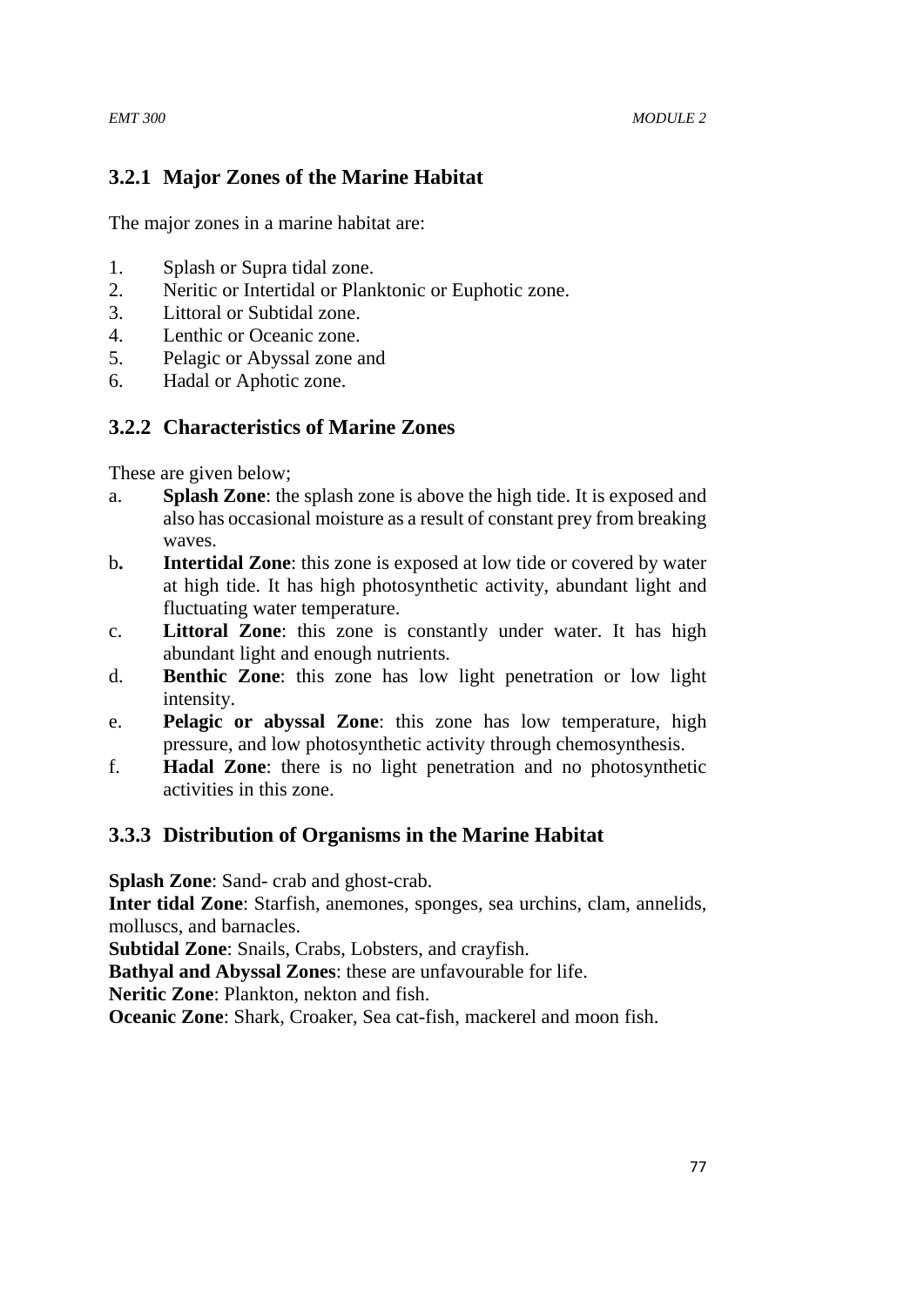## **3.3 Estuarine Habitat (Mangrove Swamp)**

Characteristics of the habitat are as follows;

- 1. A fluctuating salinity.
- 2. Saturated soil that lacks oxygen.
- 3. Mild wave action.
- 4. High and low tidal influence
- 5. Soil erosion.

## **3.3.1 Distribution of Organisms in an Estuary Habitant**

Plants: Red and white mangrove plants, plankton and algae. Animals: Crabs, Starfish and barnacles

## **3.4 Fresh Water Habitat**

Characteristics of Fresh Water Habitats Include;

- 1. Low salt content.
- 2. Relatively small body of water.
- 3. Shallow water.
- 4. Variable temperature with depth and season.
- 5. Low density water.
- 6. Available oxygen in all parts of water but more at the surface.

## **3.4.1 Types of Fresh Water**

- 1. Stagnant water: Pools, pond, puddles and lakes.
- 2. Running water: Springs, Streams and Rivers.

## **3.5 Methods in Mapping Aquatic Habitat**

Mapping the marine environment is more challenging because water surfaces demonstrate more complex reflective properties when compared to terrestrial surfaces. Satellite sensors are therefore designed differently for use in the marine environment. Only a small fraction (5-10%) of the seafloor has been surveyed, to identify bathymetry (underwater depth information), with an equivalent resolution to similar terrestrial studies. It is possible to measure biological characteristics in the marine environment, and some physical characteristics, such as sea surface temperature, by satellite. However, there still remains considerable challenges to improve marine habitat mapping.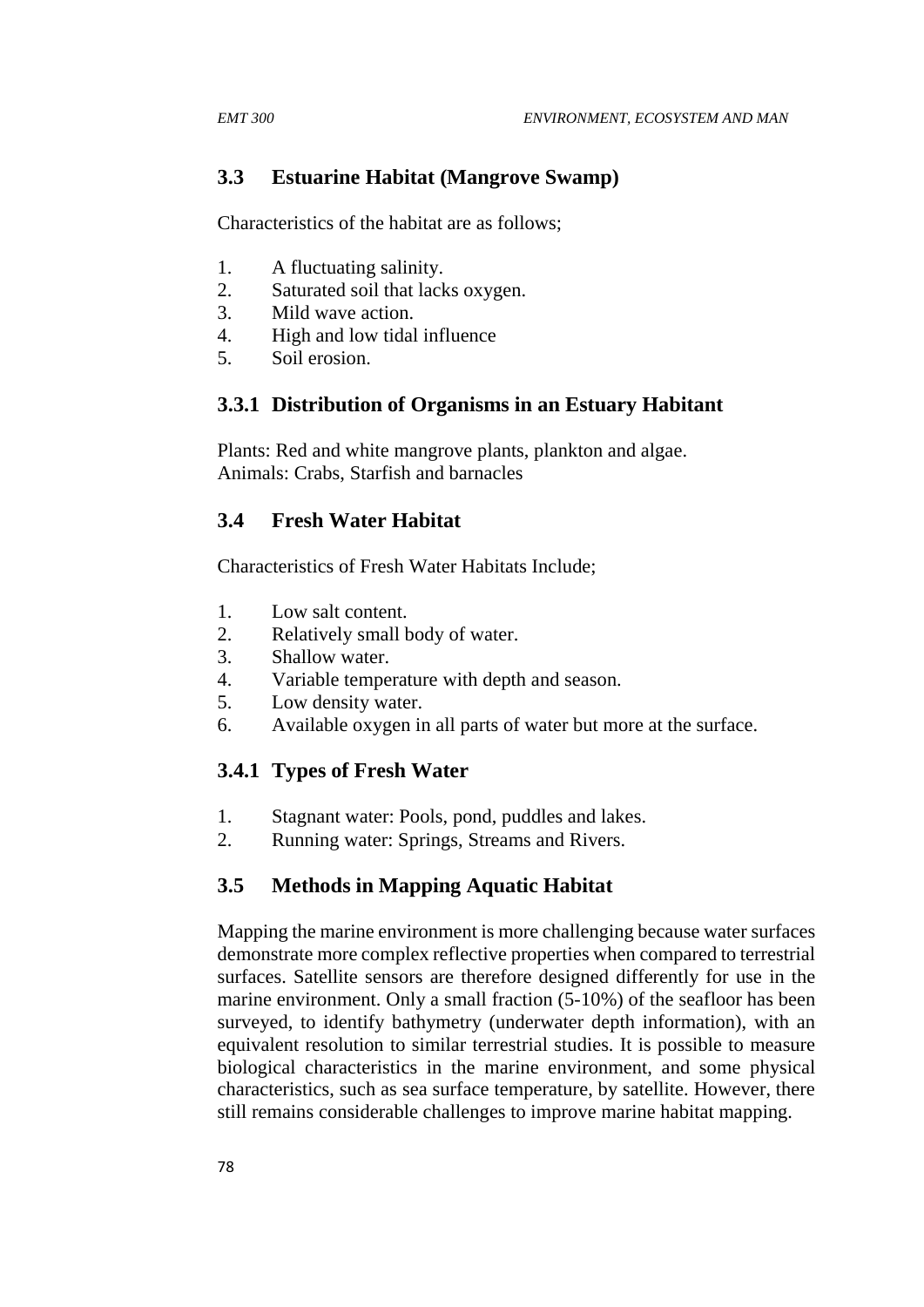## **4.0 CONCLUSION**

In this unit, we have examined what is an aquatic habitat and the different types of aquatic habitat and how plants and animals are distributed in the different zones of the aquatic habitat. The methods in mapping aquatic habitat was also examined.

## **5.0 SUMMARY**

In this unit students have learnt that:

- an aquatic habitat is a habitat with water. It includes areas that are permanently covered by water and surrounding areas that are occasionally covered by water;
- marine habitat is concerned with the organisms living in salty or nonfresh water and there are different characteristics of the marine habitats that makes them possible like salinity of sea water, density of sea water, temperature, light penetration, oxygen concentration, hydrogen ion concentration, waves, ocean currents and tides;
- estuarine habitat (mangrove swamp) characteristics of the habitat are as follows; a fluctuating salinity, saturated soil that lacks oxygen, mild wave action, high and low tidal influence and soil erosion;
- the two types of fresh water are majorly made up of stagnant water, e.g. pools, pond, puddles and lakes and running water e.g. Springs, Streams and Rivers; and
- mapping the marine environment is more challenging because water surfaces demonstrate more complex reflective properties when compared to terrestrial surfaces. Satellite sensors are therefore designed differently for use in the marine environment.

## **6.0 TUTOR-MARKED ASSIGNMENT**

- 1. What do you understand by aquatic habitat?
- 2. Describe the characteristics and distribution of organisms in a marine habitat
- 3. Enumerate the characteristics of fresh water habitat.
- **7**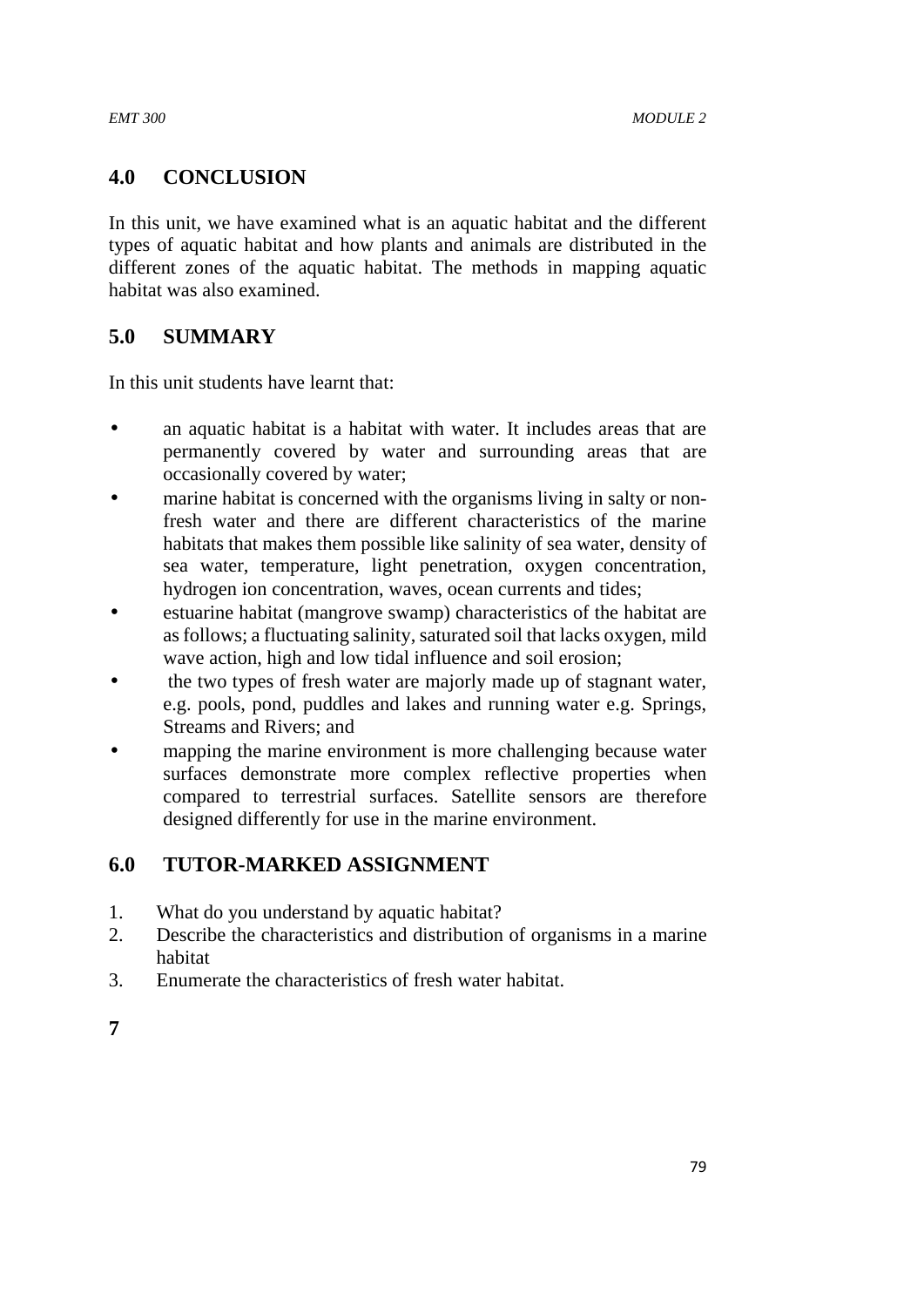#### **7.0 REFERENCES/FURTHER READING**

JNCC (2013). UK Habitat Classification.

- Ross, R.E, & Howell, K.L. (2013). Use of predictive habitat modelling to assess the distribution and extent of the current protection of "listed" deep-sea habitats. Divers Distribution, 19:433–445. www.water.gov.au/Aquatic habitat/2017 www.sabyfy.com/Habitats/2017
- Cunningham, W.P., & Cunningham, A. *Environmental Science: A Global Concern.* New York: McGraw-Hill International Edition, 2008.
- "Habitat Destruction, Alteration, and Fragmentation." September 23, 2003. http://amphibiaweb.org/declines/HabFrag.html (accessed April 13, 2008).
- "Habitat Alteration." http://see-the sea.org/topics/habitat/habitat\_alteration.htm (accessed April 13, 2008).
- "Habitat Alteration." Environmental Science: In Context. . *Encyclopedia.com.* 31 Oct. 2018 <https://www.encyclopedia.com>.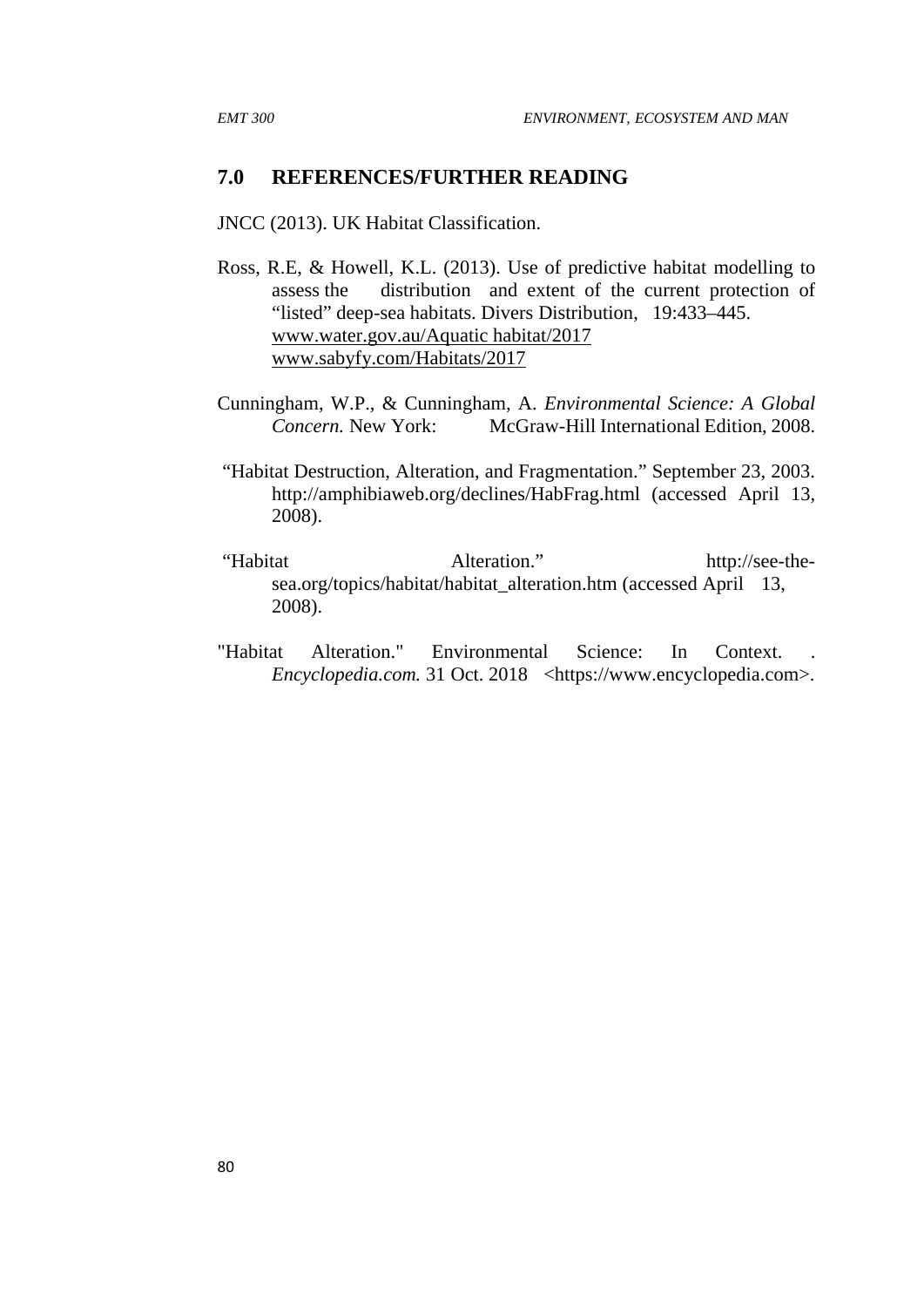## **UNIT 5 ALTERATION IMPOSED ON THE HABITATS BY MAN**

## **CONTENTS**

- 1.0 Introduction
- 2.0 Objectives
- 3.0 Main Contents
	- 3.1 Meaning of Habitat Alteration
	- 3.2 Causes of Habitat Loss
	- 3.3 Impacts of Human Activity
	- 3.4 Protecting Habitats
- 4.0 Conclusion
- 5.0 Summary
- 6.0 Tutor-Marked Assignment
- 7.0 References/Further Reading

## **1.0 INTRODUCTION**

Every living creature needs room to exist and reproduce. The natural home of a plant, animal or other organism is known as its **habitat** and maintaining this space is crucial to the ongoing survival of both individuals and species. Unfortunately, the habitats of large numbers of the Earth's plant and animal species are under threat due to the impact of human beings on the planet. Habitat loss is contributing to the permanent loss of species, the weakening of ecosystems, and is impacting on both the overall health of the planet and the quality of human life.

## **2.0 OBJECTIVES**

By the end of this unit, you will be able to:

- explain what is habitat alteration and the causes
- discuss the impacts of habitat loss
- explain the impacts of human activity and protecting habitats.

## **3.0 MAIN CONTENT**

## **3.1 Meaning of Habitat alteration**

Habitat alteration is a change in land use or land cover that has an impact on local ecosystems. Plants and animals live in specific places that have the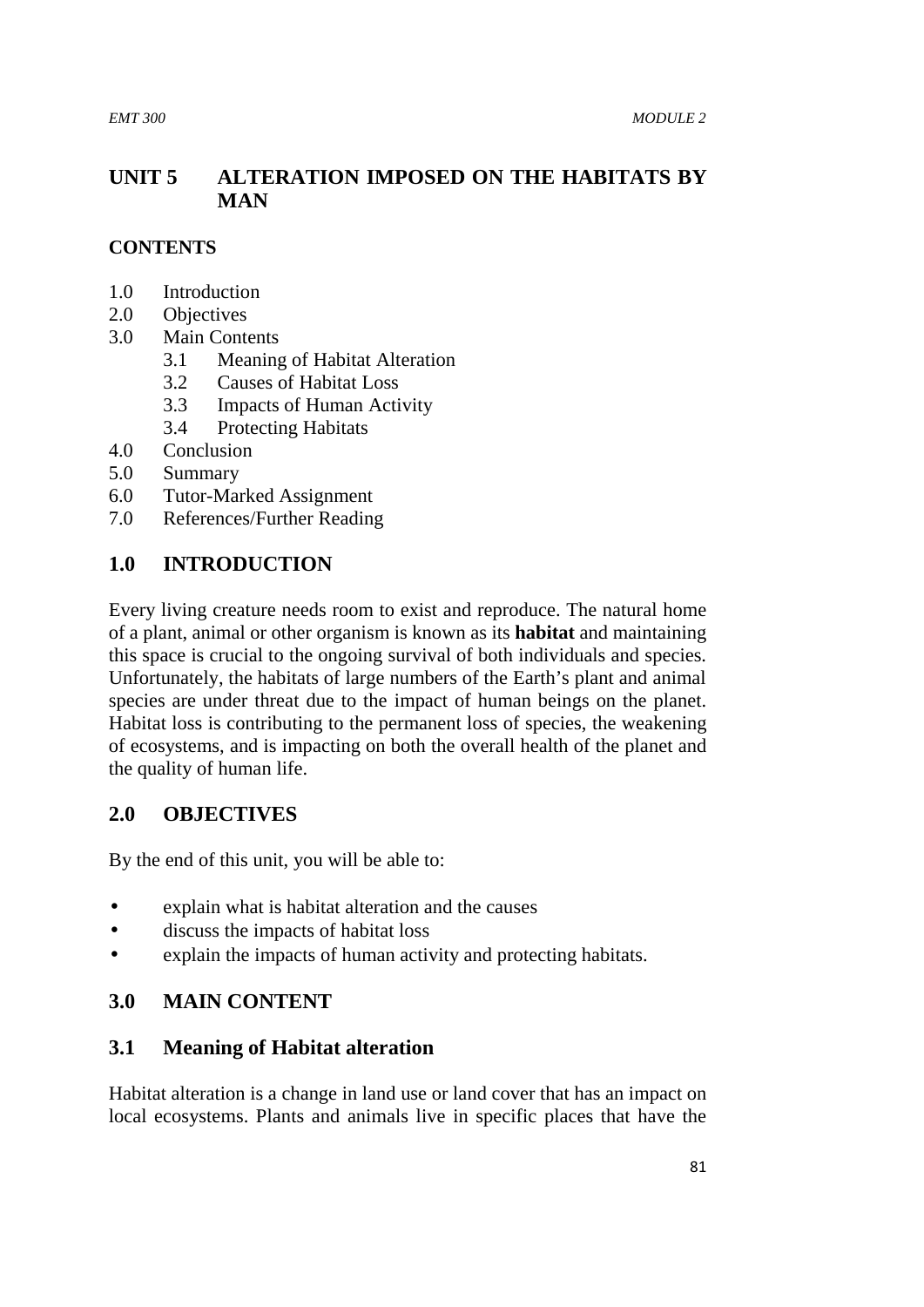conditions of climate and food resources needed for survival. Habitats vary from forest and grassland to urban areas, streams, ponds, and oceans. Over time, a habitat is subject to alteration, especially under the influence of human activities. Habitat alteration, which may lead to habitat loss, is the greatest current threat to living species. Large areas of land and water are damaged by activities such as urbanisation, agriculture, and overfishing. These cause fragmentation of habitats, which threatens those animals that need a large habitat for breeding and survival. Many species have already become extinct, particularly in tropical areas. This loss of biodiversity impacts food resources, such as fish stocks. Loss of trees can increase soil erosion and accelerate climate change. Sustainable use of land and water is therefore needed to minimise the impact of habitat alteration.

## **3.2 Causes of Habitat Loss**

Human activity is by far the biggest cause of habitat loss. The planet's human population has doubled in the past 50 years and the pressure to house and feed more than seven billion people has seen incursions into previously pristine natural habitats increase dramatically. At the same time, human impacts on the Earth's climate are radically changing weather patterns and, as a result, the spread and nature of wild habitats.

The primary individual cause of loss of habitat is the clearing of land for agriculture. An estimated 177,000 square kilometres of forests and woodlands are cleared annually to make space for farming or in order to harvest timber for fuel and wood products. Estimates suggest the Earth has lost about half of its forests in 8,000 years of human activity, with much of this occurring in recent decades. About three per cent of forests have been lost since the 1990s alone. And it's not just forest clearing that leads to habitat loss. The loss of wetlands, plains, lakes, and other natural environments all destroy or degrade habitat, as do other human activities such as introducing invasive species, polluting, trading in wildlife, and engaging in wars.

This destruction of habitat also involves marine zones and the ocean, with urbanisation, industrialisation and tourism all affecting habitats in coastal areas. Some 40 per cent of the global population live within 100 kilometres of the coast, placing major strains on wetlands and oceans.

## **3.3 Impacts of Human Activities**

With such significant habitat destruction underway, the effects on ecosystems and wildlife are significant. Figures from the International Union for Conservation of Nature (IUCN) suggest about 2,000 mammals around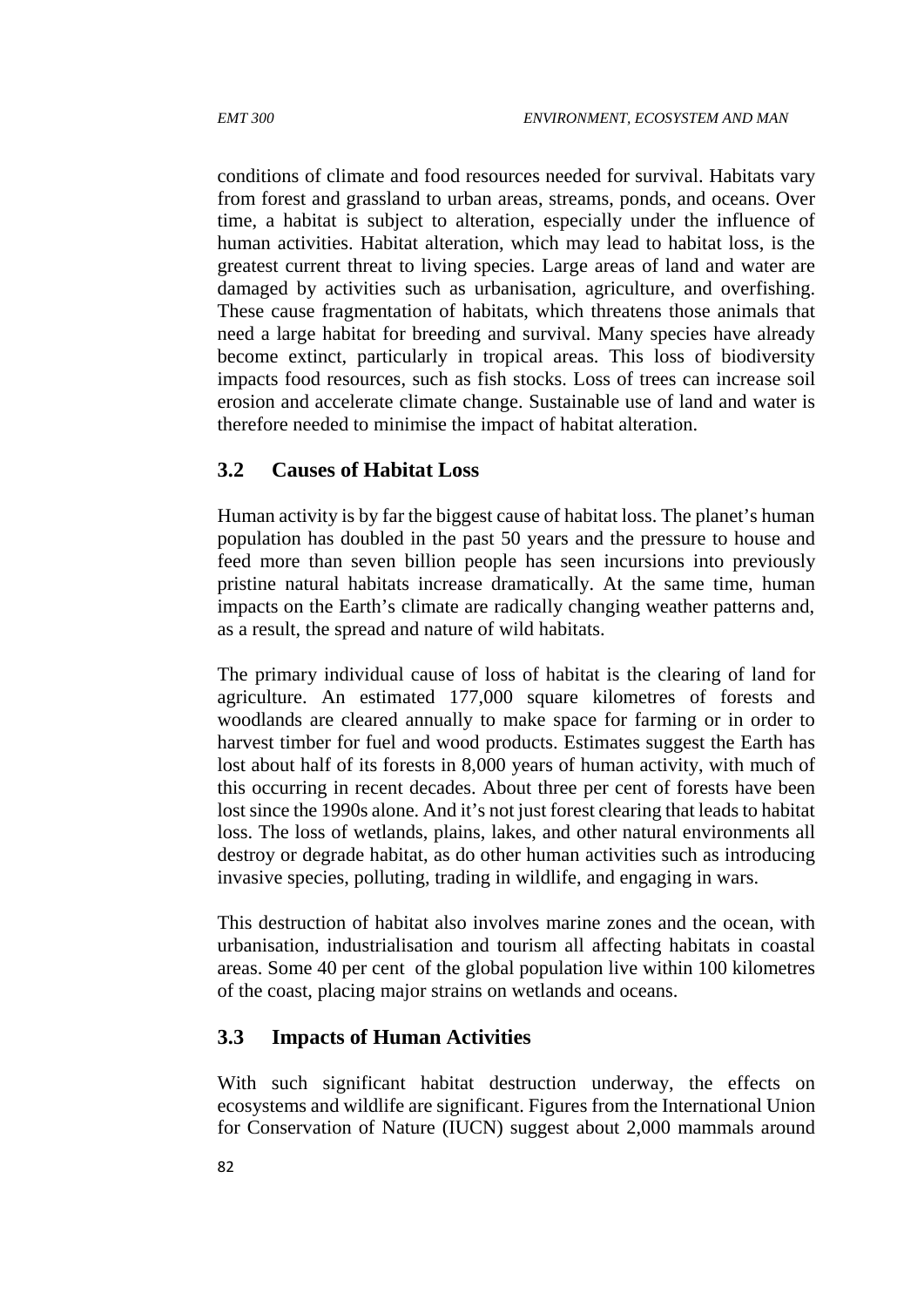the globe are affected by habitat loss. It is the primary threat to 85 per cent of species on the union's Red List which lists organisms whose existence is vulnerable, endangered, or critically endangered. The problem is particularly acute in Australia where, thanks to human impacts, more mammal species have been lost in the past 200 years than in all other continents combined. Of the 1,250 plant and 390 terrestrial animal species considered threatened, 964 plants and 286 animals have deforestation and resulting habitat fragmentation or degradation listed as threats. These include Carnaby's cockatoo, the southern cassowary, Bennet's tree kangaroo, the Cape York rock-wallaby, and the black-flanked rock-wallaby, as well as the iconic koala, recently listed as vulnerable to extinction in Queensland and NSW.

Perhaps the most obvious forms of habitat alteration are deforestation, which involves cutting of trees to free forest for agriculture and housing, and conversion of wild grassland to agriculture. Deforestation has led to the loss of about half of Earth's forest over the last three centuries, with destruction being most intense in tropical areas, where pressures to provide food and housing are greatest. Overgrazing and poor farming practices can easily lead to soil erosion, resulting in desertification, where agricultural land is converted to desert.

Extracting materials from land or water can also lead to habitat alteration. Mining for coal and metals strips the land directly and removes everything growing or living there. Additionally, the oceans are overfished, and populations of many larger fish are now stressed, which in turn, has a direct effect upon marine ecosystems and food webs there. Fishing causes habitat alteration in other ways. Bottom trawling is a fishing method used by commercial operators in which large bag-shaped nets are dragged along the sea or ocean floor in the search for shrimp, cod, and other species that dwell on the bottom.

On land, roads are a major contributor to habitat alteration. Most human activities require roads to support them. Therefore, roads are built through habitats as part of a building program, or to support logging, mining, or agriculture. The construction of dirt roads during deforestation and mining often damages habitats through soil erosion and landslides. Paved roads will encourage run off so that polluted water contaminates local land and water supplies. And any new road will bring an increase in traffic which poses a direct threat to any species in that habitat, leading to an increase in "road kill" and damage to plants.

Human activities often impact on aquatic habitats. The need to increase scarce water supplies leads to the diversion of streams and rivers to build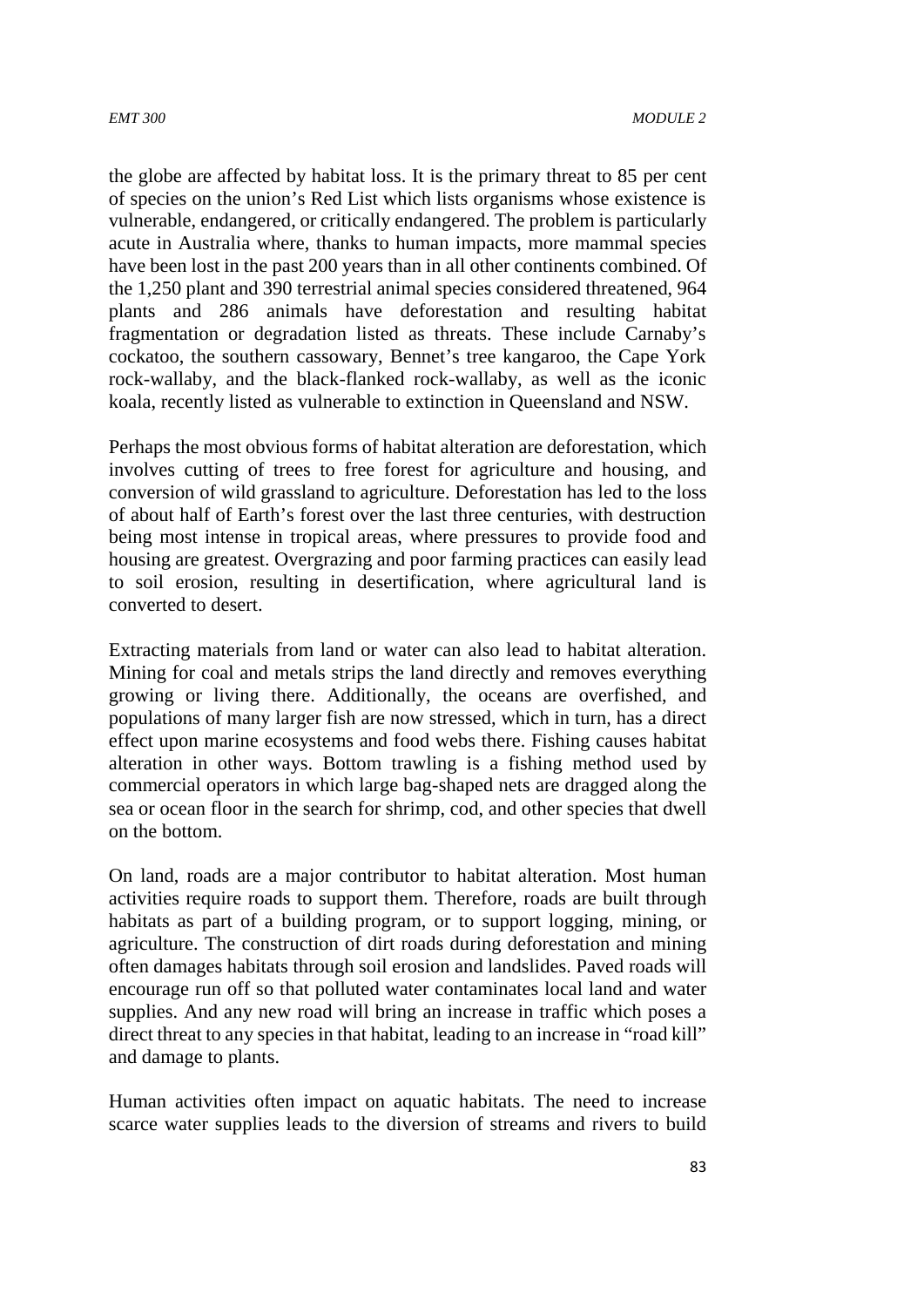dams or for irrigation. Waterways are dredged to make them deeper or to create a harbor area. Recreational activities like Fishing, hiking, sailing, and adventure sports may also lead to habitat alteration.

## **3.4 Protecting Habitats**

While, significant tracts of habitat have been lost, and along with them many species of plant and animal, steps can be taken to slow and even reverse the process. One key measure is the establishment of protected areas where human activity is restricted in order to conserve existing ecosystems and wildlife. Well-planned and well-managed reserves, parks and forests can help to safeguard freshwater and food supplies, reduce poverty, and reduce the impacts of natural disasters.

## **4.0 CONCLUSION**

In this unit, we have examined the meaning of habitat alteration and the causes of habitat loss. We also examined the impacts of human activity and protecting the habitats.

## **5.0 SUMMARY**

In this unit students have learnt that:

- habitat alteration is a change in land use or land cover that has an impact on local ecosystems;
- human activity is by far the biggest cause of habitat loss;
- the primary individual cause of loss of habitat is the clearing of land for agriculture;
- the most obvious forms of habitat alteration are deforestation, which involves cutting of trees to free forest for agriculture and housing, and conversion of wild grassland to agriculture.
- one key measure is the establishment of protected areas where human activity is restricted in order to conserve existing ecosystems and wildlife.

## **6.0 TUTOR-MARKED ASSIGNMENT**

- 1. Write a short note on habitat alteration.
- 2. Describe the impacts of human activity on habitats.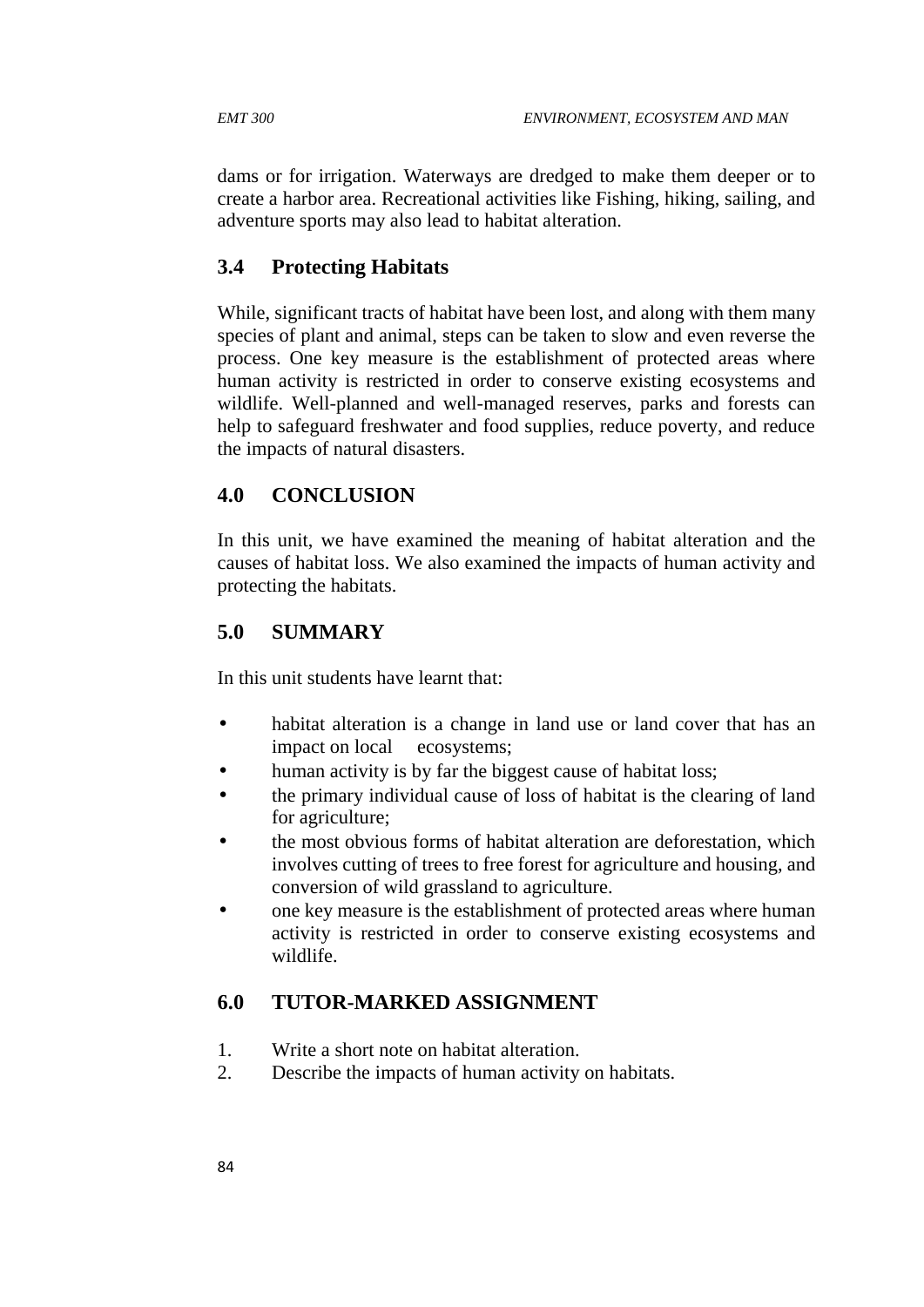### **7.0 REFERENCES/FURTHER READING**

- Cunningham, W.P. & Cunningham, A. (2008). *Environmental Science: A Global Concern.* New York: McGraw-Hill International Edition.
- "Habitat Destruction, Alteration, and Fragmentation." September 23, 2003. http://amphibiaweb.org/declines/HabFrag.html (accessed April 13, 2008).
- "Habitat Alteration." http://see-the sea.org/topics/habitat/habitat\_alteration.htm (accessed April 13, 2008).
- "Habitat Alteration." Environmental Science: In Context. . *Encyclopedia.com.* 31 Oct. 2018 <https://www.encyclopedia.com>.

World Wildlife Fund (WWF).Fact Sheet. 23may, 2017.

Cities Alliance (2009). *Building Cities and Citizenship, 2009 Annual Report*. Washington DC, Cities Alliance.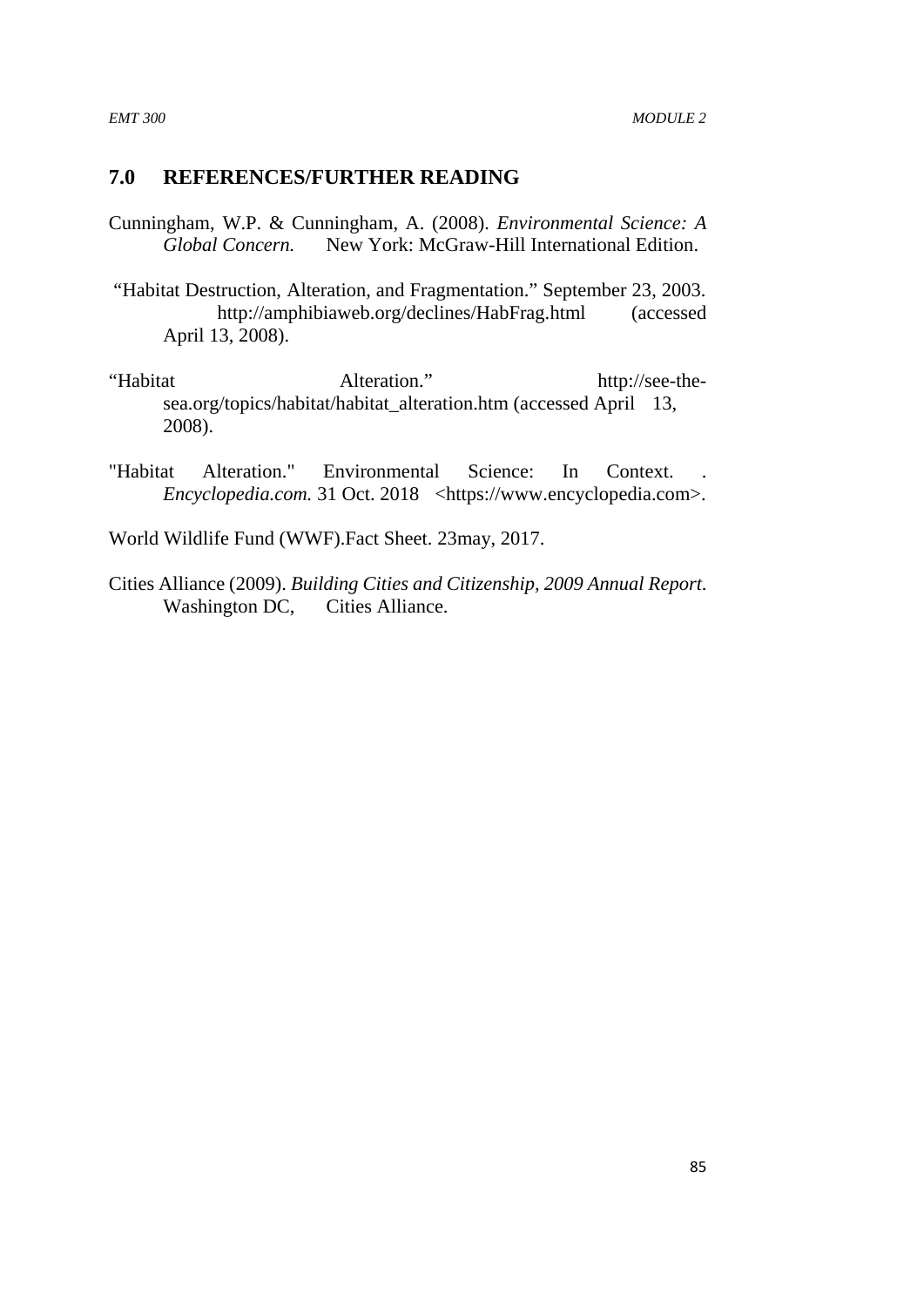## **UNIT 6 INTEGRATION OF ECOLOGY AND ENVIRONMENT INTO DEVELOPMENT PLANNING**

#### **CONTENTS**

- 1.0 Introduction
- 2.0 Objectives
- 3.0 Main Content
	- 3.1 Meaning of Ecology and Environmental Planning
	- 3.2 Concept of Ecology and Environmental Planning
	- 3.3 Importance of Ecology and Environmental Planning
- 4.0 Conclusion
- 5.0 Summary
- 6.0 Tutor-Marked Assignment
- 7.0 References/Further Reading

## **1.0 INTRODUCTION**

The world is becoming increasingly urbanised, and with this accelerating process comes a host of challenges. Urban areas now contain more than 50 per cent of the world's population, occupy just two per cent of the world's terrestrial surface, and consume up to 75 per cent of natural resources.

Growing cities in the world can have an impact on the surrounding sensitive ecosystems such as wetlands, forests, mountain ecosystems and need increasing amounts of resources, which could result in over-exploitation.

Recognising the increasing role of cities, this report builds on the 2007 report *Liveable Cities: the benefits of urban environmental planning4* to explore how a variety of issues have been taken into account in different urban areas, and how a range of activities have been implemented that show the potential for integrating the environment in urban planning and management. Since the launch of the *Liveable Cities report* in 2007, cities have become increasingly prominent in terms of addressing global environmental issues.

#### **2.0 OBJECTIVES**

By the end of this unit, you will be able to:

- define ecology and environmental planning
- explain the concept of ecology and environmental planning
- explain the importance of ecology and environmental planning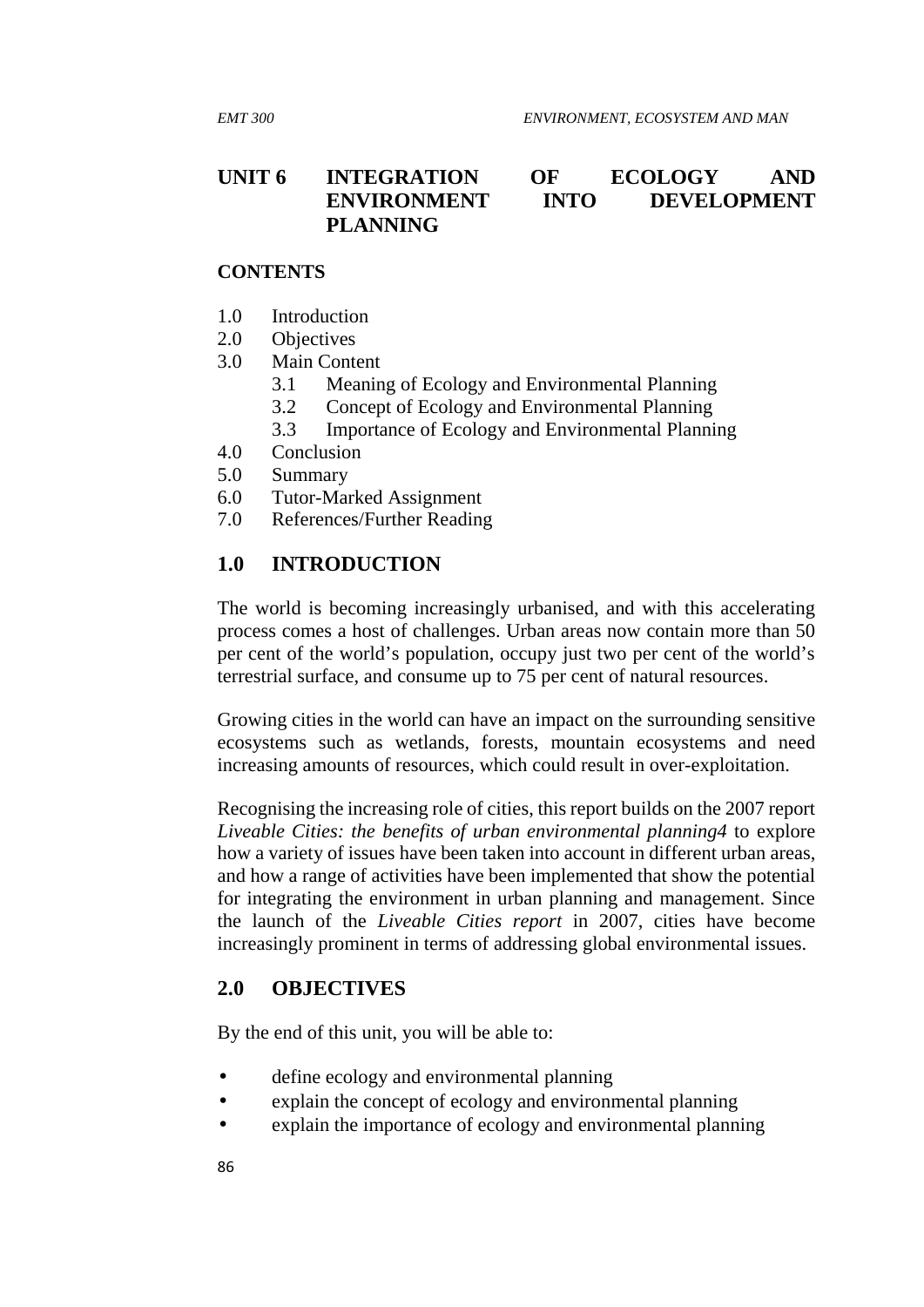## **3.0 MAIN CONTENT**

## **3.1 Meaning of Ecology and Environmental Planning**

Ecology and environmental planning is a spatial and societal planning activity which includes both the protection of biotic and abiotic resources as the basis of societal use and the protection of landscapes and species. It has the task of the distribution of various land uses (such as agriculture, transport, recreation, nature conservation) in the room and the occurring conflicts in their view, the best possible solution to be supplied (Technische Universität München, 2015). **Ecology and environmental planning** seeks to ensure human development which does not compromise ecological elements in anyway. In this sense, it is the practice of making systematic, well thought and guided decisions to guide the nature and extent of human interaction with his environment and ecosystem.

## **3.2 Concept of Ecology and Environmental Planning**

In relation to implementation, **ecology and environmental planning** advocates for the integration of environmental issues in planning decisions, and ensures that institutions responsible for ecology and environmental planning direct national, local, and sector-specific policies, plans and investment decisions based on considerable consideration for environmental issues. This approach of ecology and environmental planning ensures greater participation and collaboration between environment and stakeholders of development. This strengthens institutions to carefully consider environmental issues by establishing effective linkages of development and environment in practice (EU, 2013). Williams (2000), view ecology and environmental planning is making it possible for people to live in an area governed more by nature than legislation, and resulted in the creation of a sustainable human settlements rooted on principles of ecological balance, community self-reliance, and participatory democracy. Ecology and environmental planning is a multi-dimensional activity.

## **3.3 Importance of Ecology and Environmental Planning**

- (i). Today, **ecology and environmental planning** has become a viable strategy or mechanism for sustaining the built environment by meeting human needs while protecting the natural environment (SenStadtUm, 2009).
- (ii). Ecological and environmental planning is a purposeful requirement in the creation of sustainable benefits of the built environment.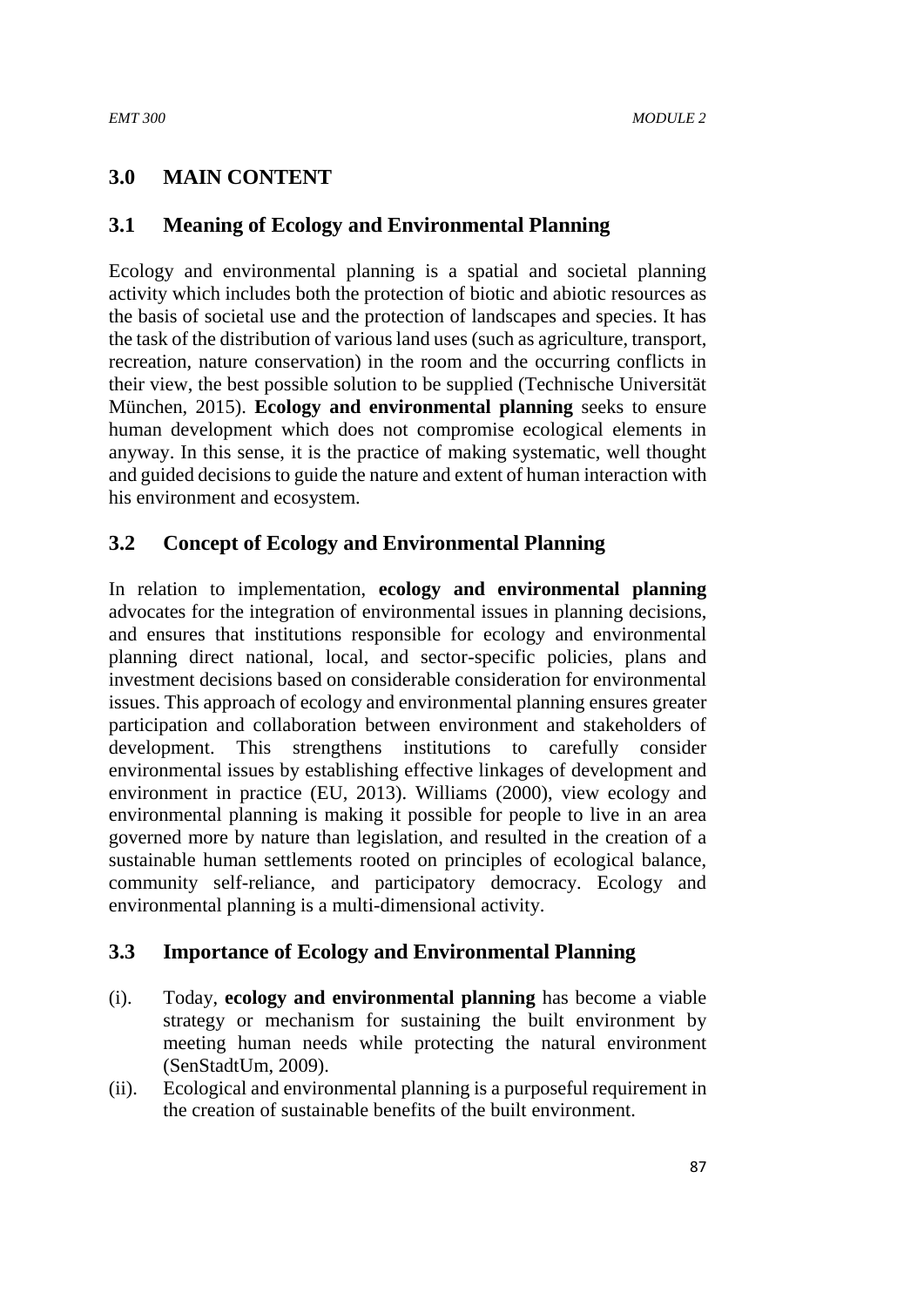- (iii). Ecological planning ensures human needs are supplied without compromising resources. In this case, natural resources are used in the most effective and sustainable manner.
- (iv). Ecological planning also involves maintenance of ecological balance in a sustained way.
- (v). Protection of human and environmental health, healthy ecosystems, eliminating environmental pollution and providing green spaces and many others are just few activities associated with ecology and environmental planning (SenStadtUm, 2009).
- (vi). It provides a wide range of environmental, economic and social benefits to stakeholders of development.
	- (i) In terms of environment, it creates ecologically effective green spaces, reduces ecological risks, and advances the quality of environmental resources.
	- (ii) In economic sense, it prevents sprawl of urban areas and reduces traffic congestion as well as providing better utilisation of existing infrastructure.
	- (iii) It reduces health risks, enhance the quality of urban life and city services to ensure good social environment (Galifianakis, 2006).

According to UNEP, ecology and environmental planning remains the most effective way of integrating environmental issues in urban planning and development as it provides a platform to incorporate issues on the environment into existing frameworks, and avoids the formulation of independent approaches, which are often costlier. In many cities around the world, integrated solutions to the major environmental challenges are being developed. This is aimed at using ecology and environmental planning to transform them into more sustainable and self-sufficient communities (SenStadtUm, 2009). Manila in the Philippines, which integrated climate change adaptation approaches into its development plan, is one of the successful ecology and environmental planning models.

## **4.0 CONCLUSION**

In this unit, we have examined the meaning of ecology and environmental, planning and its concept. Also, the importance of ecology and environmental planning was also discussed.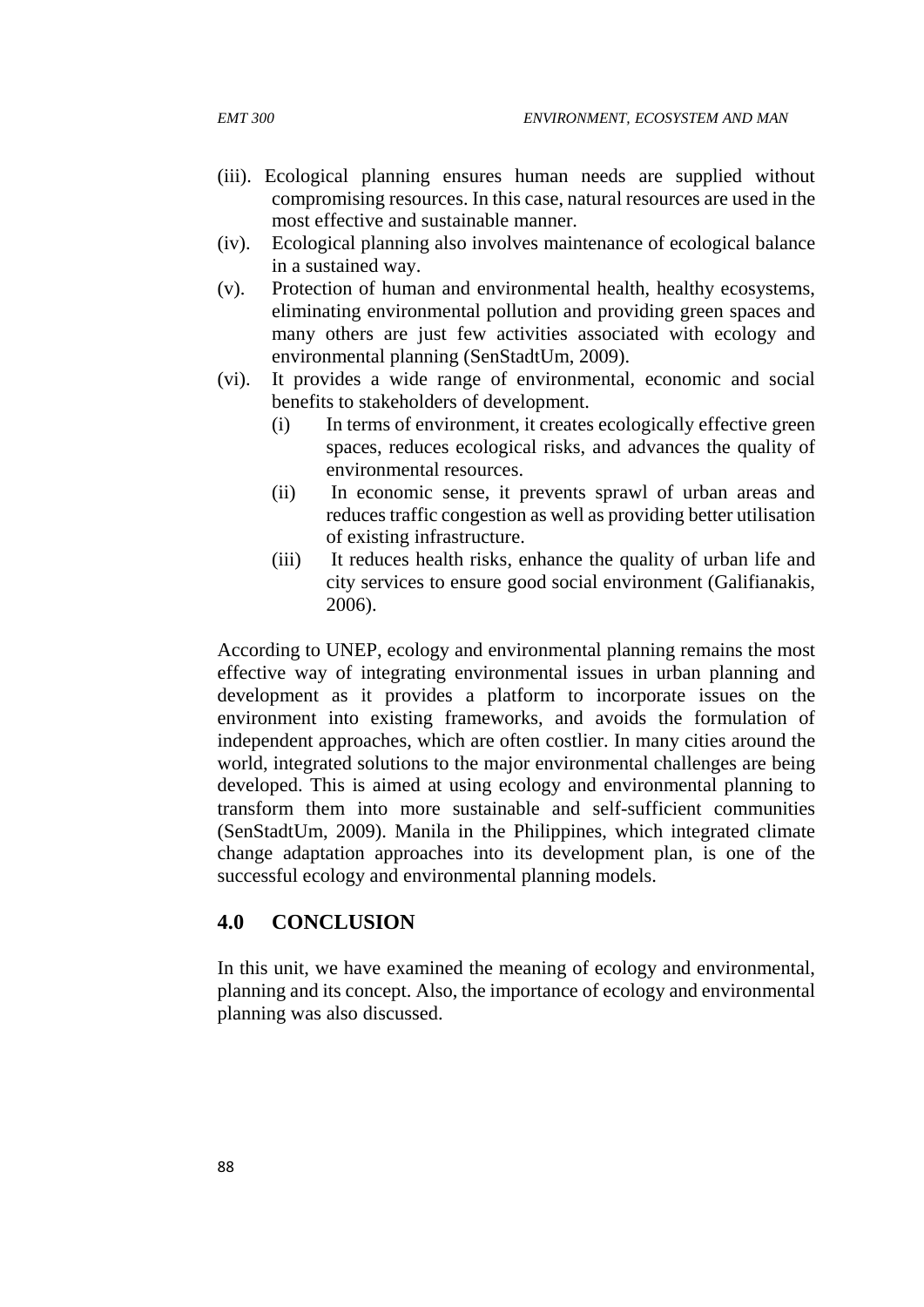## **5.0 SUMMARY**

In this unit students have learnt that:

- human population has reached unprecedented levels and natural resources are being pushed to unsustainable limits;
- it is important for cities to develop new visions to become sustainable entities;
- there is the need to integrate urban planning and environmental conservation;
- environmental factors should be well incorporated into all planning activities; and
- ecology and environmental planning should therefore be used as a useful tool to plan human activities. This will help ensure sustainable development of humans and the environment.

## **6.0 TUTOR-MARKED ASSIGNMENT**

- 1. Describe the concept of ecology and environment planning
- 2. Mention the importance of ecology and environmental planning

#### **7.0 REFERENCES/FURTHER READING**

- Cities Alliance (2009). *Building Cities and Citizenship, 2009 Annual Report*. Washington DC, Cities Alliance.
- EU (2013). "A healthy and sustainable Environment for future generations", Environment, Jupiter Images, Accessed on 15/10/2015 at https://europa.eu/eyd2015/sites/default
- Galifianakis, V. (2006). Ecological Planning in Built Environment, Paper presented at International Conference on Engineering of Reconfigurable Systems and Algorithms(ERSA), 26-29 June 2006, Las Vegas, NV.
- SenStadtUm(Senatsverwaltung für Stadtentwicklung, Umweltschutz und Technologie). (2009). BAF Biotope Area Factor. Accessed on 12/10/2015 at http://www.stadtentwicklung.
- Technische Universität München (2015). Environmental Planning and Engineering Ecology, Accessed on 12/10/2015 at http://landschaft.wzw.tum.de/index.php?id=40&L=1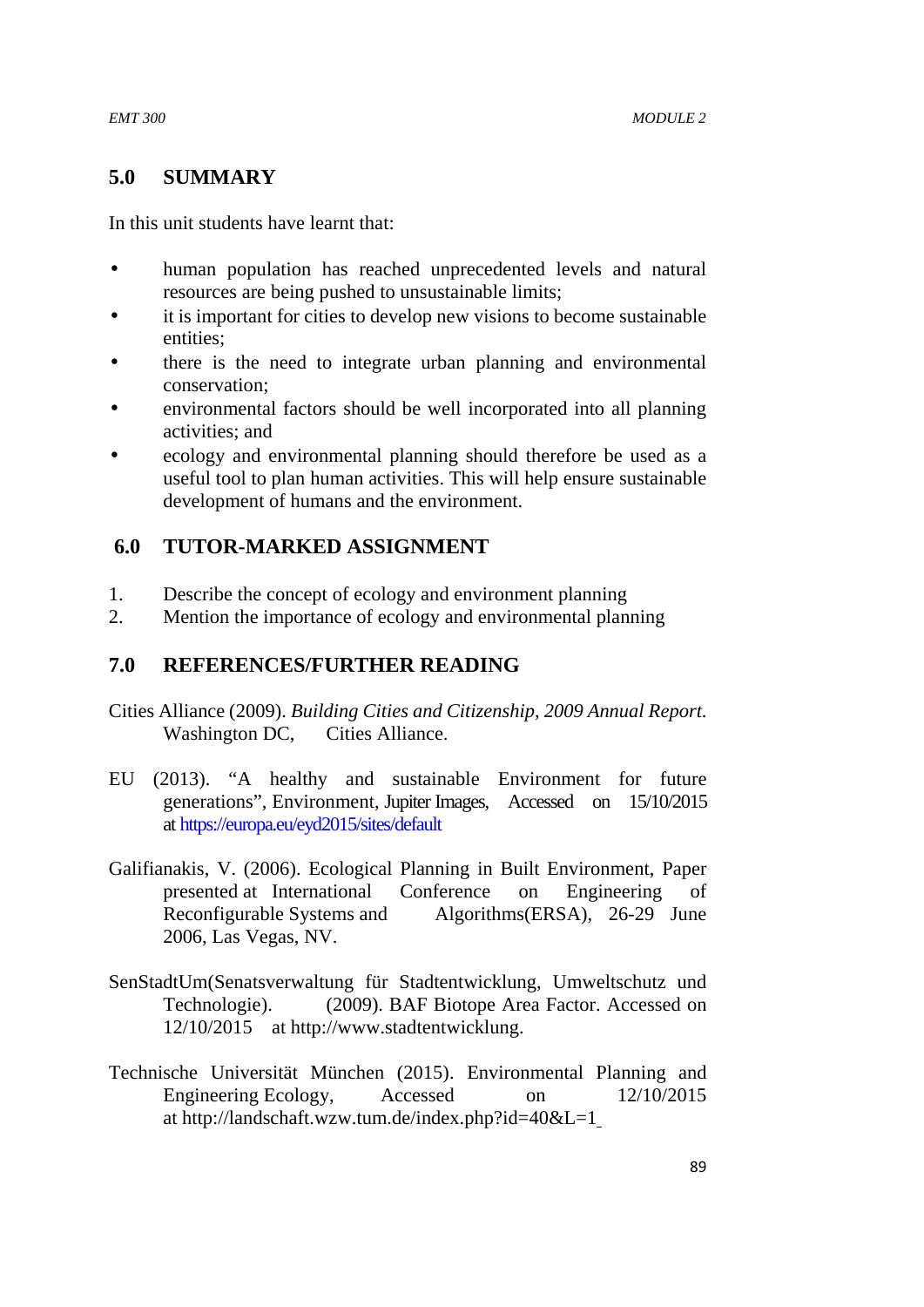- UNEP (2013). Integrating the environment in urban planning and management key principles and approaches for cities in the 21stcentury. UNON/Publishing Section Services,
- Williams, R. A. (2000). Environmental Planning for Sustainable Urban Development, Paper presented at the Caribbean Water and Wastewater Association Conference & Exhibition,2 - 6 October 2000.
- Baird, R.C. (2005). On sustainability, estuaries, and ecosystem restoration: the art of the practical. *Restoration Ecology*.13:154–8.
- Harper, B.L. & Harris, S.G. (2008). A possible approach for setting a mercury risk-based action level based on tribal fish ingestion rates. *Environ Res*. 107:60–68.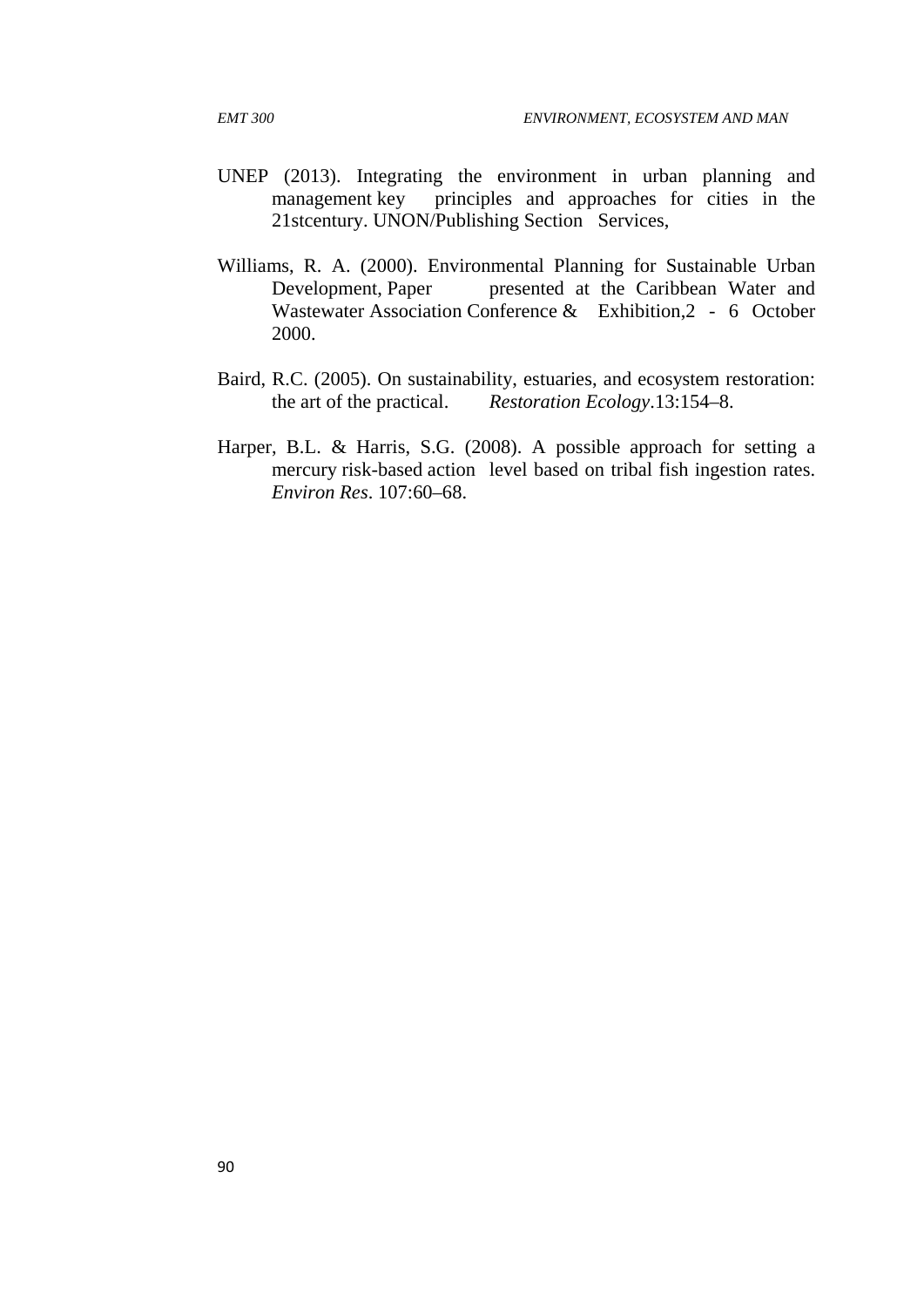# **MODULE 3**

- Unit 1 Ecological Management Unit 2 Eco-development and Integrated Development
- Unit 3 Environmental Planning Principles: Inter-discipline, Holistic and Comprehensive
- Unit 4 Environmental Planning Principles: Participative Coordinated, Integrated and Continuous Planning

# **UNIT 1 ECOLOGICAL MANAGEMENT**

# **CONTENTS**

- 1.0 Introduction
- 2.0 Objectives
- 3.0 Main Content
	- 3.1 Ecological Management
	- 3.2 Adaptive Management
	- 3.3 Natural Resource Management
	- 3.4 Strategic Management
	- 3.5 Command and Control Management
- 4.0 Conclusion
- 5.0 Summary
- 6.0 Tutor-Marked Assignment
- 7.0 References/Further Reading

# **1.0 INTRODUCTION**

Public and public policy-makers are increasingly interested in maintaining and managing healthy ecosystems, both in their own right and as they contribute to the health and well-being of people. Intact, functioning ecosystems provide the goods and services that healthy human populations require; not only clean air and water, food and fiber, medicines, other products, and protection from storms and inclement weather, but also recreational opportunities, aesthetic pleasures, cultural and religious experiences and existence values (Harper and Harris, 2008). Maintaining healthy ecosystems requires information derived from evaluating natural resources within a community and ecosystem context, herein defined as ecological evaluation. Maintaining healthy ecosystems is easier for uncontaminated ecosystems than for those that have been exposed to undue physical disruption and high levels of environmental pollution.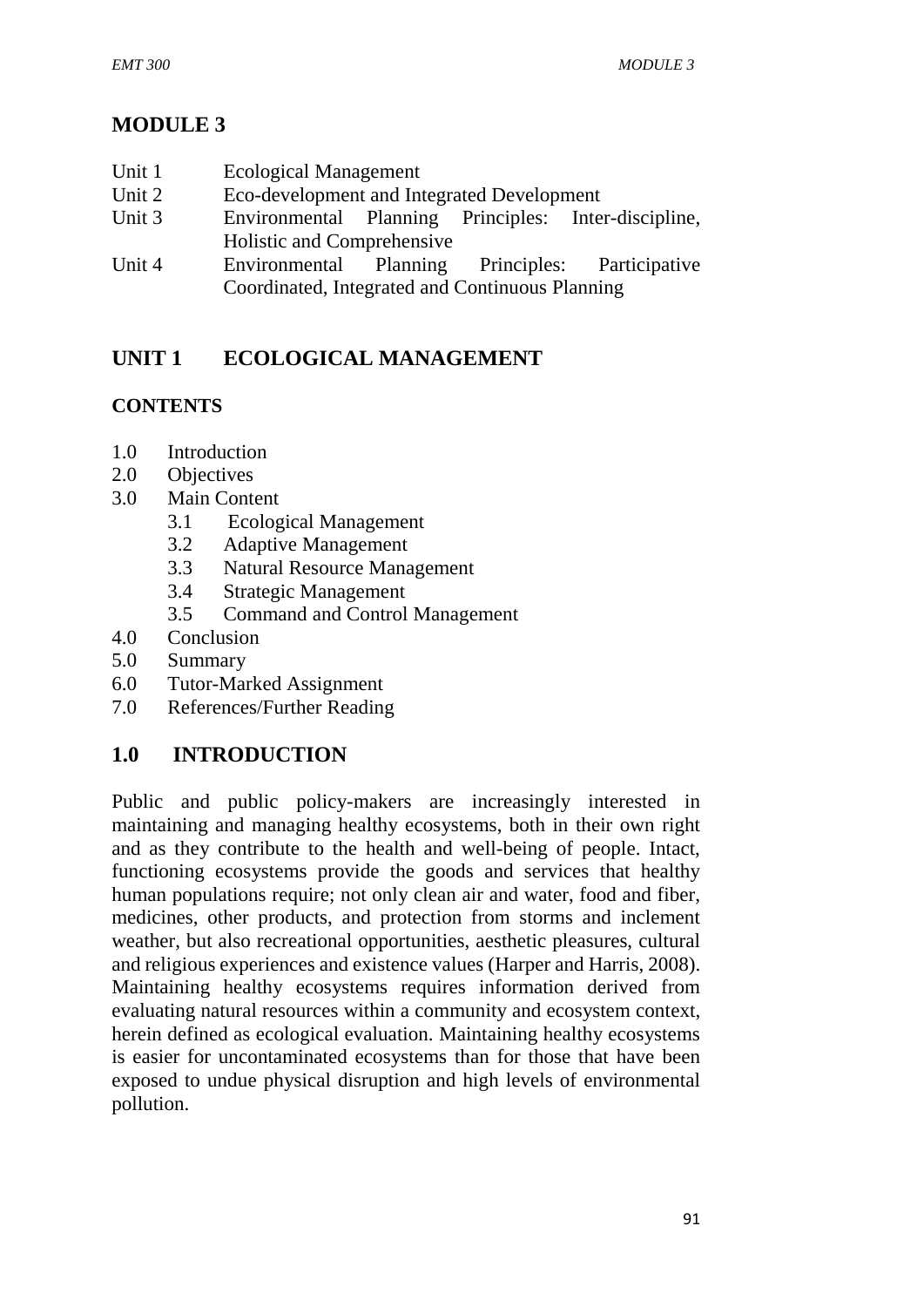# **2.0 OBJECTIVES**

By the end of this unit, you will be able to:

- explain the full meaning and concept of ecological management
- explain the adaptive and natural resource management
- discuss the strategic, command and control management.

# **3.0 MAIN CONTENT**

## **3.1 Ecological Management**

Ecological management are well-known disciplines with a wide range of paradigms, approaches, and techniques. Ecological management is simply defined with activities aimed at balancing changes in an ecosystem to bring about optimum survival of organisms. In order to achieve this, organisms go into various biological associations. Ecological management is largely interested in the biological components and with the physical components only as they impact the biota. Ecological management both require baseline information, and temporal and spatial patterns to evaluate the current status of environmental health and well being (Baird, 2005). Ecological evaluation forms the basis for all forms of environmental and ecological management, including assessment of species abnormalities and reproductive success, population levels and distribution, community and ecosystem structure and dynamics, and landscape changes, among others. With this information, managers can protect, manage, and enhance species and ecosystems, determine remediation levels and types, determine restoration types and restore specific ecosystems, conduct Natural Resource Damage Assessment (NRDA) and design long-term stewardship plans.

Several approaches to effective ecological management engage conservation efforts at both a local or landscape level and involves: adaptive management, natural resource management, strategic management, and command and control management.

# **3.2 Adaptive Management**

Adaptive management is based on the concept that predicting future influences/disturbance to an ecosystem is limited and unclear. Therefore, the goal of adaptive management is to manage the ecosystem so that it maintains the greatest amount of ecological integrity, but also to utilise management practices that have the ability to change based on new experience and insights.

Adaptive management aims to identify uncertainties in the management of an ecosystem while using hypothesis testing to further understand the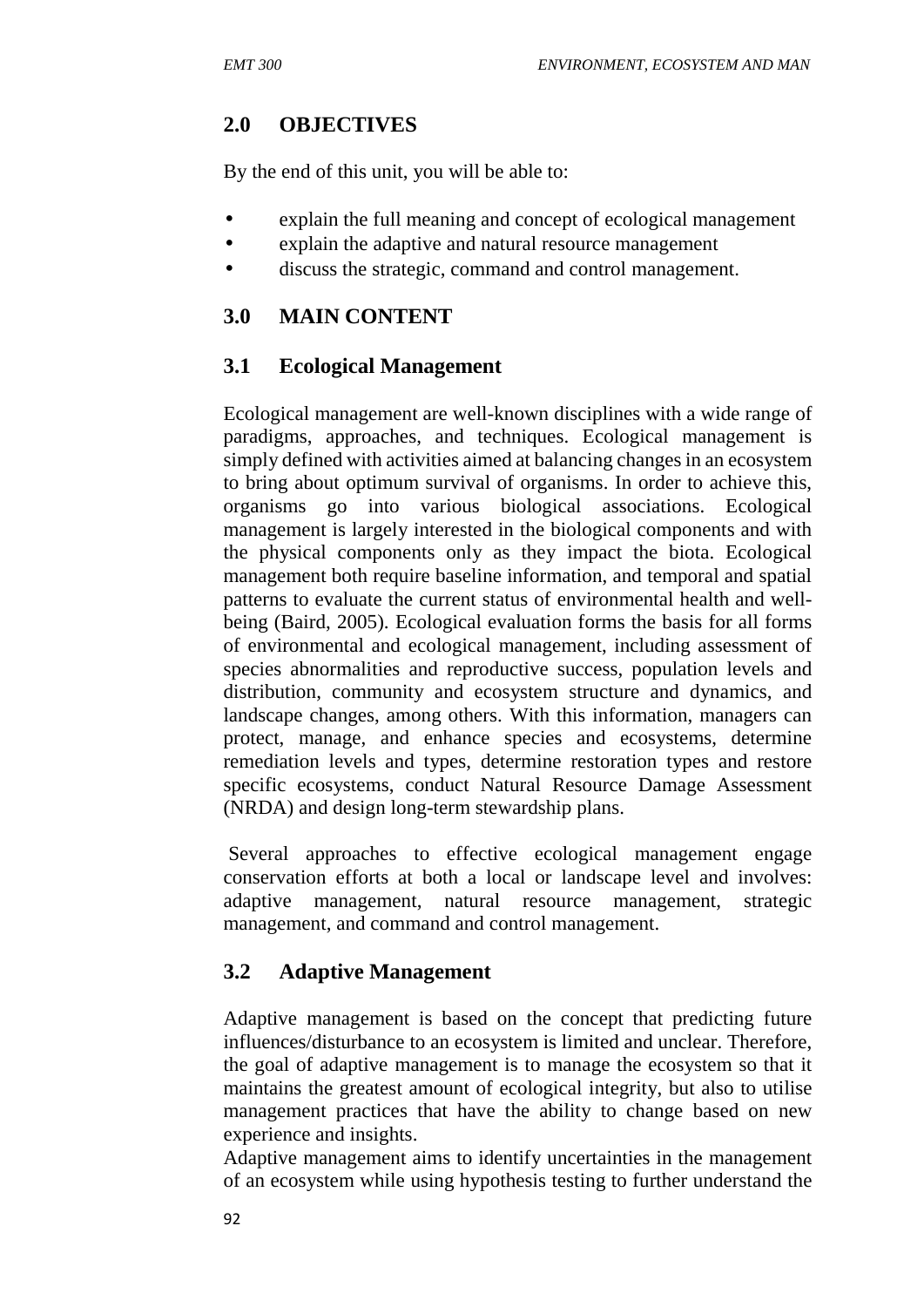system. In this regard, adaptive management encourages learning from the outcomes of previously implemented management strategies. Ecosystem managers form hypotheses about the ecosystem and its functionality and then implement different management techniques to test the hypotheses. The implemented techniques are then analysed to evaluate any regressions or improvements in functionality of the ecosystem caused by the technique. Further analysis allows for modification of the technique until it successfully meets the ecological needs of the ecosystem. Thus, adaptive management serves as a "learning by doing" method for ecosystem management.

# **3.3 Natural Resource Management**

The term natural resource management is frequently used when dealing with a particular resource for human use rather than managing the whole ecosystem. The main objective of natural resources management is the sustainability for future generations, which appoints ecosystem managers to balance natural resources exploitation and conservation over long-term time frame. The balanced relationship of each resource in an ecosystem is subject to change at different spatial and temporal scales. Dimensions such as, watersheds, soils, flora and fauna, need to be considered individually and on a landscape level. A variety of natural resources are utilised for food, medicine, energy and shelter.

The ecological management concept is based on the relationship between sustainable resource maintenance and human demand for use of natural resources. Therefore, socioeconomics factors significantly affect natural resource management.

Human populations have been increasing rapidly, introducing new stressors to ecosystems, such as climate change and influxes of invasive species. As a result, the demand for natural resources is unpredictable. Although ecosystem changes may occur gradually, the cumulative changes can have negative effects for humans and wildlife. Geographic Information Systems (GIS) and Remote Sensing Applications can be used to monitor and evaluate natural resources by mapping them in local and global scales. These tools will continue to be highly beneficial in natural resources management.

# **3.4 Strategic Management**

Strategic management encourages the establishment of goals that will benefit the ecosystem while keeping socioeconomic and politically relevant issues in mind. Strategic management differs from other types of ecological management because it keeps stakeholders involved and relies on their input to develop the best management strategy for an ecosystem.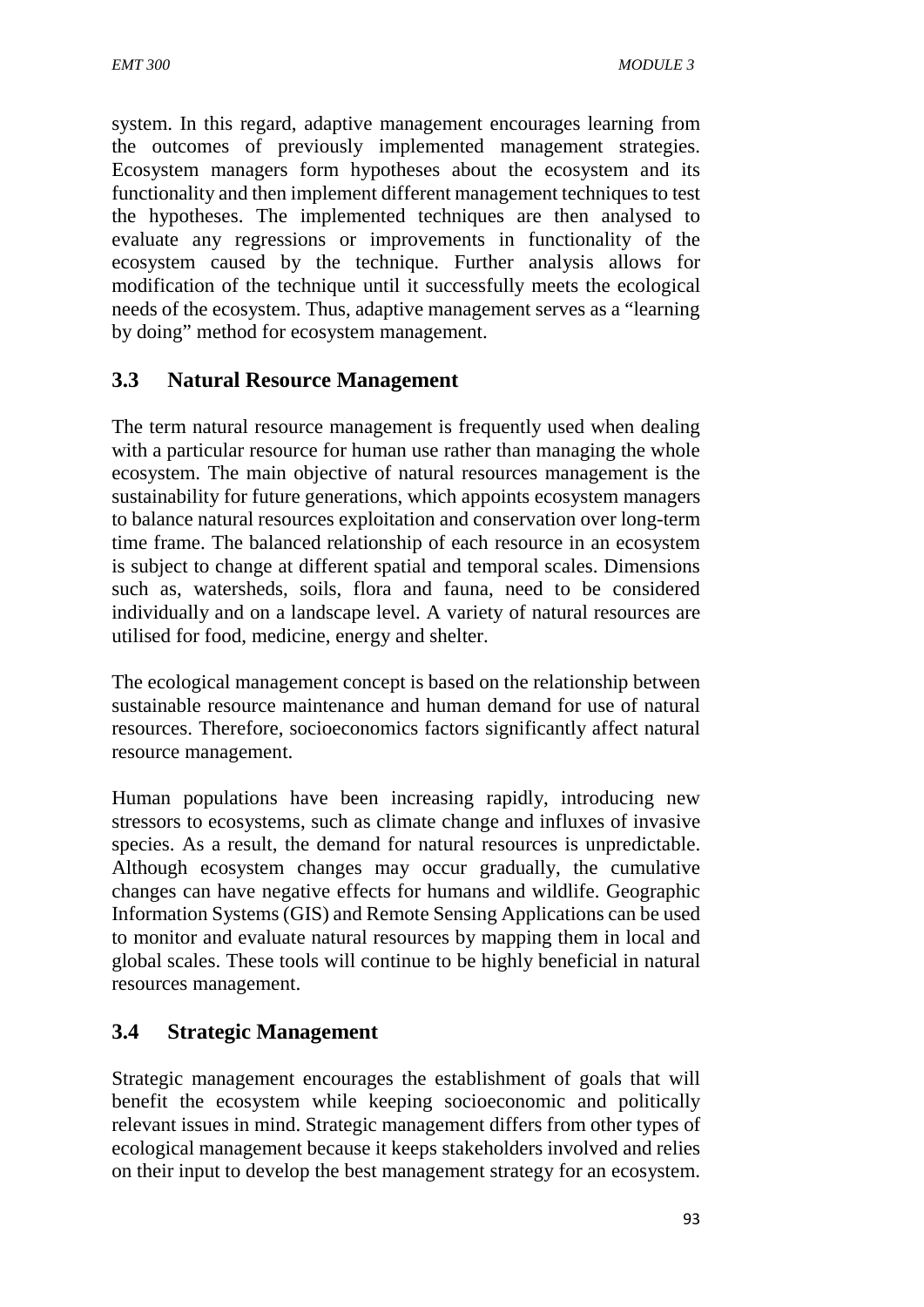Similarly, to other modes of ecological management, this method places a high level of importance on evaluating and reviewing any changes, progress or negative impacts and prioritises flexibility in adapting management protocols as a result of new information.

# **3.5 Command and Control Management**

Command and control management utilises a linear problem solving approach where a perceived problem is solved through controlling devices such as laws, threats, contracts and/or agreements. This top-down approach is used across many disciplines and works best with problems that are relatively simple, well-defined and work in terms of cause and effect. The application of command and control management has often attempted to control nature in order to improve product extractions, establish predictability and reduce threats. Some obvious examples of command and control management actions include: the use of herbicides and pesticides to safeguard crops in order to harvest more products; the culling of predators in order to obtain larger, more reliable game species; and the safeguarding of timber supply, by suppressing forest fires.

Consequently, there has been a transition away from command and control management due to many undesirable outcomes and a stronger focus has been placed on more holistic approaches that focus on adaptive management and finding solutions through partnerships.

# **4.0 CONCLUSION**

In this unit, we have examined the meaning of ecological management. We also examined the different aspect of ecological management namely; adaptive, natural resource, strategic, command and control management.

# **5.0 SUMMARY**

In this unit students have learnt that:

- ecological management is not a simple task, nor is it one that can be conducted in isolation from other considerations that range from social and cultural, to ecological and physical.
- ecological evaluation is the base for all types of environmental and ecological management.
- there are many different continuums that intersect ecological management.
- in summary, all types of ecological management and long-term stewardship require ecological evaluation as a basis for sound decisions.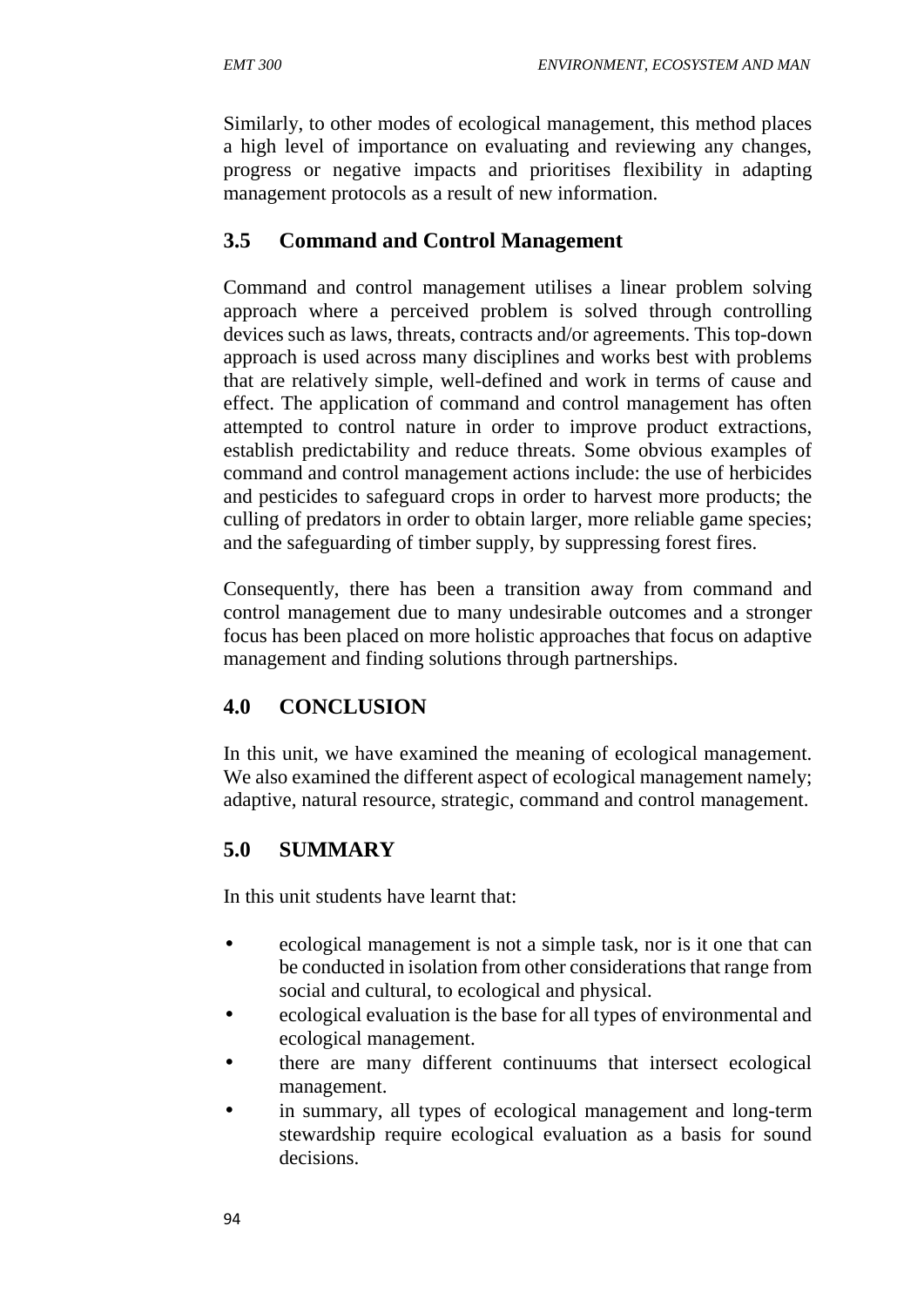ecological management consist of the following aspects which are: adaptive, natural resource, strategic, command and control management.

## **6.0 TUTOR-MARKED ASSIGNMENT**

- 1. Explain the meaning and concept of ecological management.
- 2. Describe adaptive and natural resource management.

## **7.0 REFERENCES/FURTHER READING**

- Baird, R.C. (2005). On sustainability, estuaries, and ecosystem restoration: the art of the practical. *Restoration Ecology*.13:154–8.
- Chapin, F.S., Kofinas, G.P. & Floke, C. (2009). Principles of Ecosystem Stewardship. Resilience-Based Natural Resource Management in a Change World. Springer.
- Harper, B.L. & Harris, S.G. (2008). A possible approach for setting a mercury risk-based action level based on tribal fish ingestion rates. *Environ Res*. 107:60–68.
- Knight-Richard, L. & Meffe Gary, K. (1997). "Ecosystem Management: Agency Liberation from Command and Control". *Wildlife Society Bulletin. 25 (3): 676–678.*
- *The Resilience Alliance, (2010). Adaptive Management. Viewed 8 September 2010. http://www.resalliance.org/600.php*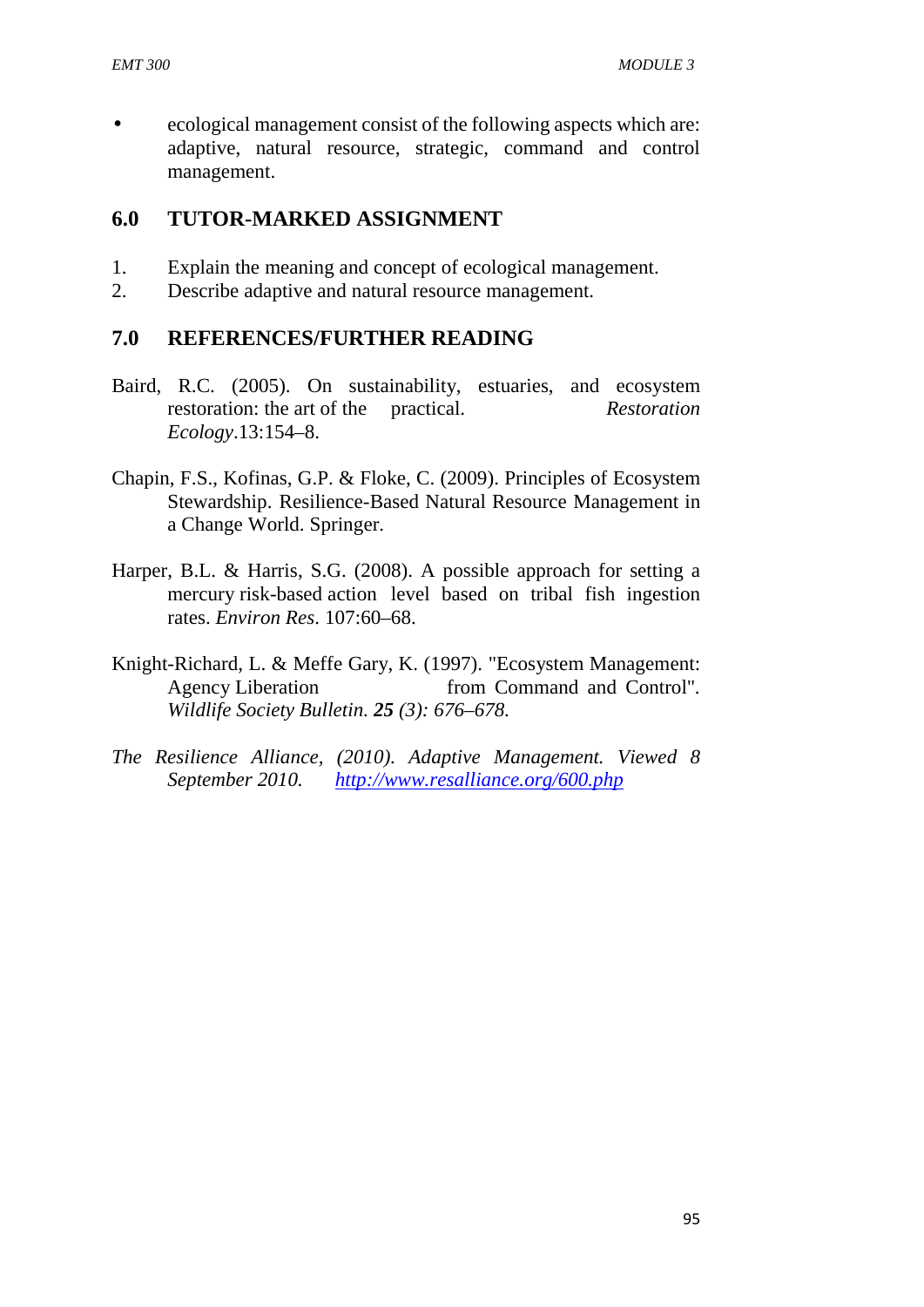## **UNIT 2 ECODEVELOPMENT AND INTEGRATED DEVELOPMENT**

## **CONTENTS**

- 1.0 Introduction
- 2.0 Objectives
- 3.0 Main Content
	- 3.1 Meaning of Eco-Development
	- 3.2 Concept of Eco-Development and Integrated Development
	- 3.3 Conditions for Achieving Eco-Development
		- 3.3.1 Social Equity
		- 3.3.2 Economical Equity
		- 3.3.3 Ecological Security
	- 3.4 Objectives of Eco Development
- 4.0 Conclusion
- 5.0 Summary
- 6.0 Tutor-Marked Assignment
- 7.0 References/Further Reading

## **1.0 INTRODUCTION**

Development is directly related to the spatial planning (regional and urban). Nowadays, humanity faces multidimensional crisis, socioeconomic crisis, cultural crisis, which is directly related to the environmental one. In the last few decades, the current development model has been questioned by international organizations and scientists of various specializations. Sustainable development or eco-development approaching interdisciplinary the problem explores the exit from the socioeconomic and environmental crisis.

## **2.0 OBJECTIVES**

By the end of this unit, you will be able to;

- explain the meaning of eco-development and its concept
- discuss conditions for achieving eco-development
- explain the objectives of eco-development.

# **3.0 MAIN CONTENT**

## **3.1 Meaning of Eco-Development**

Eco-development refers to development at regional and local levels, consistent with the potentials of the area involved, with attention given to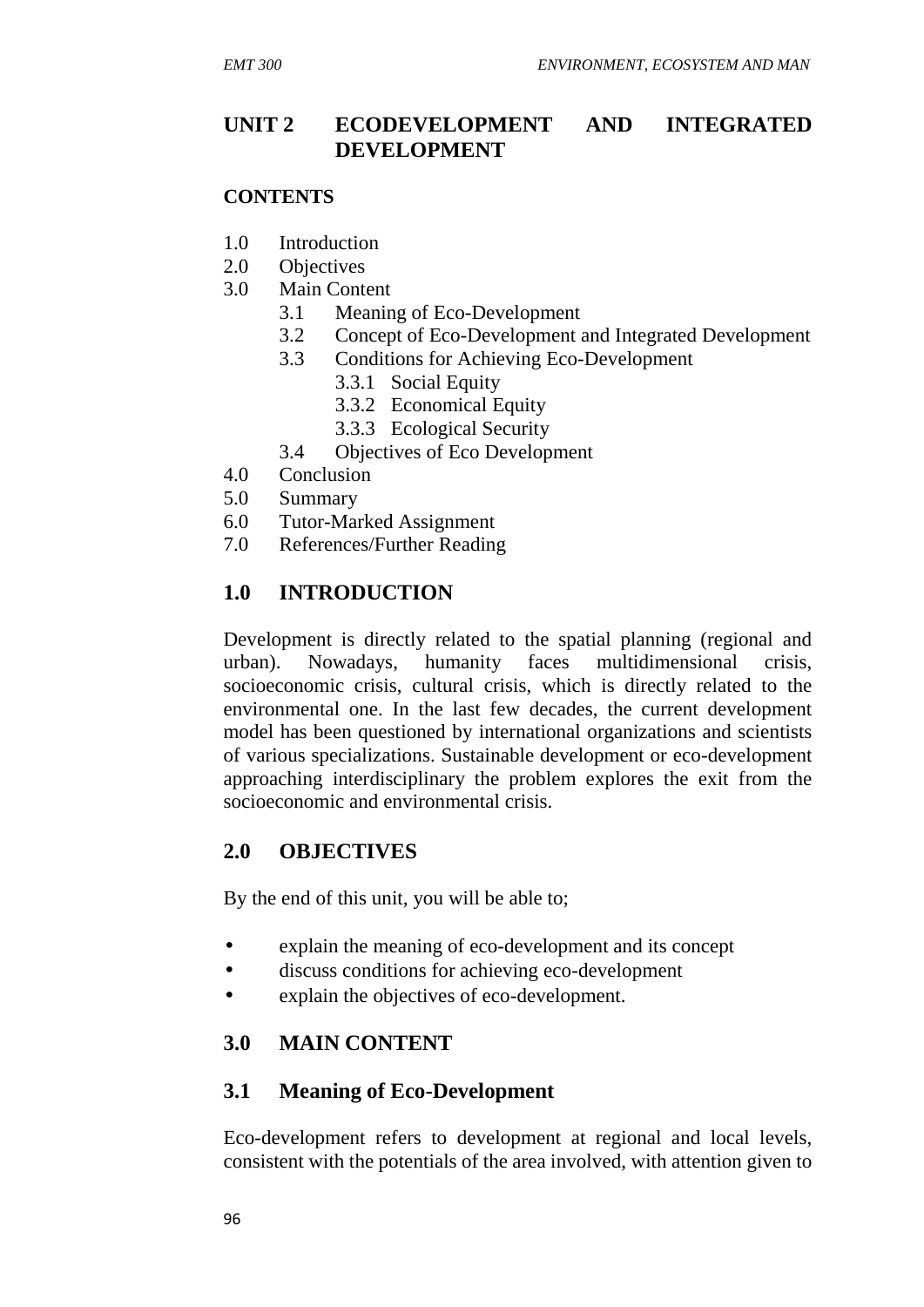the adequate and rational use of natural resources, technological styles and organisational forms that respect the natural ecosystems and local social and cultural patterns. The term is also used to describe an integrated approach to environment and development.

# **3.2 Concept of Eco-Development and Integrated Development**

The bearing capacity of the ecosystem defines the maximum level for (a) quantitative development of each activity, b) Culture and tradition will sustain, evolve and turn into key-elements for human cultivation, development of special forms of communal organisation and production. The cultural tradition of each country shows off its identity by highlighting its cultural diversity, which is essential to maintain a cultural diversity at a global level.

Agriculture takes advantage of two natural resources: soil and water. Misuse of these resources contributes to soil degradation and pollution of water. For this reason, establishment of ecological agriculture is essential. Moreover, ecological agriculture correlates traditional cultivation of land with scientific knowledge, respects nature and the developed mild technical means and creates new jobs. Ecological methods of cultivation and plant growth ought to be utilised in restructuring of crops. The harmonious co-existence of agriculture and farming is reckoned as a crucial factor. Animal waste could sometimes serve as fertilizer, while the free grazing of animals in selected places will provide countries with healthy livestock.

In energy sector, it is necessary to exploit and use environmentally friendly forms of energy and develop bioclimatic architecture for the protection of the environment and strengthening of the battle against unemployment. Development and dissemination of modern forms and networks of telecommunications, transmission of information and service (telecommuting, telemedicine, distance learning etc.) could keep population at home contributing to balanced development.

Tourism should also be approached with a sustainable point of view. Tourism must be developed within the framework of the tourist bearing capacity of each region, highlighting the local culture and productive economy as well as sparking the robust local development. The ecotourism experiment in the National Park of Abruzzo (Apennines) is worth mentioning as a contemporary example of implementing alternative tourism.

Environmental education plays the key-role in the required ecological transformation of society. Each country should develop, evolve and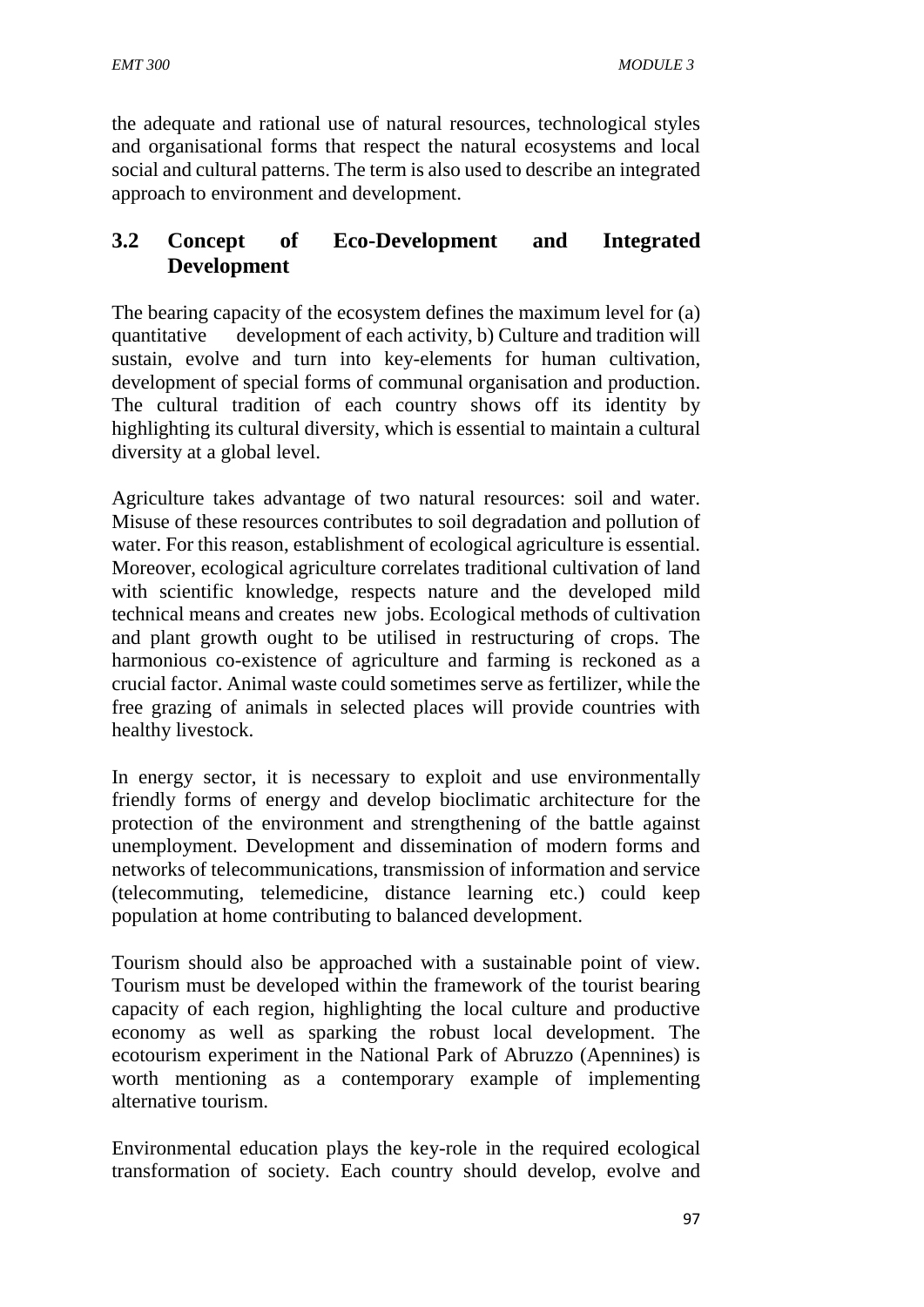promote its own material and immaterial culture. A modern example of eco-development is the area of Anavra in the mountainous Magnesia; where resident enjoy high incomes and quality of life, which can be compared with the rich Switzerland.

# **3.3 Condition for Achieving Eco-Development**

# **3.3.1 Social Equity**

There should be an equilibrium condition in the society among the same generation within and between nation (intra-generation equity) and between two different generations (inter-generation equity). We should handover a safe, healthy and resourceful environment to our future generations.

# **3.3.2 Economical Equity**

The technology should address to the problem of the development countries, producing drought tolerant varieties for uncertain climates, vaccines for infectious diseases, clean fuel for domestic and industrial use. This type of technological development will support the economic growth of the poor countries and help in narrowing the wealth gap and lead to sustainability.

# **3.3.3 Ecological Security**

If any development process protects our biodiversity, decreases the rate of soil erosion and increases the forest cover area that brings the ecological security.

# **3.4 Objectives of Eco-Development**

A primary goal of eco-development is to achieve a reasonable and equitably distributed level of economic well-being that can be perpetuated continually for many human generations. It also implies using renewable natural resources in a manner that does not eliminate or degrade them, or otherwise diminish their usefulness for future generations. Eco development also requires depleting non-renewable energy resources at a slow enough rate so as to ensure the high probability of an orderly society transition to renewable energy sources. Other objectives are listed below:

- 1. It should protect our biodiversity;
- 2. It should prevent soil erosion;
- 3. It should slow down the population growth;
- 4. It should increase forest cover;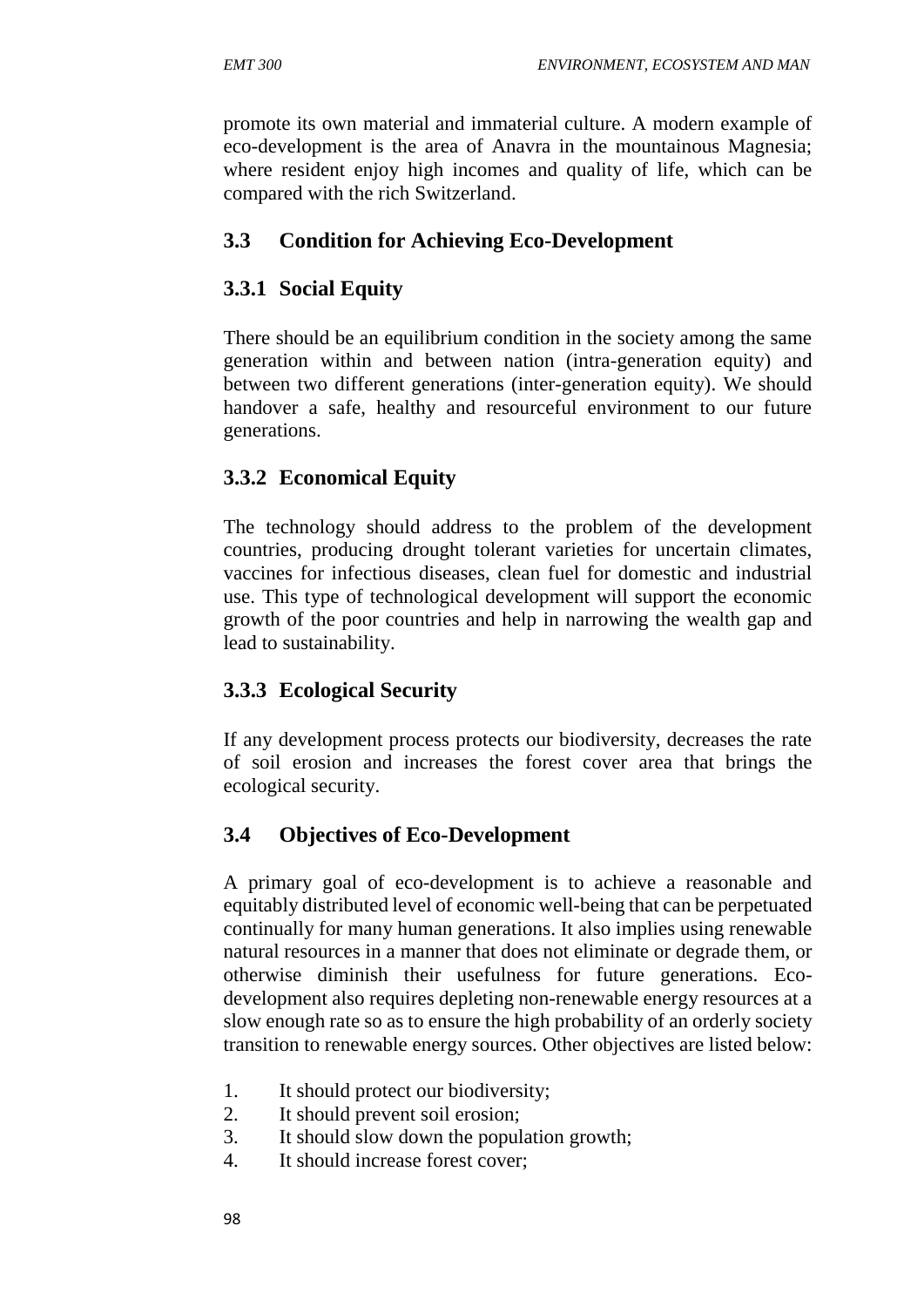- 5. It should cutoff the emissions of CFC,  $SO_2$ ,  $NO_2$  and  $CO_2$ ;
- 6. It should reduce waste generation.
- 7. It should eliminate poverty and deprivation and above all.
- 8. It should bring benefits to all.

# **4.0 CONCLUSION**

In this unit, we have examined the meaning of eco-development. We looked at the concept of eco-development and integrated development. The conditions for achieving eco-development and its objectives were also examined.

# **5.0 SUMMARY**

In this unit students have learnt that:

- eco-development refers to development at regional and local levels, consistent with the potentials of the area involved and so on;
- **the bearing capacity of the ecosystem defines the maximum level** for (a) quantitative development of each activity, b) Culture and tradition will sustain, evolve and turn into key-elements for human cultivation, development of special forms of communal organization and production;
- some of the concept of eco-development and integrated development involves agriculture, ecological method of cultivation, animal waste, energy sector, eco-tourism and environmental education;
- $\blacksquare$  the conditions for achieving eco-development are social equity, economical equity and ecological security; and
- a primary goal of eco-development is to achieve a reasonable and equitably distributed level of economic well-being that can be perpetuated continually for many human generations.

# **6.0 TUTOR MARKED ASSIGNMENT**

- 1. What do you understand by eco-development and describe the concept of eco-development and integrated development?
- 2. Mention the objectives of eco-development.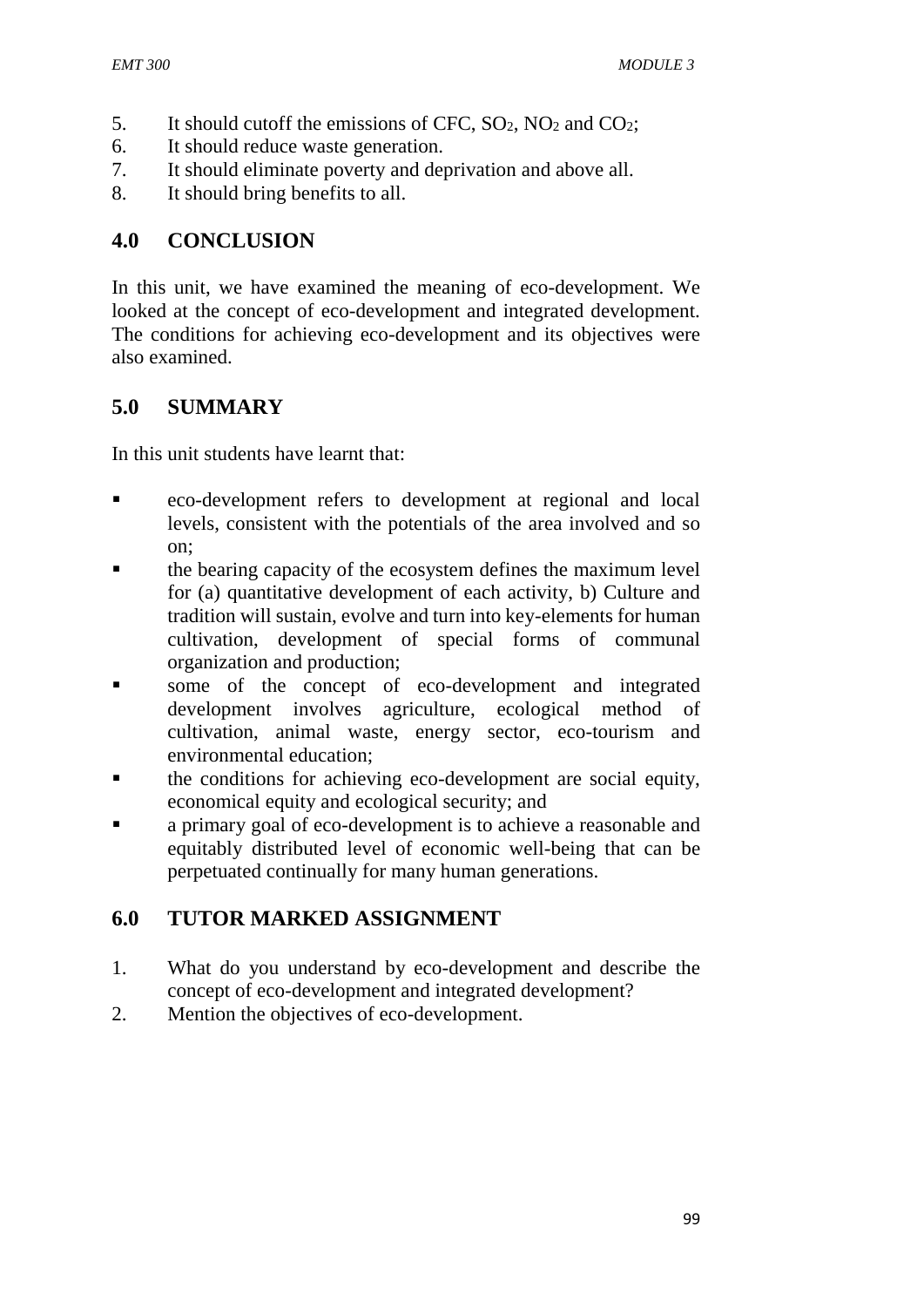## **7.0 REFERENCES/FURTHER READING**

- Konstantina, L. (2017). Eco-development and environmental spatial planning. Fresenius Environmental Bulletin. 26:1291-1300.
- Lantitsou, . (2013). Neighborhood-parish as a community's life organisation cell and an urban eco-planning unit. Proceedings of the International Conference on Cities Trans- formation. Skiathos island, Greece, June 18-21.
- Lantitsou, K., (2015). Preservation and enhancement of the architectural heritage of the Old Town of Xanthi. Proceedings of the 2nd Environmental Congress of Thessaly, Skiathos, 26-28 September.
- Srivastava, S. (2013). Environment and Ecology. New Delhi. S.K. Kataria and Sons.
- Ranjan, K. D. (2017). Practice-Based Interdisciplinary Approach and Environmental Research. Environments. 4(1): 22. doi:10.3390/environments4010022
- White, S.S. & Mayo, J.M. (2004). Learning expectations in environmental planning. *Journal of Planning Education and Research*. 24:78–88.
- Deshmukh, N. (2014). Environmental Education. *Indian Journal of Public Administration.* 60(1): 138.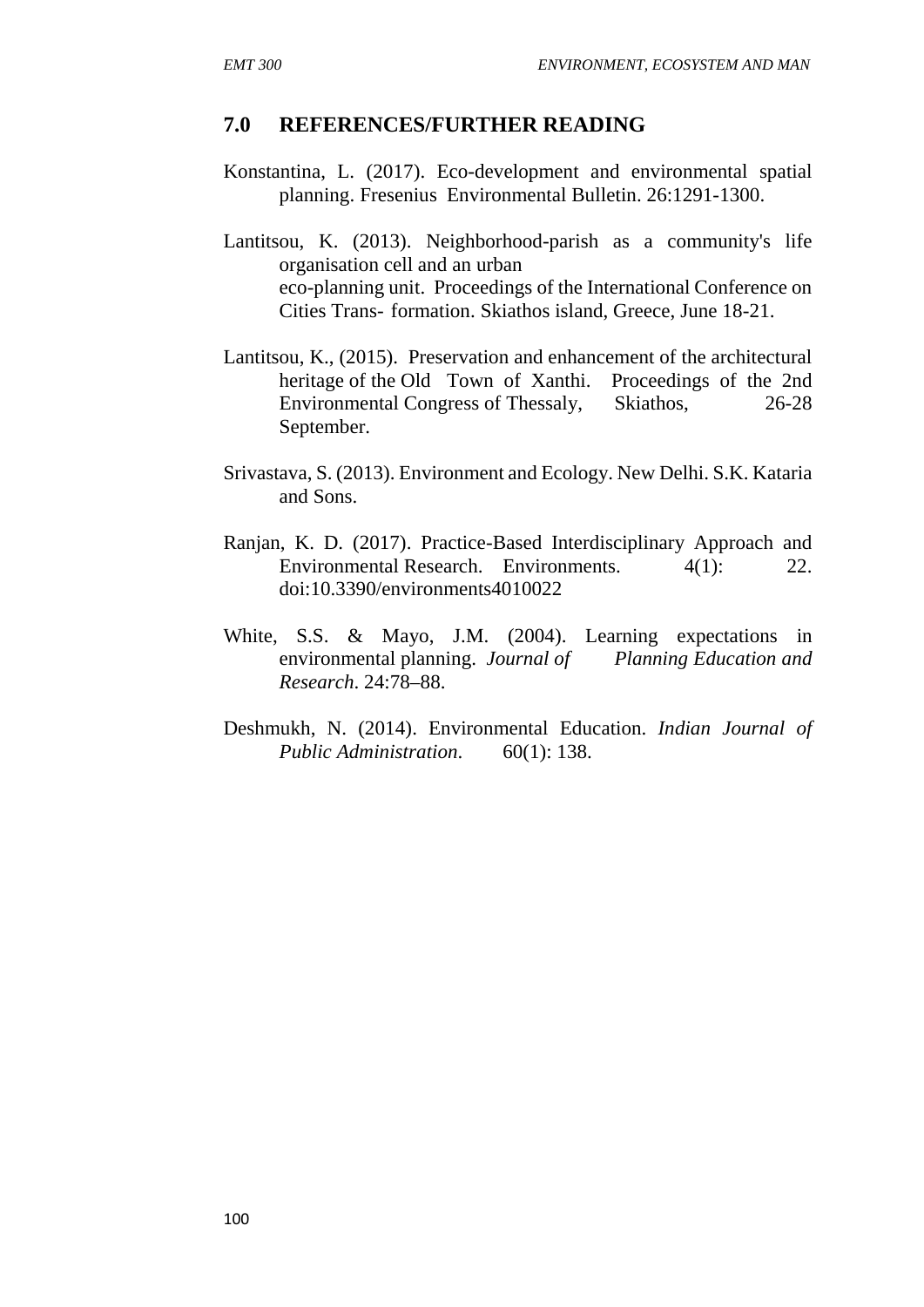## **UNIT 3 ENVIRONMENTAL PLANNING PRINCIPLES: INTER DISCIPLINE, HOLISTIC AND COMPREHENSIVE**

## **CONTENTS**

- 1.0 Introduction
- 2.0 Objectives
- 3.0 Main Content
	- 3.1 Meaning of Environmental Planning
	- 3.2 Inter-disciplinary Planning
	- 3.3 Holistic Planning
	- 3.4 Comprehensive Planning
- 4.0 Conclusion
- 5.0 Summary
- 6.0 Tutor-Marked Assignment
- 7.0 References/Further Reading

## **1.0 INTRODUCTION**

Environmental planning is not a new concept. As early as the 1920s, when planning was used for design purposes, Benton MacKaye sought ways to 'bring together conservation and community planning'. In the late 1960s and 1970s, the modern environmental movement provided a great opportunity to build a nexus of two interdisciplinary areas: environmental studies and planning Since the 1990s, recent technologies, approaches, knowledge, and geographic information systems (GISs) have impacted environmental planning. Thus, environmental planning must be considered as an interdisciplinary field of practice that includes environmental studies, planning, and recent technologies, among others.

## **2.0 OBJECTIVES**

By the end of this unit, you will be able to:

- define environmental planning
- explain the inter-disciplinary and holistic planning
- explain the comprehensive planning.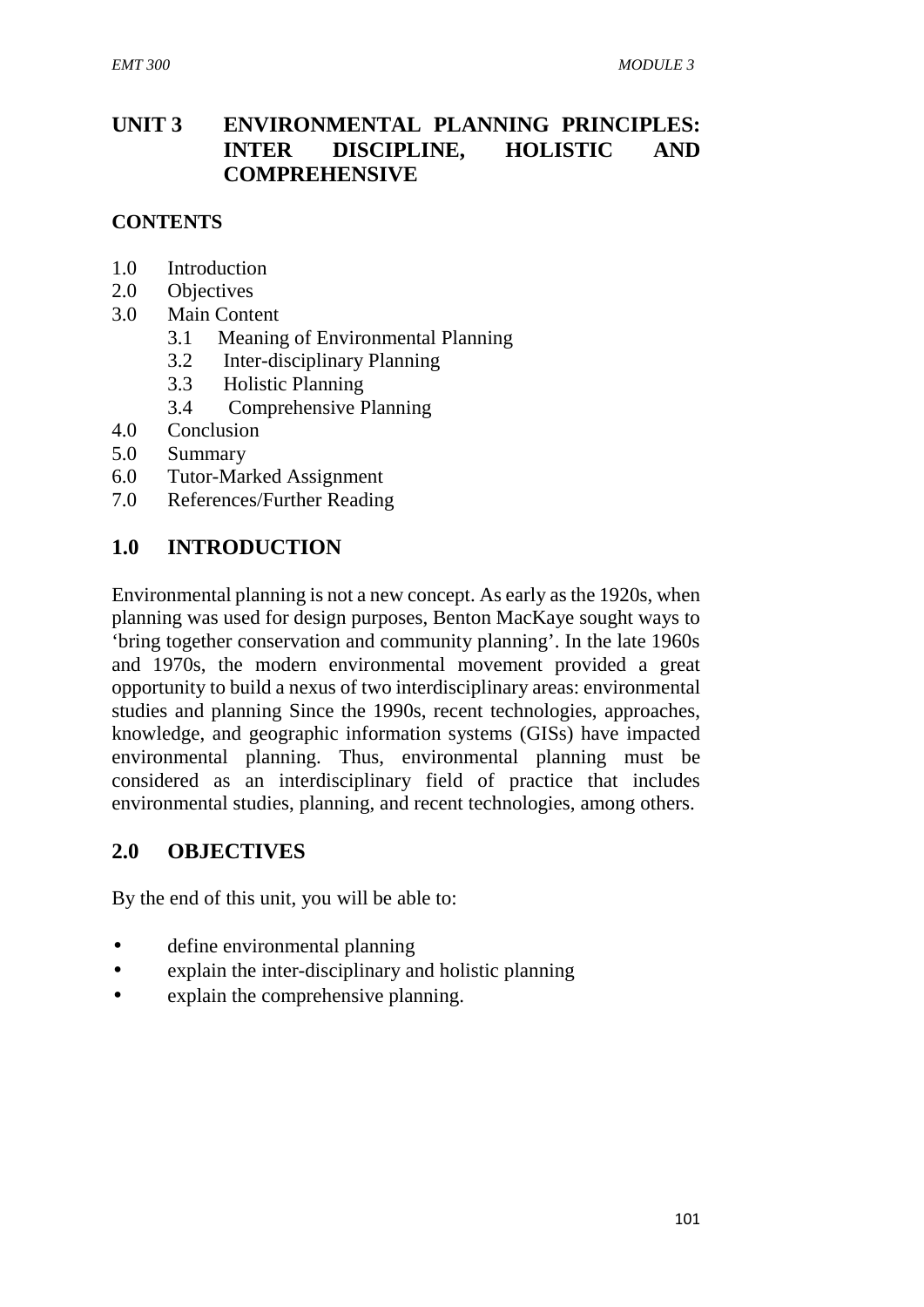# **3.0 MAIN CONTENT**

# **3.1 Meaning of Environmental Planning**

**Environmental planning** is defined as 'the process of planning for **envi ronmental protection** and **problem solving'**. Both environmental protection and problem solving involve extensive knowledge, skills, and abilities. Thus, the complex and interdisciplinary nature of environmental planning poses serious challenges to educators.

**Also environmental planning** can be defined as the process of facilitating decision making to carry out land development with the consideration given to the natural environment, social, political, economic and governance factors and provides a holistic framework to achieve sustainable outcomes. A major goal of environmental planning is to create sustainable communities, which aim to conserve and protect undeveloped land.

Furthermore, the term '**Environmental Planning'**, also well known, was defined by the **International Union for Conservation of Nature as**: "...a process whereby regional, national or subnational resource conservation or development plans are created in ways that consciously seek to minimise long term negative effects on existing levels of **environmental quality** ..." There are, however, views which consider Environmental Planning as all planning, that is, including planning for regions, towns and settlements of various kind.

# **3.2 Inter-disciplinary Planning**

Historical development and the present state of planning imply that its main concerns were always the development processes of settlement and settlement systems at all levels, together with their impact on the natural environment, state of economy and the quality of human life. Development is a multi-complex process and, in its essence, planning has been usually recognised as responsible for its coordination both in space and time. Planning evolved, generally, from architecture but, later, other disciplines became entangled in it because of their interest in various aspects of development and, at present, the prime 73 responsibility of planning cannot be discharged without close affinity with and knowledge of **economic**, **managerial**, **ecological**, **technological** and **social issues**. This is, of course, a very large field and it has compelled planning to evolve as, primarily, a generalist activity that must examine development from a wide range of viewpoints coming from many disciplines, and then try to integrate this very broad spectrum into planning decisions.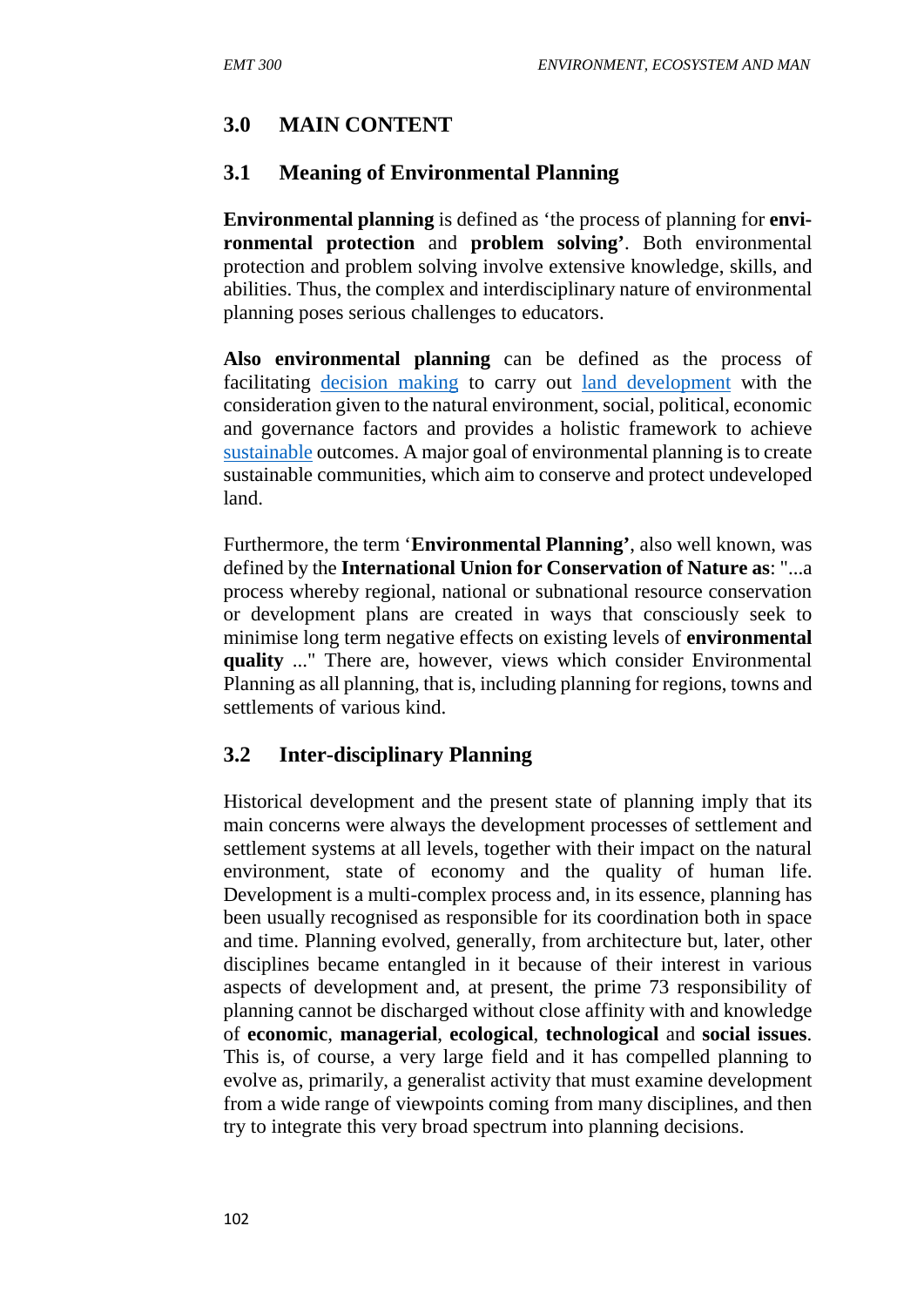# **3.3 Holistic Planning**

The goals of improved equity, eradication of poverty and environmental sustainability which must form the basis of development in the Third World, can only be achieved if basic human necessities are met on a much wider scale than before. It is the contention of this article that development requires a large scale decentralised but coherent effort for the application of science to basic needs and the delivery of goods and services aimed at fulfilling these needs through the government machinery, judicial administrative, social and academic institutions. The environmental impacts of conventional technology are relatively well known today. Air pollution, acid rain, industrial waste disposal, toxic effluent, noise and vibrations, crowding and congestion and many other side effects of urban and industrial activity are now widely recognised as the costly bi-products of activities which otherwise produce useful outputs.

While governments must necessarily play a leadership role through education, creation of awareness, implementation of various Acts, policies and programmes in letter and spirit along with the provision of infrastructure and overall planning, their policies on science and technology must be geared primarily for promotion of creative action at the individual and community levels.

# **3.4 Comprehensive Planning**

Comprehensive planning is a process that determines community goals and aspirations in terms of community development. The result is called a comprehensive plan and both expresses and regulates public policies on transportation, utilities, land use, recreation, and housing. Comprehensive plans typically encompass large geographical areas, a broad range of topics, and cover a long-term time horizon. The term comprehensive planning is most often used by urban planners in the United States.

In Canada, **comprehensive planning** is generally known as strategic planning or visioning. It is usually accompanied by public consultation. When cities and municipalities engage in comprehensive planning the resulting document is known as an **Official Community Plan** or **OCP** for short.

# **4.0 CONCLUSION**

In this unit, we have examined the meaning of environmental planning and the various planning principles as follows: inter-disciplinary, holistic and comprehensive planning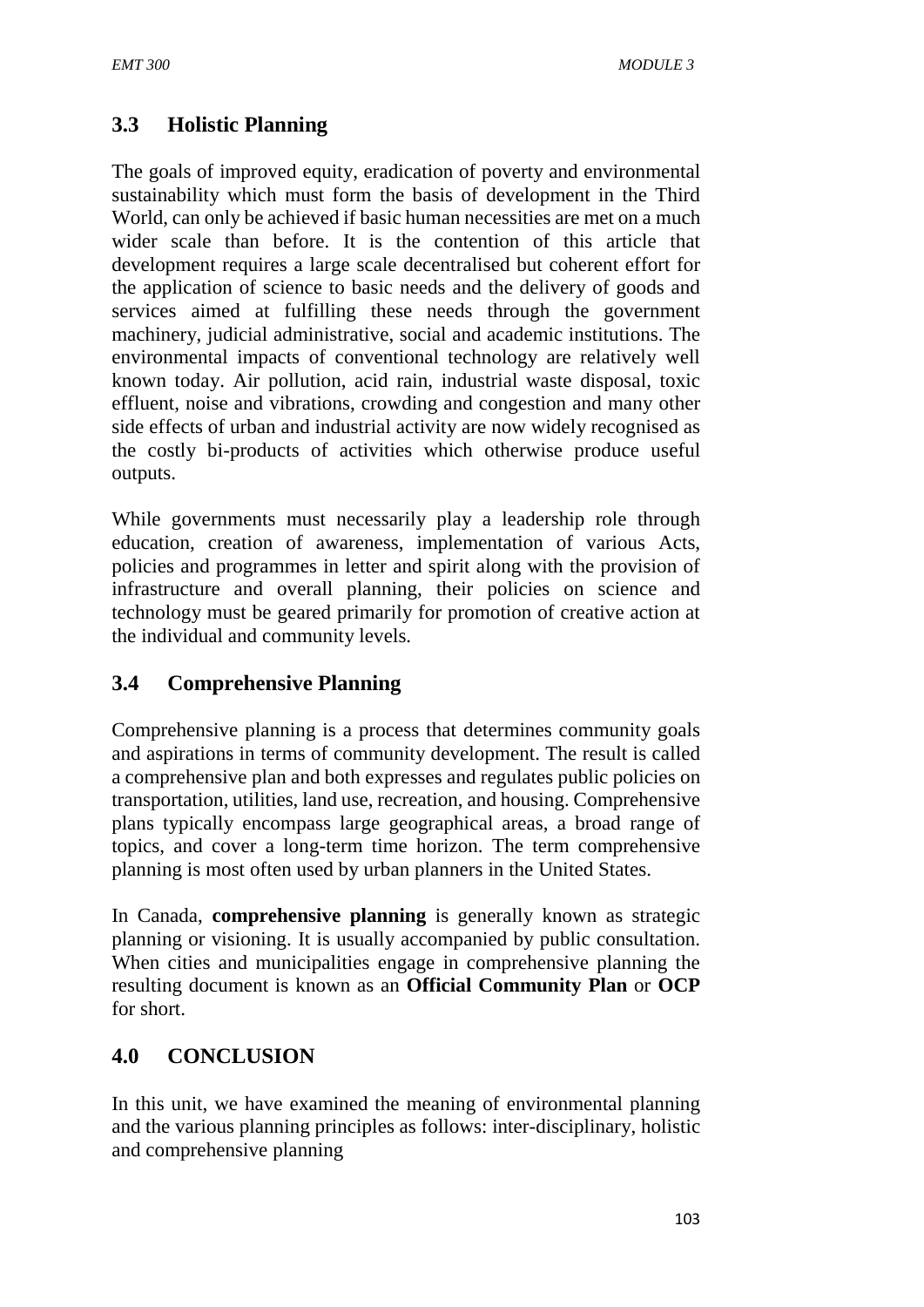# **5.0 SUMMARY**

In this unit students have learnt that:

- environmental planning is defined as 'the process of planning for environmental protection and problem solving;
- the term 'Environmental Planning', also well known, was defined by the International Union for Conservation of Nature as: "...a process whereby regional, national or subnational resource conservation or development plans are created in ways that consciously seek to minimise long term negative effects on existing levels of environmental quality.
- inter-disciplinary planning evolved, generally, from architecture but, later, other disciplines became entangled in it because of their interest in various aspects of development.
- holistic planning in governments must necessarily play a leadership role through education, creation of awareness, implementation of various Acts, policies and programmes in letter and spirit along with the provision of infrastructure and overall planning.
- comprehensive planning is a process that determines community goals and aspirations in terms of community development.

# **6.0 TUTOR-MARKED ASSIGNMENT**

- 1. Explain the different meanings of Environmental Planning.
- 2. Write short notes on inter-disciplinary, holistic and comprehensive planning principles.

# **7.0 REFERENCES/FURTHER READING**

- Beathley, T. (1995). "Planning and Sustainability: The elements of a new paradigm". *Journal of Planning Literature.* Retrieved 26 September 2016.
- Deshmukh, N. (2014).Environmental Education .*Indian Journal of PublicAdministration*.60 (1) 138.
- Ranjan, K. D. (2017). Practice-Based Interdisciplinary Approach and Environmental Research. *Environments 4*(1), 22. doi:10.3390/environments4010022.
- Tang, Z., Burbach, M.E. & Wei1, T. (2010). Bridging the gap between environmental planning education and practice. *Int. J. Sus. Dev. Plann.* 5(4): 430–442*.* DOI: 10.2495/SDP-V5-N4-430-442
- White, S.S. & Mayo, J.M. (2004). Learning expectations in environmental planning. *Journal of Planning Education and Research*, 24: 78–88.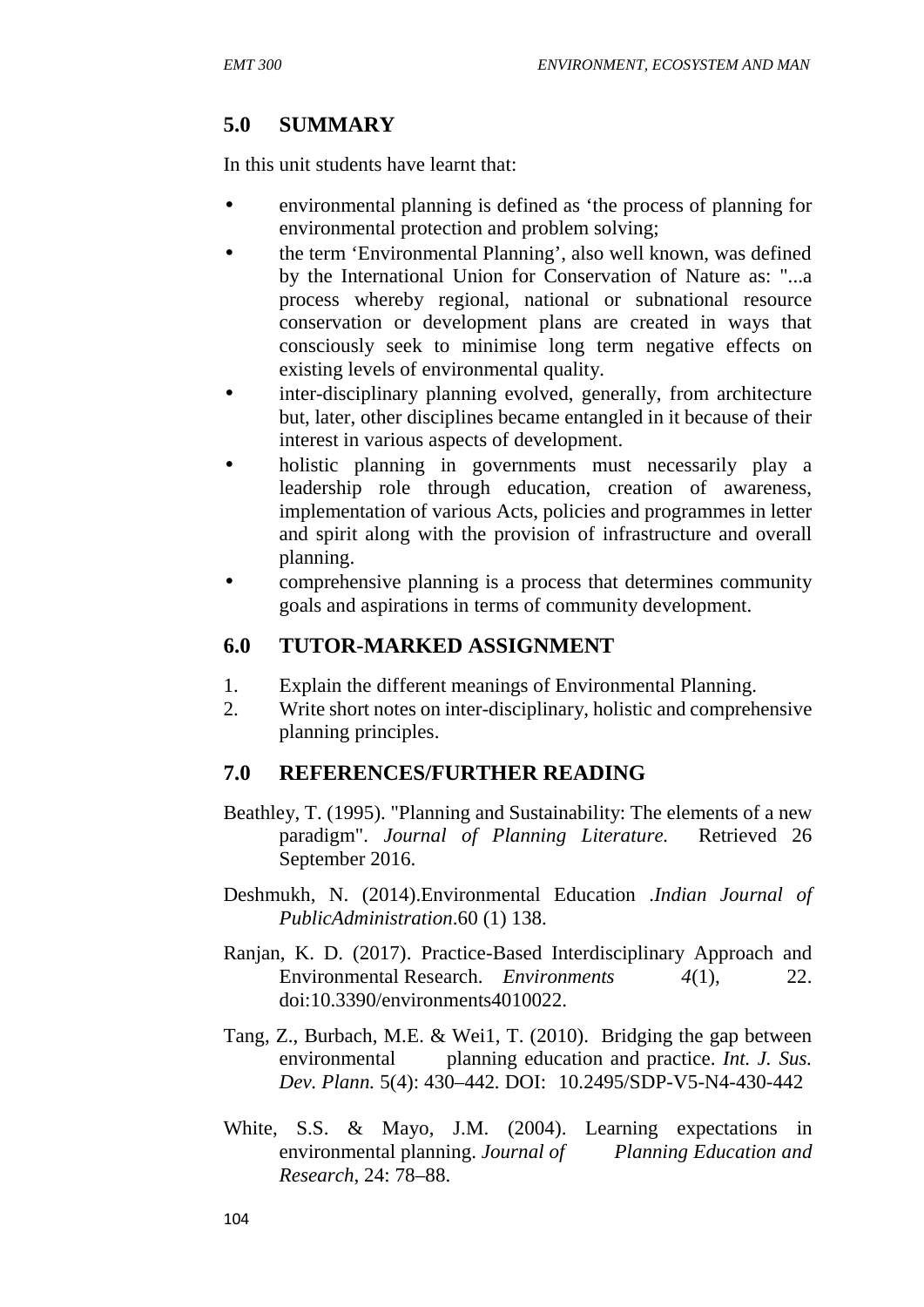# **UNIT 4 ENVIRONMENTAL PLANNING PRINCIPLES PARTICIPATIVE COORDINATED, INTEGRATED AND CONTINUOUS PLANNING**

## **CONTENTS**

- 1.0 Introduction
- 2.0 Objective
- 3.0 Main Content
	- 3.1 Meaning of Environmental Planning
	- 3.2 Participative Coordinated Planning
	- 3.3 Integration Planning
	- 3.4 Continuous Planning
		- 3.4.1 Characteristics of Continuous Planning
- 4.0 Summary
- 5.0 Conclusion
- 6.0 Tutor-Marked Assignment
- 7.0 References/Further Reading

## **1.0 INTRODUCTION**

Participative coordinated and integrated approaches to environmental planning and management are being widely advocated in the literature and by management organisations. Terms such as integrated resources management, ecosystem management, and integrated environmental management have emerged from several different fields. But in this unit we are going to discuss on participative coordinated, Integrated and continuous planning.

## **2.0 OBJECTIVES**

By the end of this unit, you will be able to:

- **•** explain the meanings of environmental planning
- discuss the participative coordinated planning
- explain the integrated and continuous planning.

## **3.0 MAIN CONTENT**

## **3.1 Meaning of Environmental Planning**

Earlier in this course we defined environmental planning as 'the process of planning for environmental protection and problem solving'. Both environmental protection and problem solving involve extensive knowledge, skills, and abilities. Thus, the complex and interdisciplinary nature of environmental planning poses serious challenges to educators.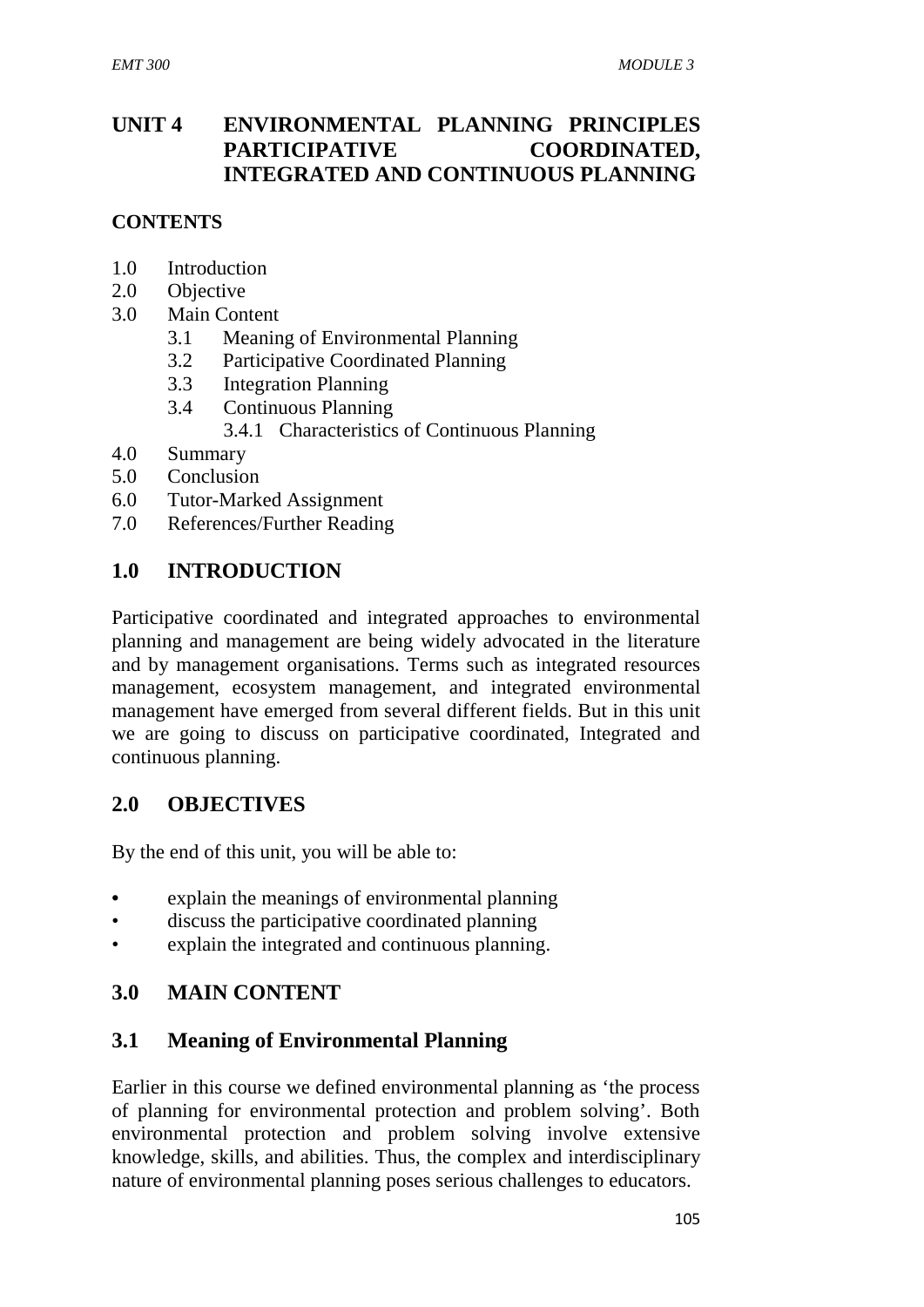Also environmental planning can be defined as the process of facilitating decision making to carry out land development with the consideration given to the natural environment, social, political, economic and governance factors and provides a holistic framework to achieve sustainable outcomes.

Furthermore, the term 'Environmental Planning', also well known, was defined by the International Union for Conservation of Nature as: a process whereby regional, national or subnational resource conservation or development plans are created in ways that consciously seek to minimise long term negative effects on existing levels of environmental quality.

# **3.2 Participative Coordinated Planning**

Participatory planning is an urban planning paradigm that emphasizes involving the local community from the very beginning (preparation of Local Action Plans) of the strategic and management processes of urban planning; or, community-level planning processes. The Participatory Strategic Planning process is a consensus-building approach that helps a community to join together in explaining how they would like their community or organisation to develop over the next few years.

The participatory planning method has its roots in the United States, influencing western European countries in the subsequent years. Participative planning has a long tradition in most western countries also, whereas it's still in infancy in the "eastern-blocks", and in some South- European countries where cities are rather focused on carrying planning in a traditional level, based alone on professional expert opinions. Planning methodology based on public participation is rather for harmonising the different viewpoints and knowledge than forcing concrete solutions. It is a democratic process of common solution seeking with the users for the users. The involved professionals and community planners coordinate and support the process without dominating or proclaiming the one and only "right" professional solution.

# **3.3 Integration Planning**

Integration includes the following dimensions: functional – mixed use areas with good infrastructure and services, social – different social and cultural groups, economic – a mix of different income groups and economic activities.

**• Functional integration** or physical integration involves creating development that is not mono-functional or sterile. The aim is to create lively and interactive living and working areas where all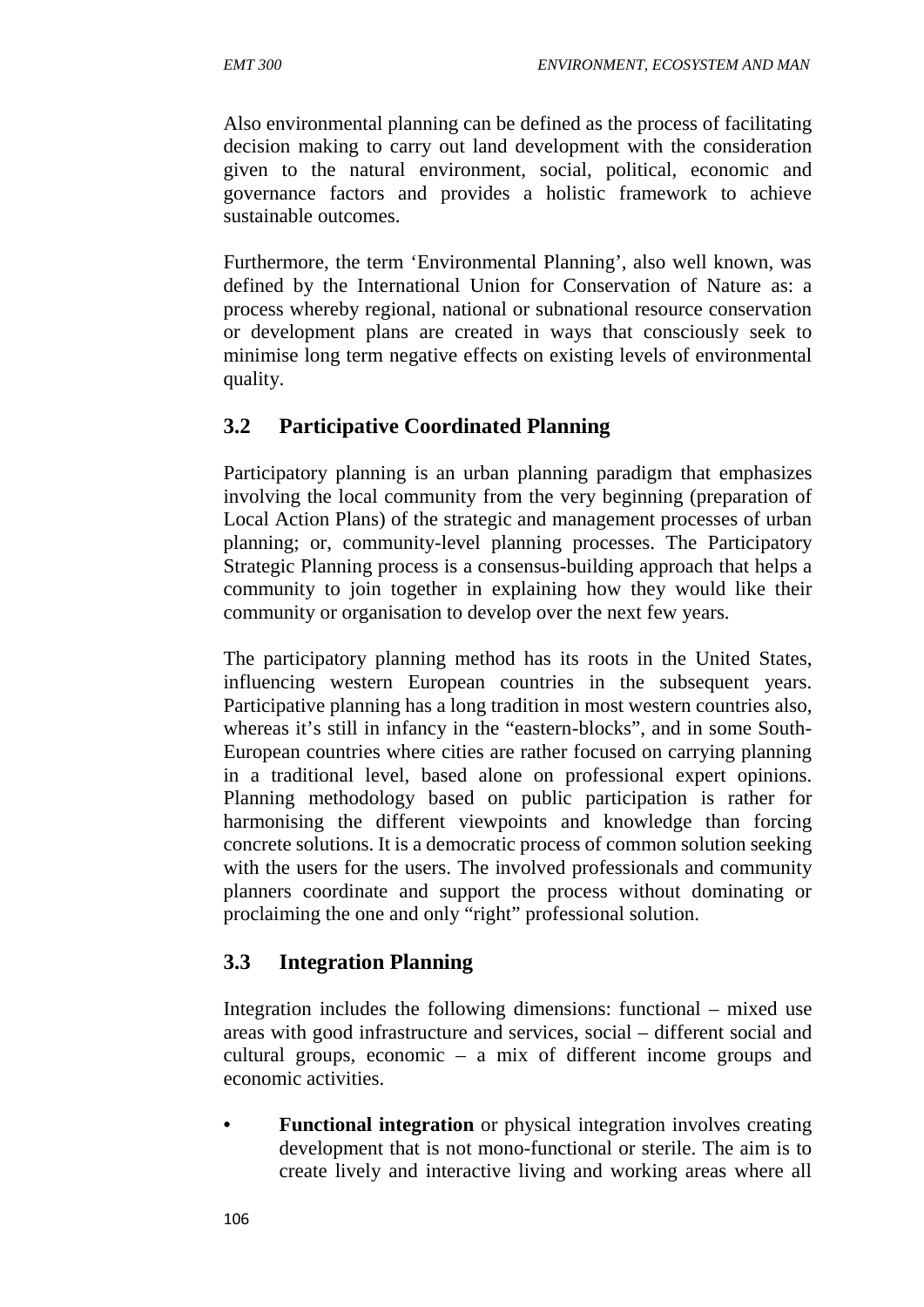dimensions of activity including cultural, educational, and economic and others are catered for. The result of functional integration is the availability and accessibility of a range of services and amenities required for daily life. Functional integration can be achieved through the implementation of mixed use, higher densities, infilling, and the co-location of living, working, service and recreational opportunities.

Benefits include local income generation, accessibility of goods and services, reduced need to travel and transport goods, lower financial and environmental costs, a diverse and dynamic urban environment and a more efficient provision of infrastructure and other services.

- **• Social integration**: Social integration involves facilitating a diverse and vibrant population mix in a community where all population groups are catered for. This includes catering for different cultural, age, ability and income groups. Social integration can be achieved through the provision of mixed housing, different land tenure and financing options and variations in available buiding and dwellings. It can also be achieved through multi-purpose community centres and through the strategic location of business centres, markets and institutions. The benefits of social integration include social interaction, co-operation, understanding and tolerance, people from different backgrounds enriching one another, cross-cutting interest groups, overcoming differences and enhanced human resources and capacities available in communities.
- **• Economic integration**: Economic integration results in a community that reflects a diversity of income groups. It will also have a range of different scales of economic activities and possibilities and opportunities. This can be achieved through the conscious provision of spaces and opportunities for the full range of economic requirements for a community, such as urban agriculture, small-scale selling, markets, entrepreneurial centres, business support and the more traditional opportunities such as commercial activity areas. The benefits include increased employment opportunities, local buying power and ultimately a more economically successful community.

#### **3.4 Continuous Planning**

Continuous planning is an approach to planning where static annual or bi annual plans are replaced with a continually updated plan, which is revised every time an internal or external event (such as a shift in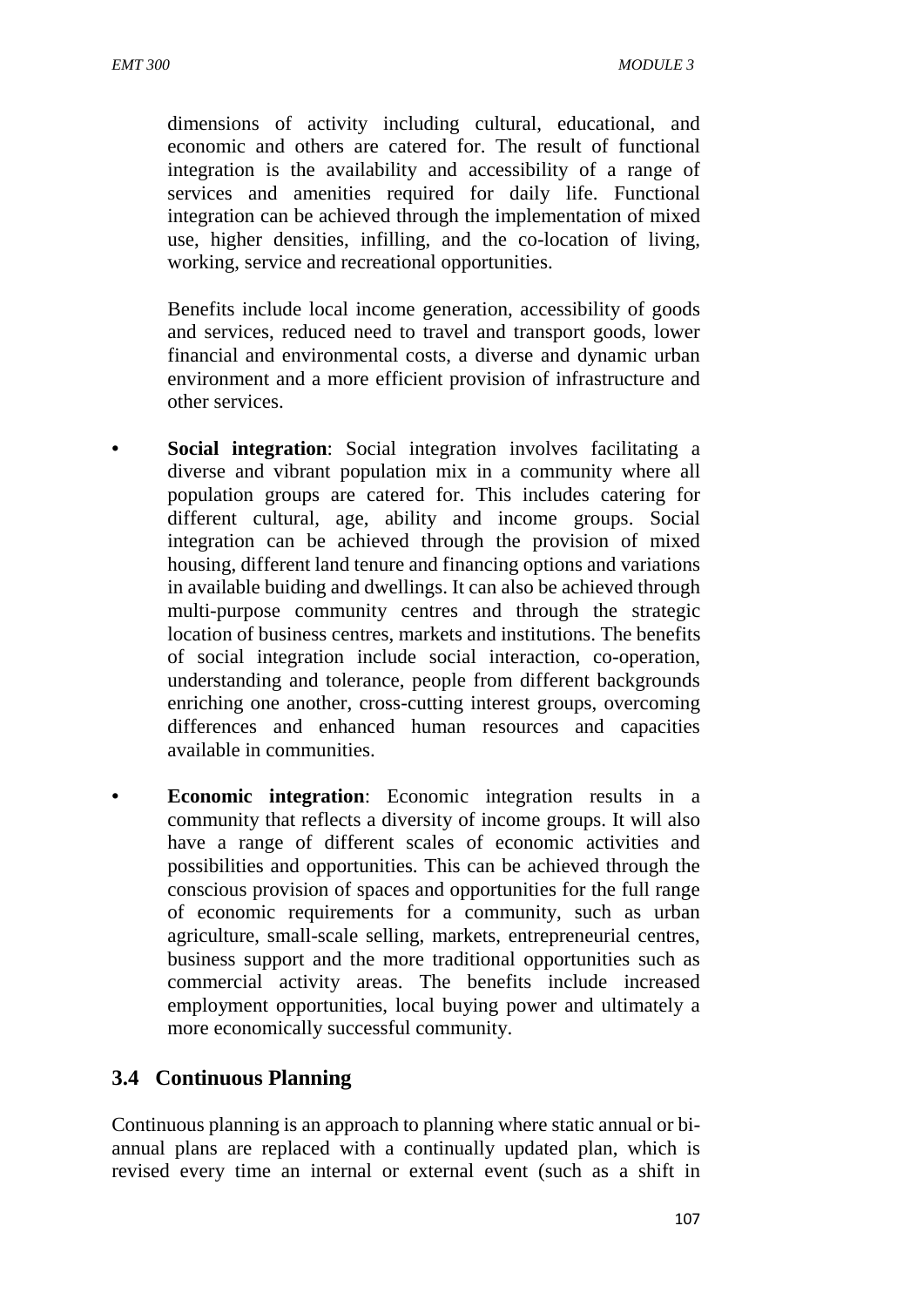priorities, an unexpected delay in a given program or a change in the business environment) occurs.

Continuous planning is tightly linked with the implementation of Agile and Lean methodologies, which both advocate short, flexible plans that can be adapted to changing circumstances.

Whilst most studies focus on the team level, continuous planning has benefits at all levels of the organisation, including the strategic, portfolio, and product levels.

# **3.4.1 Characteristics of Continuous Planning**

Planning is no longer triggered by a given date in the calendar, but by internal and external events as they occur. As a result:

- The plan stays more up-to-date: since the plan is updated every time a change occurs in the internal or external environment, the latest version of the plan automatically includes all changes up to that point.
- The plan is more accurate: because the plan can be updated at any time to incorporate new information, organisations do not need to project themselves into the future quite so strongly, and can afford to have a simpler, less detailed plan. Instead, the plan will be quickly updated as projects evolve and more specific and detailed data become available.
- **•** Top management (including financial and business people) get involved in the planning process more regularly and frequently. This in turn allows planning to become a tool that leaders can use to think about changes and the impact these will have on the business.
- **•** From something they get involved in maybe twice a year, to something they must engage with perhaps on a daily basis.

That being said, continuous planning is seldom (if ever) applied at all levels of the organisation. Instead, companies will choose to apply it only to some levels (and most often at the team / operational level).

# **4.0 CONCLUSION**

In this unit, we have examined the meaning of environmental planning and the various planning principles as follows: participative coordinated, integrated and continuous planning.